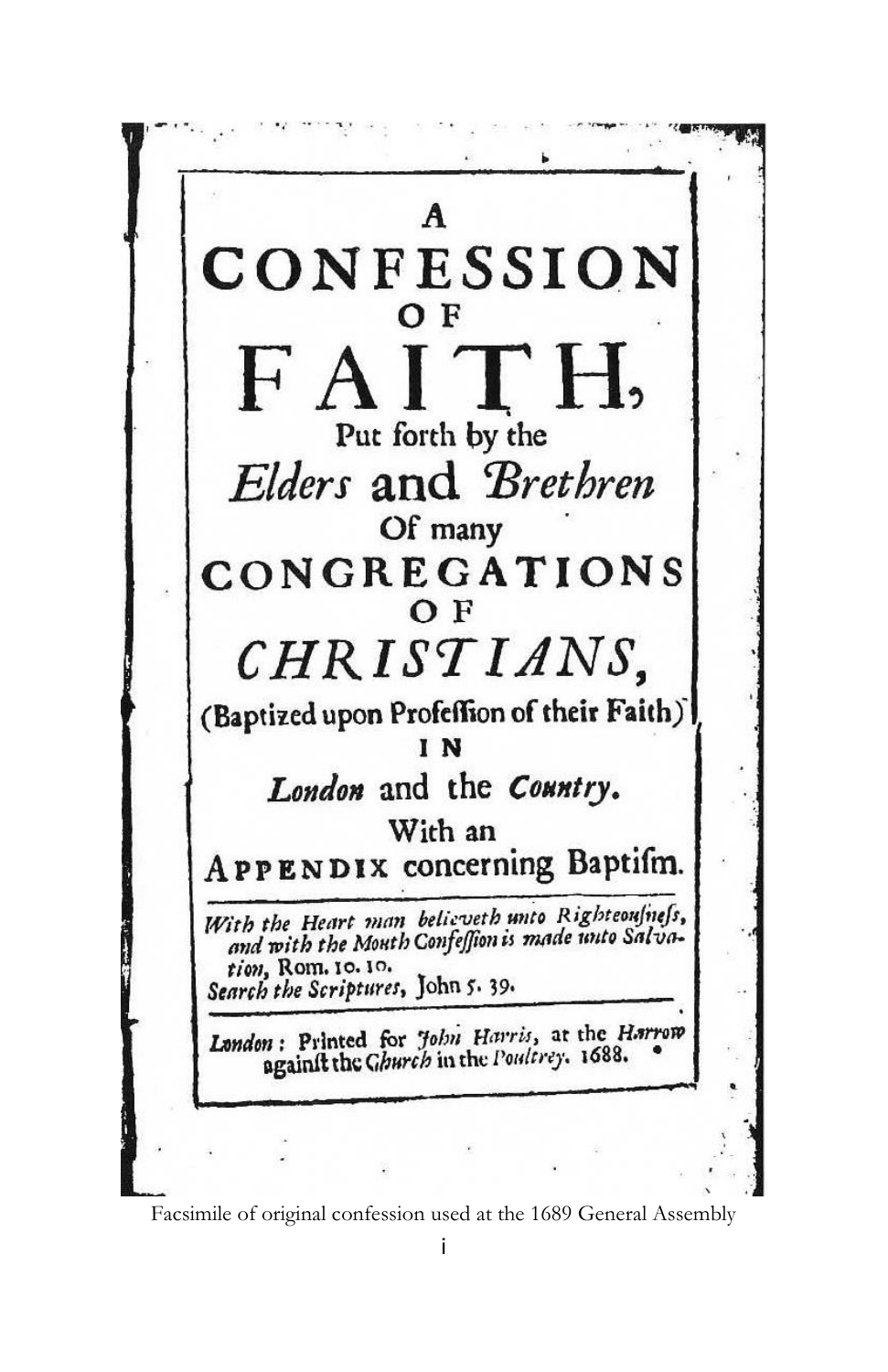The Baptist Confession of Faith of 1689

Typesetting and cover design Copyright © 2014 Reformed Baptist Faith & Family Ministry

Formatted for print and edited by: D.W. Barger

Printed in the United States of America. Reformed Baptist Faith & Family Ministry 7346 S. Grant City Rd. Knightstown, Indiana 46148 Phone: 317-542-3159 www.rbfaithandfamily.org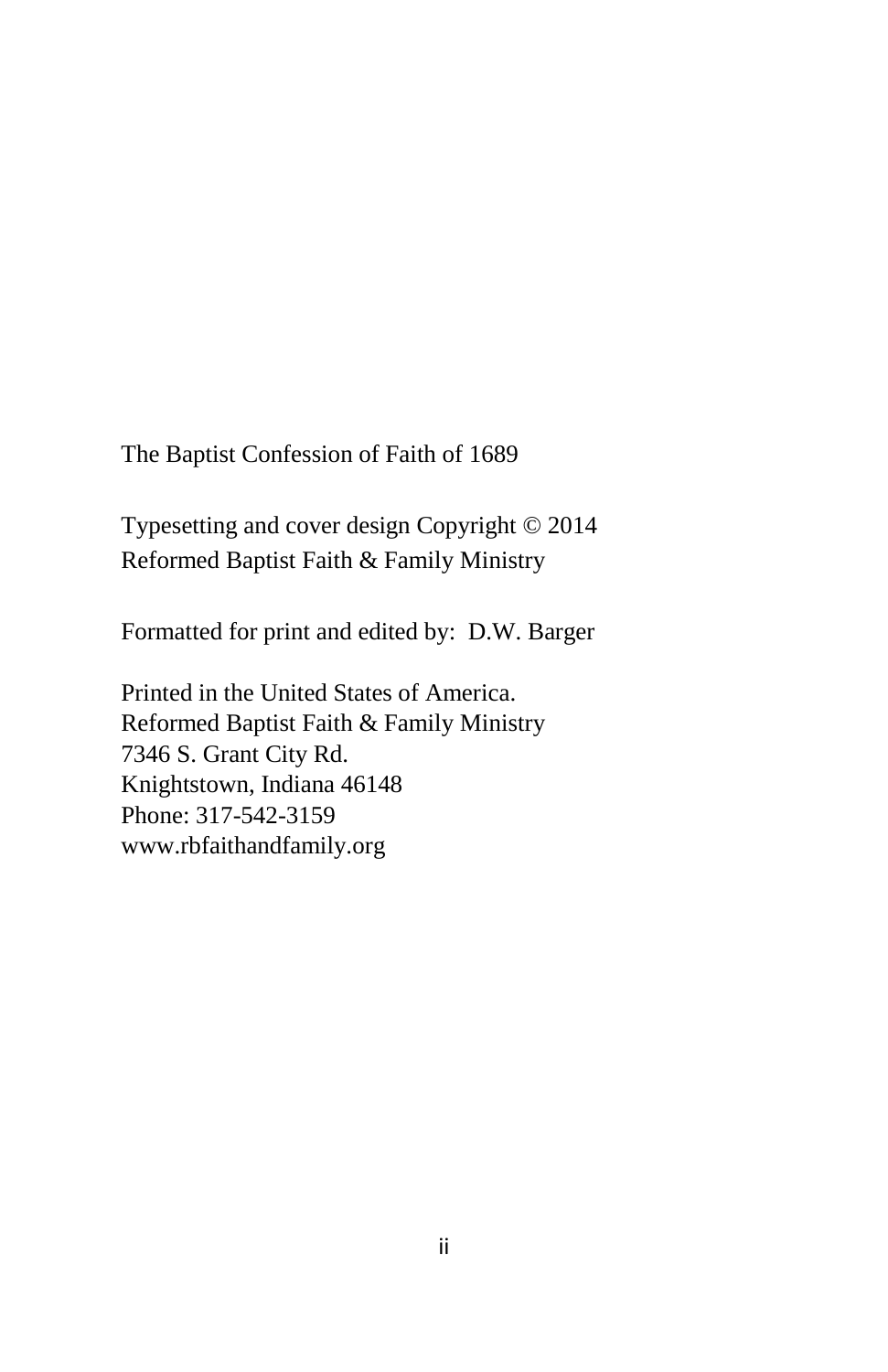# **Foreword**

The year 2014 marks three hundred and twenty five years since the Particular Baptists largely published their confession of faith in the year 1689 proceeding their General Assembly. We are grateful to the kind providence of our Lord in not only its preservation but also its resurgence amongst Baptists in the latter half of the twentieth century. Our prayer is that it will continue to serve as a faithful witness to the Churches of Jesus Christ, faithfully guiding her in the biblical truths of the Christian faith.

In this special anniversary edition we have included several facsimile images of the original which we felt were appropriate in order to offer the reader a sense of its historicity.

Additionally there has been added an Index of Subjects at the end referencing subjects as they are dealt with throughout the confession, our hope being that the document will be better utilized as a resource tool to strengthen the Christian in the precious biblical truths which it contains.

May it always be remembered that "The Holy Scripture is the only sufficient, certain, and infallible rule of all saving knowledge, faith, and obedience."<sup>1</sup> So we should never be ashamed of the truth we confess in Scripture.

> *Your affectionate servant in Jesus Christ,* D.W. Barger

 $\overline{\phantom{a}}$ 

<sup>&</sup>lt;sup>1</sup> 1689 Baptist Confession 1:1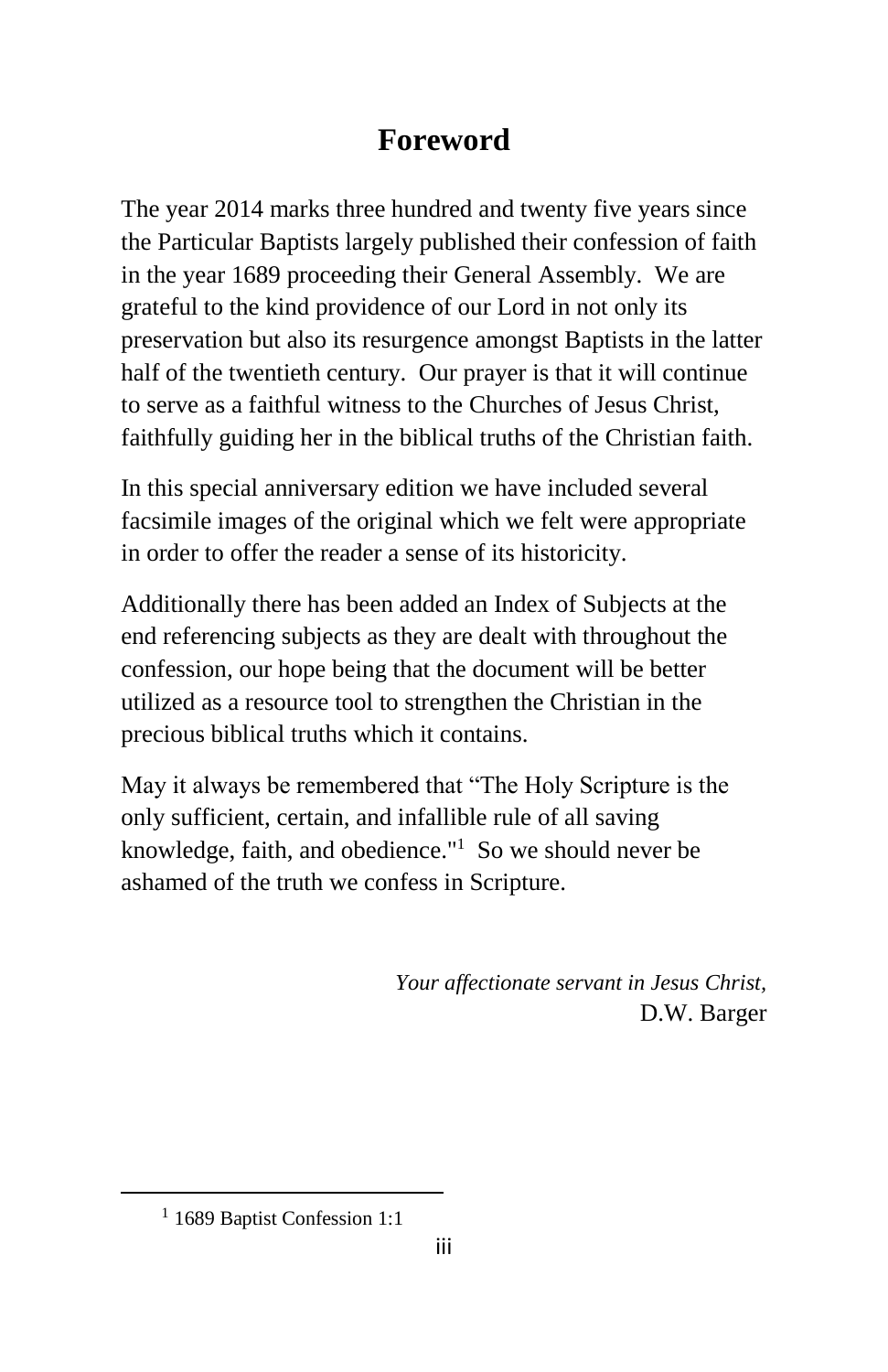#### **Brief origin of the 1689 Baptist Confession.**

The origin or genesis of what has become known as the 1689 Baptist Confession of Faith started with a previous confession by the Particular Baptists of England in the year 1644, prior to that of the Westminster Confession. It could be easily argued that the chief purpose of its publication was to distinguish this group of newly organized Calvinistic Baptists from the Anabaptists and the Arminian/General Baptists and furthermore to emphasize the correct biblical doctrine of baptism by immersion, of modestly clothed persons. They achieved such a distinction by including in the first confession several articles that dealt with doctrines such as Election, Particular or Definite atonement, the Fallen state of man's will after sin, and the Perseverance of the saints through God's grace.

However, due to the harsh persecution coming from England's throne upon all dissent from the official religion of the state (Anglicanism/Church of England) the first confession of 1644 was published anonymously and it was not until after the Presbyterians were asked to publish their confession in 1646 and then the Congregationalists were allowed theirs in 1658 did the Particular Baptists feel it the proper time to reassemble to author another confession which; as the first, reflected their substantial harmony with their fellow Reformed and Protestant brethren.

Therefore in the year 1677 a circular letter was sent to the Particular Baptist churches throughout England and Wales asking each church to send representatives to a meeting which was to be held in London to publish another confession, which became known as the Second London Confession. This second confession too was published anonymously because of the oppression that faced all dissenters, especially the Baptists who were treated the worst of all.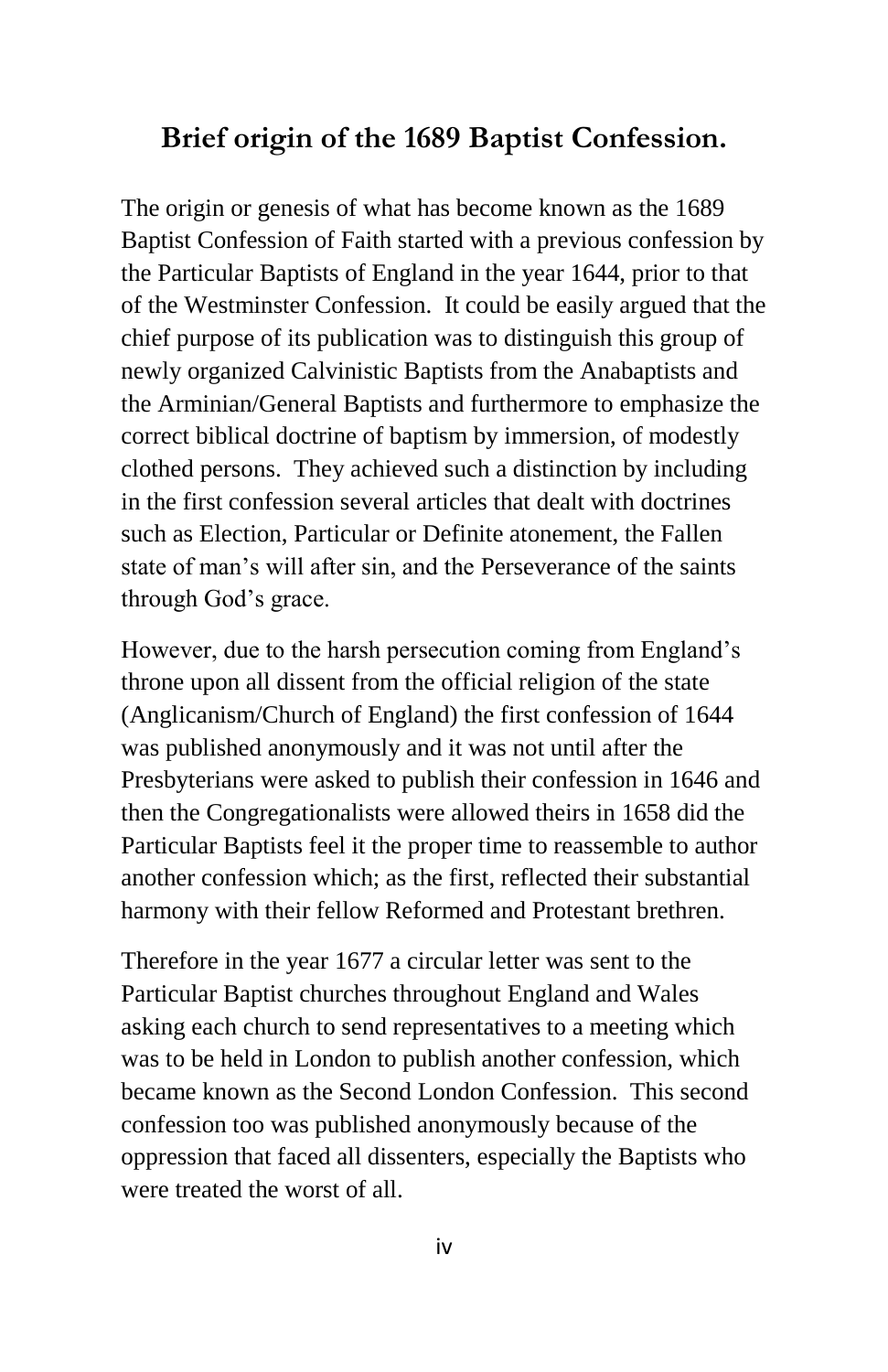In producing the Second London Confession, these Particular Baptists purposefully utilized the same language as the Westminster and the Savoy confessions where their commonly shared Reformed theology was congenial to that of their Puritan contemporaries, while at the same time making precise and meaningful alterations to express their Baptist distinctives.

It was not until the year 1689 when William and Mary assumed the throne in England and issued the Act of Toleration, thereby granting much broader acceptance amongst Protestantism did the Particular Baptists once again gather in London with the goal of publicly announcing a "Confession we own, as containing the Doctrine of our Faith and Practice; and do desire that the Members of our Churches respectively do furnish themselves therewith."<sup>2</sup> Upwards of one hundred or more men from several churches across England and Wales would once again gather as they had before, to reaffirm, publicly sign and then largely publish the confession they had previously drafted in 1677.

Thus the Second London Confession, originally composed in 1677 has ever since been commonly known as "The 1689 Baptist Confession of Faith".

 $\overline{\phantom{a}}$ 

<sup>2</sup> Quote from the letter sent out after the 1689 General Assembly.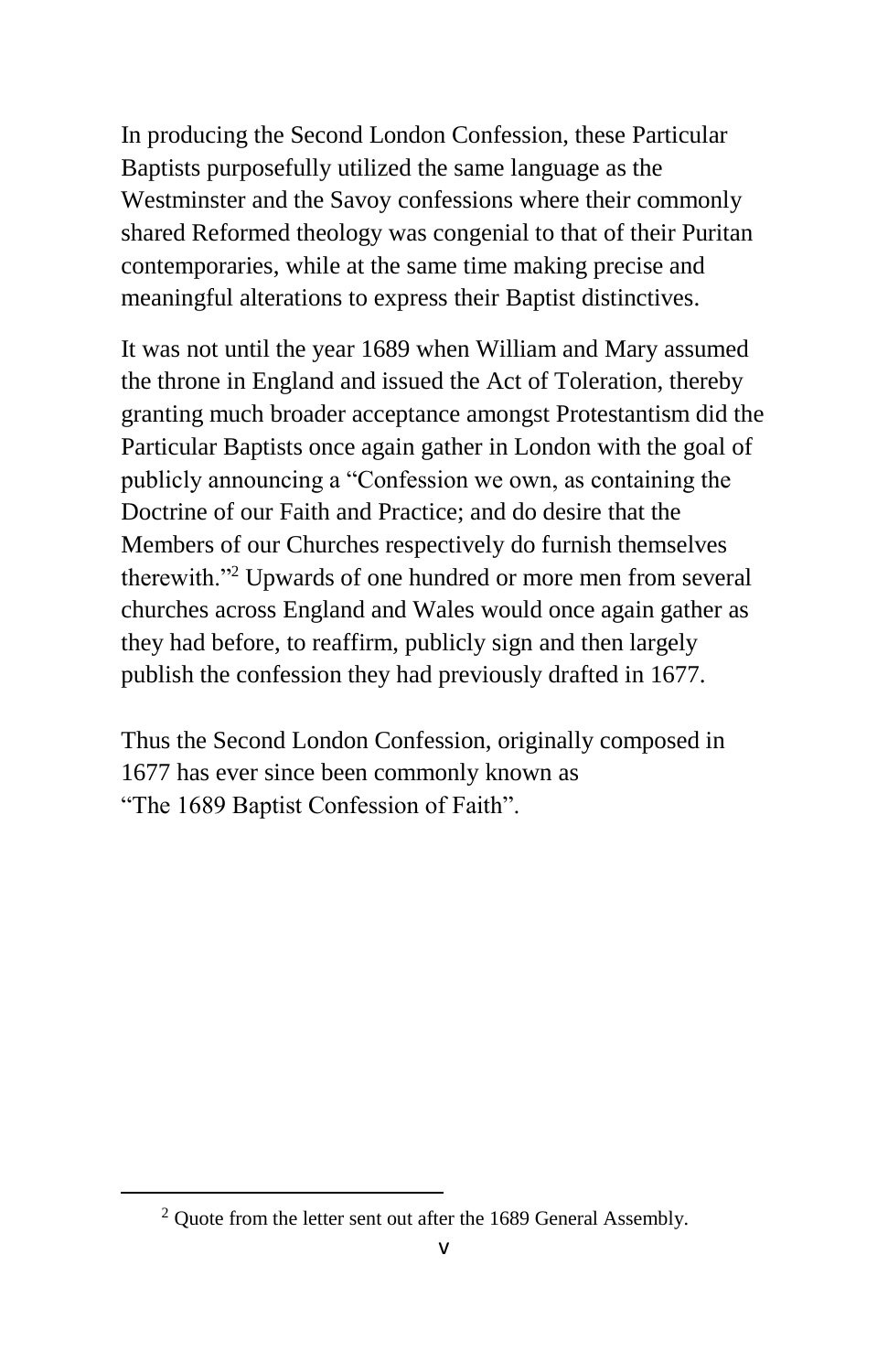## **Original Preface to the Second London Baptist Confession.**

To The Judicial and Impartial Reader

Courteous Reader: It is now many years since divers of us (with other sober Christians then living, and walking in the way of the Lord, that we profess) did conceive ourselves to be under a necessity of publishing a Confession of our Faith, for the information and satisfaction of those that did not thoroughly understand what our principles were, or had entertained prejudices against our profession, by reason of the strange representation of them by some men of note who had taken very wrong measures, and accordingly led others into misapprehension of us and them.

And this was first put forth about the year 1643, in the name of seven congregations then gathered in London; since which time divers impressions thereof have been dispersed abroad, and our end proposed in good measure answered, inasmuch as many (and some of those men eminent both for piety and learning) were thereby satisfied that we were no way guilty of those heterodoxies and fundamental errors which had too frequently been charged upon us without ground or occasion given on our part.

And forasmuch as that Confession is not now commonly to be had, and also that many others have since embraced the same truth which is owned therein, it was judged necessary by us to join together in giving a testimony to the world of our firm adhering to those wholesome principles by the publication of this which is now in your hand.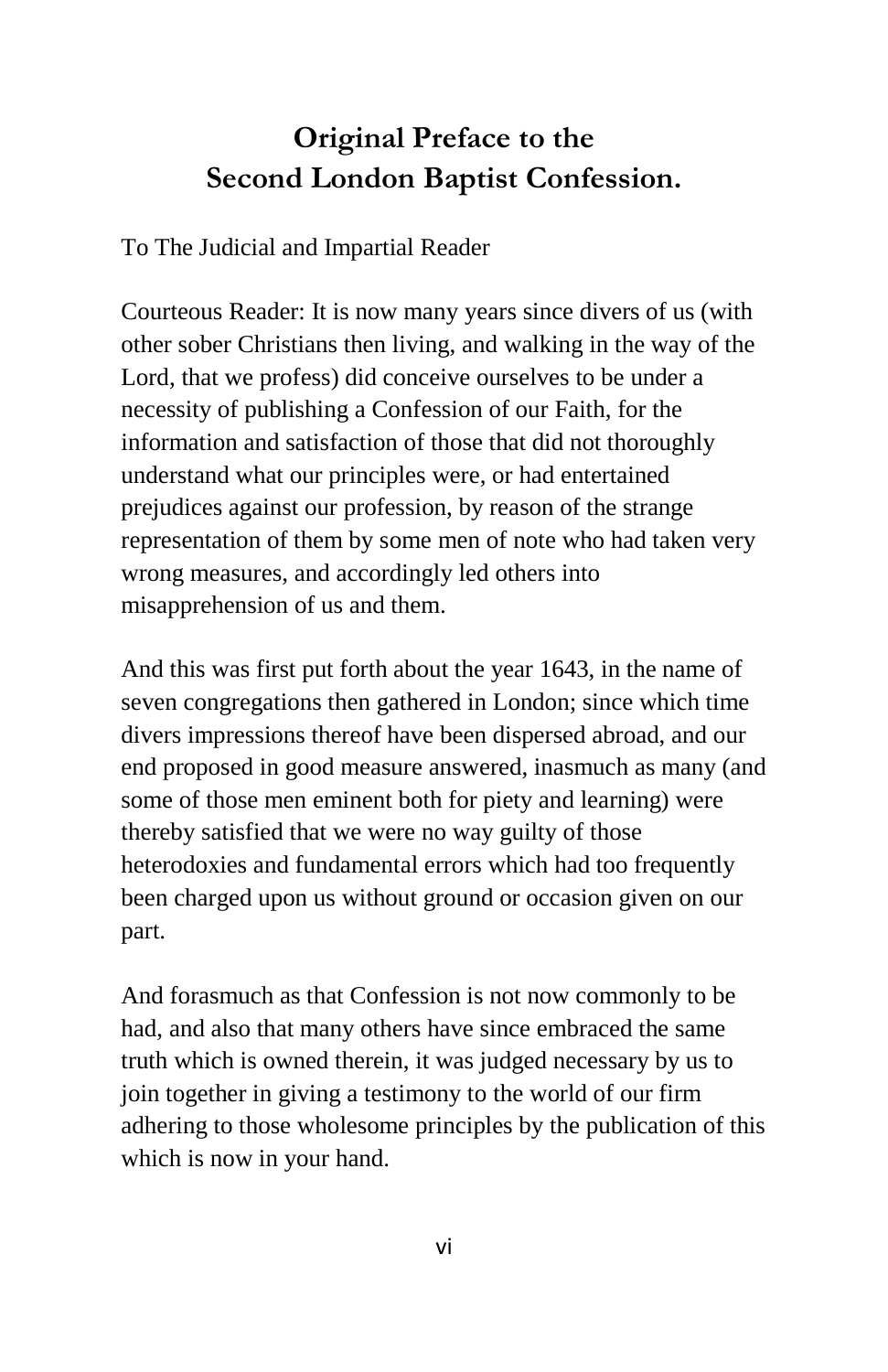And forasmuch as our method and manner of expressing our sentiments in this doth vary from the former (although the substance of this matter is the same), we shall freely impart to you the reason and occasion thereof. One thing that greatly prevailed with us to undertake this work was (not only to give a full account of ourselves to those Christians that differ from us about the subject of baptism, but also) the profit that might from thence arise unto those that have any account of our labors in their instruction and establishment in the great truths of the Gospel, in the clear understanding and steady belief of which our comfortable walking with God, and fruitfulness before him in all our ways, is most nearly concerned; and therefore we did conclude it necessary to express ourselves the more fully and distinctly; and also to fix on such a method as might be most comprehensive of those things which we designed to explain our sense and belief of; and finding no defect in this regard in that fixed on by the Assembly, and, after them by those of the Congregational way, we did readily conclude it best to retain the same Order in our present Confession.

Also when we observed that those last mentioned did in their Confessions (for reasons which seemed of weight both to themselves and others) choose not only to express their mind in words concurrent with the former in sense concerning all those articles wherein they were agreed, but also for the most part without any variation of the terms, we did in like manner conclude it best to follow their example in making use of the very same words with them both in these articles (which are very many) wherein our faith and doctrine are the same with theirs; and this we did the more abundantly to manifest our consent with both in all the fundamental articles of the Christian religion, as also with many others whose orthodox Confessions have been published to the world on the behalf of the Protestants in diverse nations and cities.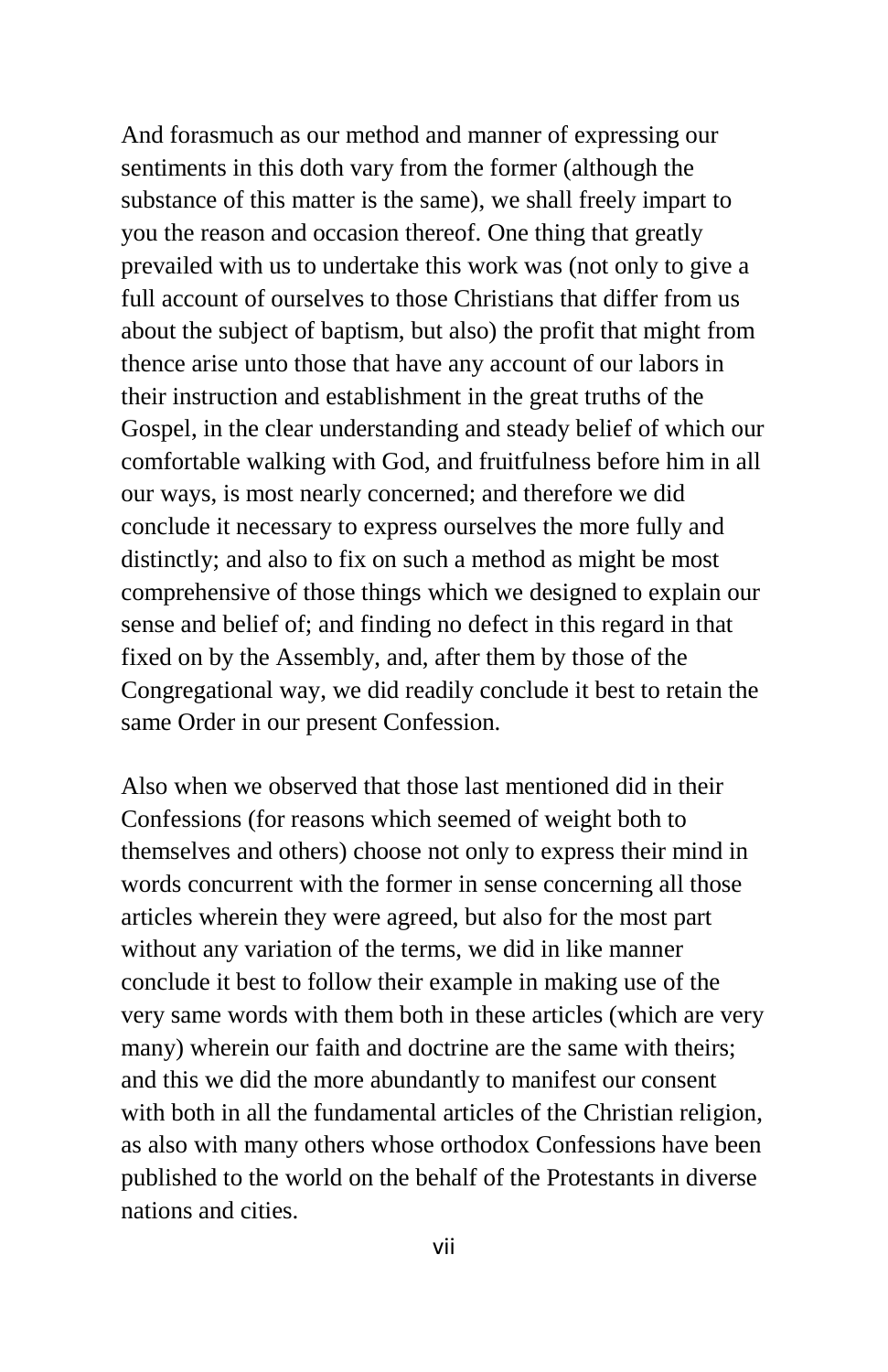And also to convince all that we have no itch to clog religion with new words, but do readily acquiesce in that form of sound words which hath been, in consent with the Holy Scriptures, used by others before us; hereby declaring, before God, angels, and men, our hearty agreement with them in that wholesome Protestant doctrine which, with so clear evidence of Scriptures, they have asserted. Some things, indeed, are in some places added, some terms omitted, and some few changed; but these alterations are of that nature as that we need not doubt any charge or suspicion of unsoundness in the faith from any of our brethren upon the account of them.

In those things wherein we differ from others we have expressed ourselves with all candor and plainness, that none might entertain jealousy of aught secretly lodged in our breasts that we would not the world should be acquainted with; yet we hope we have also observed those rules of modesty and humility as will render our freedom in this respect inoffensive, even to those whose sentiments are different from ours.

We have also taken care to affix texts of Scripture at the bottom, for the confirmation of each article in our Confession; in which work we have studiously endeavored to select such as are most clear and pertinent for the proof of what is asserted by us; and our earnest desire is that all into whose hands this may come would follow that (never enough commended) example of the noble Bereans, who searched the Scriptures daily that they might find out whether the things preached to them were so or not.

There is one thing more which we sincerely profess and earnestly desire credence in - viz., that contention is most remote from our design in all that we have done in this matter; and we hope that the liberty of an ingenuous unfolding our principles and opening our hearts unto our brethren, with the Scripture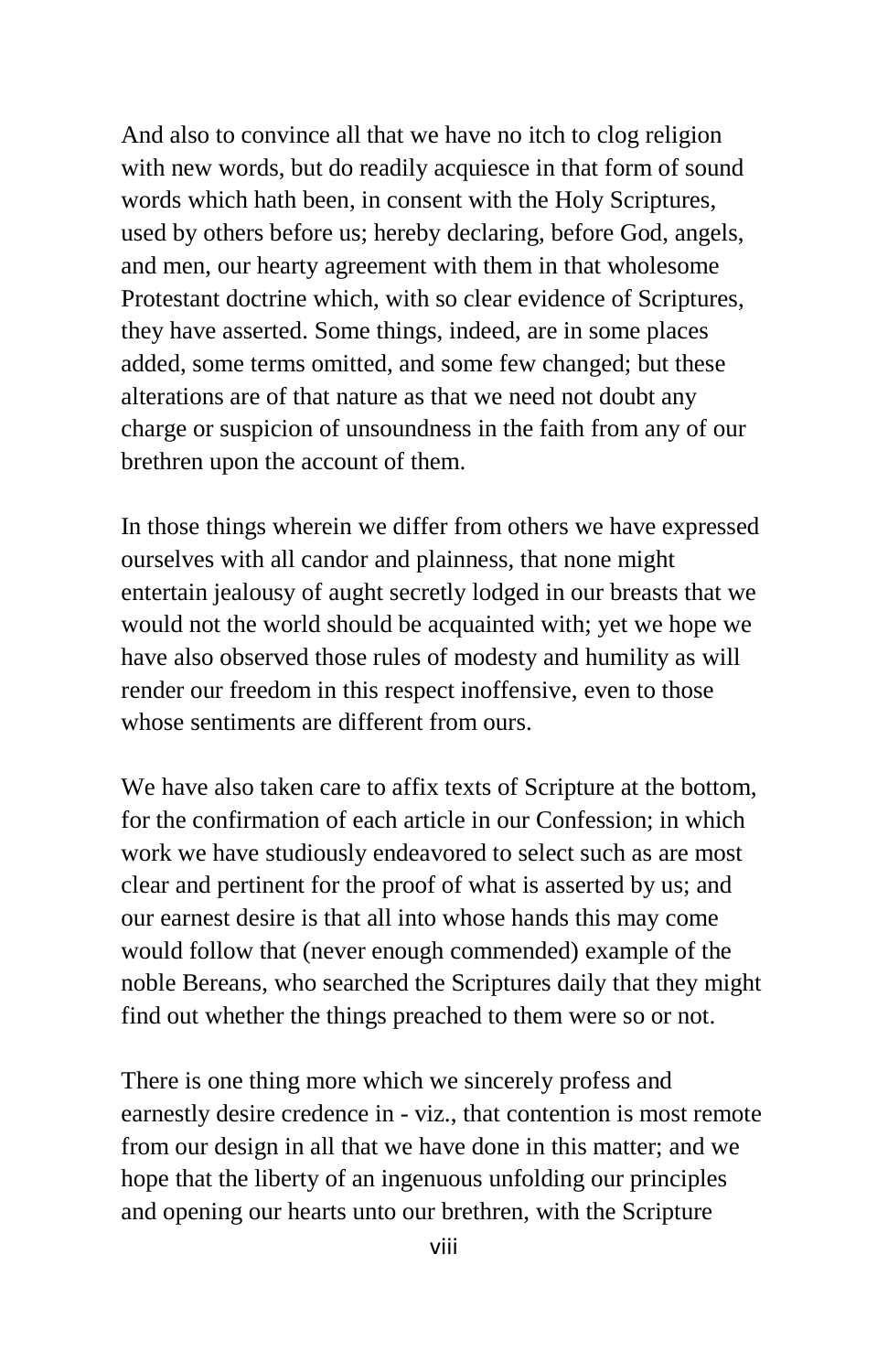grounds of our faith and practice leans, will by none of them be either denied to us, or taken ill from us. Our whole design is accomplished if we may have attained that justice as to be measured in our principles and practice, and the judgment of both by others, according to what we have now published, which the Lord (whose eyes are as a flame of fire) knoweth to be the doctrine which with our hearts we most firmly believe and sincerely endeavor to conform our lives to.

And O that, other contentions being laid asleep, the only care and contention of all upon whom the name of our blessed Redeemer is called might for the future be to walk humbly with their God in the exercise of all love and meekness toward each other, to perfect holiness in the fear of the Lord, each one endeavoring to have his conversation such as becometh the gospel; and also, suitable to his place and capacity, vigorously to promote in others the practice of true religion and undefiled in the sight of God our Father! And that in this backsliding day we might not spend our breath in fruitless complaints of the evils of others, but may every one begin at home, to reform in the first place our own hearts and ways, and then to quicken all that we may have influence upon to the some work, that if the will of God were so, none might deceive themselves by resting in and trusting to a form of godliness without the power of it, and inward experience of the efficacy of those truths that are professed by them.

And verily there is one spring and cause of the decay of religion in our day which we cannot but touch upon and earnestly urge a redress of, and that is the neglect of the worship of God in families by those to whom the charge and conduct of them is committed. May not the gross ignorance and instability of many, with the profaneness of others, be justly charged upon their parents and masters, who have not trained them up in the way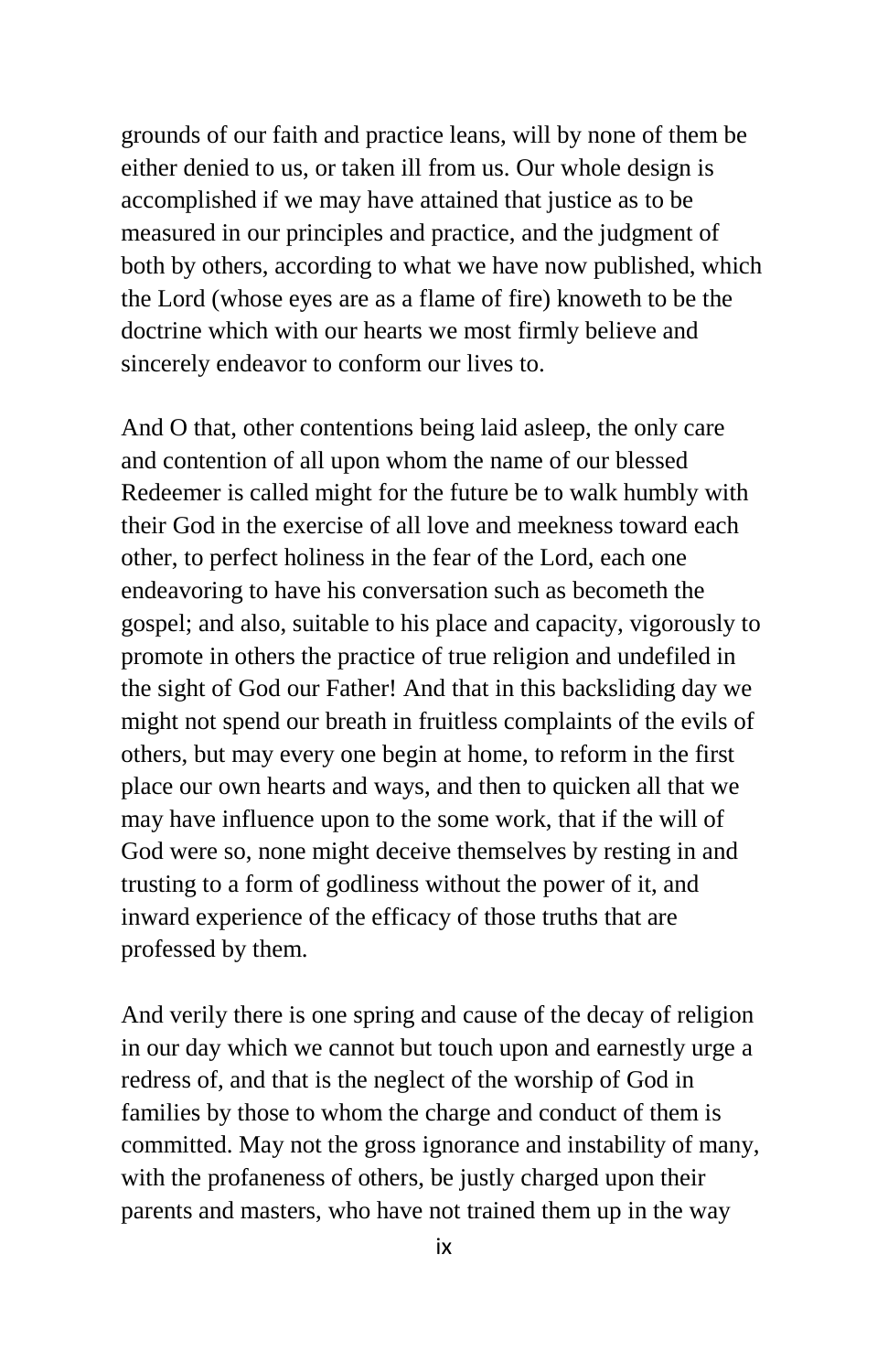wherein they ought to walk when they were young, but have neglected those frequent and solemn commands which the Lord hath laid upon them, so to catechize and instruct them that their tender years might be seasoned with the knowledge of the truth of God as revealed in the Scriptures; and also by their own omission of prayer and other duties of religion of their families, together with the ill example of their loose conversation, have inured them first to a neglect and the contempt of all piety and religion.

We know this will not excuse the blindness and wickedness of any, but certainly it will fall heavy upon those that have been thus the occasion thereof; they indeed die in their sins, but will not their blood be required of those under whose care they were, who yet permitted them to go on without warning - yea, led them into the paths of destruction? And will not the diligence of Christians with respect to the discharge of these duties in ages past rise up in judgment against and condemn many of those who would be esteemed such now?

We shall conclude with our earnest prayer that the God of all Grace will pour out those measures of his Holy Spirit upon us, that the profession of truth may be accompanied with the sound belief and diligent practice of it by us, that his name may in all things be glorified through Jesus Christ our Lord. Amen.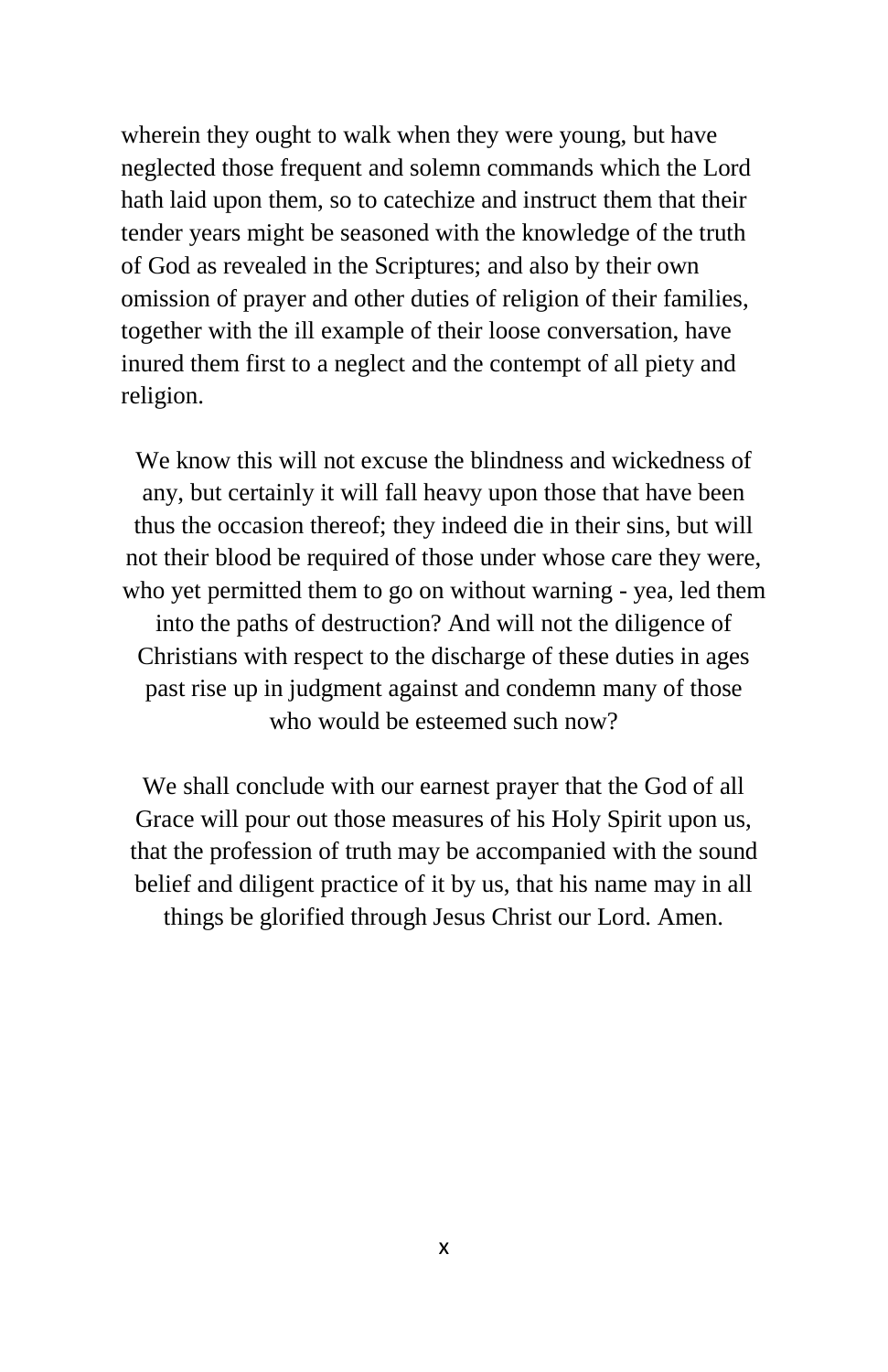TE the Minifters and Meffengers of, and. concerned for, upwards of one Hundred Baptized Congregations in England and Wales(denying Arminianifm ) being met together in London from the Third of the Seventh Month, to the Eleventh of the fame, 1689, to confider of fome things that might be for the Glory of God, and the good of thefe Congregations: have thought meet (for the fatisfaction of all other Chriftians that differ from us in the Point of Baptifin) to recommend to their perufal sthe Confeffion of our Faith; Which Confeffion we own, as containing the Doctrine of our Faith and Practice; and do defire that the Members of our Churches refpectively do furnifh themselves therewith.

Hanserd Knollys. William  $K$ iffin. Fohn Harris. William Collins. Hercules Colins. Robert Steed. Leonard Harrison. George Barret. Ifaac Lamb. Richard Adams. Benj. Keach. Andrew Gifford. Tho. Vaux. Tho. Winnel. Fames Hitt. Richard Tidmarsh. William Facey. Samuel Buttall. Chriftopher Price.

Daniel Finch. Fohn Ball. Edmond White. William Pritchard. Paul Fruin. Richard Ring. . Fohn Tomkins. Toby Willes. Folm Carter. Fames Web. Richard Sutton. Robert Knight. Edward Price. William Phips. Willam Hawkins. Samuel Ewer. Edward Man. Charles Archer.

In the Name and behalf of the whole Affembly.

Facsimile of original ending statement and signatories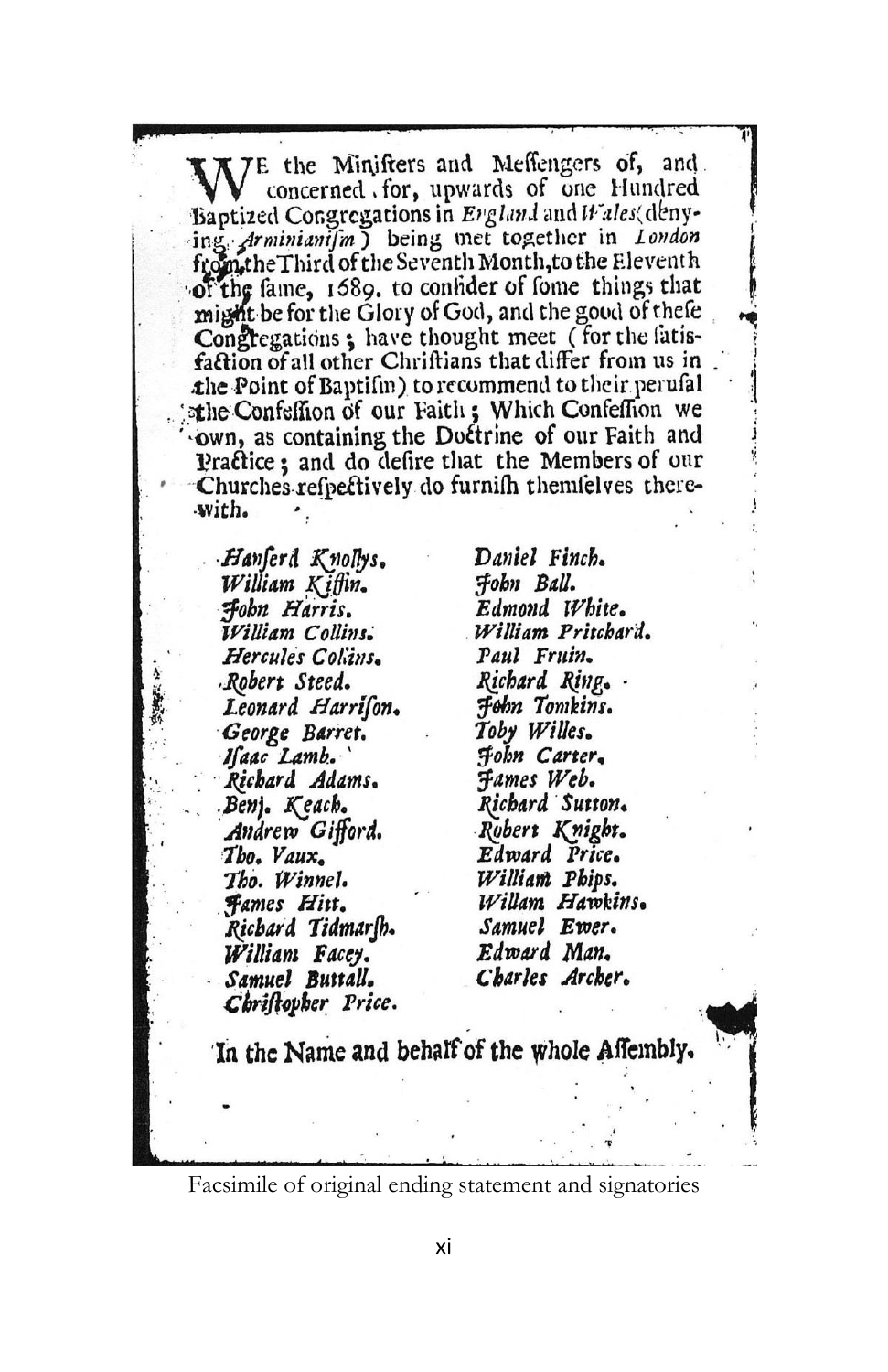We the Ministers and Messengers of, and concerned for, upwards of one Hundred Baptized Congregations in England and Wales (denying Arminianism) being met together in London from the Third of the Seventh Month, to the Eleventh of the same, 1689 to consider of some things that might be for the Glory of God, and the good of these Congregations; have thought meet (for the satisfaction of all other Christians that differ from us in the point of Baptism) to recommend to their perusal the Confession of our Faith; Which Confession we own, as containing the Doctrine of our Faith and Practice; and do desire that the Members of our Churches respectively do furnish themselves therewith.

Hanserd Knollys William Kiffin John Harris William Collins Hercules Collins Robert Steed Leonard Harrison George Barret Isaac Lamb Richard Adams Benjamin Keach Andrew Gifford Thomas Vaux Thomas Winnel James Hitt Richard Tidmarsh William Facey Samuel Buttall

Christopher Price Daniel Finch John Ball Edmond White William Pritchard Paul Fruin Richard Ring John Tomkins Toby Willes John Carter James Web Richard Sutton Robert Knight Edward Price William Phips William Hawkins Samuel Ewer Edward Man Charles Archer

In the Name and behalf of the whole Assembly.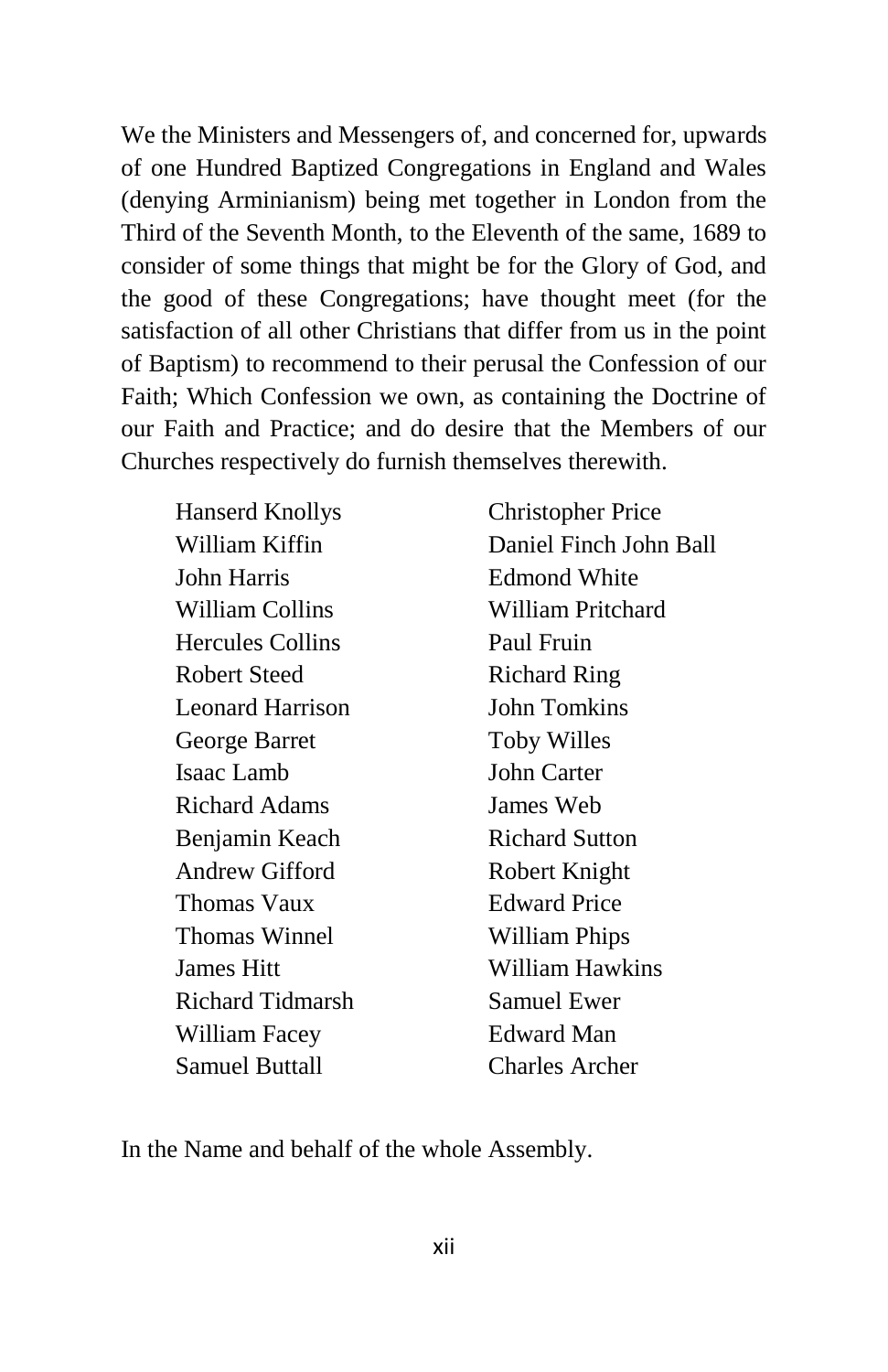#### **The 32 Articles**

- 1. [The Holy Scriptures](http://www.spurgeon.org/~phil/creeds/bcof.htm#part1) p.2
- 2. [God and the Holy Trinity](http://www.spurgeon.org/~phil/creeds/bcof.htm#part2)  $-p.7$
- 3. [God's Decree](http://www.spurgeon.org/~phil/creeds/bcof.htm#part3)  $-p.10$
- 4. [Creation](http://www.spurgeon.org/~phil/creeds/bcof.htm#part4) p.13
- 5. [Divine Providence](http://www.spurgeon.org/~phil/creeds/bcof.htm#part5) p.14
- 6. [The Fall of Man, Sin and Punishment](http://www.spurgeon.org/~phil/creeds/bcof.htm#part6)  $p.17$
- 7. [God's Covenant](http://www.spurgeon.org/~phil/creeds/bcof.htm#part7) p.19
- 8. [Christ the Mediator](http://www.spurgeon.org/~phil/creeds/bcof.htm#part8)  $-p.20$
- 9. [Free Will](http://www.spurgeon.org/~phil/creeds/bcof.htm#part9)  $p.25$
- 10. [Effectual Calling](http://www.spurgeon.org/~phil/creeds/bcof.htm#part10) p.26
- 11. [Justification](http://www.spurgeon.org/~phil/creeds/bcof.htm#part11) p.28
- 12. [Adoption](http://www.spurgeon.org/~phil/creeds/bcof.htm#part12)  $p.30$
- 13. [Sanctification](http://www.spurgeon.org/~phil/creeds/bcof.htm#part13) p.31
- 14. [Saving Faith](http://www.spurgeon.org/~phil/creeds/bcof.htm#part14) p.33
- 15. [Repentance and Salvation](http://www.spurgeon.org/~phil/creeds/bcof.htm#part15) p.35
- 16. [Good Works](http://www.spurgeon.org/~phil/creeds/bcof.htm#part16) p.37
- 17. [The Perseverance of the Saints](http://www.spurgeon.org/~phil/creeds/bcof.htm#part17) p.40
- 18. [Assurance of Salvation](http://www.spurgeon.org/~phil/creeds/bcof.htm#part18) p.42
- 19. The Law of  $God p.44$
- 20. [The Gospel and Its Influence](http://www.spurgeon.org/~phil/creeds/bcof.htm#part20) p.47
- 21. [Christian Liberty and Liberty of Conscience](http://www.spurgeon.org/~phil/creeds/bcof.htm#part21) p.49
- 22. [Worship and the Sabbath Day](http://www.spurgeon.org/~phil/creeds/bcof.htm#part22) p.51
- 23. [Lawful Oaths and Vows](http://www.spurgeon.org/~phil/creeds/bcof.htm#part23) p.55
- 24. [The Civil Magistrate](http://www.spurgeon.org/~phil/creeds/bcof.htm#part24) p.57
- 25. [Marriage](http://www.spurgeon.org/~phil/creeds/bcof.htm#part25)  $p.58$
- 26. [The Church](http://www.spurgeon.org/~phil/creeds/bcof.htm#part26)  $p.59$
- 27. [The Communion of Saints](http://www.spurgeon.org/~phil/creeds/bcof.htm#part27) p.65
- 28. [Baptism and the Lord's Supper](http://www.spurgeon.org/~phil/creeds/bcof.htm#part28) p.66
- 29. [Baptism](http://www.spurgeon.org/~phil/creeds/bcof.htm#part29) p.67
- 30. [The Lord's Supper](http://www.spurgeon.org/~phil/creeds/bcof.htm#part30) p.68
- 31. [Man's State After Death and the Resurrection](http://www.spurgeon.org/~phil/creeds/bcof.htm#part31) p.71
- 32. The Last Judgment p.72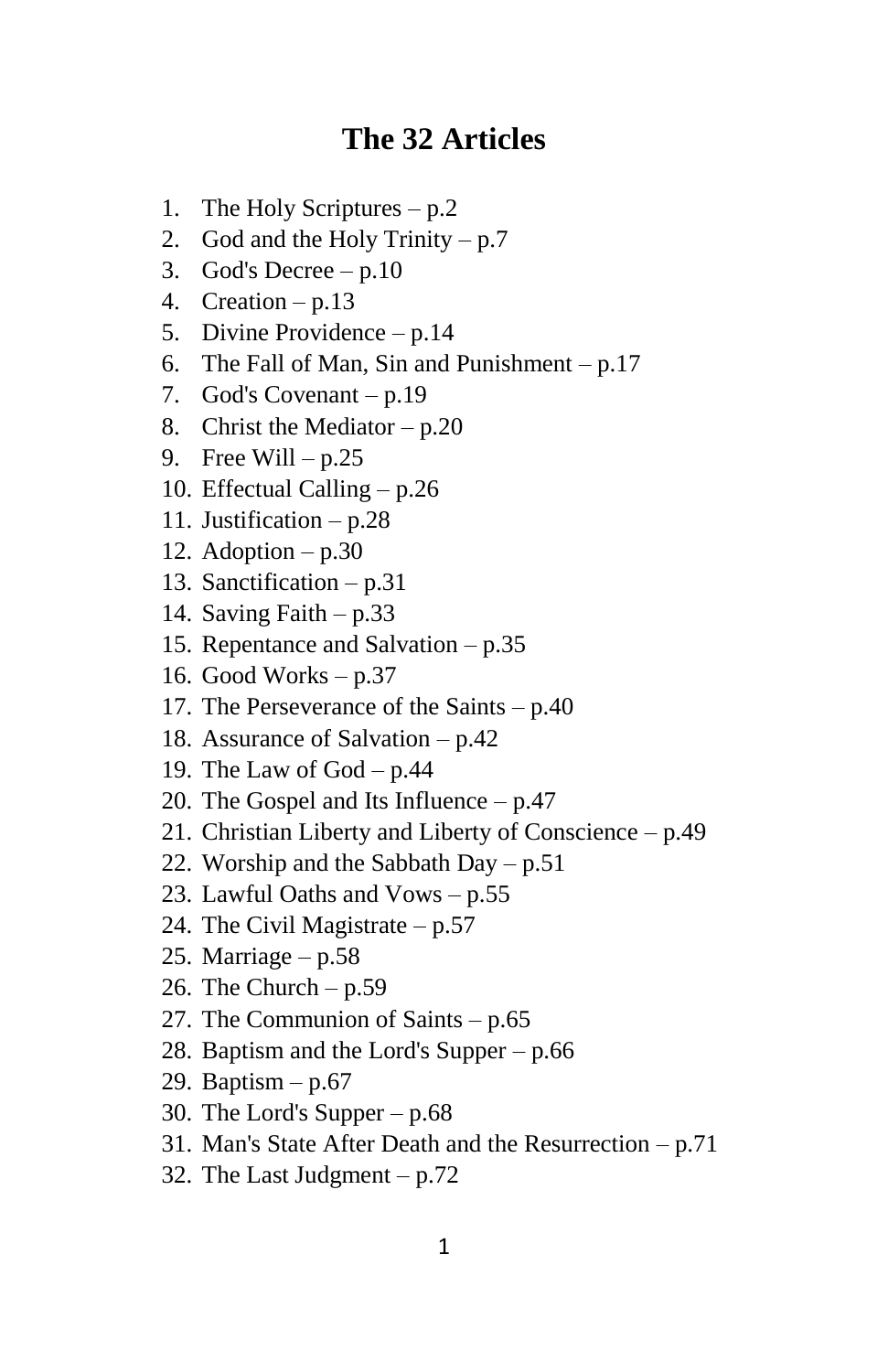## Chapter 1 **Of the Holy Scriptures**

**1.** The Holy Scripture is the only sufficient, certain and infallible rule of all saving knowledge, faith and obedience, (1) although the light of nature and the works of creation and providence do so far manifest the goodness, wisdom and power of God, as to leave men inexcusable; yet are they not sufficient to give that knowledge of God and His will which is necessary unto salvation.(2) Therefore it pleased the Lord at sundry times and in divers manners to reveal Himself, and to declare that His will unto His church; (3) and afterwards for the better preserving and propagating of the truth, and for the more sure establishment and comfort of the church against the corruption of the flesh, and the malice of Satan, and of the world, to commit the same wholly unto writing; which maketh the Holy Scriptures to be most necessary, those former ways of God's revealing His will unto His people being now ceased.(4) (1) 2 Tim. 3:15-17; Isa. 8:20; Luke 16:29,31; Eph. 2:20

(2) Rom. 1:19-21, 2:14,15; Psalm 19:1-3

(3) Hebrews 1:1

(4) Prov. 22:19-21; Rom. 15:4; 2 Pet. 1:19,20

**2.** Under the name of Holy Scripture, or the Word of God written, are now contained all the books of the Old and New Testaments, which are these:

#### *Of the Old Testament:*

Genesis, Exodus, Leviticus, Numbers, Deuteronomy, Joshua, Judges, Ruth, 1Samuel, 2Samuel, 1Kings, 2Kings, 1Chronicles, 2Chronicles, Ezra, Nehemiah, Esther, Job, Psalms, Proverbs, Ecclesiastes, Song of Solomon, Isaiah, Jeremiah, Lamentations,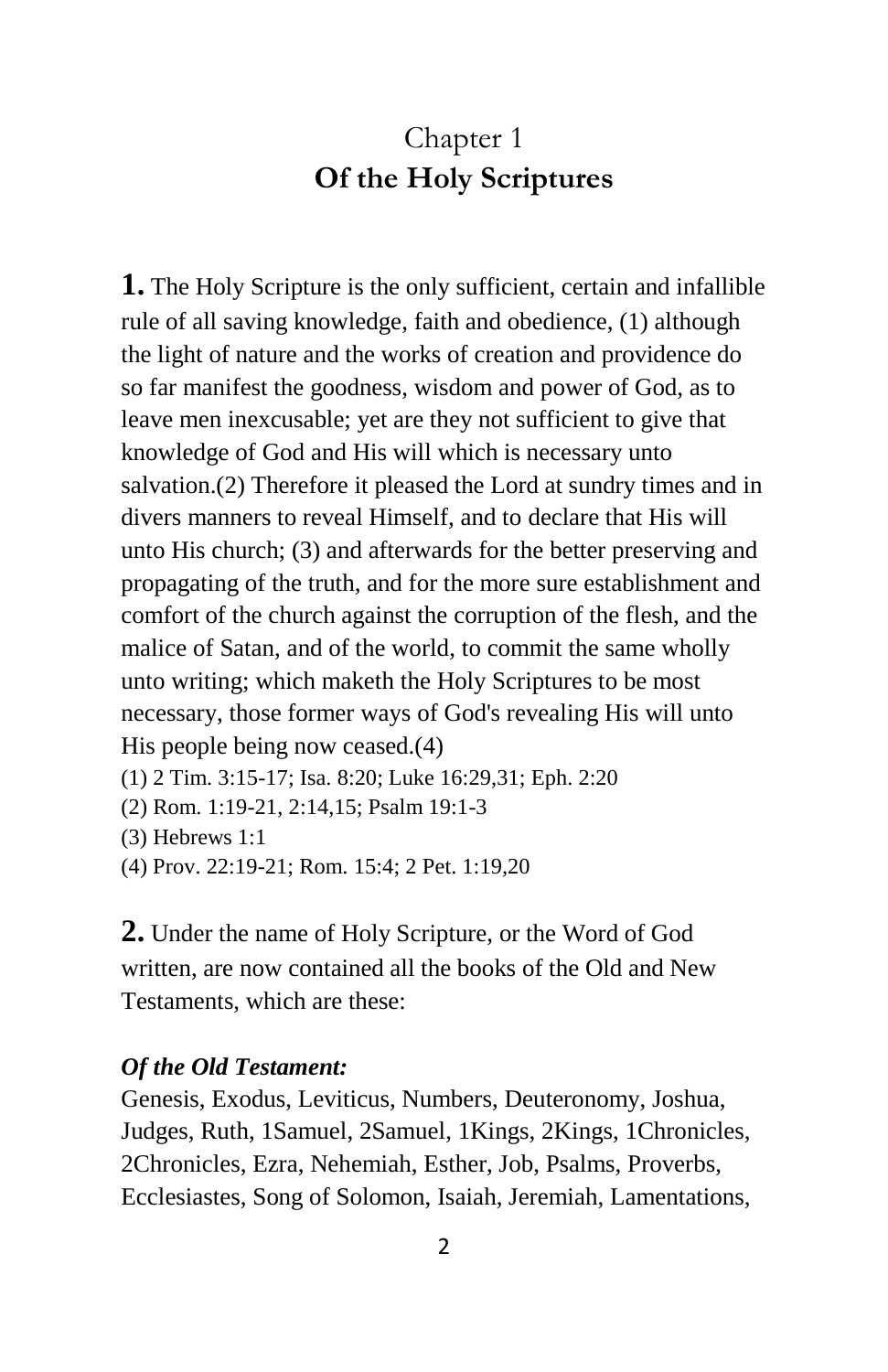Ezekiel, Daniel, Hosea, Joel, Amos, Obadiah, Jonah, Micah, Nahum, Habakkuk, Zephaniah, Haggai, Zechariah, Malachi

#### *Of the New Testament:*

Matthew, Mark, Luke, John, Acts, Romans, 1Corinthians, 2Corinthians, Galatians, Ephesians, Philippians, Colossians, 1Thessalonians, 2Thessalonians, 1Timothy, 2Timothy, Titus, Philemon, Hebrews, James, 1Peter, 2Peter, 1John, 2John, 3John, Jude, Revelation

All of which are given by the inspiration of God, to be the rule of faith and life.(5) (5) 2Timothy 3:16

**3.** The books commonly called Apocrypha, not being of divine inspiration, are no part of the canon or rule of the Scripture, and, therefore, are of no authority to the church of God, nor to be any otherwise approved or made use of than other human writings.(6) (6) Luke 24:27,44; Rom. 3:2

**4.** The authority of the Holy Scripture, for which it ought to be believed, dependeth not upon the testimony of any man or church, but wholly upon God(who is truth itself), the author thereof; therefore it is to be received because it is the Word of God.(7)

```
(7) 2 Pet. 1:19-21; 2 Tim. 3:16; 2 Thess. 2:13; 1 John 5:9
```
**5.** We may be moved and induced by the testimony of the church of God to an high and reverent esteem of the Holy Scriptures; and the heavenliness of the matter, the efficacy of the doctrine, and the majesty of the style, the consent of all the parts,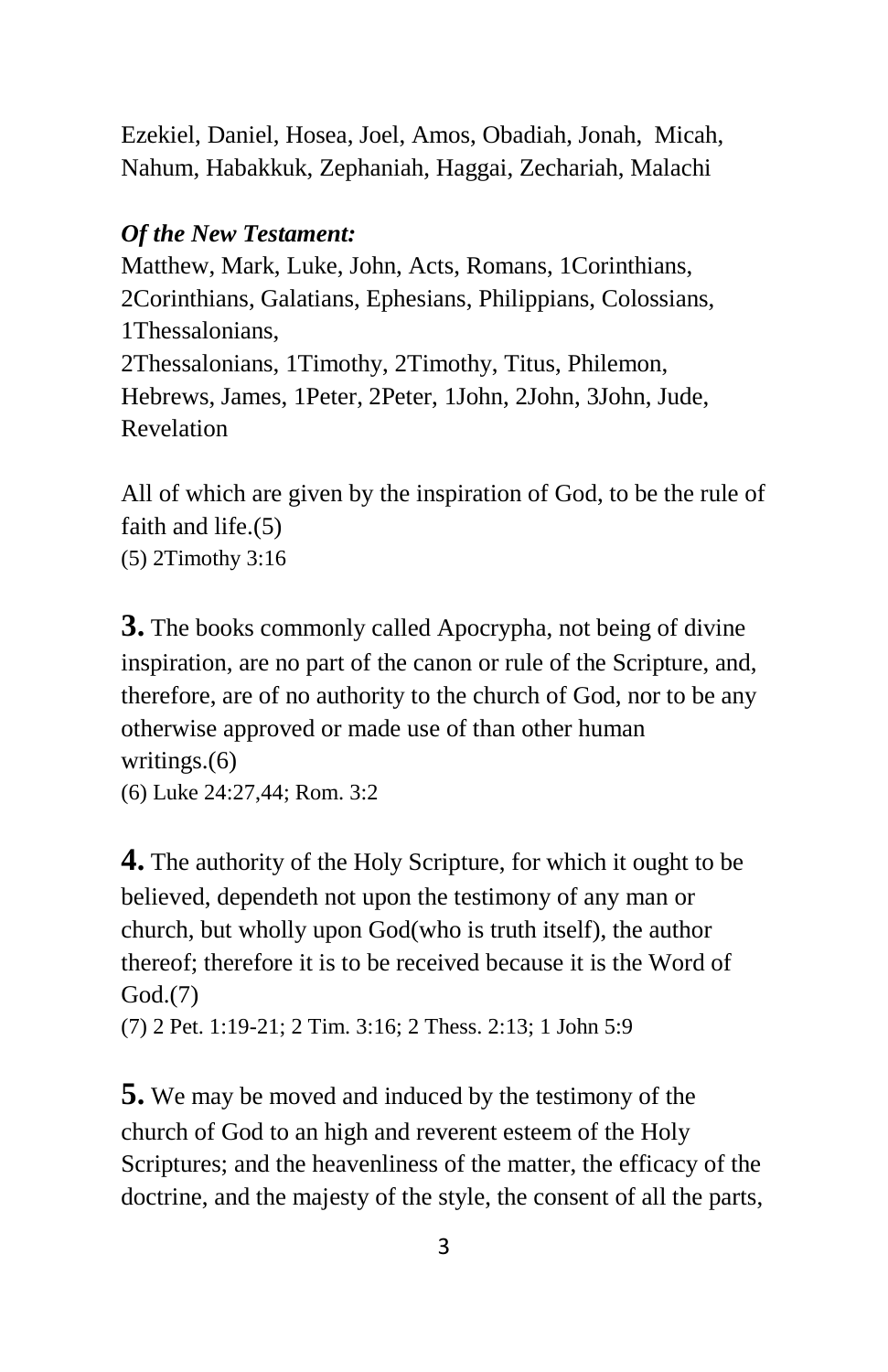the scope of the whole(which is to give all glory to God), the full discovery it makes of the only way of man's salvation, and many other incomparable excellencies, and entire perfections thereof, are arguments whereby it doth abundantly evidence itself to be the Word of God; yet notwithstanding, our full persuasion and assurance of the infallible truth, and divine authority thereof, is from the inward work of the Holy Spirit bearing witness by and with the Word in our hearts.(8) (8) John 16:13,14; 1 Cor. 2:10-12; 1 John 2:20,27

**6.** The whole counsel of God concerning all things necessary for His own glory, man's salvation, faith and life, is either expressly set down or necessarily contained in the Holy Scripture: unto which nothing at any time is to be added, whether by new revelation of the Spirit, or traditions of men.(9) Nevertheless, we acknowledge the inward illumination of the Spirit of God to be necessary for the saving understanding of such things as are revealed in the Word,(10) and that there are some circumstances concerning the worship of God, and government of the church, common to human actions and societies, which are to be ordered by the light of nature and Christian prudence, according to the general rules of the Word, which are always to be observed.(11) (9) 2 Tim. 3:15-17; Gal. 1:8,9 (10) John 6:45; 1 Cor. 2:9-12 (11) 1 Cor. 11:13,14; 1 Cor. 14:26,40

**7.** All things in Scripture are not alike plain in themselves, nor alike clear unto all; $(12)$  yet those things which are necessary to be known, believed and observed for salvation, are so clearly propounded and opened in some place of Scripture or other, that not only the learned, but the unlearned, in a due use of ordinary means, may attain to a sufficient understanding of them.(13) (12) 2 Pet. 3:16 (13) Ps. 19:7; Psalm 119:130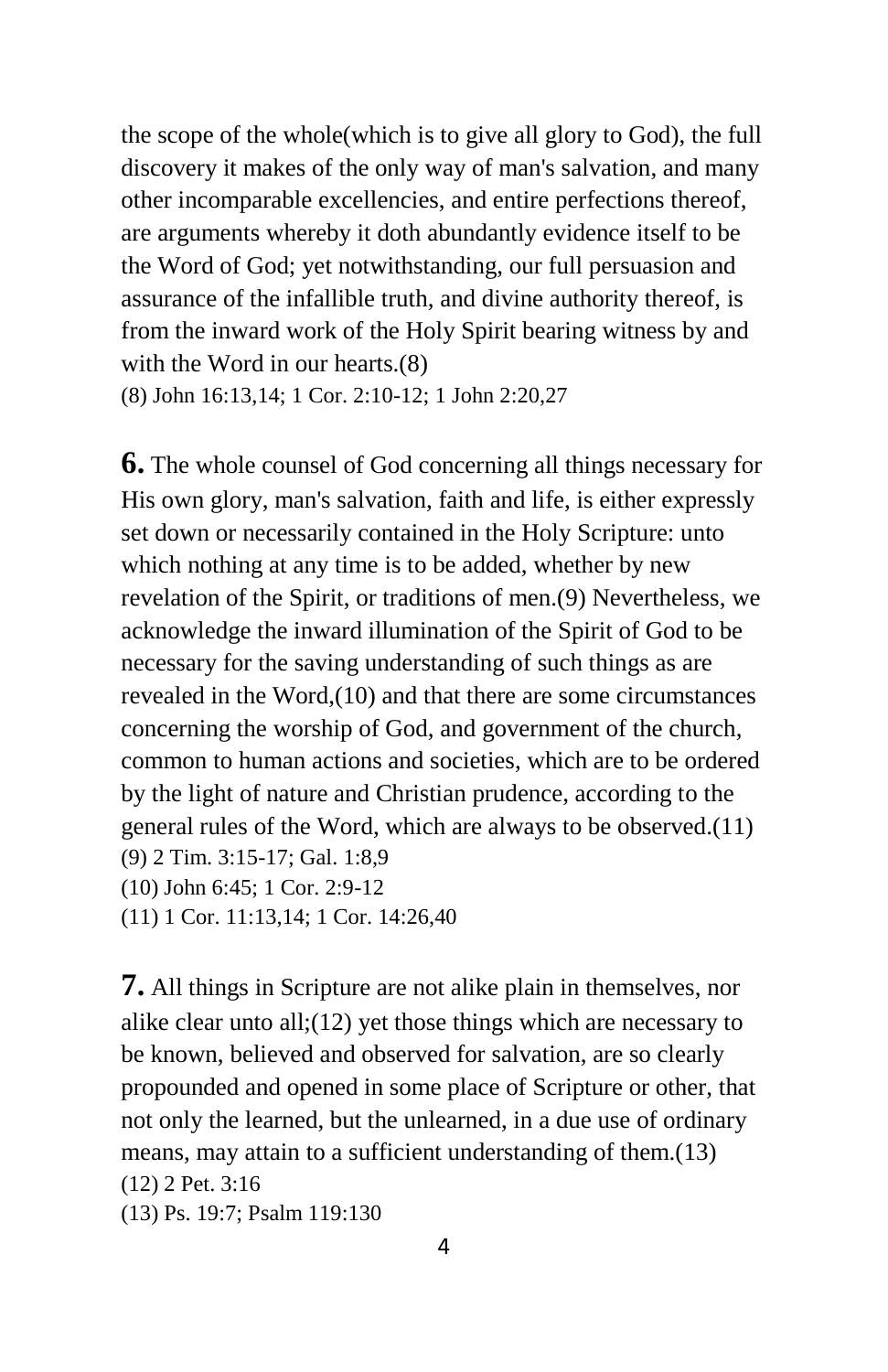**8.** The Old Testament in Hebrew (which was the native language of the people of God of old),(14) and the New Testament in Greek(which at the time of the writing of it was most generally known to the nations), being immediately inspired by God, and by His singular care and providence kept pure in all ages, are therefore authentic; so as in all controversies of religion, the church is finally to appeal to them.(15) But because these original tongues are not known to all the people of God, who have a right unto, and interest in the Scriptures, and are commanded in the fear of God to read(16) and search them, $(17)$  therefore they are to be translated into the vulgar [ie. common] language of every nation unto which they come,(18) that the Word of God dwelling plentifully in all, they may worship Him in an acceptable manner, and through patience and comfort of the Scriptures may have hope.(19) (14) Rom. 3:2 (15) Isa. 8:20

(16) Acts 15:15 (17) John 5:39 (18) 1 Cor. 14:6,9,11,12,24,28 (19) Col. 3:16

**9.** The infallible rule of interpretation of Scripture is the Scripture itself; and therefore when there is a question about the true and full sense of any Scripture (which is not manifold, but one), it must be searched by other places that speak more clearly.(20) (20) 2 Pet. 1:20, 21; Acts 15:15, 16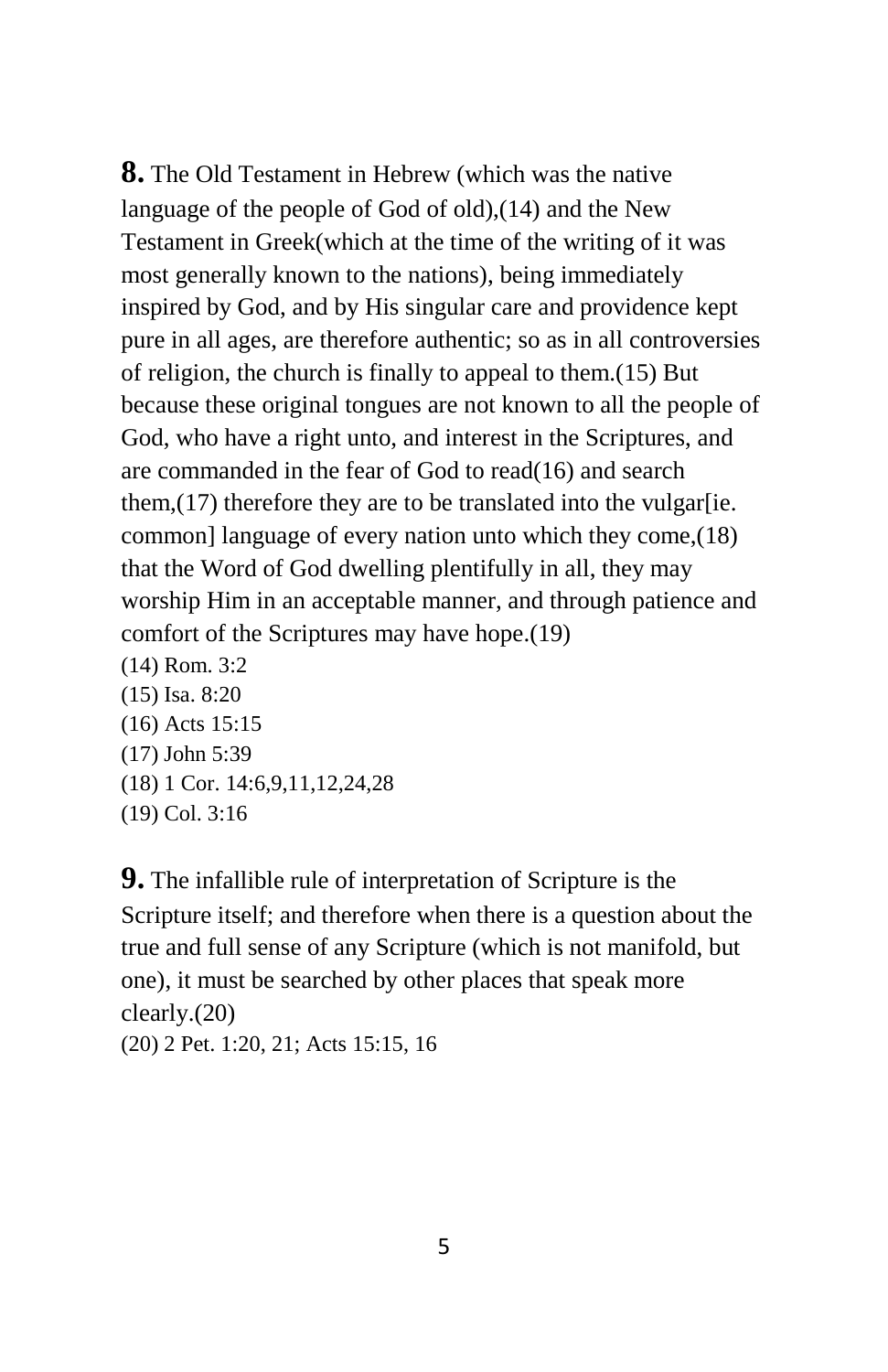**10**. The supreme judge, by which all controversies of religion are to be determined, and all decrees of councils, opinions of ancient writers, doctrines of men, and private spirits, are to be examined, and in whose sentence we are to rest, can be no other but the Holy Scripture delivered by the Spirit, into which Scripture so delivered, our faith is finally resolved.(21) (21) Matt. 22:29, 31, 32; Eph. 2:20; Acts 28:23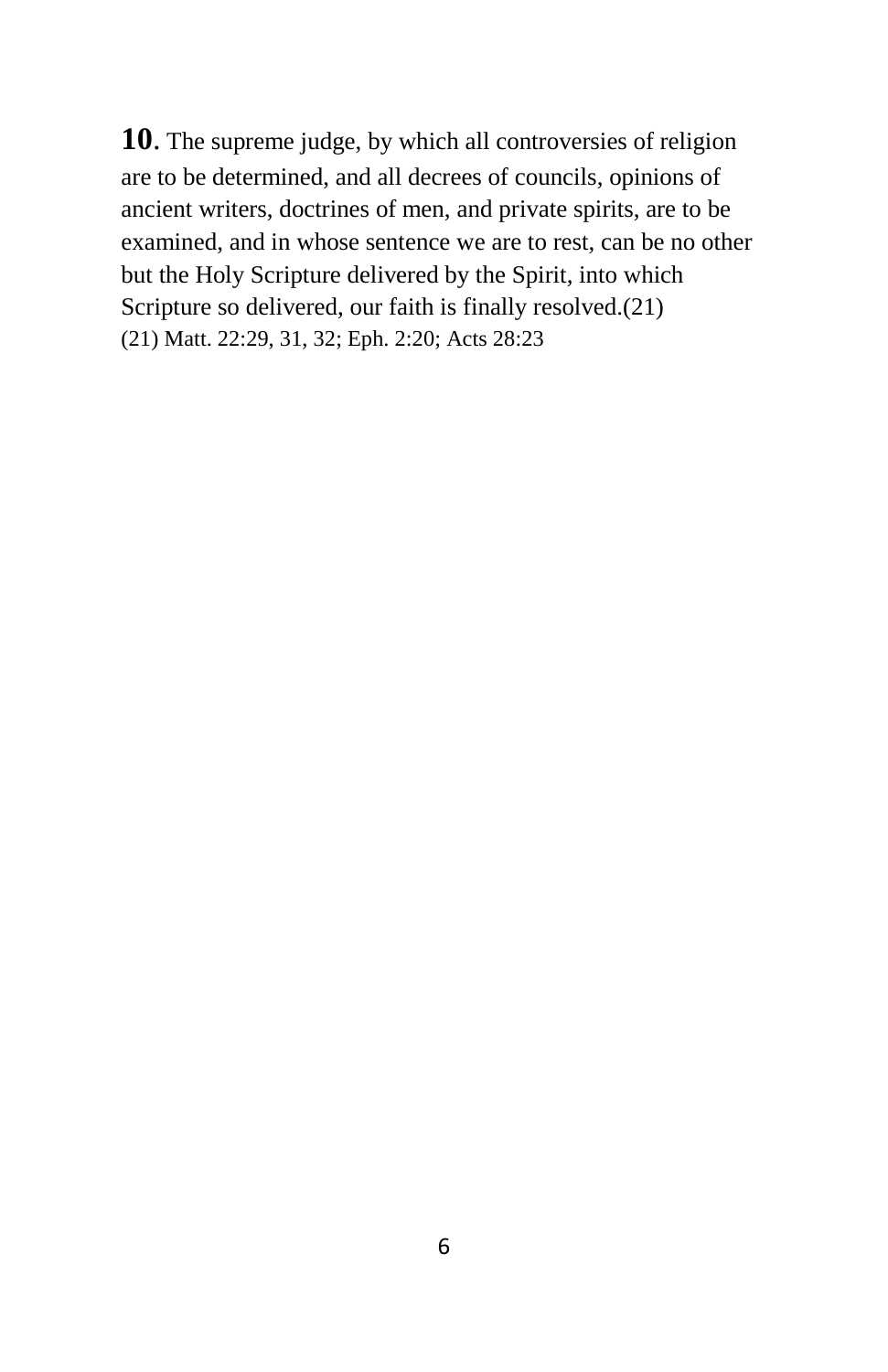#### Chapter 2 **Of God and of the Holy Trinity**

**1.** The Lord our God is but one only living and true God; (1) whose subsistence is in and of Himself, (2) infinite in being and perfection; whose essence cannot be comprehended by any but Himself;(3) a most pure spirit,(4) invisible, without body, parts, or passions, who only hath immortality, dwelling in the light which no man can approach unto;(5) who is immutable, $(6)$ immense,(7) eternal,(8) incomprehensible, almighty,(9) every way infinite, most holy,(10) most wise, most free, most absolute; working all things according to the counsel of His own immutable and most righteous will(11) for His own glory; (12) most loving, gracious, merciful, long-suffering, abundant in goodness and truth, forgiving iniquity, transgression, and sin; the rewarder of them that diligently seek Him,(13) and withal most just and terrible in His judgments, (14) hating all sin, (15) and who will by no means clear the guilty.(16) (1) 1 Cor. 8:4,6; Deut. 6:4 (2) Jer. 10:10; Isa. 48:12 (3) Exod. 3:14

- (4) John 4:24
- (5) 1 Tim. 1:17; Deut. 4:15,16
- (6) Mal. 3:6
- (7) 1 Kings 8:27; Jer. 23:23
- (8) Ps. 90:2
- (9) Gen. 17:1
- (10) Isa. 6:3
- (11) Ps. 115:3; Isa. 46:10
- (12) Prov. 16:4; Rom. 11:36
- (13) Exod. 34:6,7; Heb. 11:6
- (14) Neh. 9:32,33
- (15) Ps. 5:5,6
- (16) Exod. 34:7; Nahum 1:2,3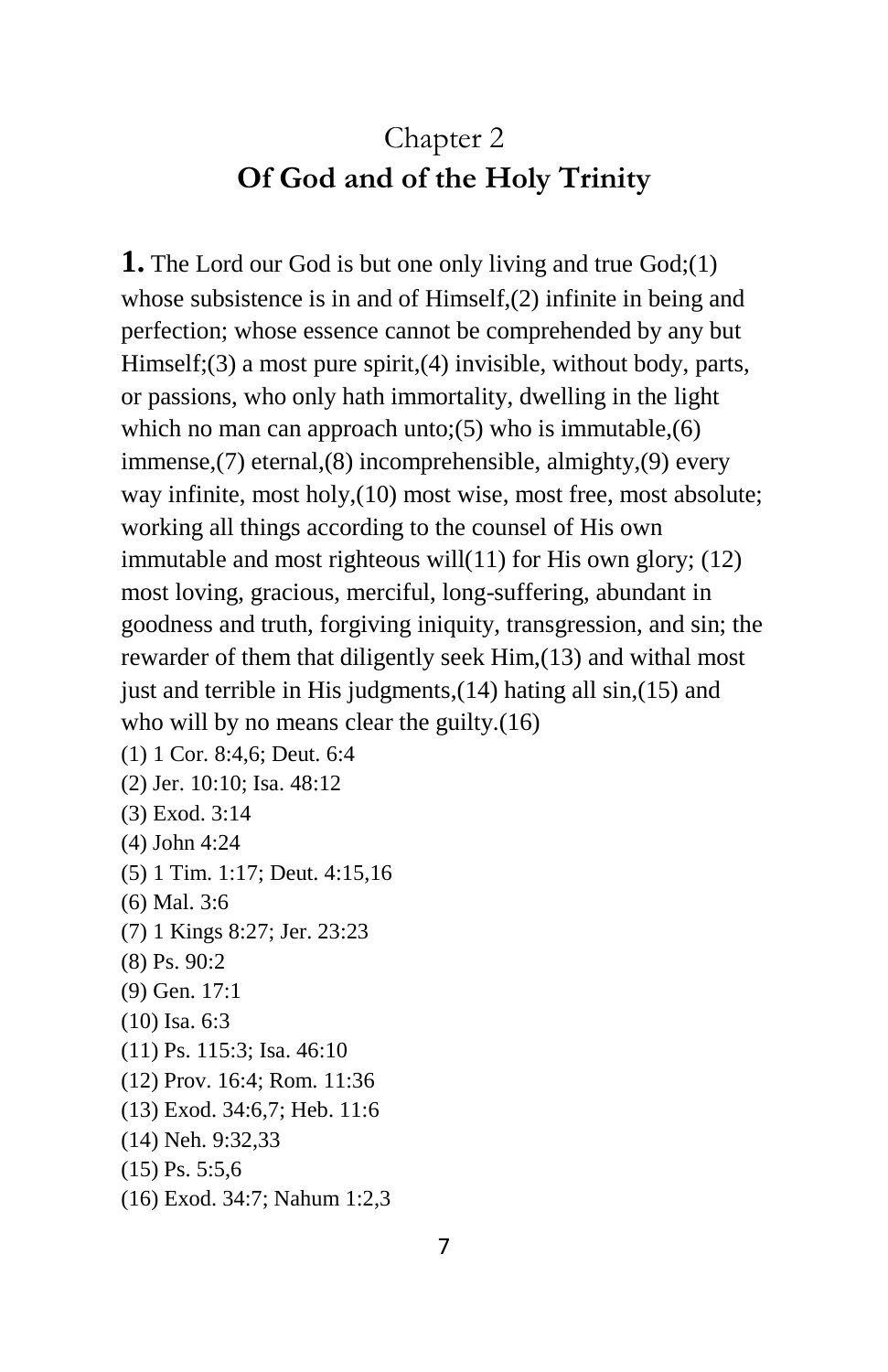**2.** God, having all life,(17) glory,(18) goodness,(19) blessedness, in and of Himself, is alone in and unto Himself allsufficient, not standing in need of any creature which He hath made, nor deriving any glory from them,(20) but only manifesting His own glory in, by, unto, and upon them; He is the alone fountain of all being, of whom, through whom, and to whom are all things,(21) and He hath most sovereign dominion over all creatures, to do by them, for them, or upon them, whatsoever Himself pleaseth; (22) in His sight all things are open and manifest,(23) His knowledge is infinite, infallible, and independent upon the creature, so as nothing is to Him contingent or uncertain:(24) He is most holy in all His counsels, in all His works,(25) and in all His commands; to Him is due from angels and men, whatsoever worship,(26) service, or obedience, as creatures they owe unto the Creator, and whatever He is further pleased to require of them.

(17) John 5:26 (18) Ps. 148:13 (19) Ps. 119:68 (20) Job 22:2,3 (21) Rom. 11:34-36 (22) Dan. 4:25,34,35 (23) Heb. 4:13 (24) Ezek. 11:5; Acts 15:18 (25) Ps. 145:17 (26) Rev. 5:12-14

**3.** In this divine and infinite Being there are three subsistences, the Father, the Word or Son, and Holy Spirit, (27) of one substance, power, and eternity, each having the whole divine essence, yet the essence undivided,(28) the Father is of none, neither begotten nor proceeding; the Son is eternally begotten of the Father;(29) the Holy Spirit proceeding from the Father and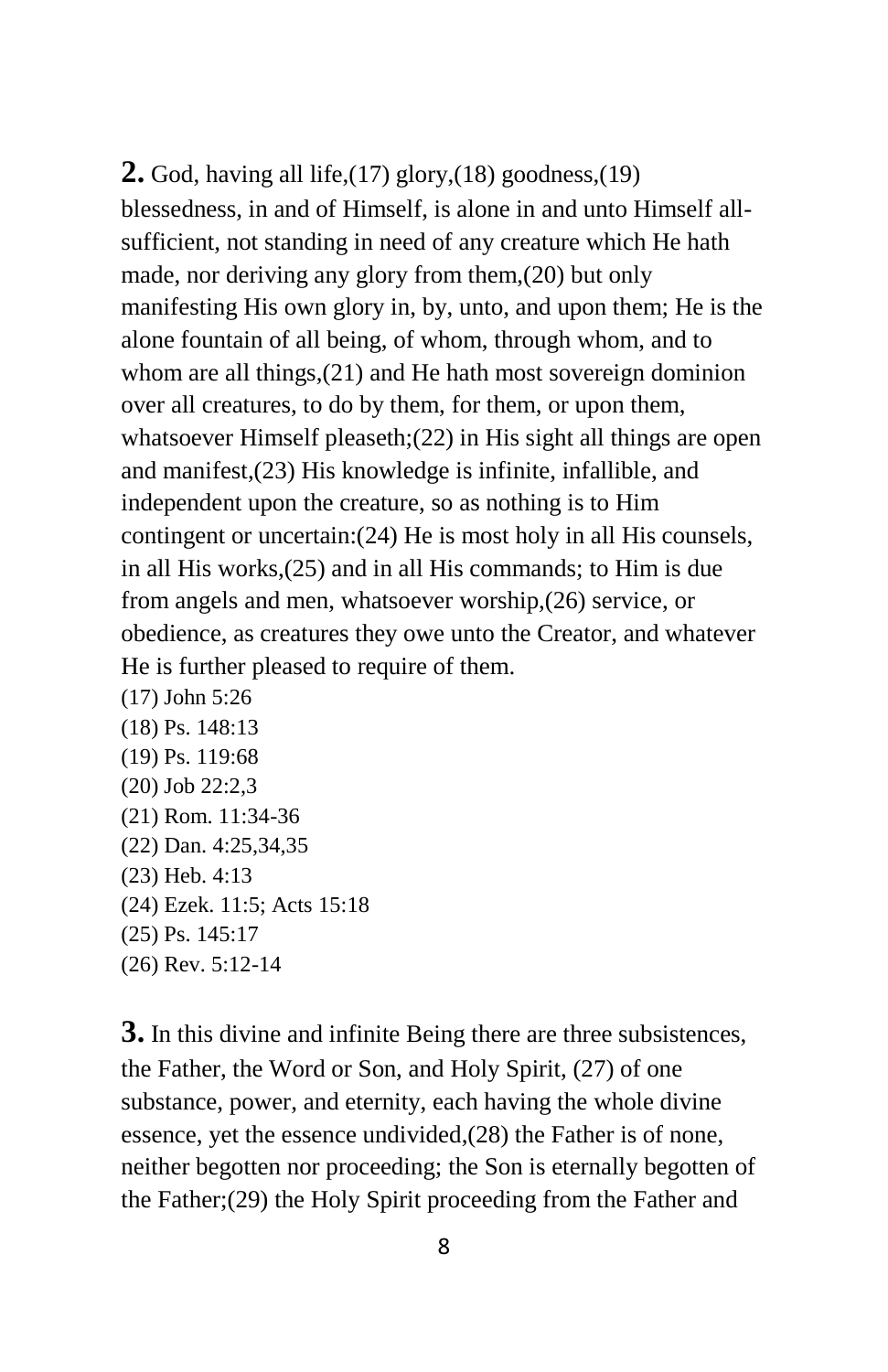the Son;(30) all infinite, without beginning, therefore but one God, who is not to be divided in nature and being, but distinguished by several peculiar relative properties and personal relations; which doctrine of the Trinity is the foundation of all our communion with God, and comfortable dependence on Him. (27) 1 John 5:7; Matt. 28:19; 2 Cor. 13:14

(28) Exod. 3:14; John 14:11; I Cor. 8:6

- (29) John 1:14,18
- (30) John 15:26; Gal. 4:6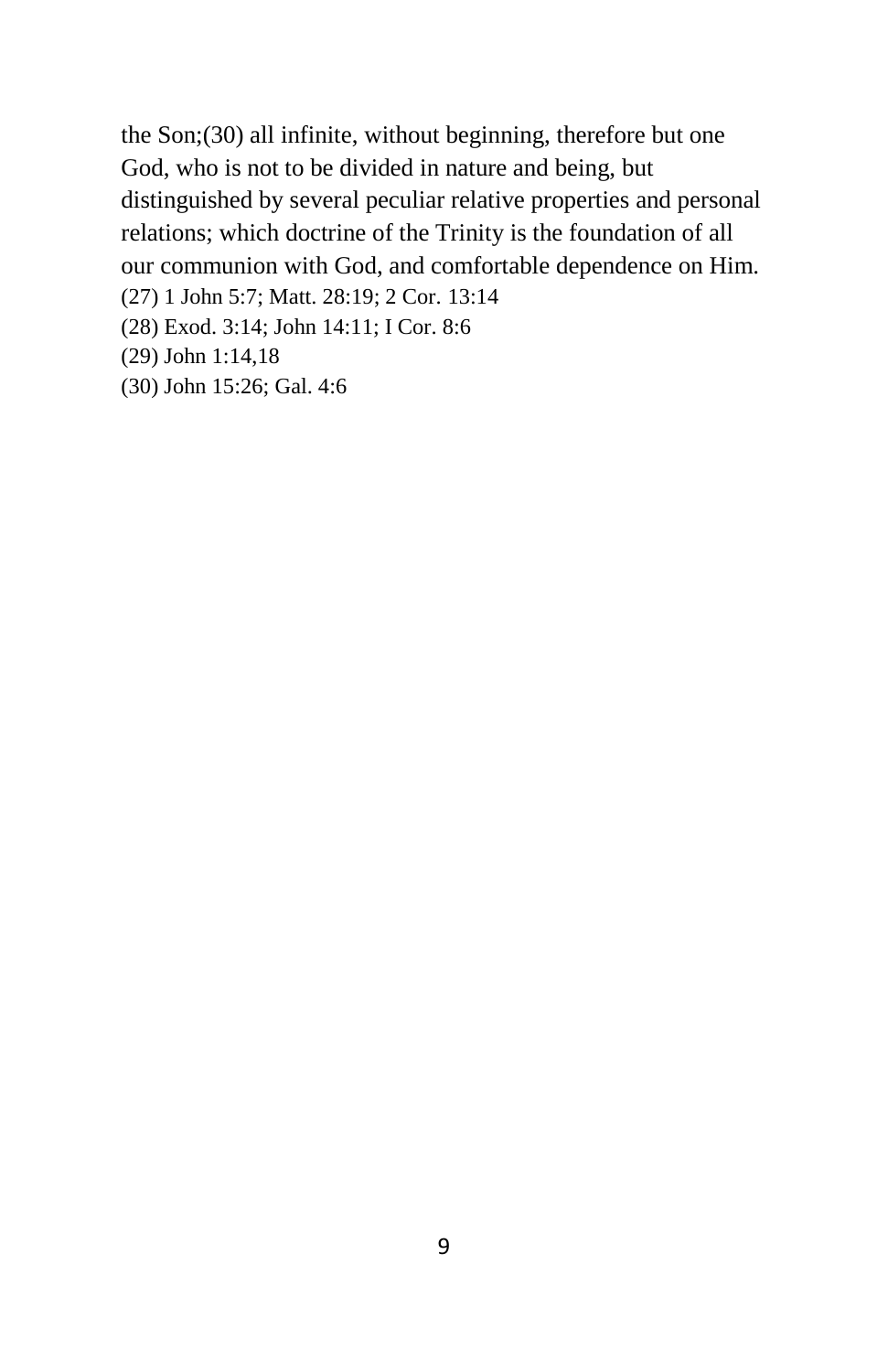# Chapter 3 **Of God's Decree**

**1.** God hath decreed in Himself, from all eternity, by the most wise and holy counsel of His own will, freely and unchangeably, all things, whatsoever come to pass;(1) yet so as thereby is God neither the author of sin nor hath fellowship with any therein;(2) nor is violence offered to the will of the creature, nor yet is the liberty or contingency of second causes taken away, but rather established;(3) in which appears His wisdom in disposing all things, and power and faithfulness in accomplishing His decree.(4)

(1) Isa. 46:10; Eph. 1:11; Heb. 6:17; Rom. 9:15,18

(2) James 1:13; 1 John 1:5

(3) Acts 4:27,28; John 19:11

(4) Num. 23:19; Eph. 1:3-5

**2.** Although God knoweth whatsoever may or can come to pass, upon all supposed conditions,(5) yet hath He not decreed anything, because He foresaw it as future, or as that which would come to pass upon such conditions.(6)

(5) Acts 15:18

(6) Rom. 9:11,13,16,18

**3.** By the decree of God, for the manifestation of His glory, some men and angels are predestinated, or foreordained to eternal life through Jesus Christ,(7) to the praise of His glorious grace;(8) others being left to act in their sin to their just condemnation, to the praise of His glorious justice.(9) (7) I Tim. 5:21; Matt. 25:34 (8) Eph. 1:5,6 (9) Rom. 9:22,23; Jude 4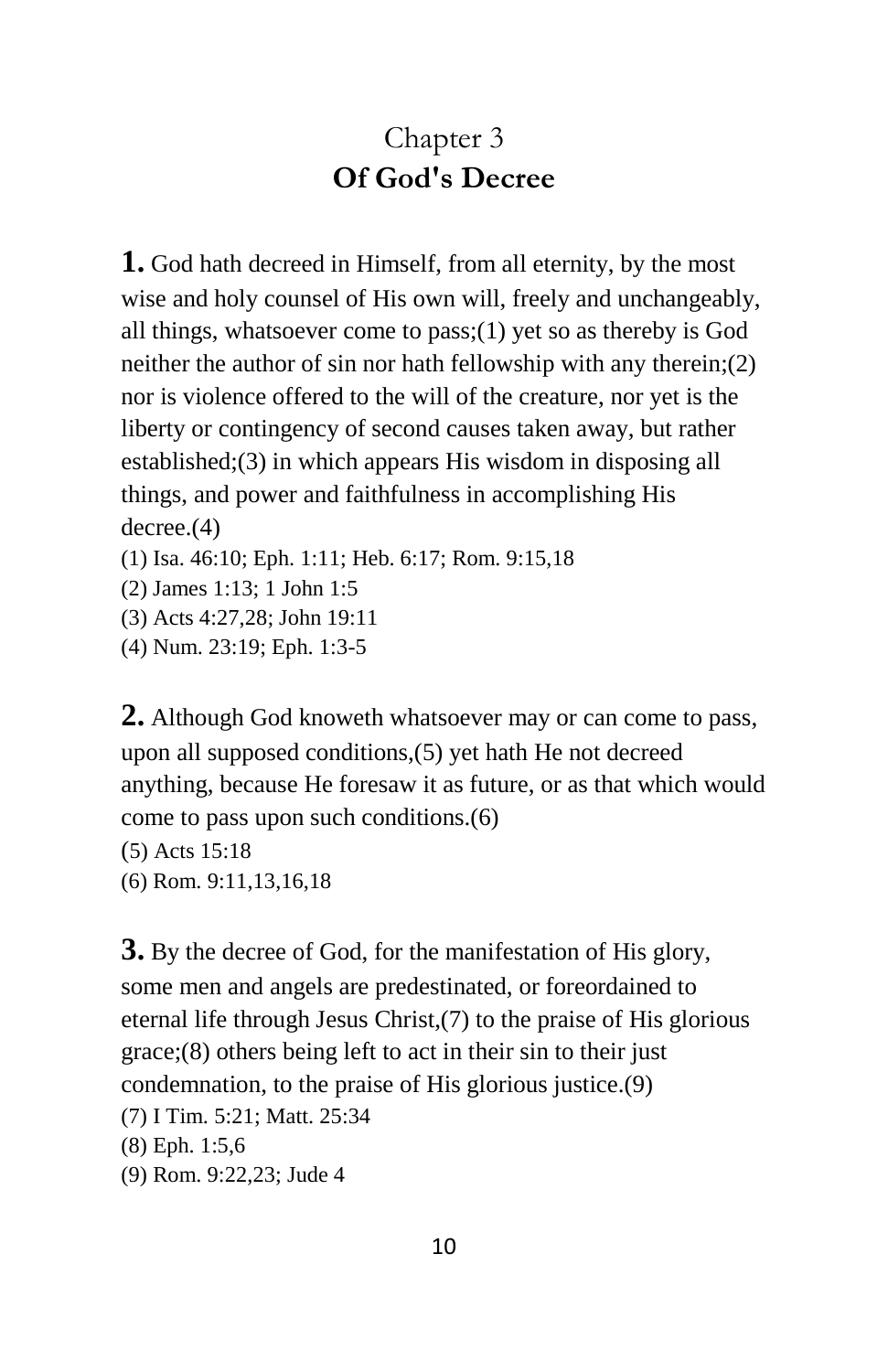**4.** These angels and men thus predestinated and foreordained, are particularly and unchangeably designed, and their number so certain and definite, that it cannot be either increased or diminished.(10)

(10) 2 Tim. 2:19; John 13:18.

**5.** Those of mankind that are predestinated to life, God, before the foundation of the world was laid, according to His eternal and immutable purpose, and the secret counsel and good pleasure of His will, hath chosen in Christ unto everlasting glory, out of His mere free grace and love,(11) without any other thing in the creature as a condition or cause moving Him thereunto.(12) (11) Eph. 1:4, 9, 11; Rom. 8:30; 2 Tim. 1:9; I Thess. 5:9

(12) Rom. 9:13,16; Eph. 2:5,12

**6.** As God hath appointed the elect unto glory, so He hath, by the eternal and most free purpose of His will, foreordained all the means thereunto;(13) wherefore they who are elected, being fallen in Adam, are redeemed by Christ,(14) are effectually called unto faith in Christ, by His Spirit working in due season, are justified, adopted, sanctified,(15) and kept by His power through faith unto salvation;(16) neither are any other redeemed by Christ, or effectually called, justified, adopted, sanctified, and saved, but the elect only.  $(17)$ 

- (13) 1 Pet. 1:2; 2; Thess. 2:13
- (14) 1 Thess. 5:9, 10
- (15) Rom. 8:30; 2 Thess. 2:13
- (16) 1 Pet. 1:5
- (17) John 10:26, 17:9, 6:64

**7.** The doctrine of the high mystery of predestination is to be handled with special prudence and care, that men attending the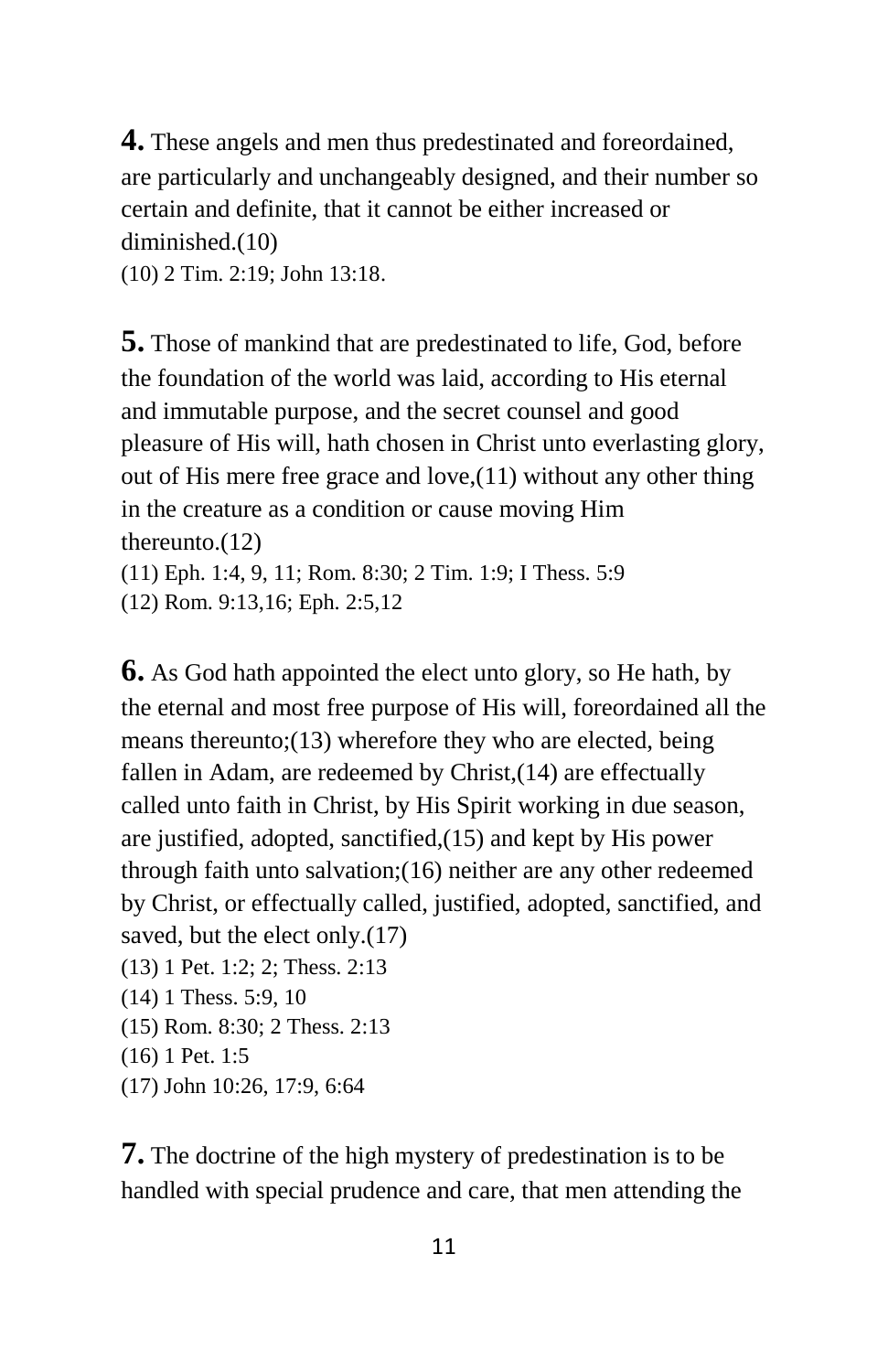will of God revealed in His Word, and yielding obedience thereunto, may, from the certainty of their effectual vocation, be assured of their eternal election; (18) so shall this doctrine afford matter of praise,(19) reverence, and admiration of God, and of humility,(20) diligence, and abundant consolation to all that sincerely obey the gospel.(21) (18) 1 Thess. 1:4,5; 2 Pet. 1:10 (19) Eph. 1:6; Rom. 11:33 (20) Rom. 11:5,6,20

(21) Luke 10:20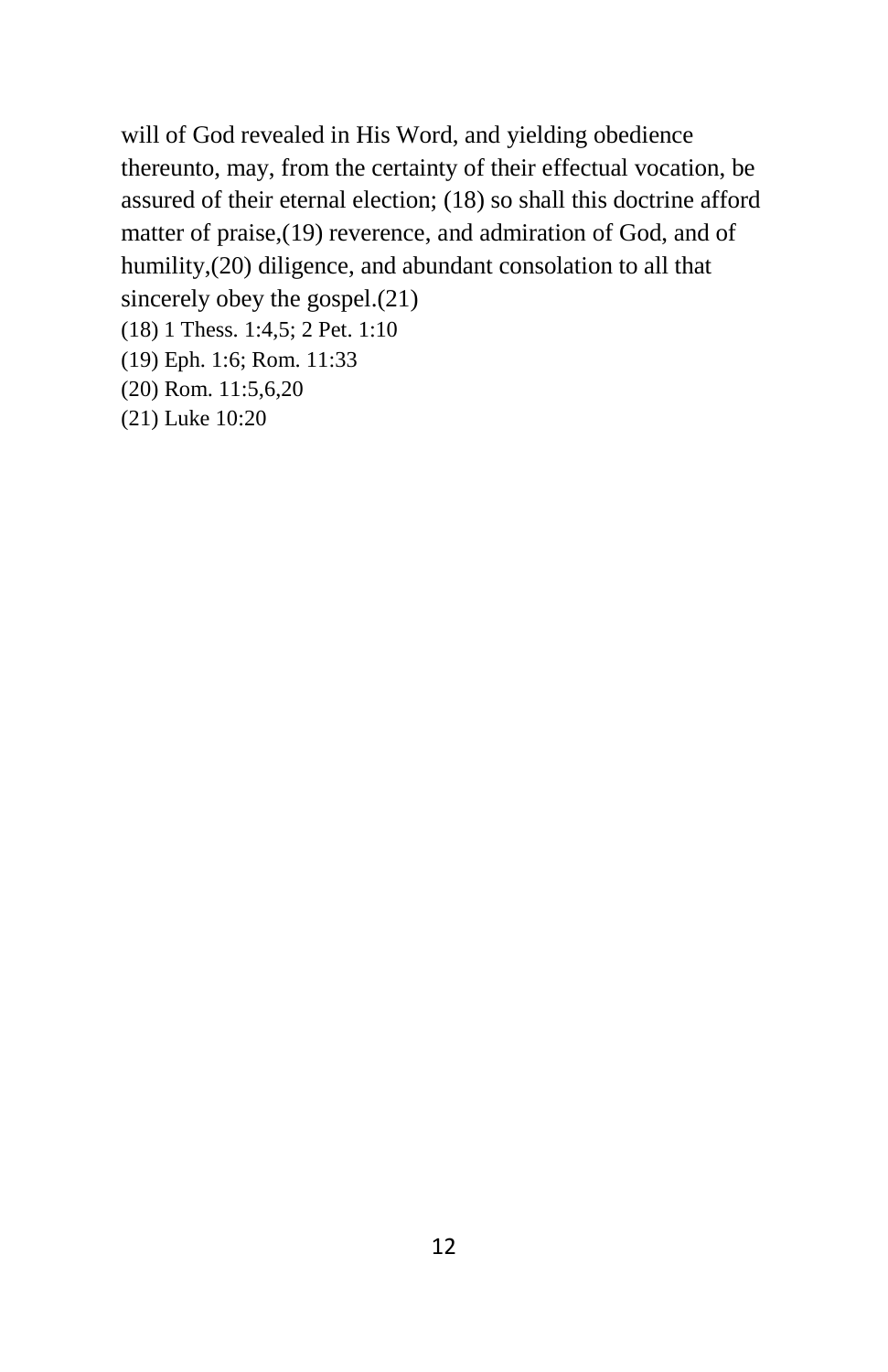# Chapter 4 **Of Creation**

**1.** In the beginning it pleased God the Father, Son, and Holy Spirit, (1) for the manifestation of the glory of His eternal power,(2) wisdom, and goodness, to create or make the world, and all things therein, whether visible or invisible, in the space of six days, and all very good.(3) (1) John 1:2,3; Heb. 1:2; Job 26:13 (2) Rom. 1:20 (3) Col. 1:16; Gen. 1:31

**2.** After God hath made all other creatures, He created man, male and female,(4) with reasonable and immortal souls,(5) rendering them fit unto that life to God for which they were created; being made after the image of God, in knowledge, righteousness, and true holiness;(6) having the law of God written in their hearts,(7) and power to fulfil it, and yet under a possibility of transgressing, being left to the liberty of their own will, which was subject to change.  $(8)$ 

(4) Gen. 1:27 (5) Gen. 2:7 (6) Eccles. 7:29; Gen. 1;26 (7) Rom. 2:14,15 (8) Gen. 3:6

**3.** Besides the law written in their hearts, they received a command not to eat of the tree of knowledge of good and evil,(9) which whilst they kept, they were happy in their communion with God, and had dominion over the creatures. (10) (9) Gen. 2:17 (10) Gen. 1:26,28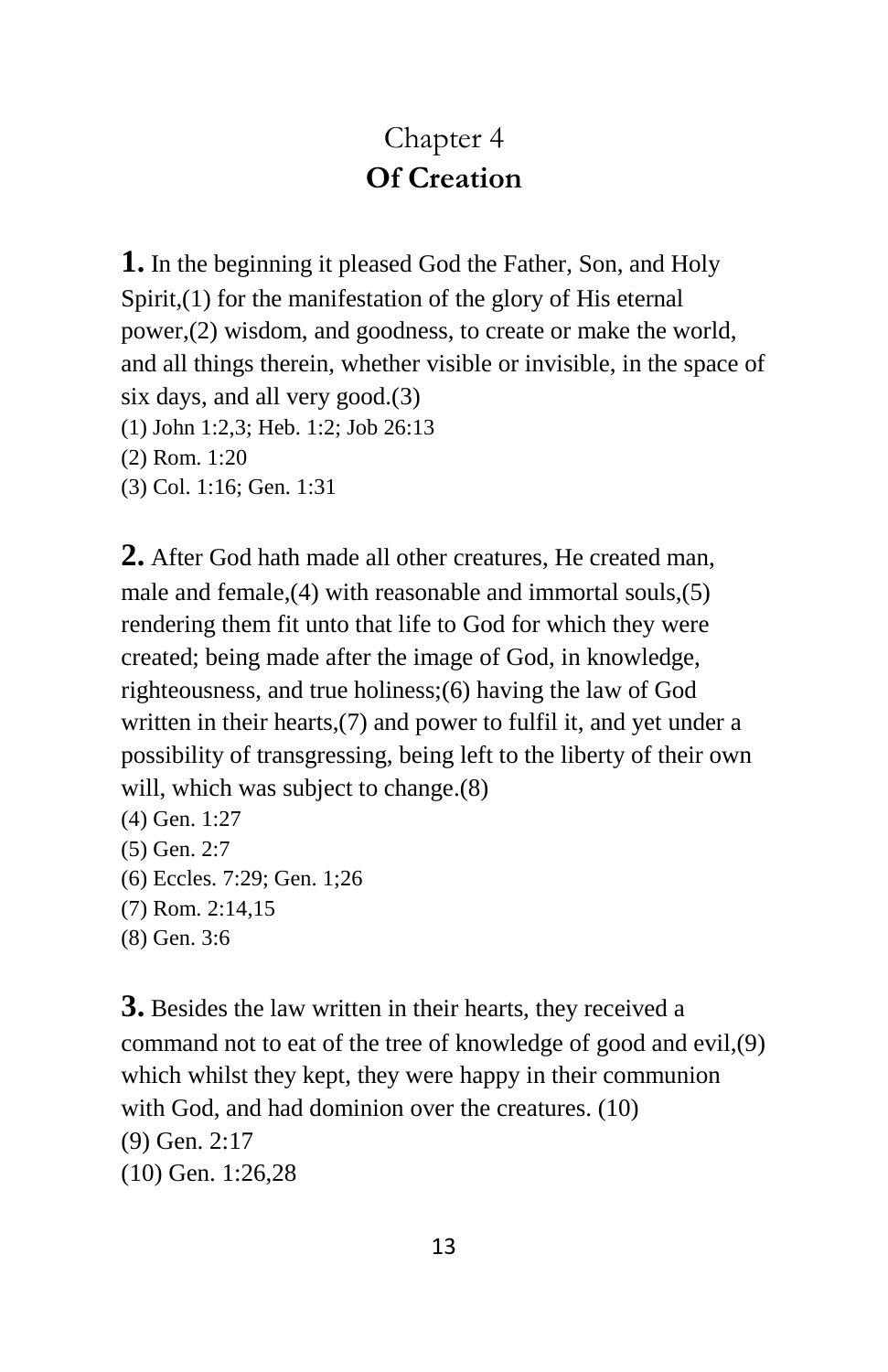## Chapter 5 **Of Divine Providence**

**1.** God the good creator of all things, in His infinite power and wisdom, doth uphold, direct, dispose, and govern all creatures and things, $(1)$  from the greatest even to the least, $(2)$  by His most wise and holy providence, to the end for which they were created, according unto His infallible foreknowledge, and the free and immutable counsel of His own will; to the praise of the glory of His wisdom, power, justice, infinite goodness, and mercy.(3)

(1) Heb. 1:3; Job 38:11; Isa. 46:10,11; Ps. 135:6

(2) Matt. 10:29-31

(3) Eph. 1:11

**2.** Although in relation to the foreknowledge and decree of God, the first cause, all things come to pass immutably and infallibly;(4) so that there is not anything befalls any by chance, or without His providence;(5) yet by the same providence He ordered them to fall out according to the nature of second causes, either necessarily, freely, or contingently.(6)

(4) Acts 2:23 (5) Prov. 16:33 (6) Gen. 8:22

**3.** God, in His ordinary providence maketh use of means,(7) yet is free to work without,(8) above,(9) and against them (10) at His pleasure.

(7) Acts 27:31, 44; Isa. 55:10, 11 (8) Hosea 1:7 (9) Rom. 4:19-21 (10) Dan. 3:27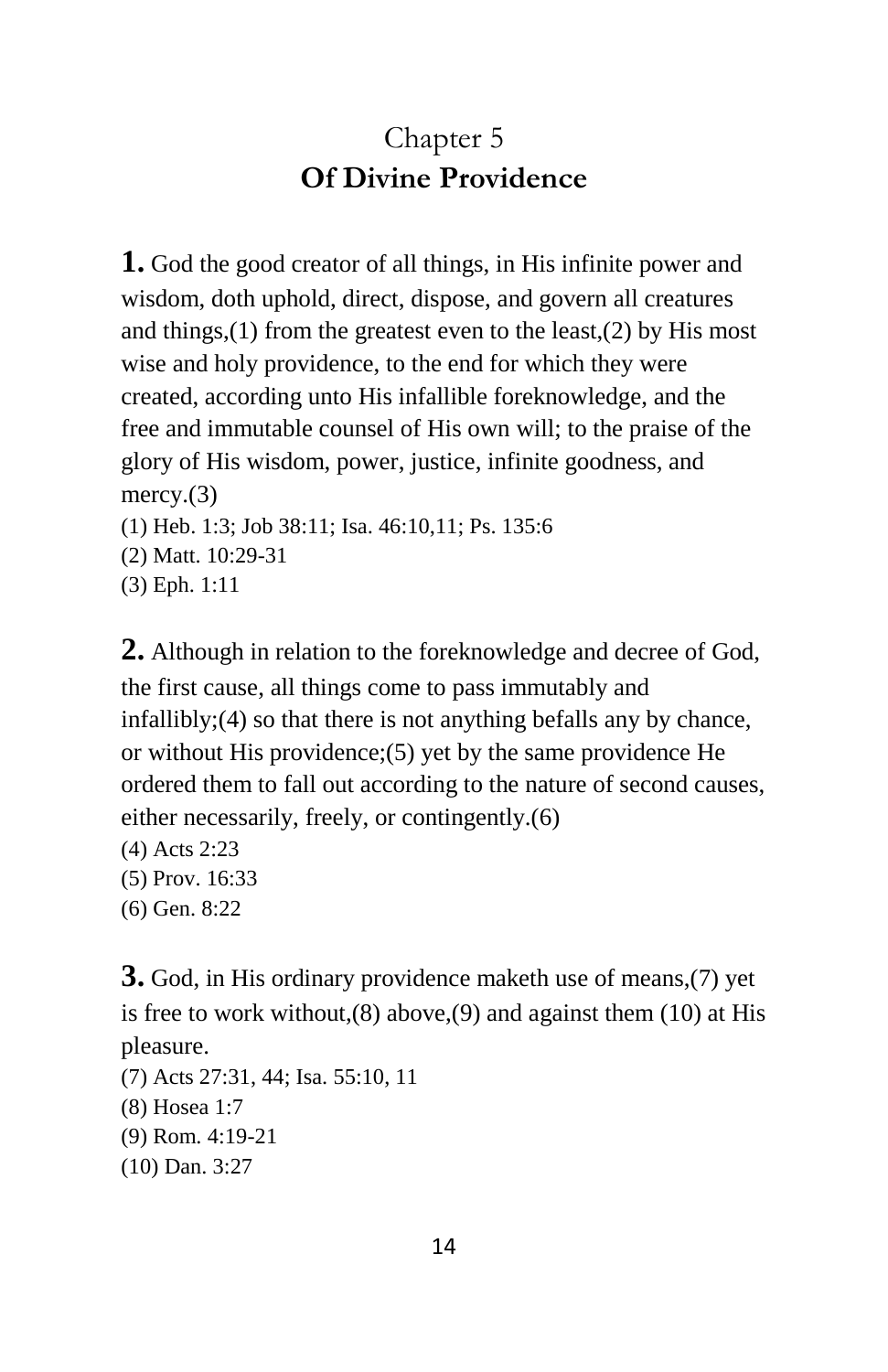**4.** The Almighty power, unsearchable wisdom, and infinite goodness of God, so far manifest themselves in His providence, that His determinate counsel extendeth itself even to the first fall, and all other sinful actions both of angels and men;(11) and that not by a bare permission, which also He most wisely and powerfully boundeth, and otherwise ordereth and governeth,(12) in a manifold dispensation to His most holy ends;(13) yet so, as the sinfulness of their acts proceedeth only from the creatures, and not from God, who, being most holy and righteous, neither is nor can be the author or approver of sin.(14) (11) Rom. 11:32-34; 2 Sam. 24:1; 1 Chron. 21:1 (12) 2 Kings 19:28; Ps. 76:10

- (13) Gen. 1:20; Isa. 10:6,7,12
- (14) Ps. 1;21; 1 John 2:16

**5.** The most wise, righteous, and gracious God doth oftentimes leave for a season His own children to manifold temptations and the corruptions of their own hearts, to chastise them for their former sins, or to discover unto them the hidden strength of corruption and deceitfulness of their hearts, that they may be humbled; and to raise them to a more close and constant dependence for their support upon Himself; and to make them more watchful against all future occasions of sin, and for other just and holy ends.(15) So that whatsoever befalls any of His elect is by His appointment, for His glory, and their good.(16) (15) 2 Chron. 32:25,26,31; 2 Cor. 12:7-9 (16) Rom. 8:28

**6.** As for those wicked and ungodly men whom God, as a righteous judge, for former sin doth blind and harden;(17) from them He not only withholdeth His grace, whereby they might have been enlightened in their understanding, and wrought upon their hearts;(18) but sometimes also withdraweth the gifts which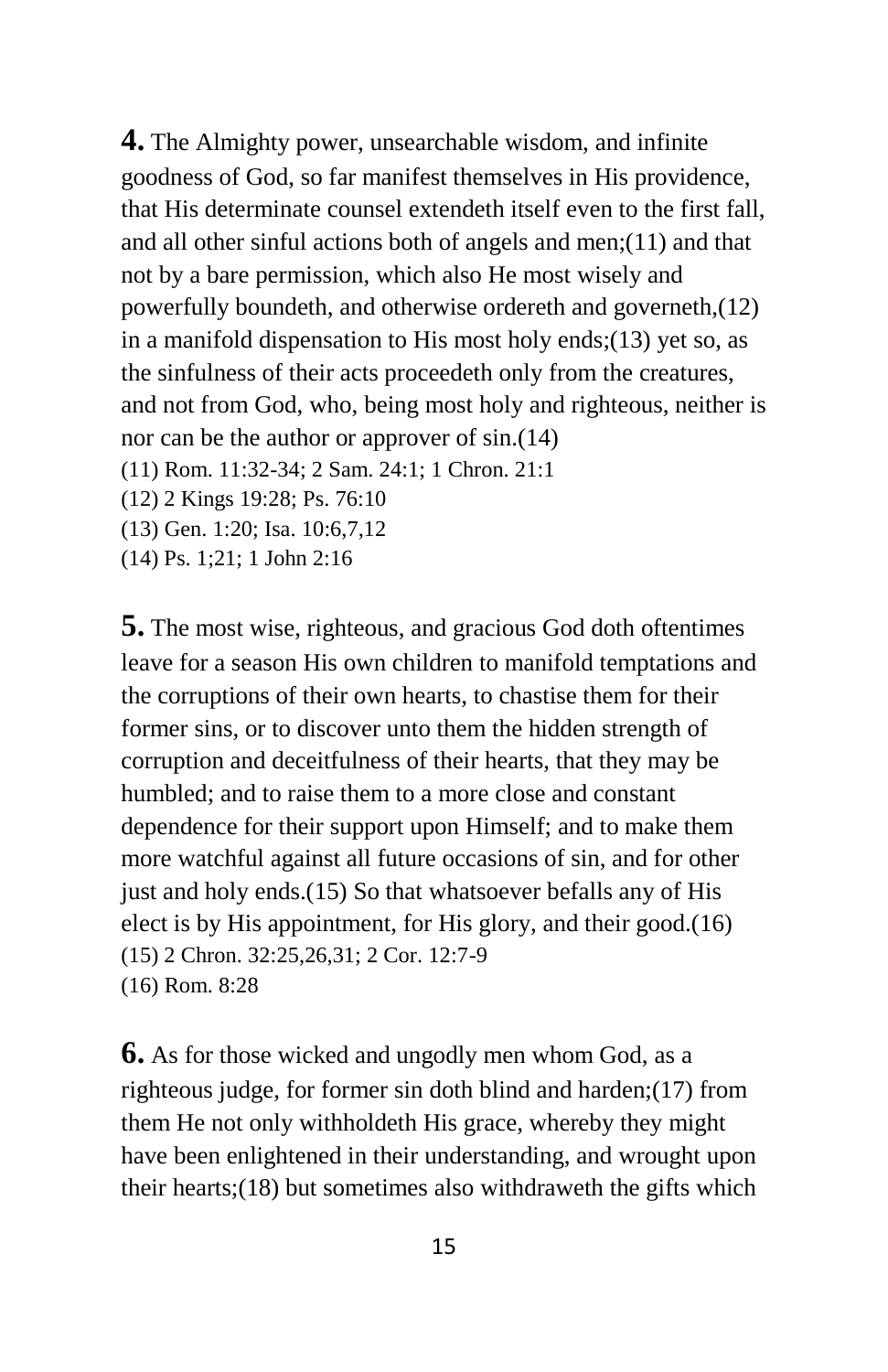they had,(19) and exposeth them to such objects as their corruption makes occasion of sin;(20) and withal, gives them over to their own lusts, the temptations of the world, and the power of Satan,(21) whereby it comes to pass that they harden themselves, under those means which God useth for the softening of others.(22)

(17) Rom. 1;24-26,28, 11:7,8 (18) Deut. 29:4 (19) Matt. 13:12 (20) Deut. 2:30; 2 Kings 8:12,13 (21) Ps. 81:11,12; 2 Thess. 2:10-12 (22) Exod. 8:15,32; Isa. 6:9,10; 1 Pet. 2:7,8

**7.** As the providence of God doth in general reach to all creatures, so after a most special manner it taketh care of His church, and disposeth of all things to the good thereof. (23) (23) 1 Tim. 4:10; Amos 9:8,9; Isa. 43:3-5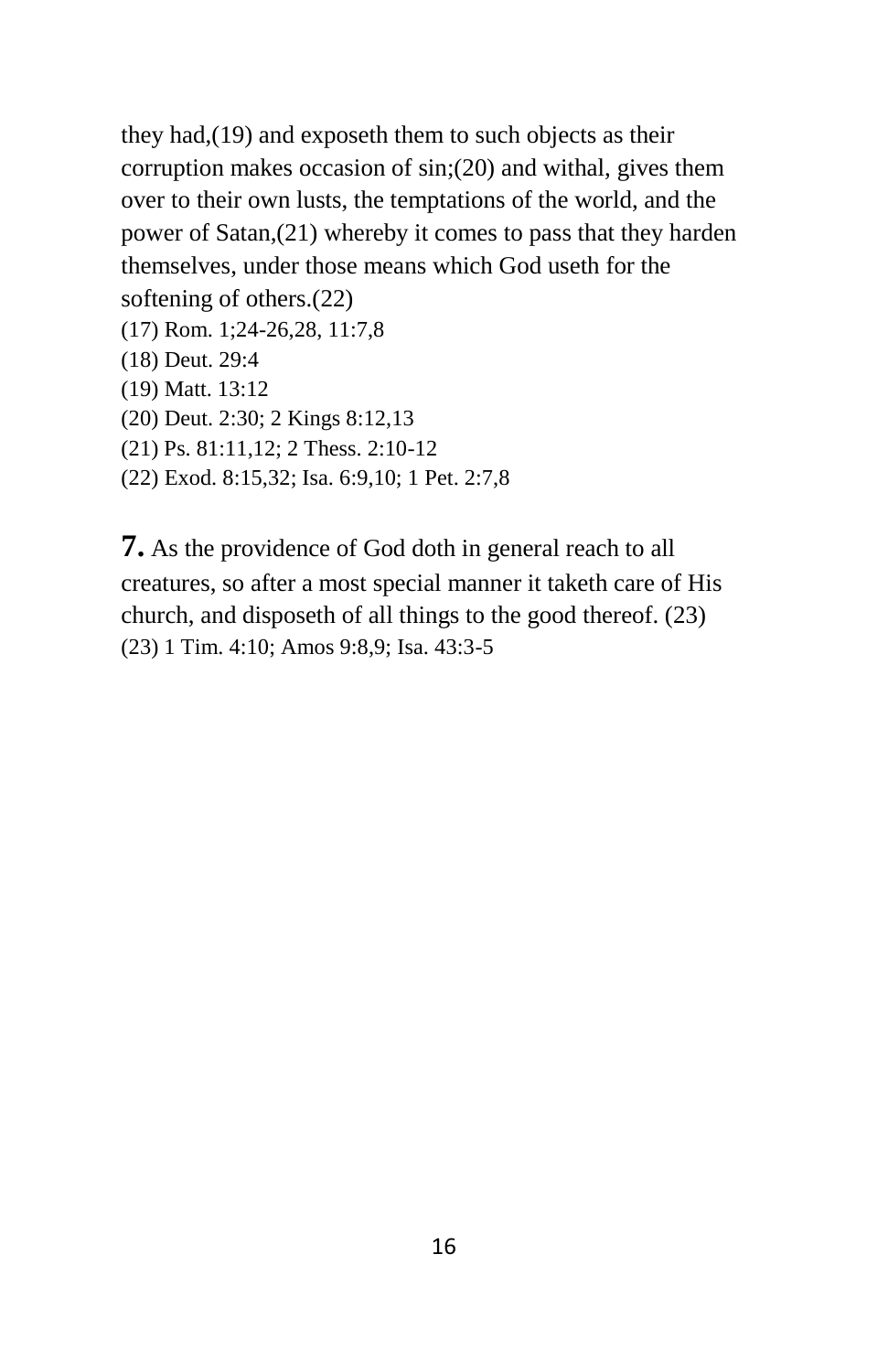# Chapter 6 **Of the Fall of Man, of Sin, and of the Punishment Thereof**

**1.** Although God created man upright and perfect, and gave him a righteous law, which had been unto life had he kept it, and threatened death upon the breach thereof,(1) yet he did not long abide in this honour; Satan using the subtlety of the serpent to subdue Eve, then by her seducing Adam, who, without any compulsion, did willfully transgress the law of their creation, and the command given unto them, in eating the forbidden fruit,(2) which God was pleased, according to His wise and holy counsel to permit, having purposed to order it to His own glory. (1) Gen. 2:16,17 (2) Gen. 3:12,13; 2 Cor. 11:3

**2.** Our first parents, by this sin, fell from their original righteousness and communion with God, and we in them whereby death came upon all;  $(3)$  all becoming dead in sin,  $(4)$ and wholly defiled in all the faculties and parts of soul and  $body.(5)$ 

- (3) Rom. 3:23
- (4) Rom 5:12, etc.
- (5) Titus 1:15; Gen. 6:5; Jer. 17:9; Rom. 3:10-19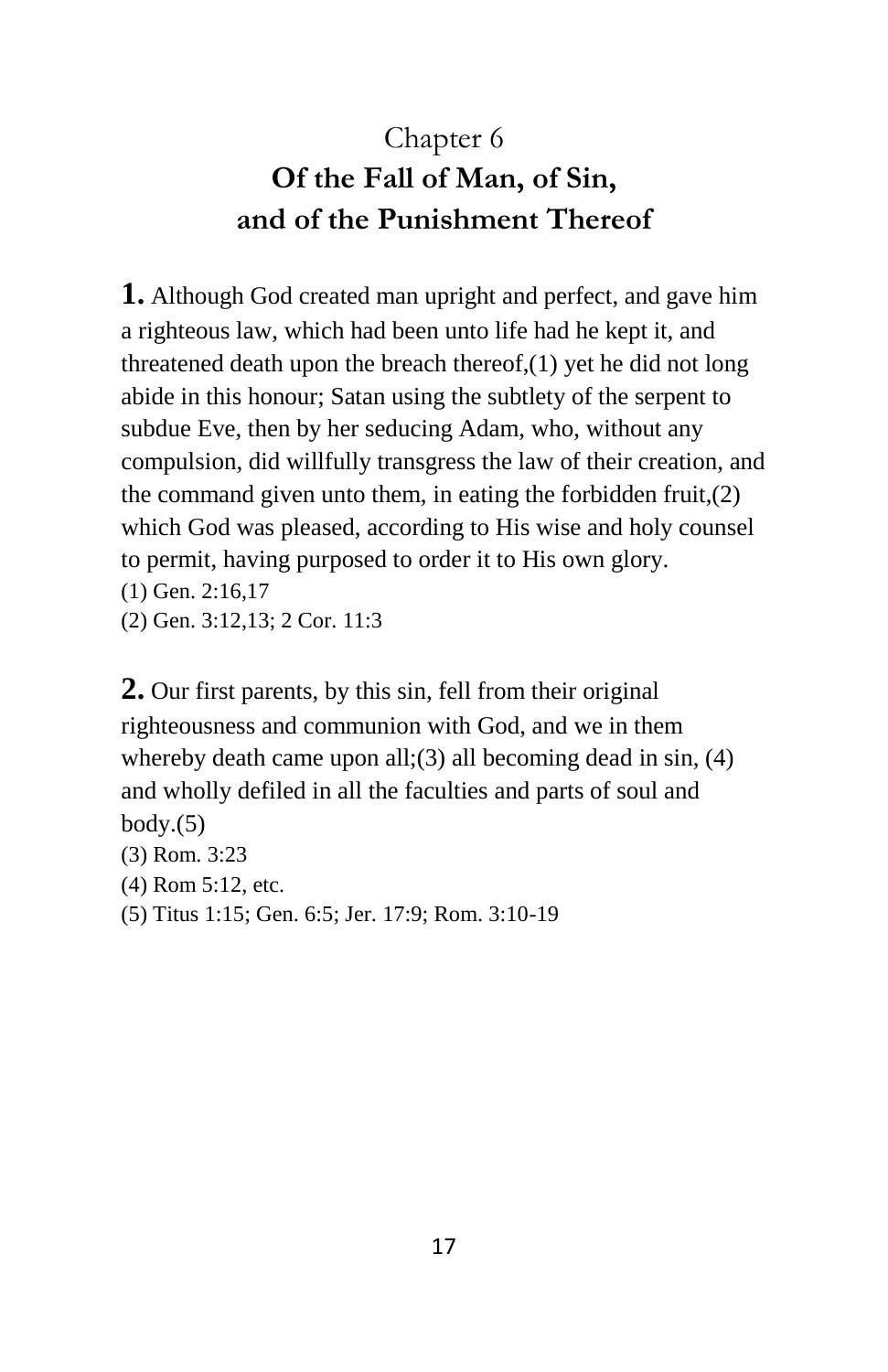**3.** They being the root, and by God's appointment, standing in the room and stead of all mankind, the guilt of the sin was imputed, and corrupted nature conveyed, to their posterity descending from them by ordinary generation,(6) being now conceived in sin,(7) and by nature children of wrath,(8) the servants of sin, the subjects of death,(9) and all other miseries, spiritual, temporal, and eternal, unless the Lord Jesus set them free. $(10)$ 

(6) Rom. 5:12-19; 1 Cor. 15:21,22,45,49 (7) Ps. 51:5; Job 14:4 (8) Eph. 2:3 (9) Rom. 6:20, 5:12 (10) Heb. 2:14,15; 1 Thess. 1:10

**4.** From this original corruption, whereby we are utterly indisposed, disabled, and made opposite to all good, and wholly inclined to all evil;(11) do proceed all actual transgressions.(12) (11) Rom. 8:7; Col. 1:21 (12) James 1:14,15; Matt. 15:19

**5.** The corruption of nature, during this life, doth remain in those that are regenerated;(13) and although it be through Christ pardoned and mortified, yet both itself, and the first motions thereof, are truly and properly sin.(14) (13) Rom. 7:18,23; Eccles. 7:20; 1 John 1:8 (14) Rom. 7:23-25; Gal. 5:17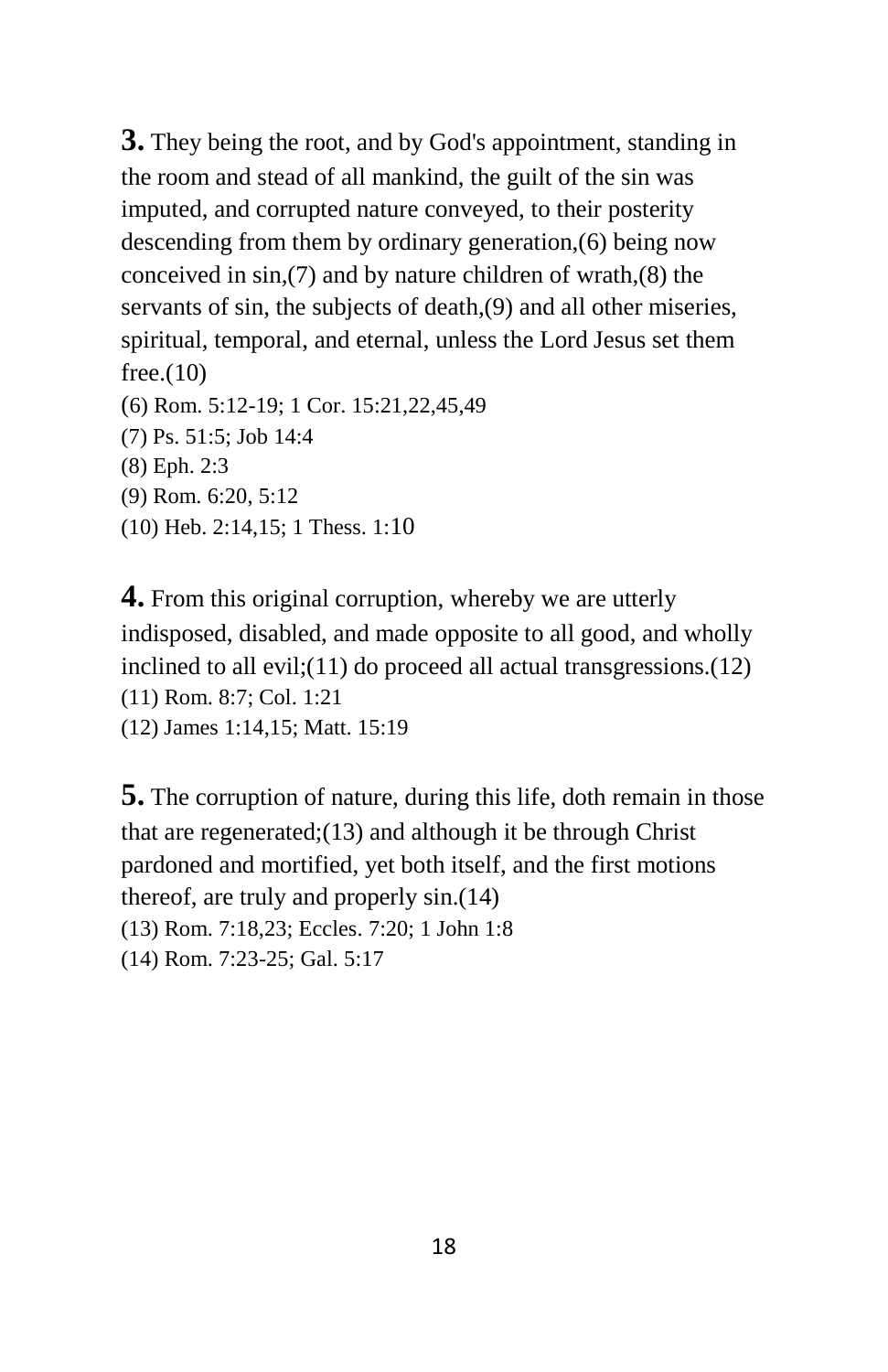## Chapter 7 **Of God's Covenant**

**1.** The distance between God and the creature is so great, that although reasonable creatures do owe obedience unto Him as their creator, yet they could never have attained the reward of life but by some voluntary condescension on God's part, which He hath been pleased to express by way of covenant.(1) (1) Luke 17:10; Job 35:7,8

**2.** Moreover, man having brought himself under the curse of the law by his fall, it pleased the Lord to make a covenant of grace,(2) wherein He freely offereth unto sinners life and salvation by Jesus Christ, requiring of them faith in Him, that they may be saved;(3) and promising to give unto all those that are ordained unto eternal life, His Holy Spirit, to make them willing and able to believe. (4)

(2) Gen. 2:17; Gal. 3:10; Rom. 3:20,21

(3) Rom. 8:3; Mark 16:15,16; John 3:16;

(4) Ezek. 36:26,27; John 6:44,45; Ps. 110:3

**3.** This covenant is revealed in the gospel; first of all to Adam in the promise of salvation by the seed of the woman, (5) and afterwards by further steps, until the full discovery thereof was completed in the New Testament;(6) and it is founded in that eternal covenant transaction that was between the Father and the Son about the redemption of the elect;(7) and it is alone by the grace of this covenant that all of the posterity of fallen Adam that ever were saved did obtain life and blessed immortality, man being now utterly incapable of acceptance with God upon those terms on which Adam stood in his state of innocence.(8)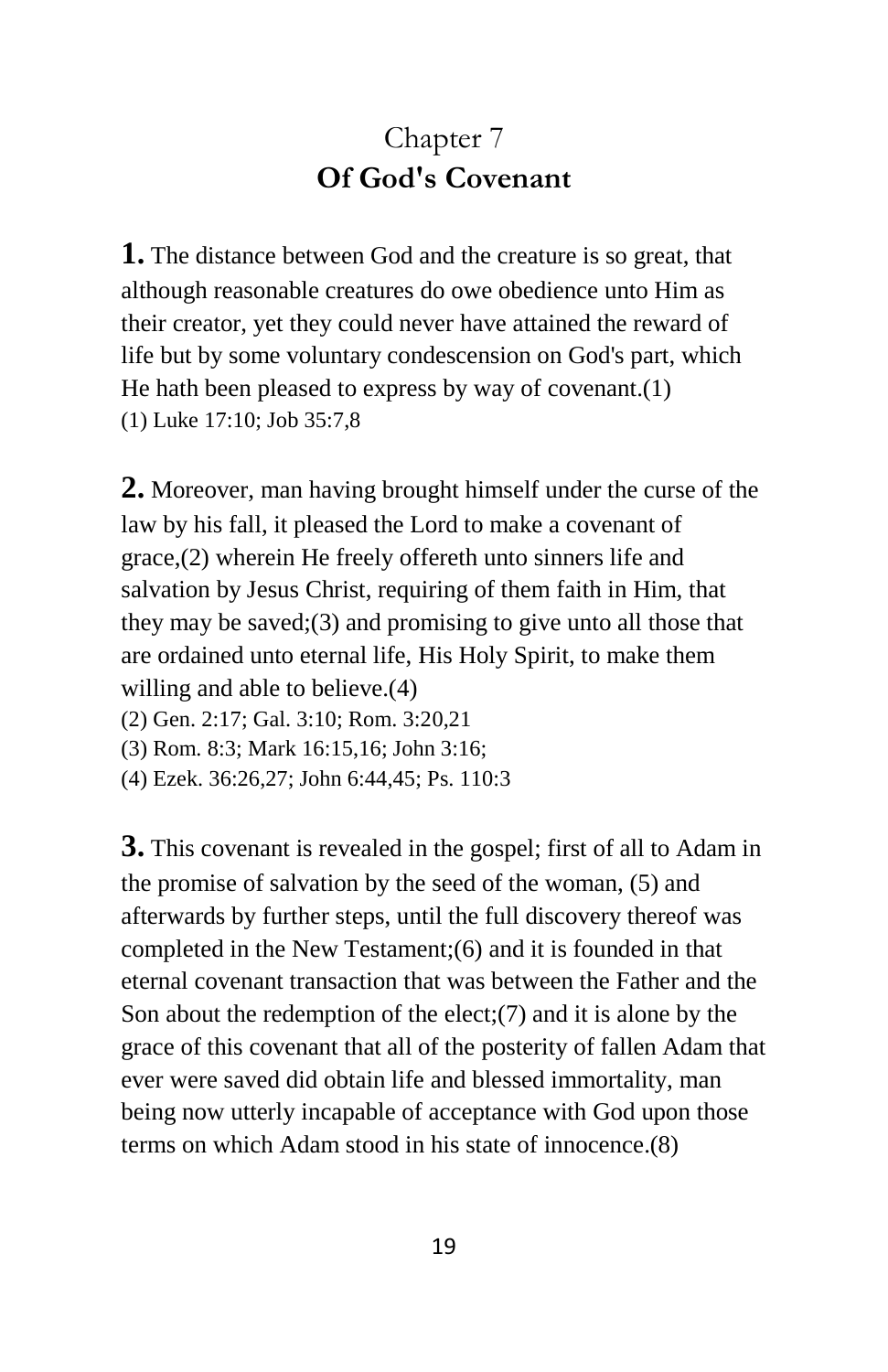(5) Gen. 3:15 (6) Heb. 1:1 (7) 2 Tim. 1:9; Titus 1:2 (8) Heb. 11;6,13; Rom. 4:1,2, &c.; Acts 4:12; John 8:56

## Chapter 8 **Of Christ the Mediator**

**1.** It pleased God, in His eternal purpose, to choose and ordain the Lord Jesus, His only begotten Son, according to the covenant made between them both, to be the mediator between God and man;(1) the Prophet,(2) Priest(3) and King;(4) head and Saviour of the church,(5) the heir of all things,(6) and judge of the world;(7) unto whom He did from all eternity give a people to be His seed and to be by Him in time redeemed, called, justified, sanctified, and glorified.(8)

- (1) Isa. 42:1; 1 Pet. 1:19,20
- (2) Acts 3:22
- (3) Heb. 5:5,6
- (4) Ps. 2:6; Luke 1:33
- (5) Eph. 1:22,23
- (6) Heb. 1:2
- (7) Acts 17:31
- (8) Isa. 53:10; John 17:6; Rom. 8:30

**2.** The Son of God, the second person in the Holy Trinity, being very and eternal God, the brightness of the Father's glory, of one substance and equal with Him who made the world, who upholdeth and governeth all things He hath made, did, when the fullness of time was come, take upon Him man's nature, with all the essential properties and common infirmities thereof,(9) yet without sin;(10) being conceived by the Holy Spirit in the womb of the Virgin Mary, the Holy Spirit coming down upon her: and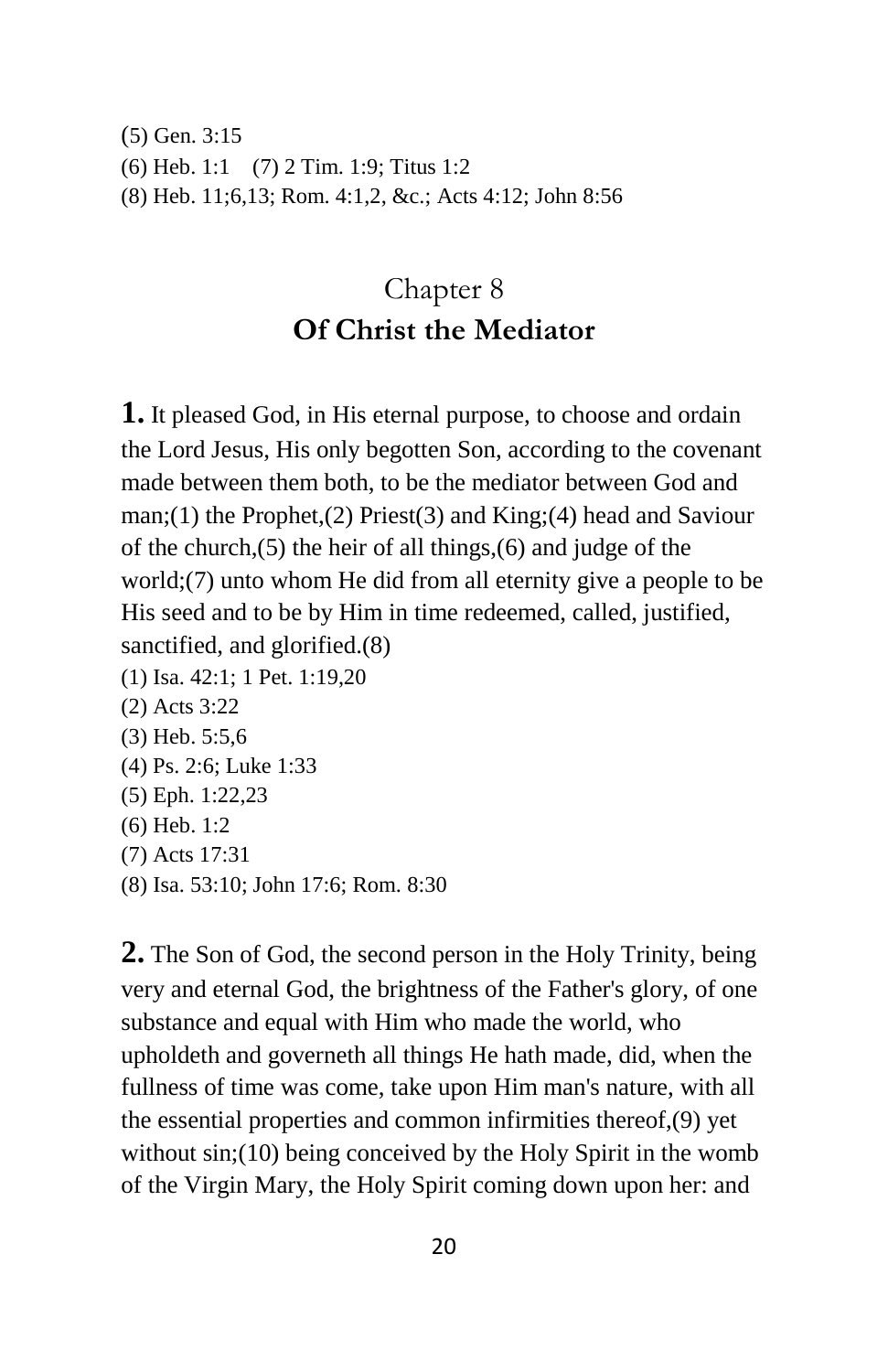the power of the Most High overshadowing her; and so was made of a woman of the tribe of Judah, of the seed of Abraham and David according to the Scriptures;(11) so that two whole, perfect, and distinct natures were inseparably joined together in one person, without conversion, composition, or confusion; which person is very God and very man, yet one Christ, the only mediator between God and man.(12) (9) John 1:14; Gal. 4;4 (10) Rom. 8:3; Heb. 2:14,16,17, 4:15 (11) Matt. 1:22, 23 (12) Luke 1:27,31,35; Rom. 9:5; 1 Tim. 2**:5**

**3.** The Lord Jesus, in His human nature thus united to the divine, in the person of the Son, was sanctified and anointed with the Holy Spirit above measure,(13) having in Him all the treasures of wisdom and knowledge;(14) in whom it pleased the Father that all fullness should dwell,(15) to the end that being holy, harmless, undefiled,  $(16)$  and full of grace and truth,  $(17)$  He might be thoroughly furnished to execute the office of a mediator and surety;(18) which office He took not upon Himself, but was thereunto called by His Father;(19) who also put all power and judgment in His hand, and gave Him commandment to execute the same.(20) (13) Ps. 45:7; Acts 10:38; John 3:34

- (14) Col. 2:3 (15) Col. 1:19 (16) Heb. 7:26 (17) John 1:14 (18) Heb. 7:22 (19) Heb. 5:5
- (20) John 5:22,27; Matt. 28:18; Acts 2:36

**4.** This office the Lord Jesus did most willingly undertake, (21) which that He might discharge He was made under the law,(22)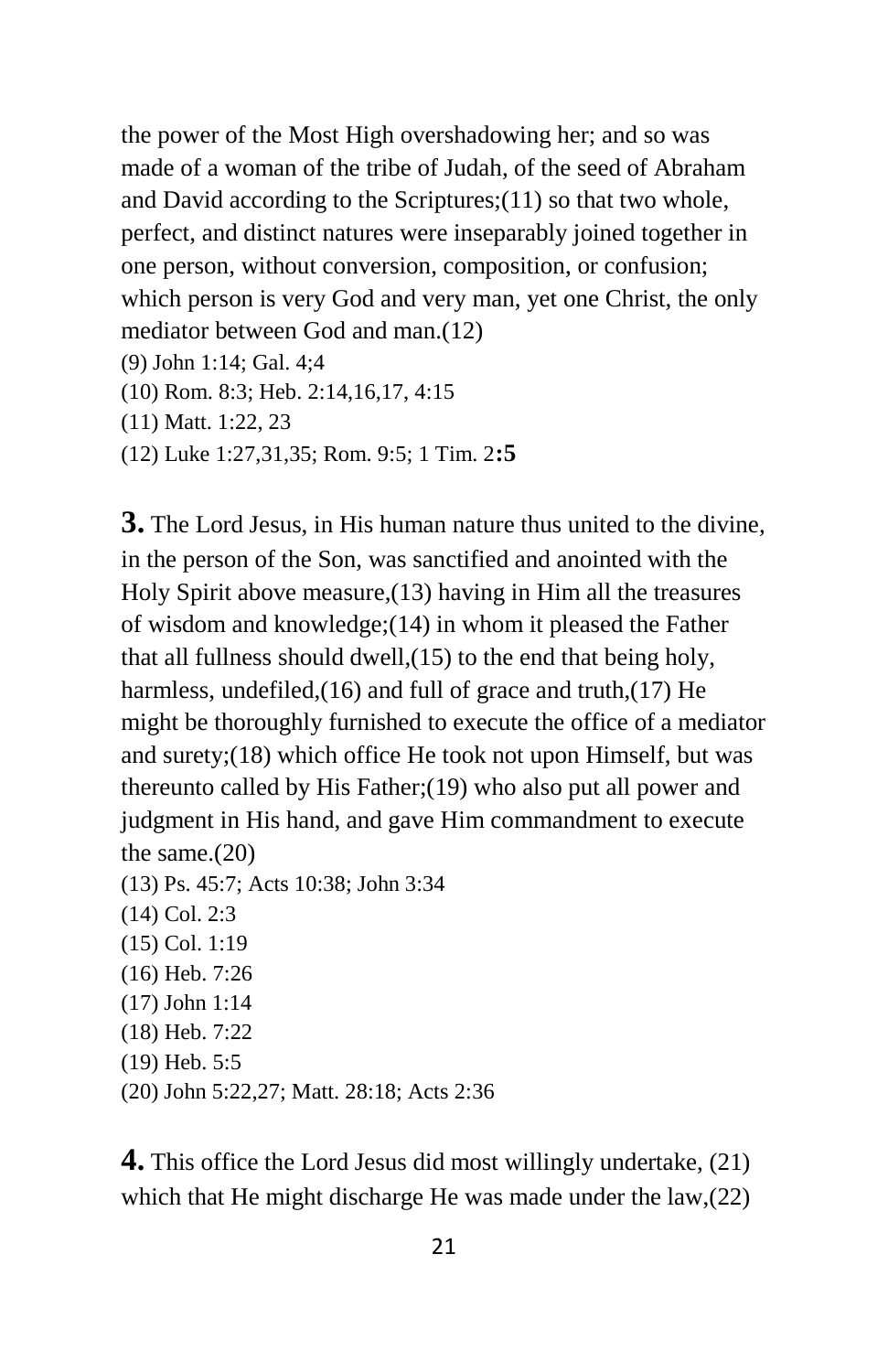and did perfectly fulfil it, and underwent the punishment due to us, which we should have borne and suffered,(23) being made sin and a curse for us;(24) enduring most grievous sorrows in His soul, and most painful sufferings in His body;(25) was crucified, and died, and remained in the state of the dead, yet saw no corruption:(26) and on the third day He arose from the dead (27) with the same body in which he suffered,(28) with which He also ascended into heaven,(29) and there sitteth at the right hand of His Father making intercession,(30) and shall return to judge men and angels at the end of the world. (31) (21) Ps. 40:7,8; Heb. 10:5-10; John 10:18 (22) Gal 4:4; Matt. 3:15 (23) Gal. 3:13; Isa. 53:6; 1 Pet. 3:18 (24) 2 Cor. 5:21 (25) Matt. 26:37,38; Luke 22:44; Matt. 27:46 (26) Acts 13:37 (27) 1 Cor. 15:3,4 (28) John 20:25,27 (29) Mark 16:19; Acts 1:9-11 (30) Rom. 8:34; Heb. 9:24 (31) Acts 10:42; Rom. 14:9,10; Acts 1:11; 2 Pet. 2:4

**5.** The Lord Jesus, by His perfect obedience and sacrifice of Himself, which He through the eternal Spirit once offered up unto God, hath fully satisfied the justice of God,(32) procured reconciliation, and purchased an everlasting inheritance in the kingdom of heaven for all those whom the Father hath given unto Him.(33)

```
(32) Heb. 9:14, 10:14; Rom. 3:25,26
(33) John 17:2; Heb. 9:15
```
**6.** Although the price of redemption was not actually paid by Christ till after His incarnation, yet the virtue, efficacy, and benefit thereof were communicated to the elect in all ages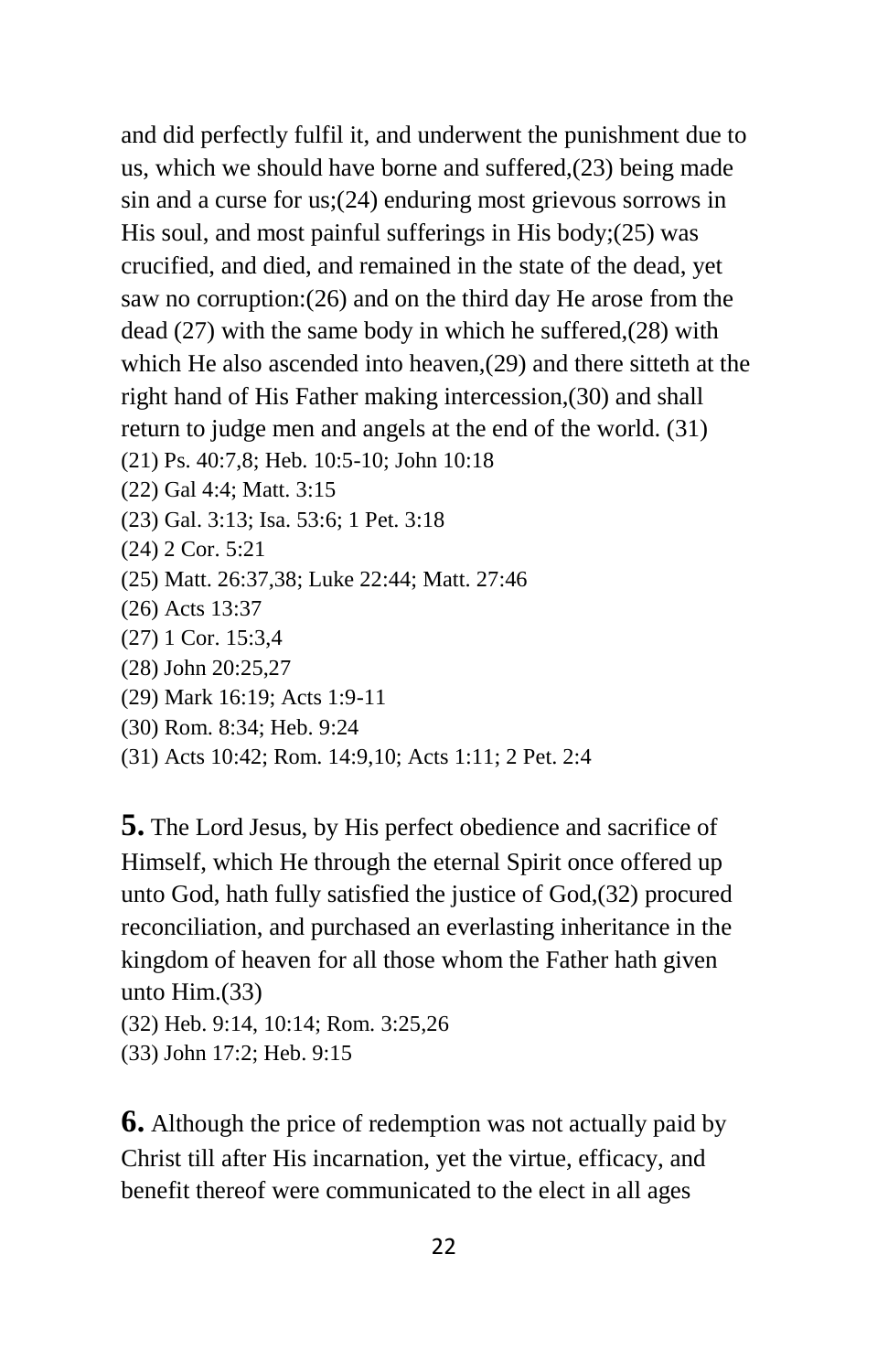successively from the beginning of the world, in and by those promises, types, and sacrifices wherein He was revealed, and signified to be the seed which should bruise the serpent's head;(34) and the Lamb slain from the foundation of the world,(35) being the same yesterday, and to-day, and forever.(36) (34) 1 Cor. 4:10; Heb. 4:2; 1 Pet. 1:10, 11 (35) Rev. 13:8 (36) Heb. 13:8

**7.** Christ, in the work of mediation, acteth according to both natures, by each nature doing that which is proper to itself; yet by reason of the unity of the person, that which is proper to one nature is sometimes in scripture, attributed to the person denominated by the other nature.(37) (37) John 3:13; Acts 20:28

**8.** To all those for whom Christ hath obtained eternal redemption, He doth certainly and effectually apply and communicate the same, making intercession for them;(38) uniting them to Himself by His Spirit, revealing unto them, in and by His Word, the mystery of salvation, persuading them to believe and obey,(39) governing their hearts by His Word and Spirit,(40) and overcoming all their enemies by His almighty power and wisdom,(41) in such manner and ways as are most consonant to His wonderful and unsearchable dispensation; and all of free and absolute grace, without any condition foreseen in them to procure it. (42)

(38) John 6:37, 10:15,16, 17:9; Rom. 5:10

(39) John 17:6; Eph. 1:9; 1 John 5:20

(40) Rom. 8:9,14

(41) Ps. 110:1; 1 Cor. 15:25,26

(42) John 3:8; Eph. 1:8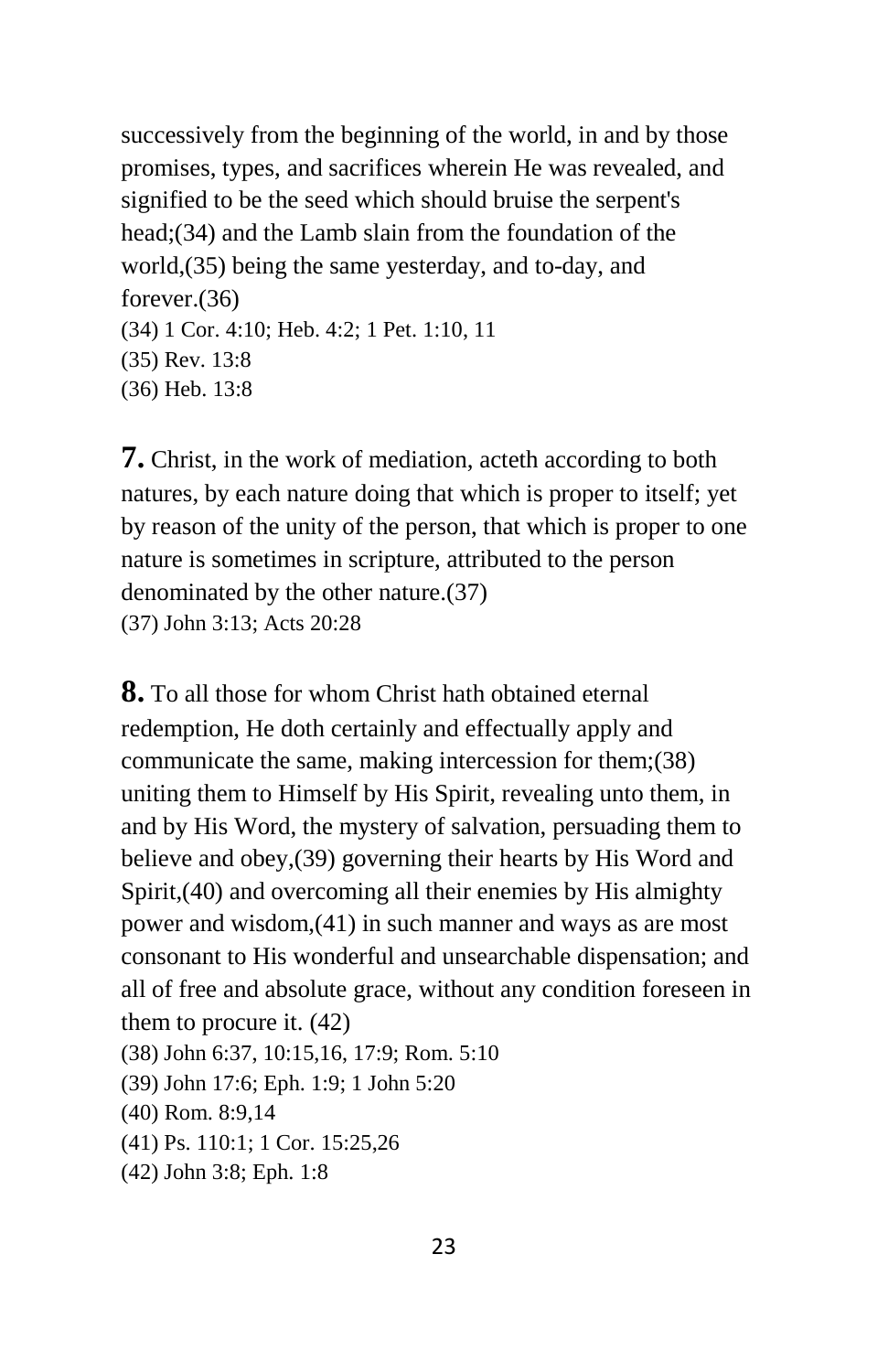**9.** This office of mediator between God and man is proper only to Christ, who is the prophet, priest, and king of the church of God; and may not be either in whole, or any part thereof, transferred from Him to any other.(43) (43) Tim. 2:5

**10.** This number and order of offices is necessary; for in respect of our ignorance, we stand in need of His prophetical office;(44) and in respect of our alienation from God, and imperfection of the best of our services, we need His priestly office to reconcile us and present us acceptable unto God;(45) and in respect of our averseness and utter inability to return to God, and for our rescue and security from our spiritual adversaries, we need His kingly office to convince, subdue, draw, uphold, deliver, and preserve us to His heavenly kingdom.(46) (44) John 1:18 (45) Col. 1:21; Gal. 5:17 (46) John 16:8; Ps. 110:3; Luke 1:74,75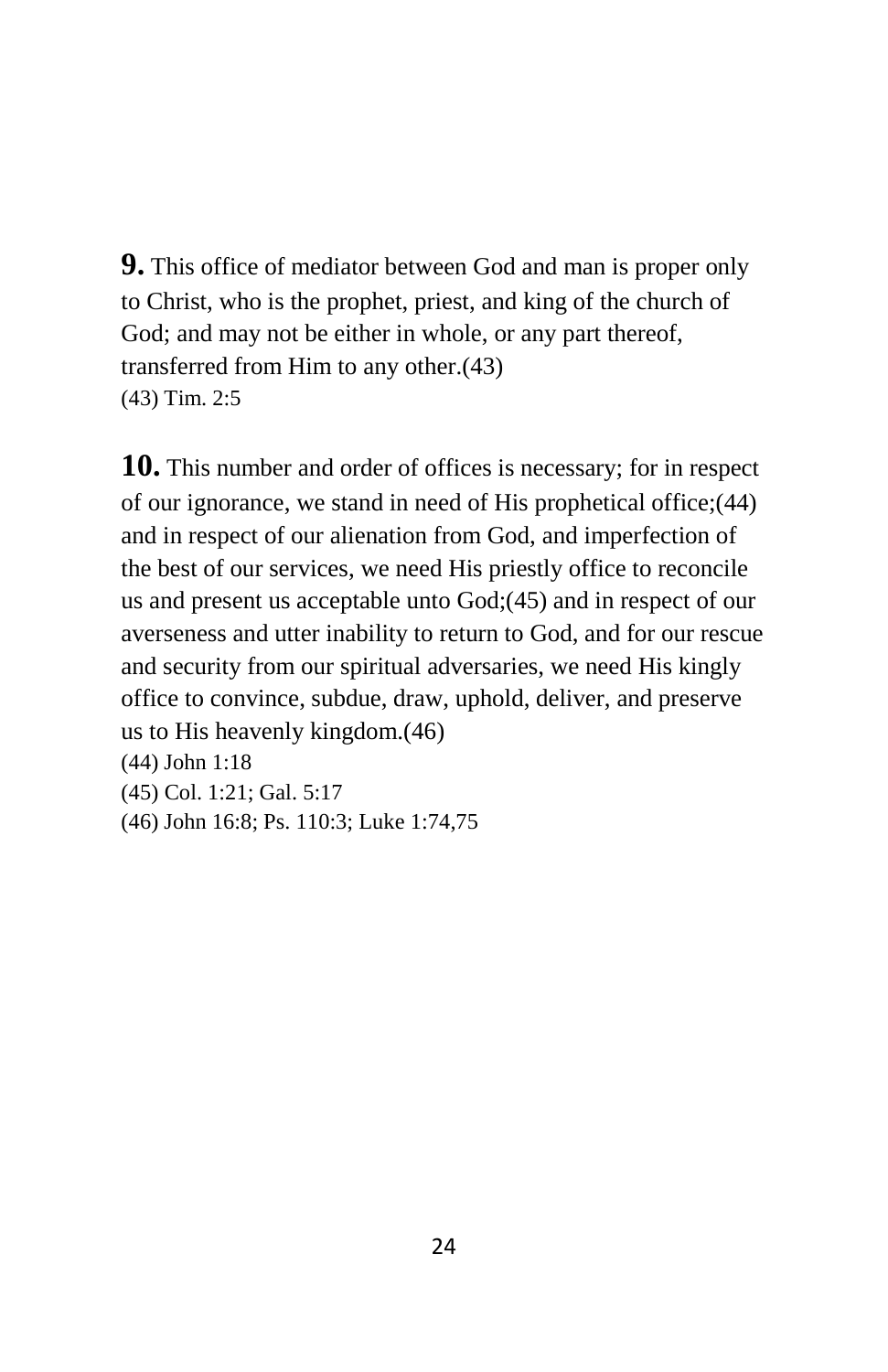# Chapter 9 **Of Free Will**

**1.** God hath endued the will of man with that natural liberty and power of acting upon choice, that it is neither forced, nor by any necessity of nature determined to do good or evil.(1) (1) Matt. 17:12; James 1:14; Deut. 30:19

**2.** Man, in his state of innocence, had freedom and power to will and to do that which was good and well-pleasing to God,(2) but yet was unstable, so that he might fall from it. (3) (2) Eccles. 7:29 (3) Gen. 3:6

**3.** Man, by his fall into a state of sin, hath wholly lost all ability of will to any spiritual good accompanying salvation; (4) so as a natural man, being altogether averse from that good, and dead in sin,(5) is not able by his own strength to convert himself, or to prepare himself thereunto.(6)

(4) Rom. 5:6, 8:7

- (5) Eph. 2:1,5
- (6) Titus 3:3-5; John 6:44.

**4.** When God converts a sinner, and translates him into the state of grace, He freeth him from his natural bondage under sin,(7) and by His grace alone enables him freely to will and to do that which is spiritually good; (8) yet so as that by reason of his remaining corruptions, he doth not perfectly, nor only will, that which is good, but doth also will that which is evil.(9)

- (7) Col. 1:13; John 8:36
- (8) Phil. 2:13
- (9) Rom. 7:15,18,19,21,23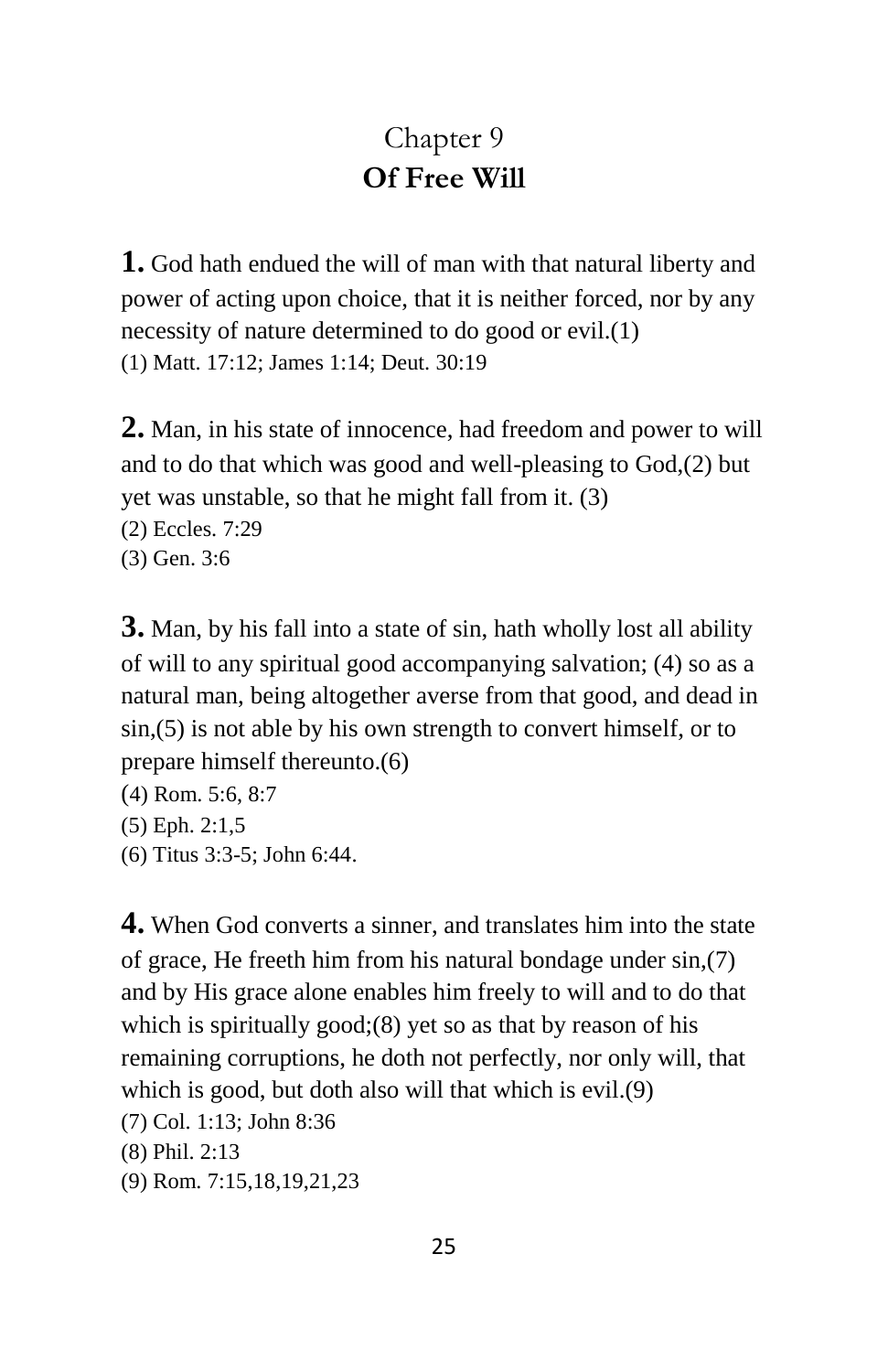**5.** This will of man is made perfectly and immutably free to good alone in the state of glory only.(10) (10) Eph. 4:13

# Chapter 10 **Of Effectual Calling**

**1.** Those whom God hath predestined unto life, He is pleased in His appointed and accepted time, effectually to call, $(1)$  by His Word and Spirit, out of that state of sin and death in which they are by nature, to grace and salvation by Jesus Christ;(2) enlightening their minds spiritually and savingly to understand the things of God;(3) taking away their heart of stone, and giving unto them a heart of flesh:(4) renewing their wills, and by His almighty power determining them to that which is good, and effectually drawing them to Jesus Christ;(5) yet so as they come most freely, being made willing by His grace.(6) (1) Rom. 8:30, 11:7; Eph. 1:10,11; 2 Thess. 2:13,14 (2) Eph. 2:1-6 (3) Acts 26:18; Eph. 1:17,18 (4) Ezek. 36:26 (5) Deut. 30:6; Ezek. 36:27; Eph. 1:19

(6) Ps. 110:3; Cant. 1:4

**2.** This effectual call is of God's free and special grace alone, not from anything at all foreseen in man, nor from any power or agency in the creature,(7) being wholly passive therein, being dead in sins and trespasses, until being quickened and renewed by the Holy Spirit;(8) he is thereby enabled to answer this call,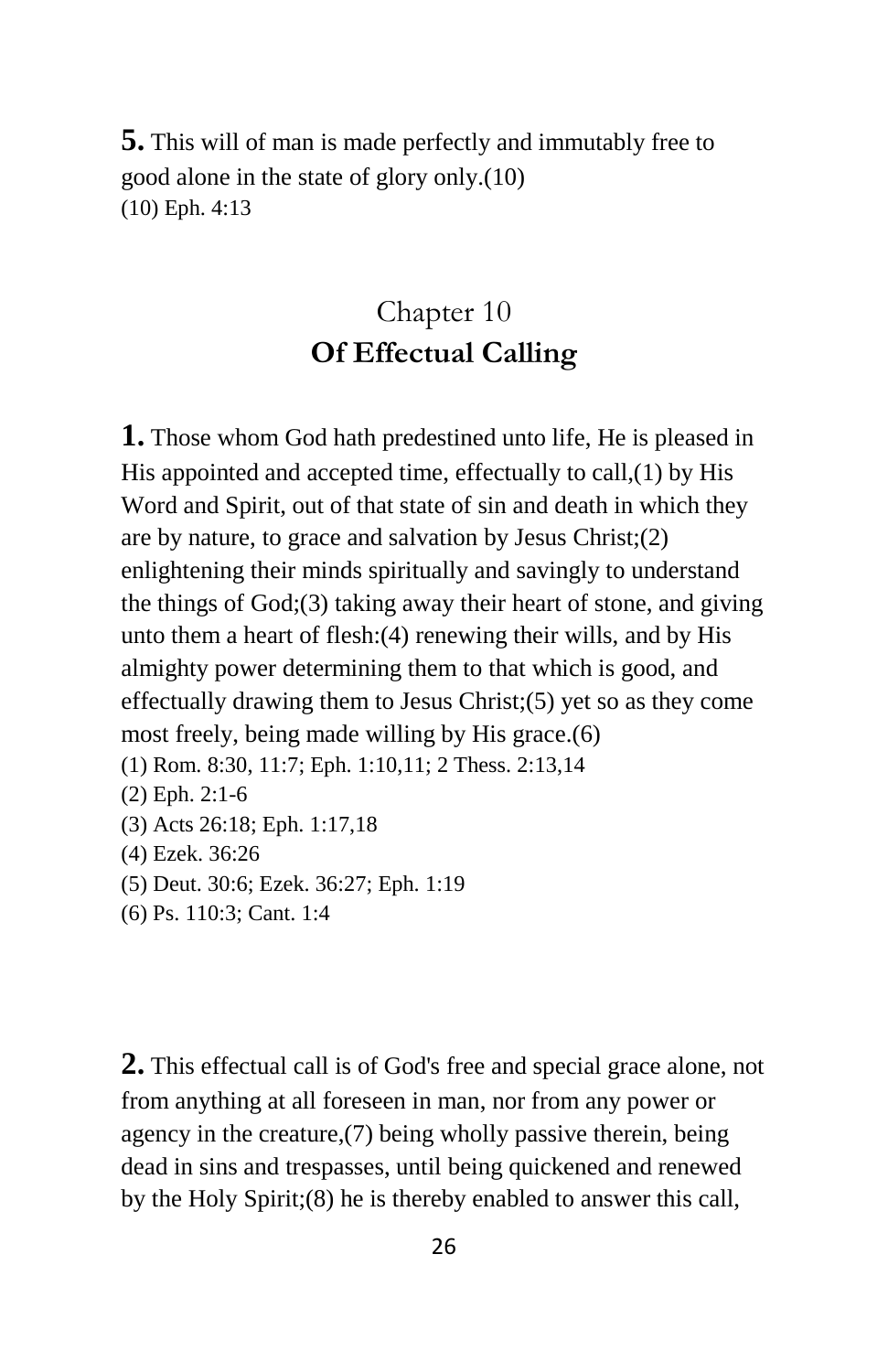and to embrace the grace offered and conveyed in it, and that by no less power than that which raised up Christ from the dead.(9) (7) 2 Tim. 1:9; Eph. 2:8 (8) 1 Cor. 2:14; Eph. 2:5; John 5:25 (9) Eph. 1:19, 20

**3.** Elect infants dying in infancy are regenerated and saved by Christ through the Spirit;(10) who worketh when, and where, and how He pleases;(11) so also are all other elect persons, who are incapable of being outwardly called by the ministry of the Word.

(10) John 3:3, 5, 6 (11) John 3:8

**4.** Others not elected, although they may be called by the ministry of the Word, and may have some common operations of the Spirit,(12) yet not being effectually drawn by the Father, they neither will nor can truly come to Christ, and therefore cannot be saved:(13) much less can men that receive not the Christian religion be saved, be they never so diligent to frame their lives according to the light of nature and the law of that religion they do profess.(14)

(12) Matt. 22:14, 13:20,21; Heb 6:4,5 (13) John 6:44,45,65; 1 John 2:24,25

(14) Acts 4:12; John 4:22, 17:3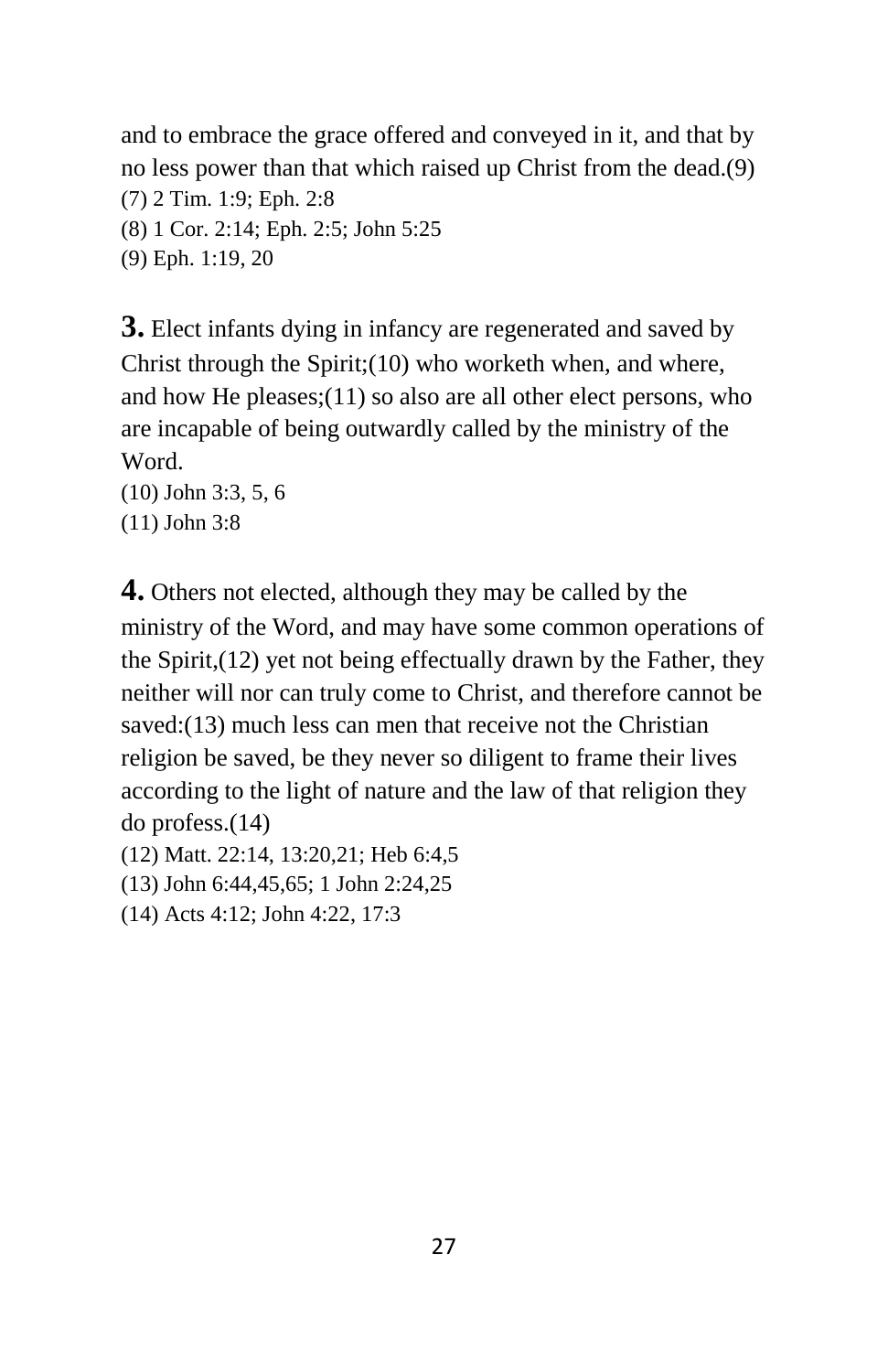## Chapter 11 **Of Justification**

**1.** Those whom God effectually calleth, He also freely justifieth, $(1)$  not by infusing righteousness into them, but by pardoning their sins, and by accounting and accepting their persons as righteous;(2) not for anything wrought in them, or done by them, but for Christ's sake alone;(3) not by imputing faith itself, the act of believing, or any other evangelical obedience to them, as their righteousness; but by imputing Christ's active obedience unto the whole law, and passive obedience in His death for their whole and sole righteousness,(4) they receiving and resting on Him and His righteousness by faith, which faith they have not of themselves; it is the gift of God.(5)

- (1) Rom. 3:24, 8:30
- (2) Rom. 4:5-8, Eph. 1:7
- (3) 1 Cor. 1:30,31, Rom. 5:17-19
- (4) Phil. 3:8,9; Eph. 2:8-10
- (5) John 1:12, Rom. 5:17

**2.** Faith thus receiving and resting on Christ and His righteousness, is the alone instrument of justification ;(6) yet it is not alone in the person justified, but is ever accompanied with all other saving graces, and is no dead faith, but worketh by love.(7) (6) Rom. 3:28

(7) Gal.5:6, James 2:17,22,26

**3.** Christ, by His obedience and death, did fully discharge the debt of all those that are justified; and did, by the sacrifice of Himself in the blood of His cross, undergoing in their stead the penalty due unto them, make a proper, real, and full satisfaction to God's justice in their behalf,(8); yet as much as He was given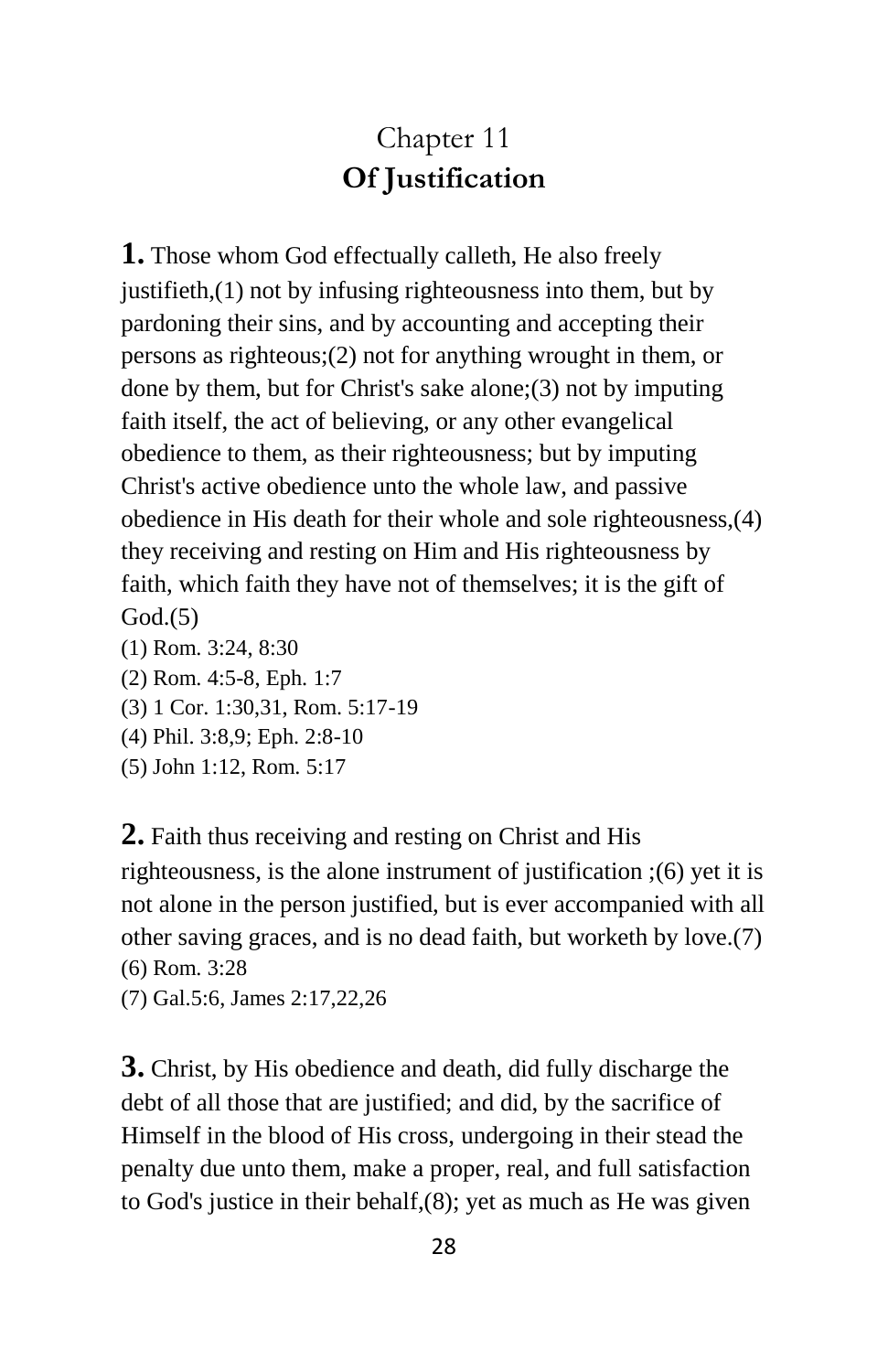by the Father for them, and His obedience and satisfaction accepted in their stead, and both freely, not for anything in them,(9) their justification is only of free grace, that both the exact justice and rich grace of God might be glorified in the justification of sinners.(10)

(8) Heb. 10:14; 1 Pet. 1:18,19; Isa. 53:5,6

(9) Rom. 8:32; 2 Cor. 5:21

(10) Rom. 3:26; Eph. 1:6,7, 2:7

**4.** God did from all eternity decree to justify all the elect, (11) and Christ did in the fullness of time die for their sins, and rise again for their justification;(12) nevertheless, they are not justified personally, until the Holy Spirit doth in due time actually apply Christ unto them.(13) (11) Gal. 3:8, 1 Pet. 1:2, 1 Tim. 2:6 (12) Rom. 4:25 (13) Col. 1:21,22, Titus 3:4-7

**5.** God doth continue to forgive the sins of those that are justified,(14) and although they can never fall from the state of justification,(15) yet they may, by their sins, fall under God's fatherly displeasure;(16) and in that condition they have not usually the light of His countenance restored unto them, until they humble themselves, confess their sins, beg pardon, and renew their faith and repentance.(17)

```
(14) Matt. 6:12, 1 John 1:7,9
(15) John 10:28
```
- (16) Ps. 89:31-33
- (17) Ps. 32:5, Ps. 51, Matt. 26:75

**6.** The justification of believers under the Old Testament was, in all these respects, one and the same with the justification of believers under the New Testament.(18) (18) Gal. 3:9; Rom. 4:22-24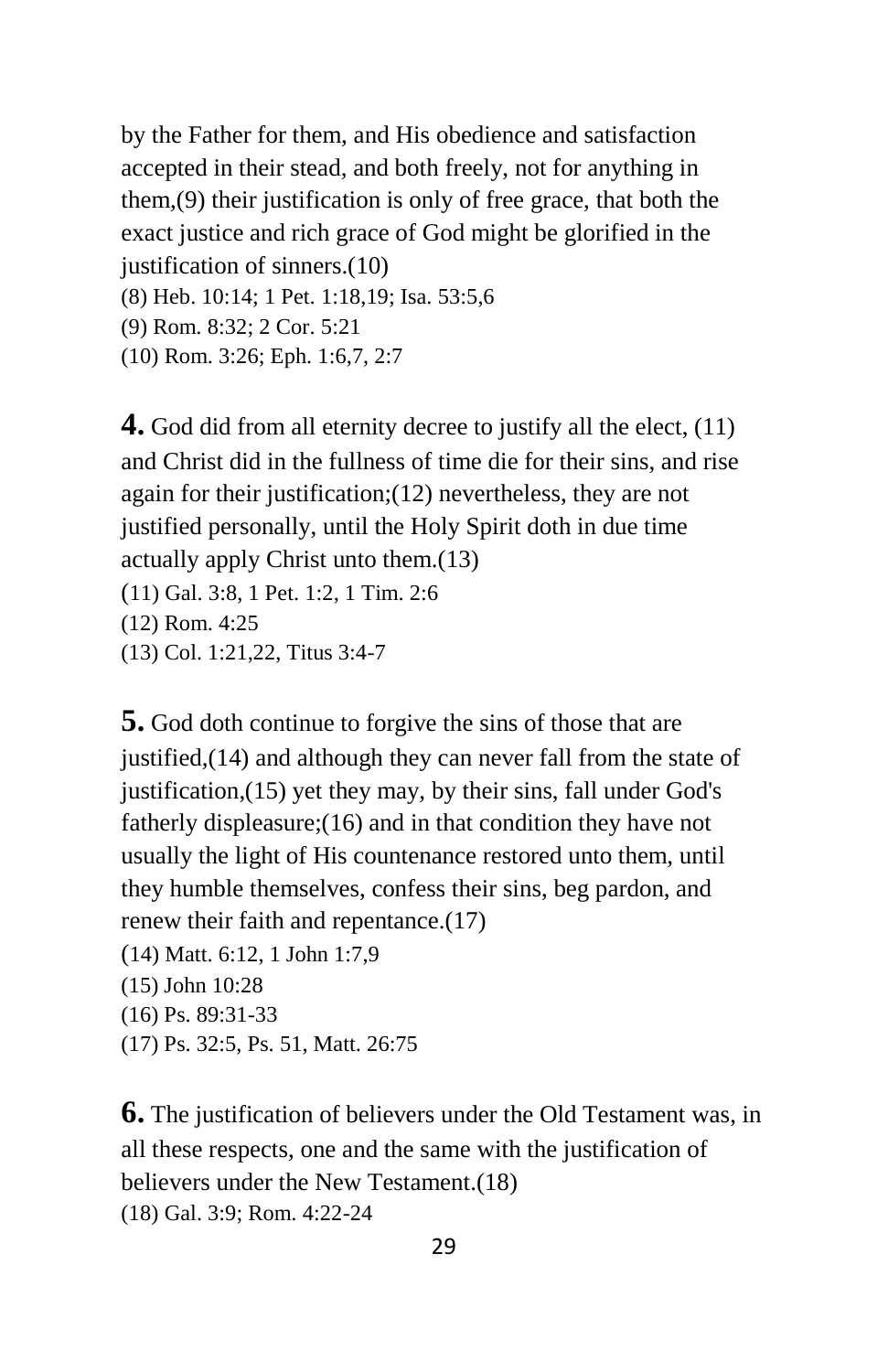# Chapter 12 **Of Adoption**

**1.** All those that are justified, God vouchsafed, in and for the sake of His only Son Jesus Christ, to make partakers of the grace of adoption,(1) by which they are taken into the number, and enjoy the liberties and privileges of the children of God,(2) have His name put upon them, $(3)$  receive the spirit of adoption, $(4)$ have access to the throne of grace with boldness, are enabled to cry Abba, Father, $(5)$  are pitied, $(6)$  protected, $(7)$  provided for, $(8)$ and chastened by Him as by a Father, $(9)$  yet never cast off, $(10)$ but sealed to the day of redemption,(11) and inherit the promises as heirs of everlasting salvation.(12)

- (1) Eph. 1:5; Gal. 4:4,5
- (2) John 1:12; Rom. 8:17
- (3) 2 Cor. 6:18; Rev. 3:12
- (4) Rom. 8:15
- (5) Gal. 4:6; Eph. 2:18
- (6) Ps. 103:13
- (7) Prov. 14:26; 1 Pet. 5:7
- (8) Heb. 12:6
- (9) Isa. 54:8, 9
- (10) Lam. 3:31
- (11) Eph. 4:30
- (12) Heb. 1:14, 6:12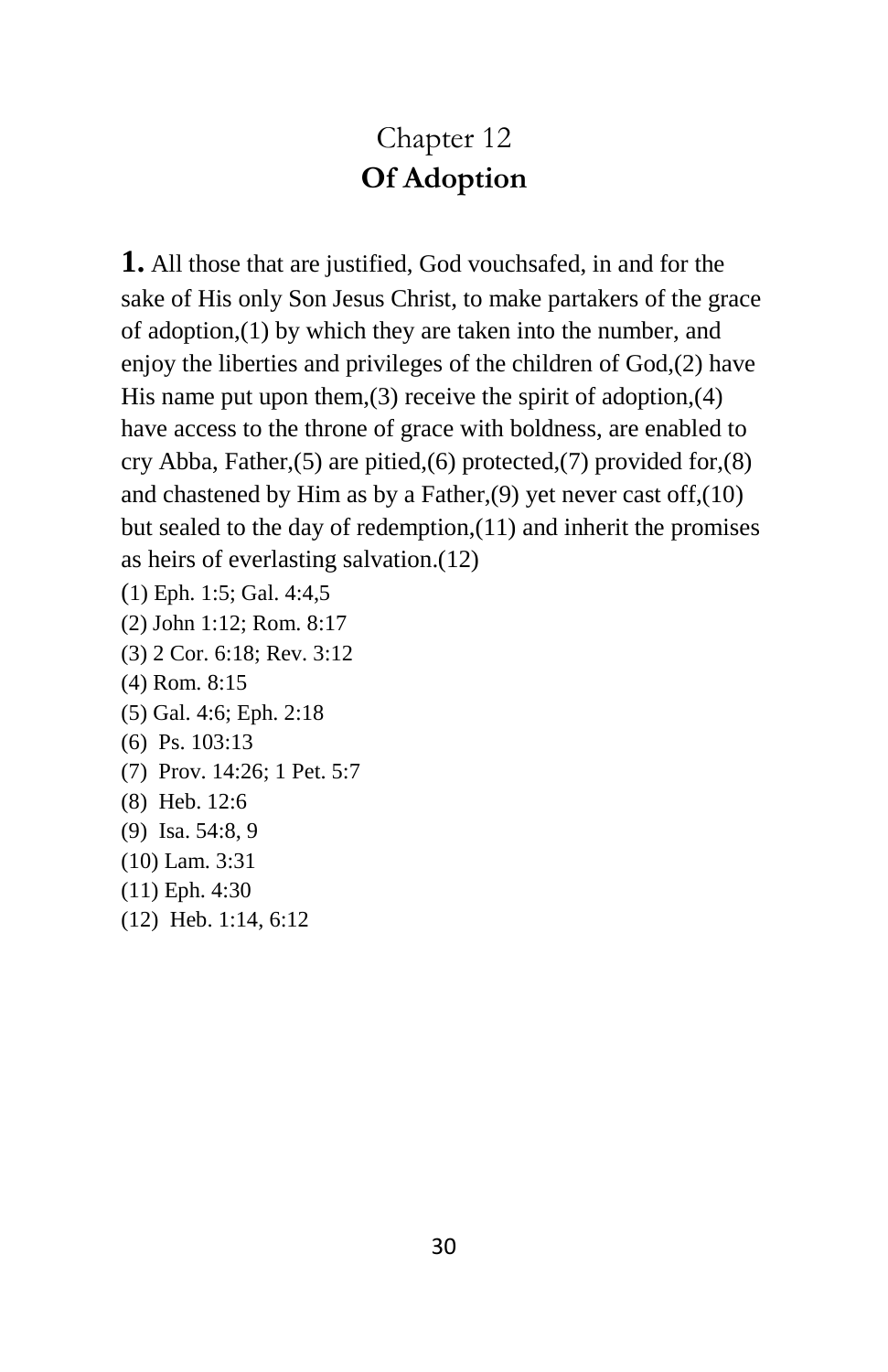### Chapter 13 **Of Sanctification**

**1.** They who are united to Christ, effectually called, and regenerated, having a new heart and a new spirit created in them through the virtue of Christ's death and resurrection, are also farther sanctified, really and personally(1) through the same virtue, by His Word and Spirit dwelling in them;(2) the dominion of the whole body of sin is destroyed,(3) and the several lusts thereof are more and more weakened and mortified,(4) and they more and more quickened and strengthened in all saving graces,(5) to the practice of all true holiness, without which no man shall see the Lord.(6) (1) Acts 20:32; Rom. 6:5,6 (2) John 17:17; Eph. 3:16-19; 1 Thess. 5:21-23 (3) Rom. 6:14 (4) Gal. 5:24 (5) Col. 1:11

(6) 2 Cor. 7:1; Heb. 12:14

**2.** This sanctification is throughout the whole man,(7) yet imperfect in this life; there abideth still some remnants of corruption in every part,(8) whence ariseth a continual and irreconcilable war; the flesh lusting against the Spirit, and the Spirit against the flesh.(9)

- (7) 1 Thess. 5:23 (8) Rom. 7:18, 23
- 
- (9) Gal. 5:17; 1 Pet. 2:11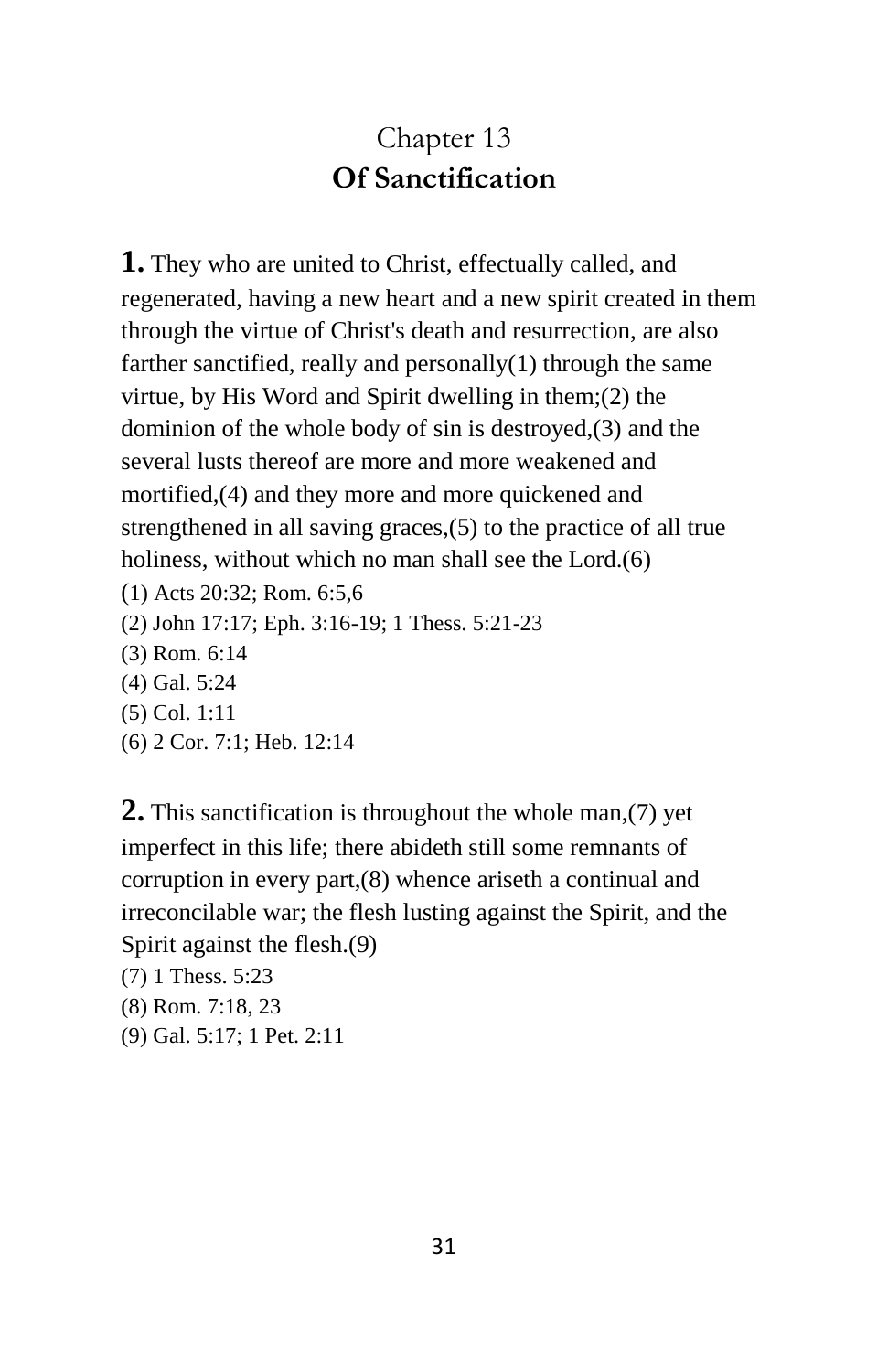**3.** In which war, although the remaining corruption for a time may much prevail,(10) yet, through the continual supply of strength from the sanctifying Spirit of Christ, the regenerate part doth overcome;(11) and so the saints grow in grace, perfecting holiness in the fear of God, pressing after an heavenly life, in evangelical obedience to all the commands which Christ as Head and King, in His Word hath prescribed them.(12)

(10) Rom. 7:23

(11) Rom. 6:14

(12) Eph. 4:15,16; 2 Cor. 3:18, 7:1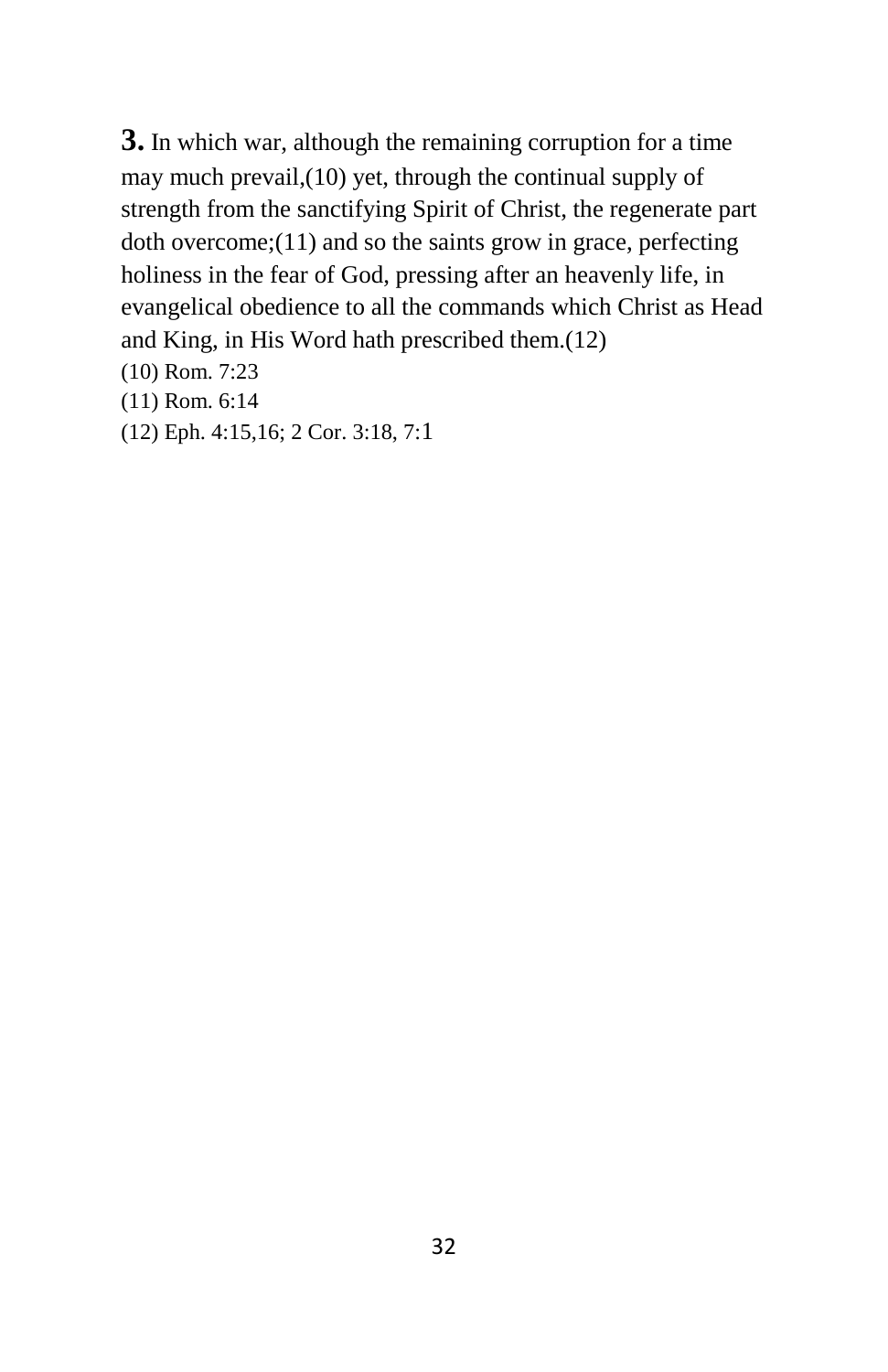### Chapter 14 **Of Saving Faith**

**1.** The grace of faith, whereby the elect are enabled to believe to the saving of their souls, is the work of the Spirit of Christ in their hearts,(1) and is ordinarily wrought by the ministry of the Word;(2) by which also, and by the administration of baptism and the Lord's Supper, prayer, and other means appointed of God, it is increased and strengthened.(3)

- (1) 2 Cor. 4:13; Eph. 2:8
- (2) Rom. 10:14,17
- (3) Luke 17:5; 1 Pet. 2:2; Acts 20:32

**2.** By this faith a Christian believeth to be true whatsoever is revealed in the Word for the authority of God Himself,(4) and also apprehendeth an excellency therein above all other writings and all things in the world,(5) as it bears forth the glory of God in His attributes, the excellency of Christ in His nature and offices, and the power and fullness of the Holy Spirit in His workings and operations: and so is enabled to cast his soul upon the truth thus believed;(6) and also acteth differently upon that which each particular passage thereof containeth; yielding obedience to the commands,(7) trembling at the threatenings,(8) and embracing the promises of God for this life and that which is to come;(9) but the principle acts of saving faith have immediate relation to Christ, accepting, receiving, and resting upon Him alone for justification, sanctification, and eternal life, by virtue of the covenant of grace.(10)

- (4) Acts 24:14
- (5) Ps. 19:7-10, 69:72
- (6) 2 Tim. 1:12
- (7) John 15:14
- (8) Isa. 116:2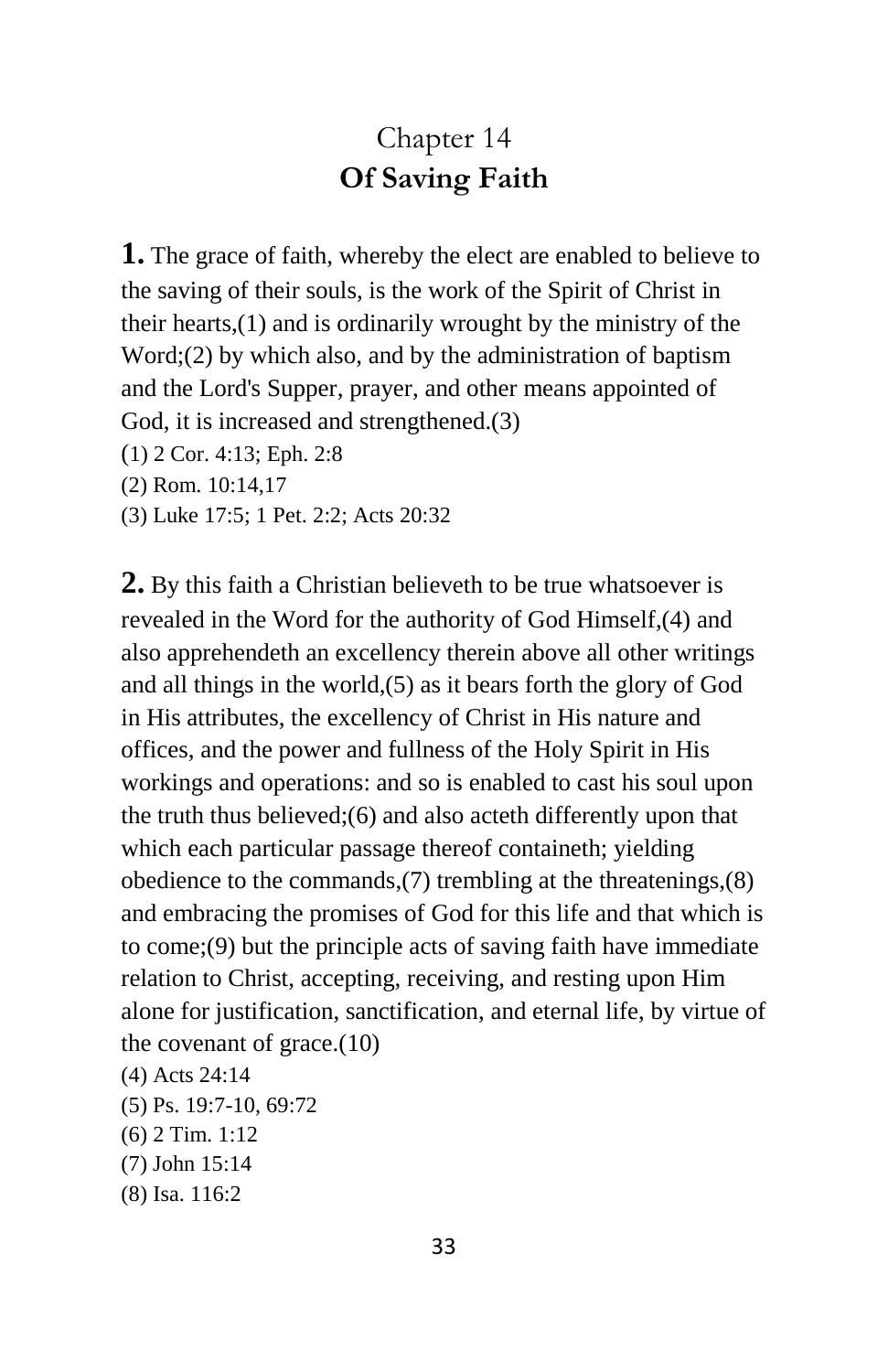(9) Heb. 11:13 (10) John 1:12; Acts 16:31; Gal:20; Acts 15:11

**3.** This faith, although it be different in degrees, and may be weak or strong,(11) yet it is in the least degree of it different in the kind or nature of it, as is all other saving grace, from the faith and common grace of temporary believers;(12) and therefore, though it may be many times assailed and weakened, yet it gets the victory,(13) growing up in many to the attainment of a full assurance through Christ,(14) who is both the author and finisher of our faith. (15)

- (11) Heb. 5:13,14; Matt. 6:30; Rom. 4:19,20
- (12) 2 Pet. 1:1
- (13) Eph. 6:16; 1 John 5:4,5
- (14) Heb. 6:11,12; Col. 2:2
- (15) Heb. 12:2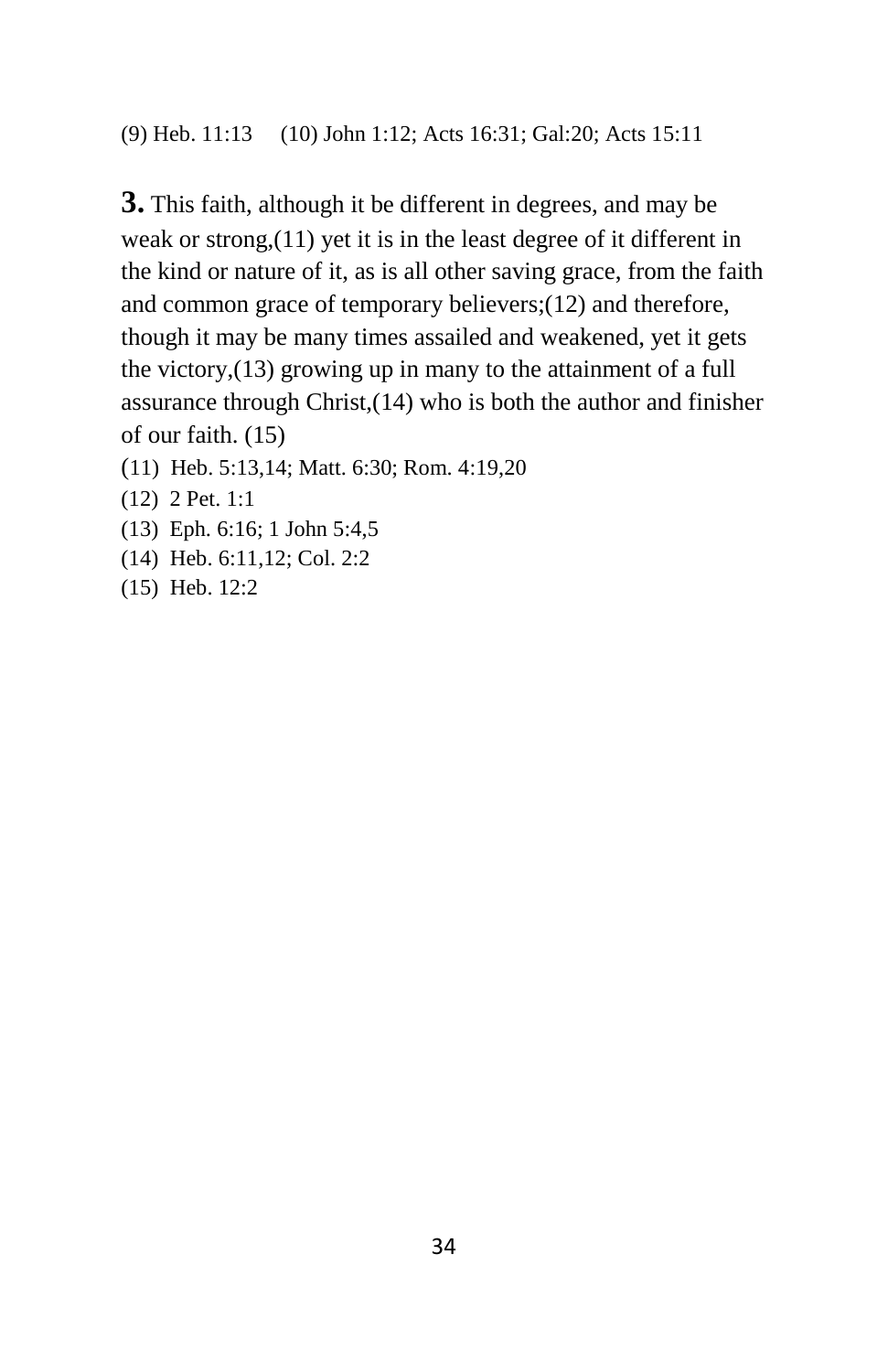# Chapter 15 **Of Repentance Unto Life and Salvation**

**1.** Such of the elect as are converted at riper years, having sometime lived in the state of nature, and therein served divers lusts and pleasures, God in their effectual calling giveth them repentance unto life.(1) (1) Titus 3:2-5

**2.** Whereas there is none that doth good and sinneth not,(2) and the best of men may, through the power and deceitfulness of their corruption dwelling in them, with the prevalency of temptation, fall in to great sins and provocations; God hath, in the covenant of grace, mercifully provided that believers so sinning and falling be renewed through repentance unto salvation.(3)

- (2) Eccles. 7:20
- (3) Luke 22:31,32

**3.** This saving repentance is an evangelical grace,(4) whereby a person, being by the Holy Spirit made sensible of the manifold evils of his sin, doth, by faith in Christ, humble himself for it with godly sorrow, detestation of it, and self-abhorrency,  $(5)$ praying for pardon and strength of grace, with a purpose and endeavour, by supplies of the Spirit, to walk before God unto all well-pleasing in all things. (6)

(4) Zech. 12:10; Acts 11:18

- (5) Ezek. 36:31; 2 Cor. 7:11
- (6) Ps. 119:6,128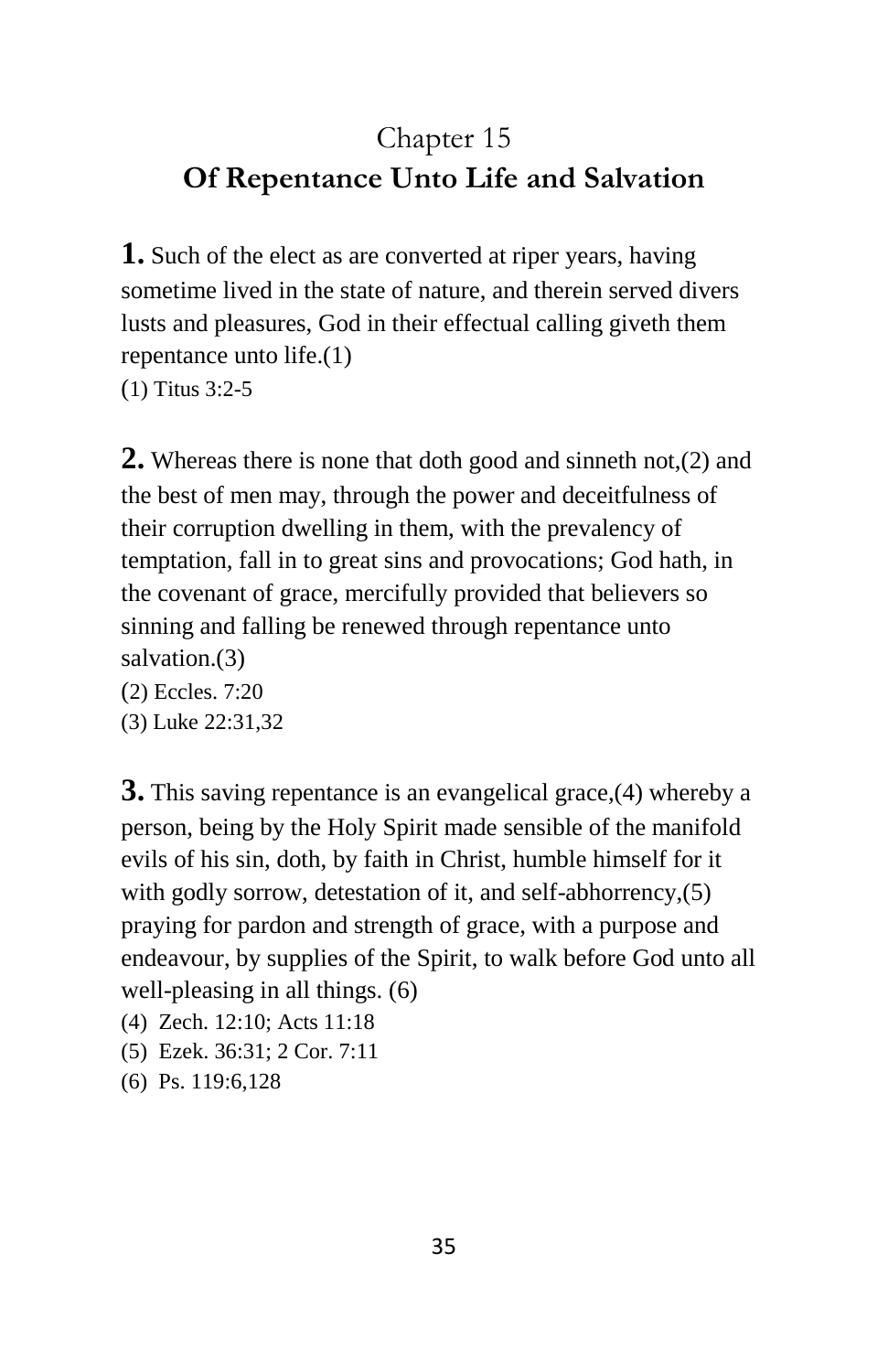**4.** As repentance is to be continued through the whole course of our lives, upon the account of the body of death, and the motions thereof, so it is every man's duty to repent of his particular known sins particularly.(7)

(7) Luke 19:8; 1 Tim. 1:13,15

**5.** Such is the provision which God hath made through Christ in the covenant of grace for the preservation of believers unto salvation, that although there is no sin so small but it deserves damnation,(8) yet there is no sin so great that it shall bring damnation on them that repent,(9) which makes the constant preaching of repentance necessary.

(8) Rom. 6:23

(9) Isa. 1:16-18, 55:7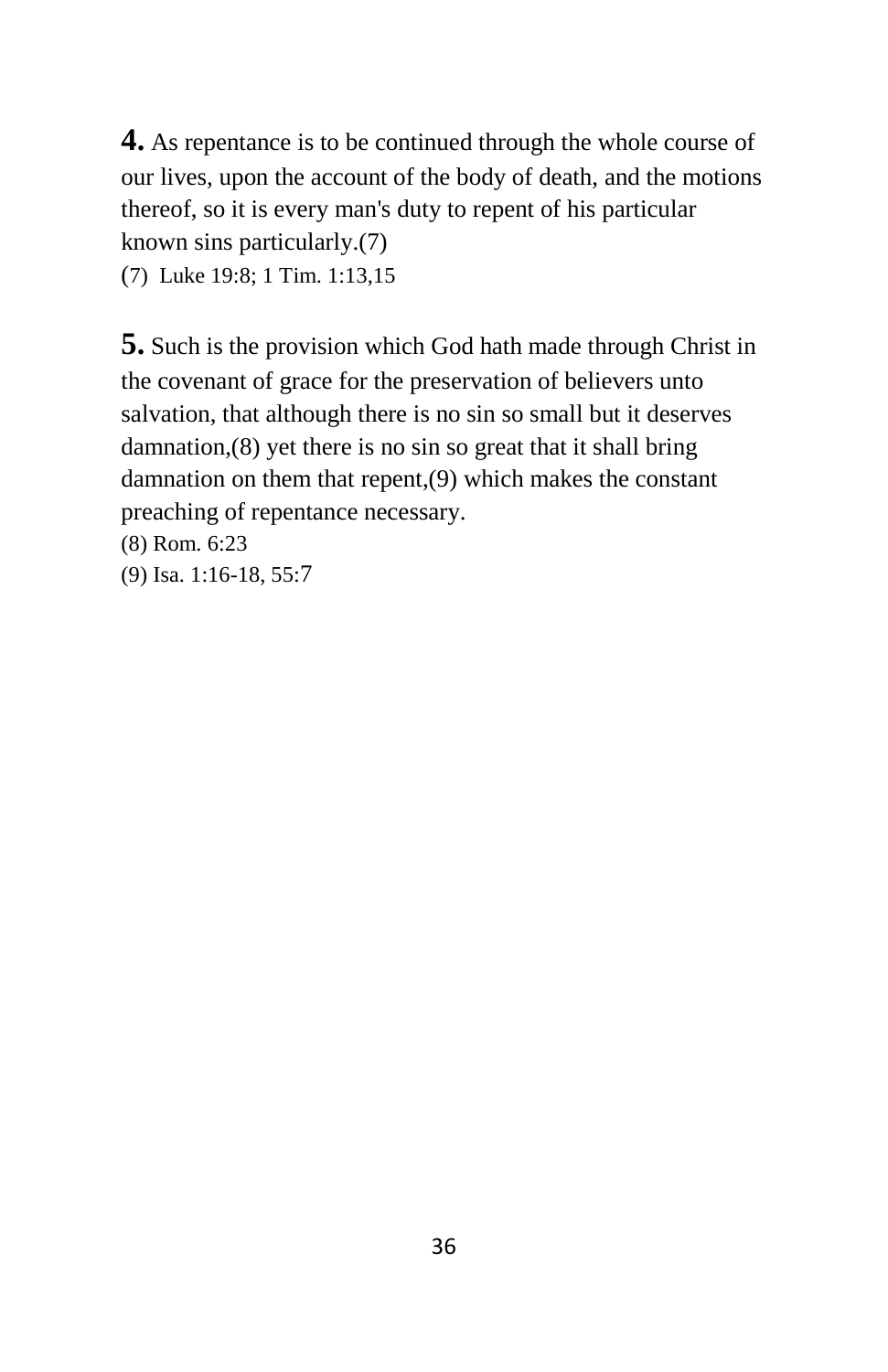### Chapter 16 **Of Good Works**

**1.** Good works are only such as God hath commanded in His Holy Word,(1) and not such as without the warrant thereof are devised by men out of blind zeal, or upon any pretence of good intentions.(2)

- (1) Mic. 6:8; Heb. 13:21
- (2) Matt. 15:9; Isa. 29:13

**2.** These good works, done in obedience to God's commandments, are the fruits and evidences of a true and lively faith;(3) and by them believers manifest their thankfulness,(4) strengthen their assurance,(5) edify their brethren, adorn the profession of the gospel,(6) stop the mouths of the adversaries, and glorify God,(7) whose workmanship they are, created in Christ Jesus thereunto,(8) that having their fruit unto holiness they may have the end eternal life.(9)

- (3) James 2:18,22
- (4) Ps. 116:12,13
- (5) 1 John 2:3,5; 2 Pet. 1:5-11
- (6) Matt. 5:16
- (7) 1 Tim. 6:1; 1 Pet. 2:15; Phil. 1:11
- (8) Eph. 2:10
- (9) Rom 6:22.

**3.** Their ability to do good works is not at all of themselves, but wholly from the Spirit of Christ; (10) and that they may be enabled thereunto, besides the graces they have already received, there is necessary an actual influence of the same Holy Spirit, to work in them to will and to do of His good pleasure; (11) yet they are not hereupon to grow negligent, as if they were not bound to perform any duty, unless upon a special motion of the Spirit, but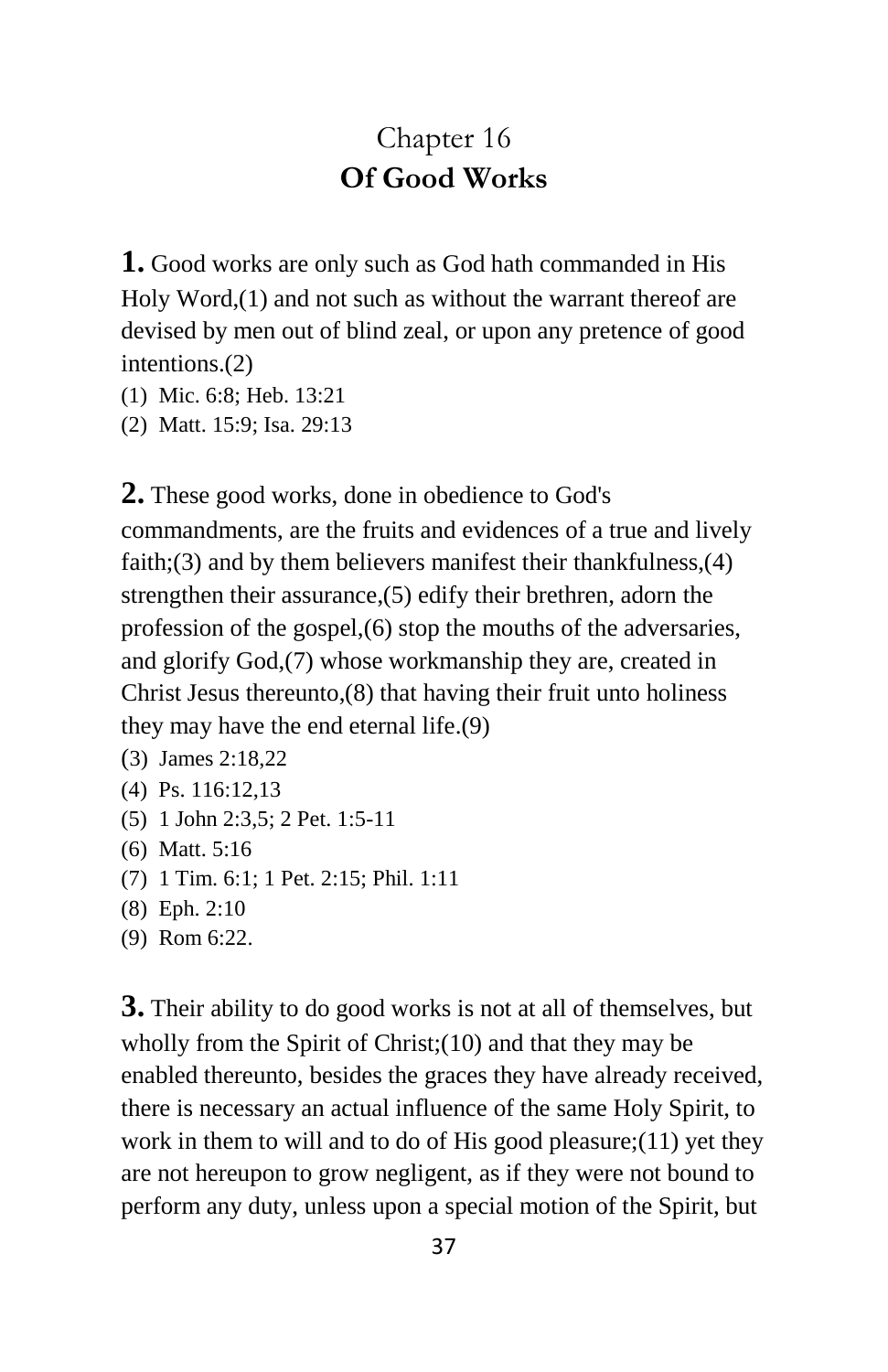they ought to be diligent in stirring up the grace of God that is in them. $(12)$ 

- (10) John 15:4,5
- (11) 2 Cor. 3:5; Phil. 2:13
- (12) Phil. 2:12; Heb. 6:11,12; Isa. 64:7

**4.** They who in their obedience attain to the greatest height which is possible in this life, are so far from being able to supererogate, and to do more than God requires, as that they fall short of much which in duty they are bound to do. (13) (13) Job 9:2, 3; Gal. 5:17; Luke 17:10

**5.** We cannot by our best works merit pardon of sin or eternal life at the hand of God, by reason of the great disproportion that is between them and the glory to come, and the infinite distance that is between us and God, whom by them we can neither profit nor satisfy for the debt of our former sins;(14) but when we have done all we can, we have done but our duty, and are unprofitable servants; and because as they are good they proceed from His Spirit,  $(15)$  and as they are wrought by us they are defiled and mixed with so much weakness and imperfection, that they cannot endure the severity of God's punishment.(16)

- (14) Rom. 3:20; Eph. 2:8,9; Rom. 4:6
- (15) Gal. 5:22,23
- (16) Isa. 64:6; Ps. 43:2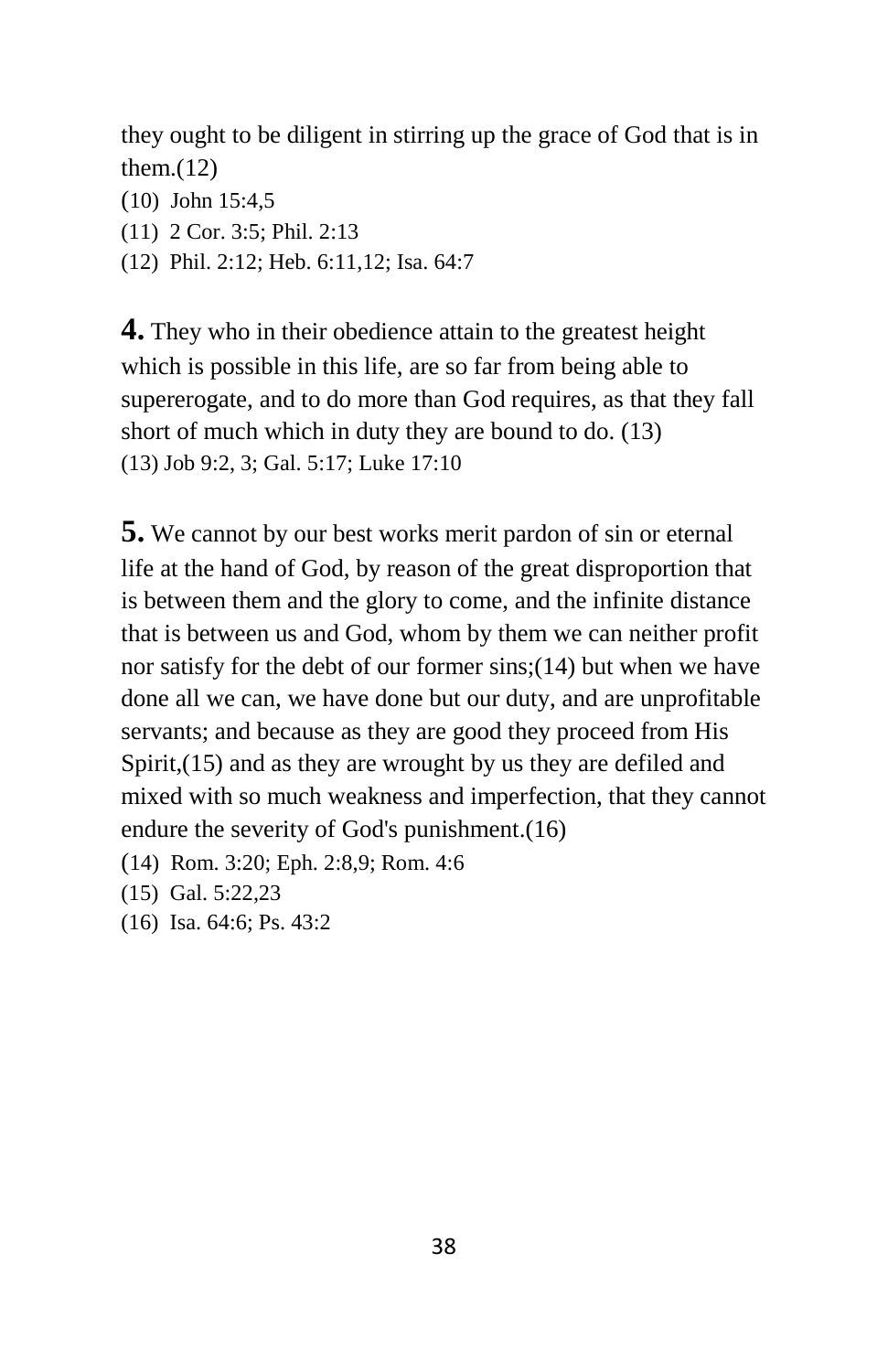**6**. Yet notwithstanding the persons of believers being accepted through Christ, their good works also are accepted in Him;(17) not as though they were in this life wholly unblameable and unreprovable in God's sight, but that He, looking upon them in His Son, is pleased to accept and reward that which is sincere, although accompanied with many weaknesses and imperfections.(18)

- (17) Eph. 1:5; 1 Pet. 1:5
- (18) Matt. 25:21,23; Heb. 6:10

**7.** Works done by unregenerate men, although for the matter of them they may be things which God commands, and of good use both to themselves and others;(19) yet because they proceed not from a heart purified by faith,(20) nor are done in a right manner according to the Word,(21) nor to a right end, the glory of God,(22) they are therefore sinful, and cannot please God, nor make a man meet to receive grace from God,(23) and yet their neglect of them is more sinful and displeasing to God.(24)

- (19) 2 Kings 10:30; 1 Kings 21:27,29
- (20) Gen. 4:5; Heb. 11:4,6
- (21) 1 Cor. 13:1
- (22) Matt. 6:2,5
- (23) Amos 5:21,22; Rom. 9:16; Titus 3:5
- (24) Job 21:14,15; Matt. 25:41-43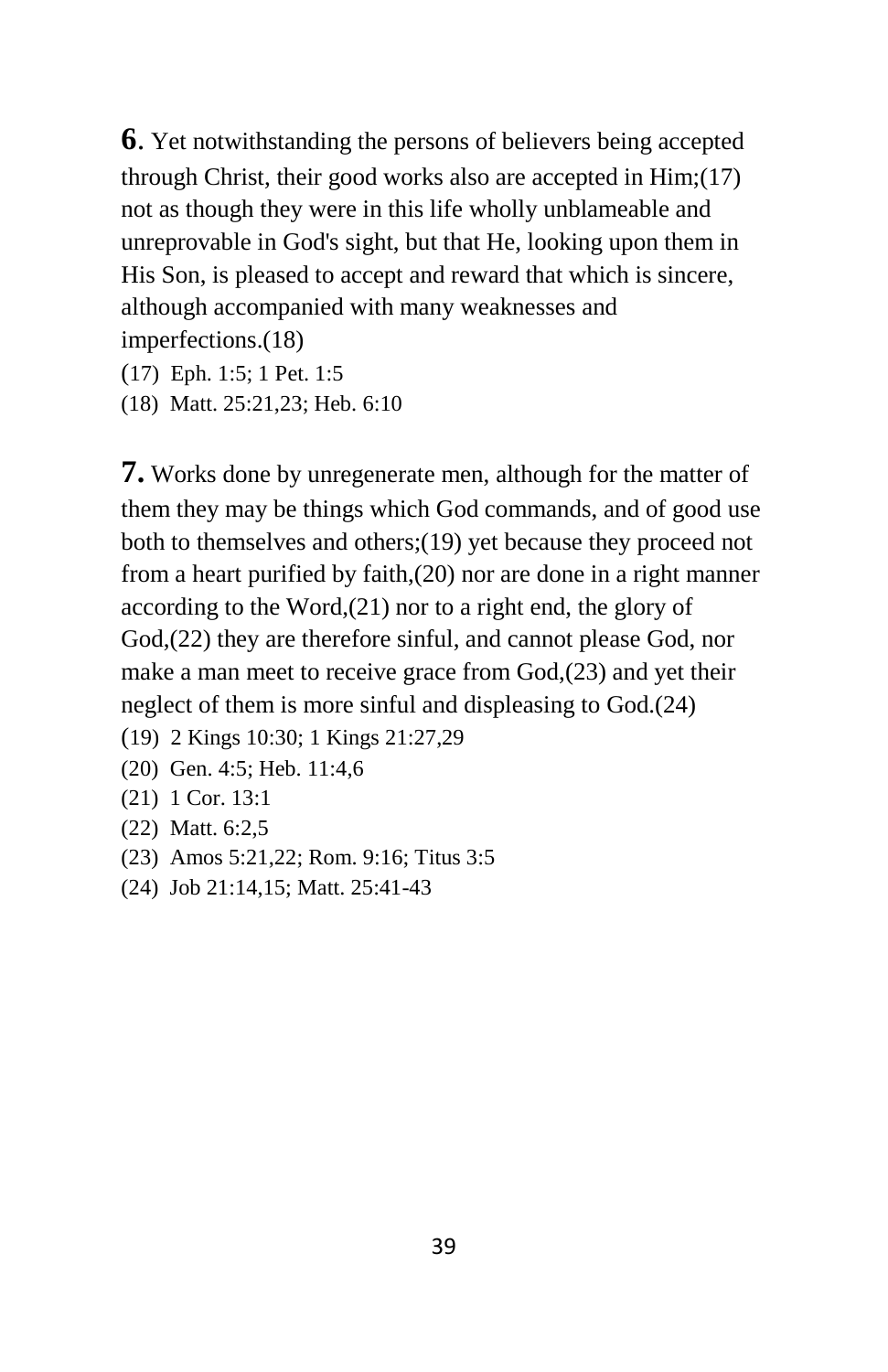### Chapter 17 **Of The Perseverance Of The Saints**

**1.** Those whom God hath accepted in the beloved, effectually called and sanctified by His Spirit, and given the precious faith of His elect unto, can neither totally nor finally fall from the state of grace, but shall certainly persevere therein to the end, and be eternally saved, seeing the gifts and callings of God are without repentance, whence He still begets and nourisheth in them faith, repentance, love, joy, hope, and all the graces of the Spirit unto immortality;(1) and tough many storms and floods arise and beat against them, yet they shall never be able to take them off that foundation and rock which by faith they are fastened upon; notwithstanding, through unbelief and the temptations of Satan, the sensible sight of the light and love of God may for a time be clouded and obscured from them,(2) yet He is still the same, and they shall be sure to be kept by the power of God unto salvation, where they shall enjoy their purchased possession, they being engraven upon the palm of His hands, and their names having been written in the book of life from all eternity.(3) (1) John 10:28,29; Phil. 1:6; 2 Tim. 2:19; 1 John 2:19 (2) Ps. 89:31,32; 1 Cor. 11:32 (3) Mal. 3:6

**2.** This perseverance of the saints depends not upon their own free will, but upon the immutability of the decree of election,(4) flowing from the free and unchangeable love of God the Father, upon the efficacy of the merit and intercession of Jesus Christ and union with Him,(5) the oath of God,(6) the abiding of His Spirit, and the seed of God wthin them,(7) and the nature of the covenant of grace;(8) from all which ariseth also the certainty and infallibility thereof.

(4) Rom. 8:30, 9:11,16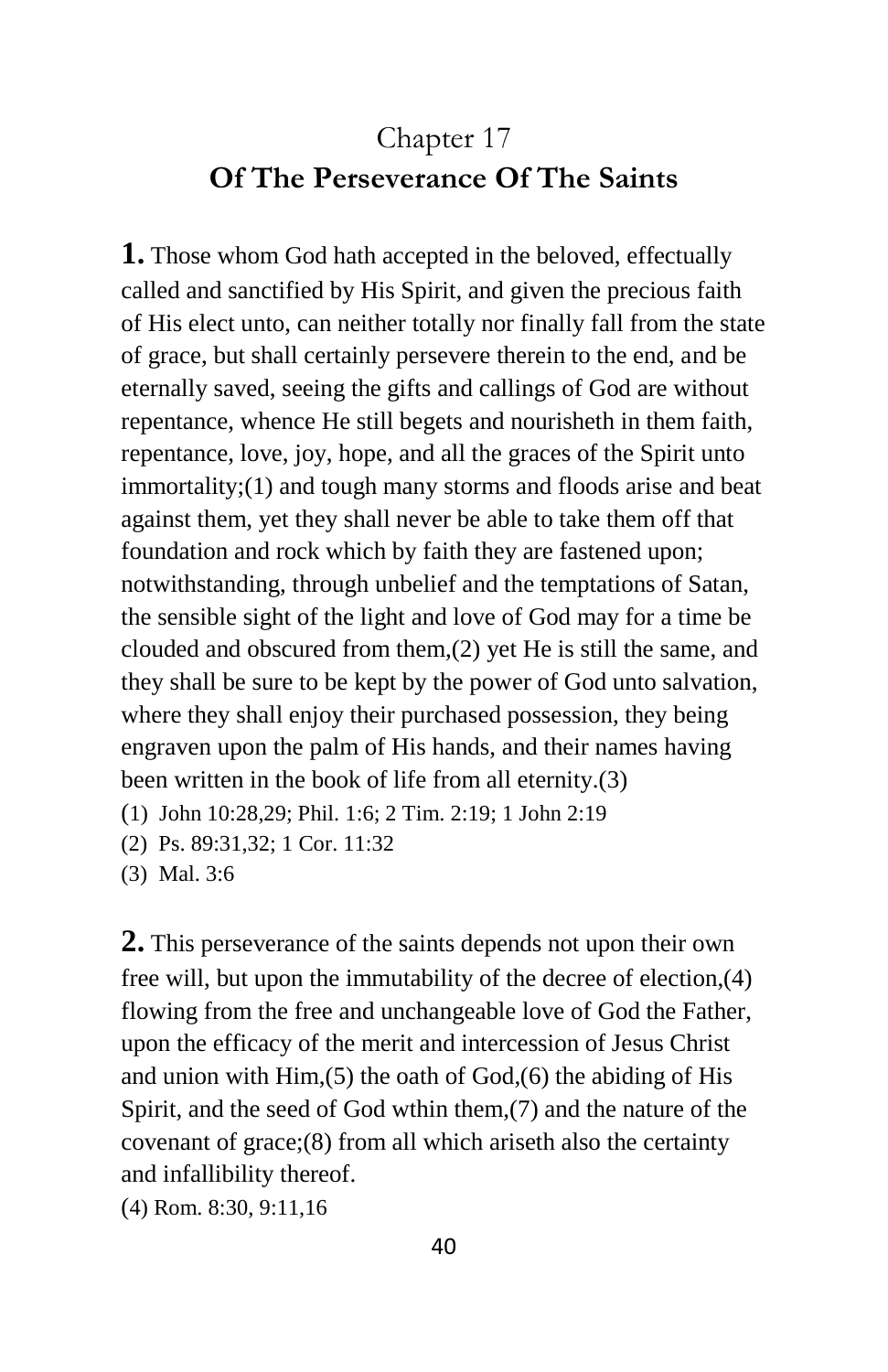(5) Rom. 5:9, 10; John 14:19 (6) Heb. 6:17,18 (7) 1 John 3:9 (8) Jer. 32:40.

**3.** And though they may, through the temptation of Satan and of the world, the prevalency of corruption remaining in them, and the neglect of means of their preservation, fall into grievous sins, and for a time continue therein,(9) whereby they incur God's displeasure and grieve His Holy Spirit,(10) come to have their graces and comforts impaired,(11) have their hearts hardened, and their consciences wounded,(12) hurt and scandalize others, and bring temporal judgments upon themselves,(13) yet shall they renew their repentance and be preserved through faith in Christ Jesus to the end.(14)

- (9) Matt. 26:70,72,74
- (10) Isa. 64:5,9; Eph. 4:30
- (11) Ps. 51:10,12
- (12) Ps. 32:3,4
- (13) 2 Sam. 12:14
- (14) Luke 22:32,61,62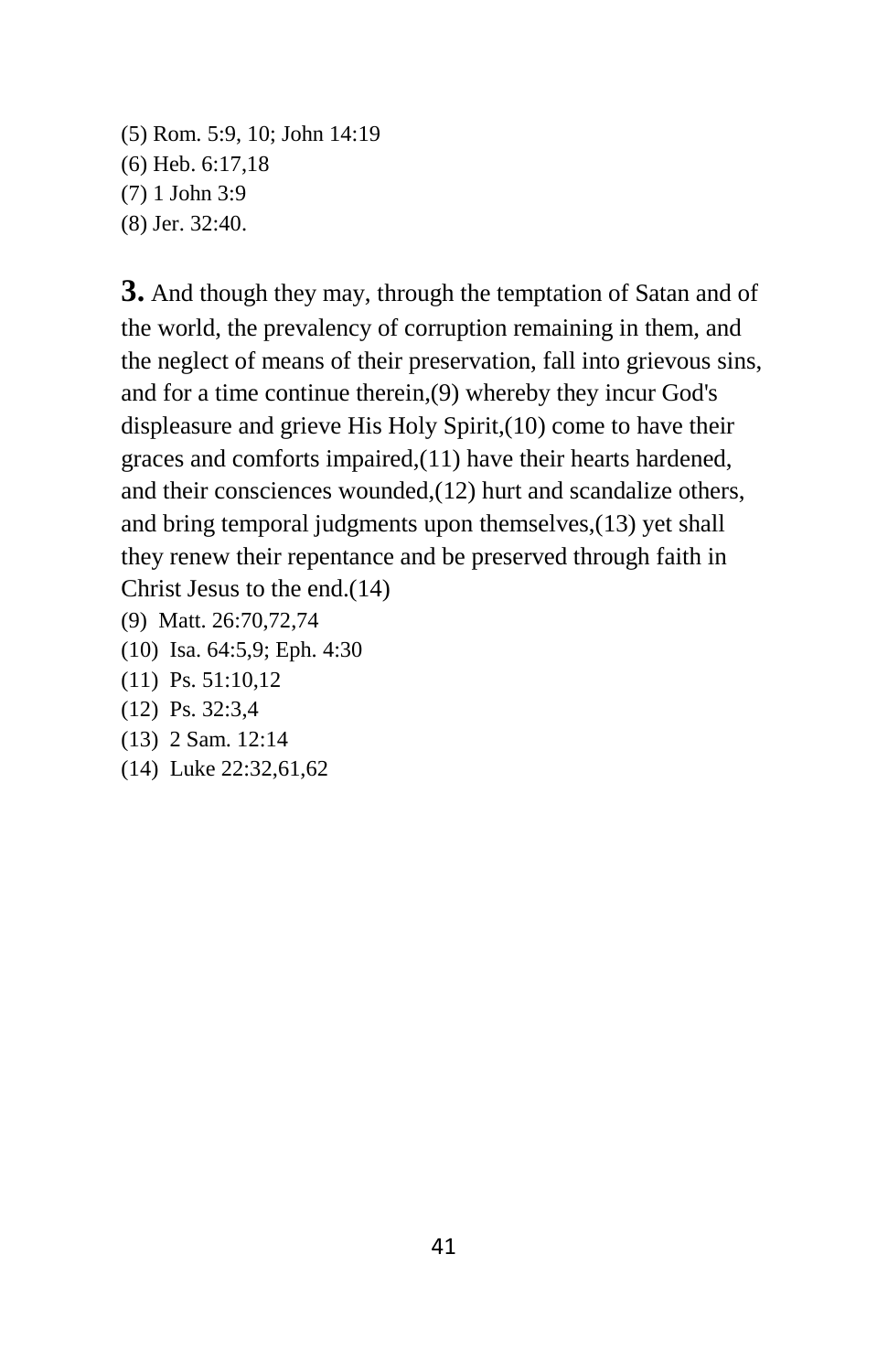#### Chapter 18

### **Of the Assurance of Grace and Salvation**

**1.** Although temporary believers, and other unregenerate men, may vainly deceive themselves with false hopes and carnal presumptions of being in the favour of God and state of salvation, which hope of theirs shall perish;(1) yet such as truly believe in the Lord Jesus, and love Him in sincerity, endeavoring to walk in all good conscience before Him, may in this life be certainly assured that they are in the state of grace, and may rejoice in the hope of the glory of God, (2) which hope shall never make them ashamed.(3)

(1) Job 8:13,14; Matt. 7:22,23

(2) 1 John 2:3, 3:14,18,19,21,24, 5:13

(3) Rom. 5:2,5

**2.** This certainty is not a bare conjectural and probable persuasion grounded upon a fallible hope, but an infallible assurance of faith(4) founded on the blood and righteousness of Christ revealed in the Gospel;(5) and also upon the inward evidence of those graces of the Spirit unto which promises are made,(6) and on the testimony of the Spirit of adoption, witnessing with our spirits that we are the children of God;(7) and, as a fruit thereof, keeping the heart both humble and  $holy.(8)$ 

- (4) Heb. 6:11,19
- (5) Heb. 6:17,18
- (6) 2 Pet. 1:4,5,10,11
- (7) Rom. 8:15,16
- (8) 1 John 3:1-3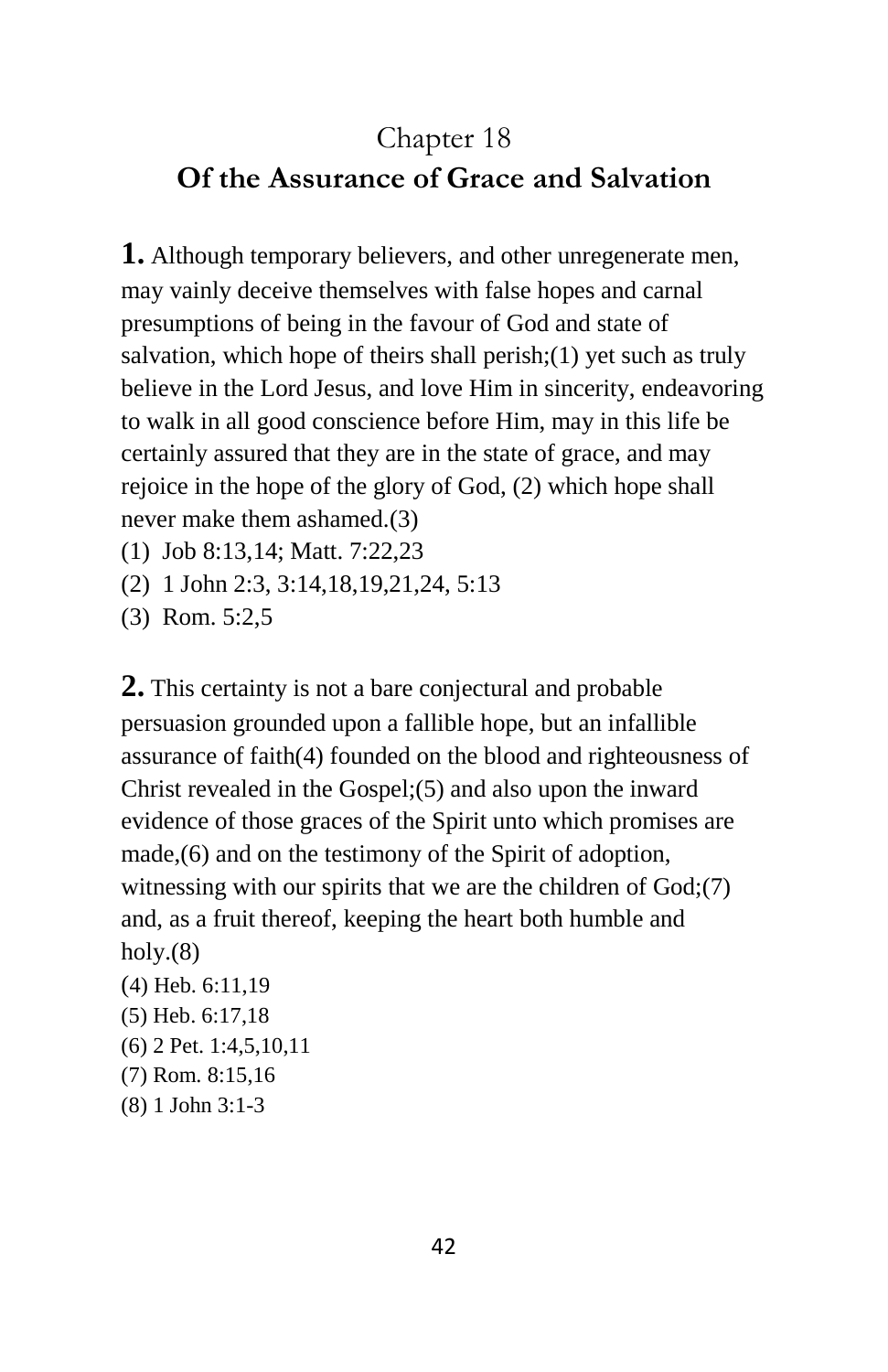**3.** This infallible assurance doth not so belong to the essence of faith, but that a true believer may wait long, and conflict with many difficulties before he be a partaker of it; (9) yet being enabled by the Spirit to know the things which are freely given him of God, he may, without extraordinary revelation, in the right use of means, attain thereunto:(10) and therefore it is the duty of every one to give all diligence to make his calling and election sure, that thereby his heart may be enlarged in peace and joy in the Holy Spirit, in love and thankfulness to God, and in strength and cheerfulness in the duties of obedience, the proper fruits of this assurance; (11)- so far is it from inclining men to looseness.(12)

- (9) Isa. 50:10; Ps. 88; Ps. 77:1-12
- (10) 1 John 4:13; Heb. 6:11,12
- (11) Rom. 5:1,2,5, 14:17; Ps. 119:32
- (12) Rom. 6:1,2; Titus 2:11,12,14

**4.** True believers may have the assurance of their salvation divers ways shaken, diminished, and intermitted; as by negligence in preserving of it,(13) by falling into some special sin which woundeth the conscience and grieveth the Spirit;(14) by some sudden or vehement temptation,(15) by God's withdrawing the light of His countenance, and suffering even such as fear him to walk in darkness and to have no light,(16) yet are they never destitute of the seed of God(17) and life of faith,(18) that love of Christ and the brethren, that sincerity of heart and conscience of duty out of which, by the operation of the Spirit, this assurance may in due time be revived,(19) and by the which, in the meantime, they are preserved from utter despair.(20)

- (13) Cant. 5:2,3,6
- (14) Ps. 51:8,12,14
- (15) Ps. 116:11; 77:7,8, 31:22
- (16) Ps. 30:7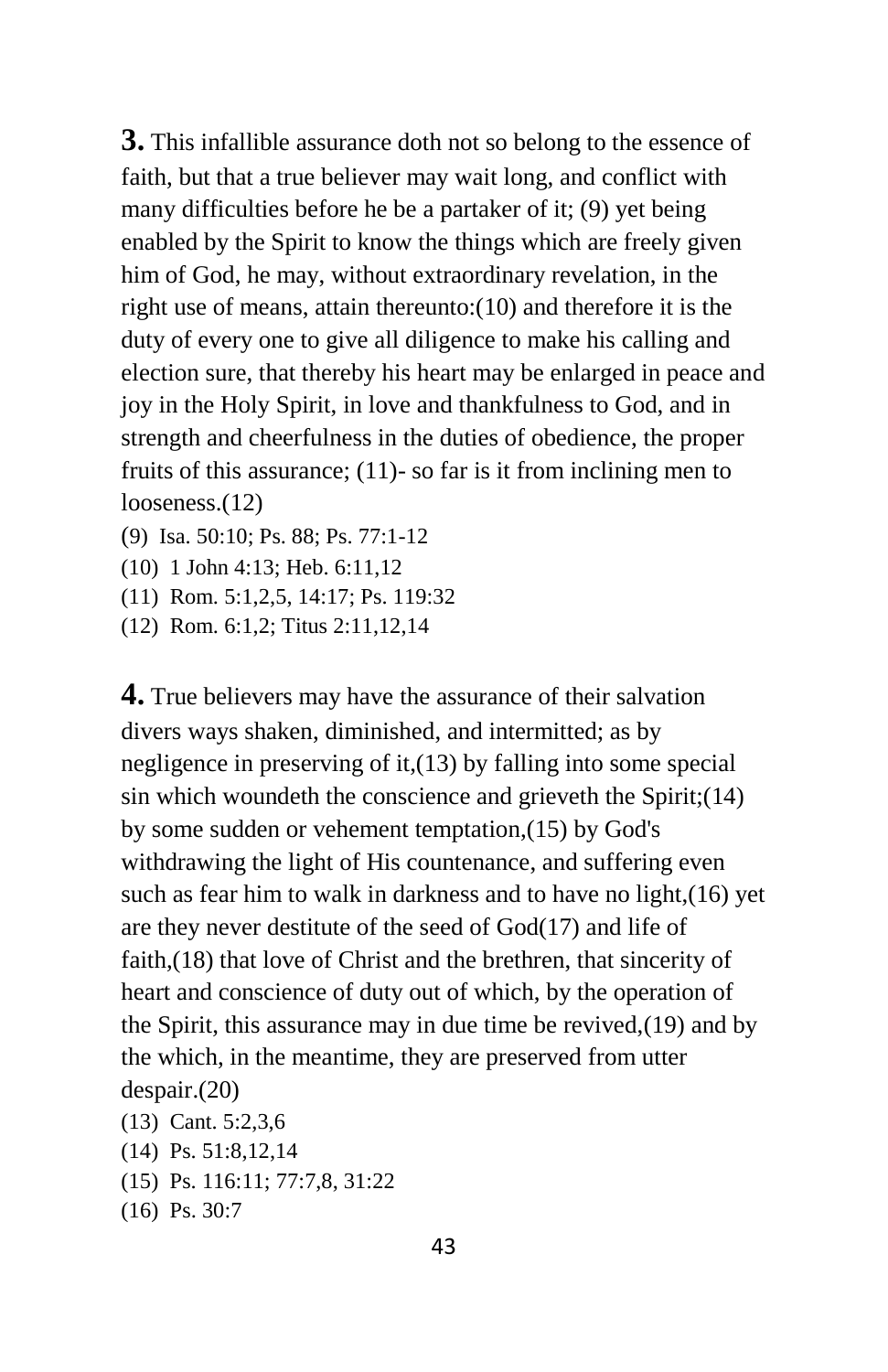(17) 1 John 3:9 (18) Luke 22:32 (19) Ps. 42:5,11 (20) Lam. 3:26-31

## Chapter 19 **Of the Law of God**

**1.** God gave to Adam a law of universal obedience written in his heart, and a particular precept of not eating the fruit of the tree of knowledge of good and evil;(1) by which He bound him and all his posterity to personal, entire, exact, and perpetual obedience;(2) promised life upon the fulfilling, and threatened death upon the breach of it, and endued him with power and ability to keep it.(3)

- (1) Gen. 1:27; Eccles. 7:29
- (2) Rom. 10:5
- (3) Gal. 3:10,12

**2.** The same law that was first written in the heart of man continued to be a perfect rule of righteousness after the fall, (4) and was delivered by God upon Mount Sinai, in ten commandments, and written in two tables, the four first containing our duty towards God, and the other six, our duty to  $man.(5)$ 

- (4) Rom. 2:14,15
- (5) Deut. 10:4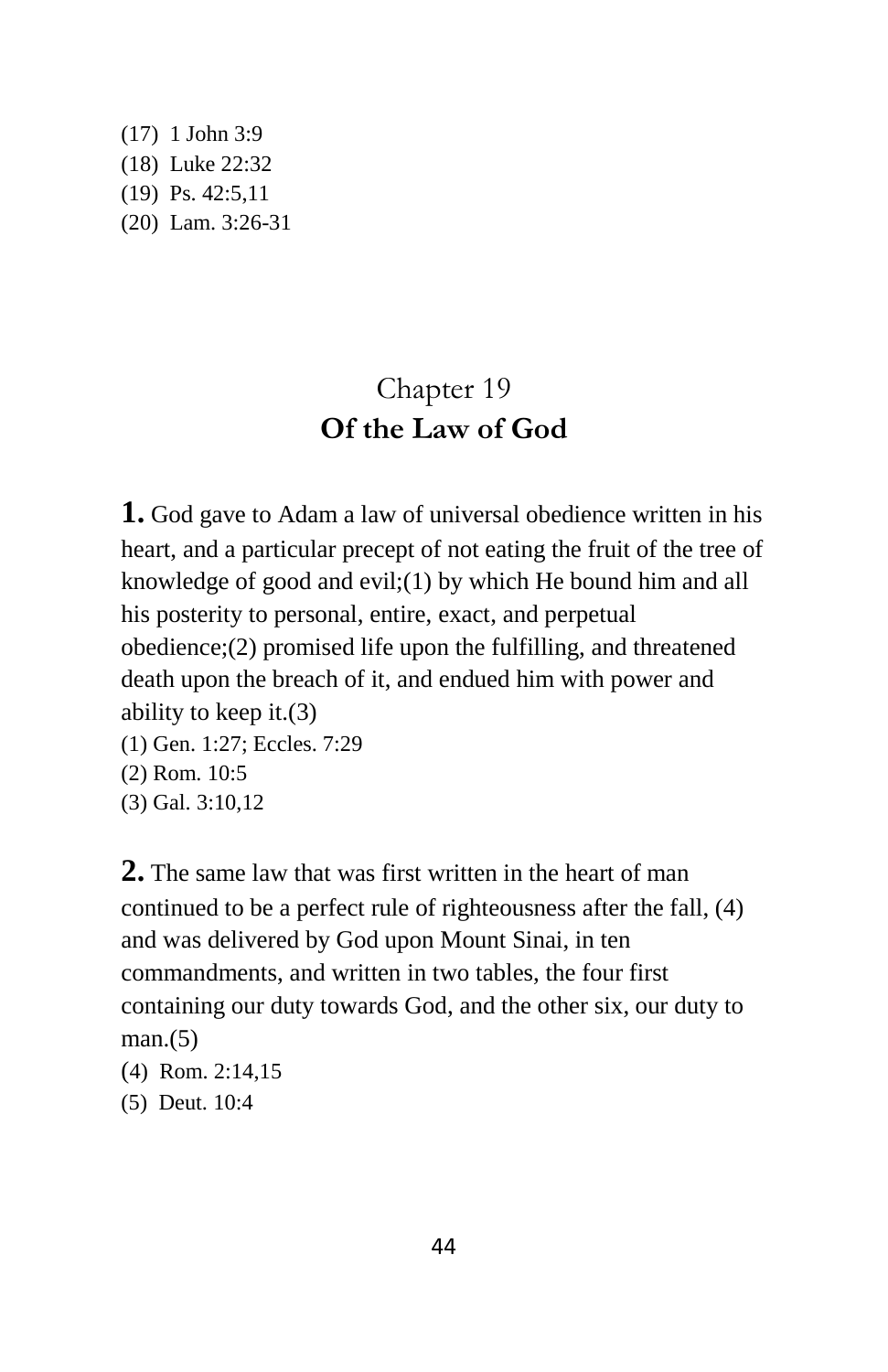**3.** Besides this law, commonly called moral, God was pleased to give to the people of Israel ceremonial laws, containing several typical ordinances, partly of worship, prefiguring Christ, His graces, actions, sufferings, and benefits;(6) and partly holding forth divers instructions of moral duties,(7) all which ceremonial laws being appointed only to the time of reformation, are, by Jesus Christ the true Messiah and only law-giver, who was furnished with power from the Father for that end abrogated and taken away.(8)

(6) Heb. 10:1; Col. 2:17 (7) 1 Cor. 5:7

(8) Col. 2:14,16,17; Eph. 2:14,16

**4.** To them also He gave sundry judicial laws, which expired together with the state of that people, not obliging any now by virtue of that institution; their general equity only being for moral use.(9)

(9) 1 Cor. 9:8-10

**5.** The moral law doth forever bind all, as well justified persons as others, to the obedience thereof,(10) and that not only in regard of the matter contained in it, but also in respect of the authority of God the Creator, who gave it; (11) neither doth Christ in the Gospel any way dissolve, but much strengthen this obligation.(12)

```
(10) Rom. 13:8-10; James 2:8,10-12
```

```
(11) James 2:10,11
```
(12) Matt. 5:17-19; Rom. 3:3

**6.** Although true believers be not under the law as a covenant of works, to be thereby justified or condemned, (13) yet it is of great use to them as well as to others, in that as a rule of life, informing them of the will of God and their duty, it directs and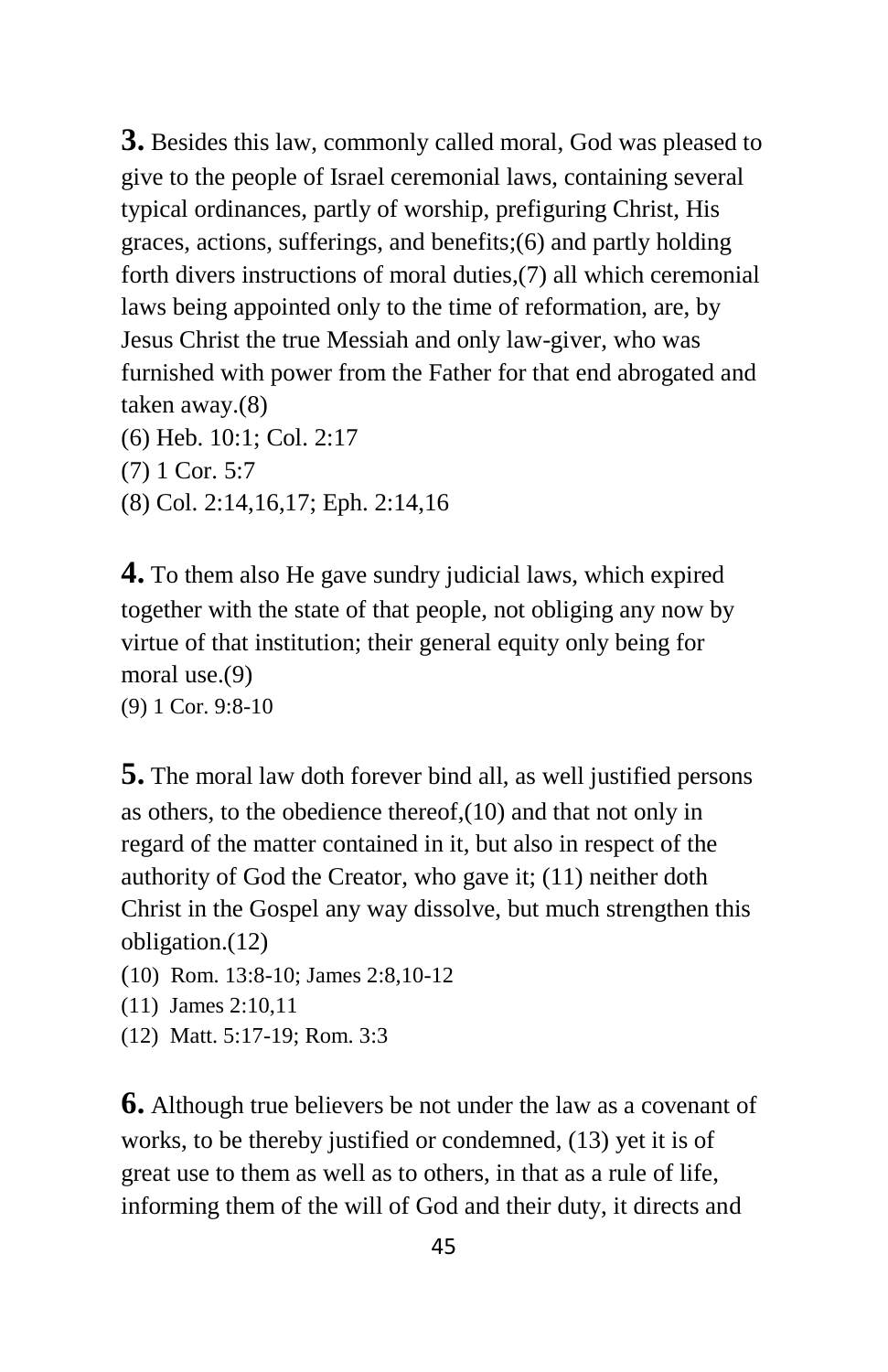binds them to walk accordingly; discovering also the sinful pollutions of their natures, hearts, and lives, so as examining themselves thereby, they may come to further conviction of, humiliation for, and hatred against, sin; (14) together with a clearer sight of the need they have of Christ and the perfection of His obedience: it is likewise of use to the regenerate to restrain their corruptions, in that it forbids sin; and the threatening of it serve to shew what even their sins deserve, and what afflictions in this life they may expect for them, although freed from the curse and unallayed rigour thereof. These promises of it likewise shew them God's approbation of obedience, and what blessings they may expect upon the performance thereof, though not as due to them by the law as a covenant of works; so as man's doing good and refraining from evil, because the law encourageth to the one and deterreth from the other, is no evidence of his being under the law and not under grace.(15)

- (13) Rom. 6:14; Gal. 2:16; Rom. 8:1, 10:4
- (14) Rom. 3:20, 7:7, etc.
- (15) Rom. 6:12-14; 1 Pet. 3:8-13

**7.** Neither are the aforementioned uses of the law contrary to the grace of the Gospel, but do sweetly comply with it, (16) the Spirit of Christ subduing and enabling the will of man to do that freely and cheerfully which the will of God, revealed in the law, requireth to be done.(17)

(16) Gal. 3:21

(17) Ezek. 36:27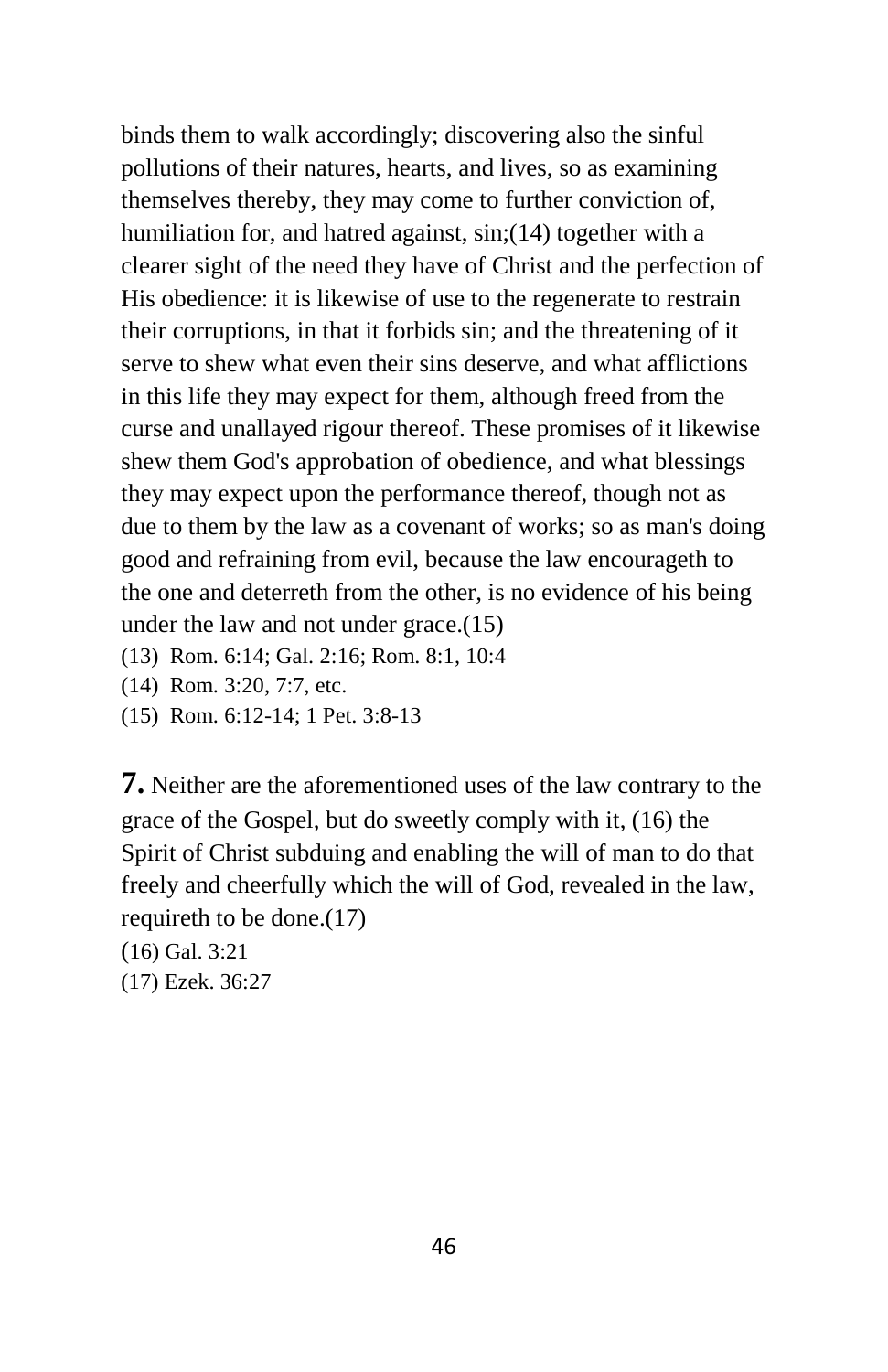# Chapter 20 **Of the Gospel, and of the Extent of the Grace Thereof**

**1.** The covenant of works being broken by sin, and made unprofitable unto life, God was pleased to give forth the promise of Christ, the seed of the woman, as the means of calling the elect, and begetting in them faith and repentance; (1) in this promise the gospel, as to the substance of it, was revealed, and [is] therein effectual for the conversion and salvation of sinners.<sup>(2)</sup>

- (1) Gen. 3:15
- (2) Rev. 13:8

**2.** This promise of Christ, and salvation by Him, is revealed only by the Word of God;(3) neither do the works of creation or providence, with the light of nature, make discovery of Christ, or of grace by Him, so much as in a general or obscure way;(4) much less that men destitute of the revelation of Him by the promise or gospel, should be enabled thereby to attain saving faith or repentance.(5)

- (3) Rom. 1;17
- (4) Rom. 10:14,15,17
- (5) Prov. 29:18; Isa. 25:7; 60:2,3

**3.** The revelation of the gospel unto sinners, made in divers times and by sundry parts, with the addition of promises and precepts for the obedience required therein, as to the nations and persons to whom it is granted, is merely of the sovereign will and good pleasure of God;(6) not being annexed by virtue of any promise to the due improvement of men's natural abilities, by virtue of common light received without it, which none ever did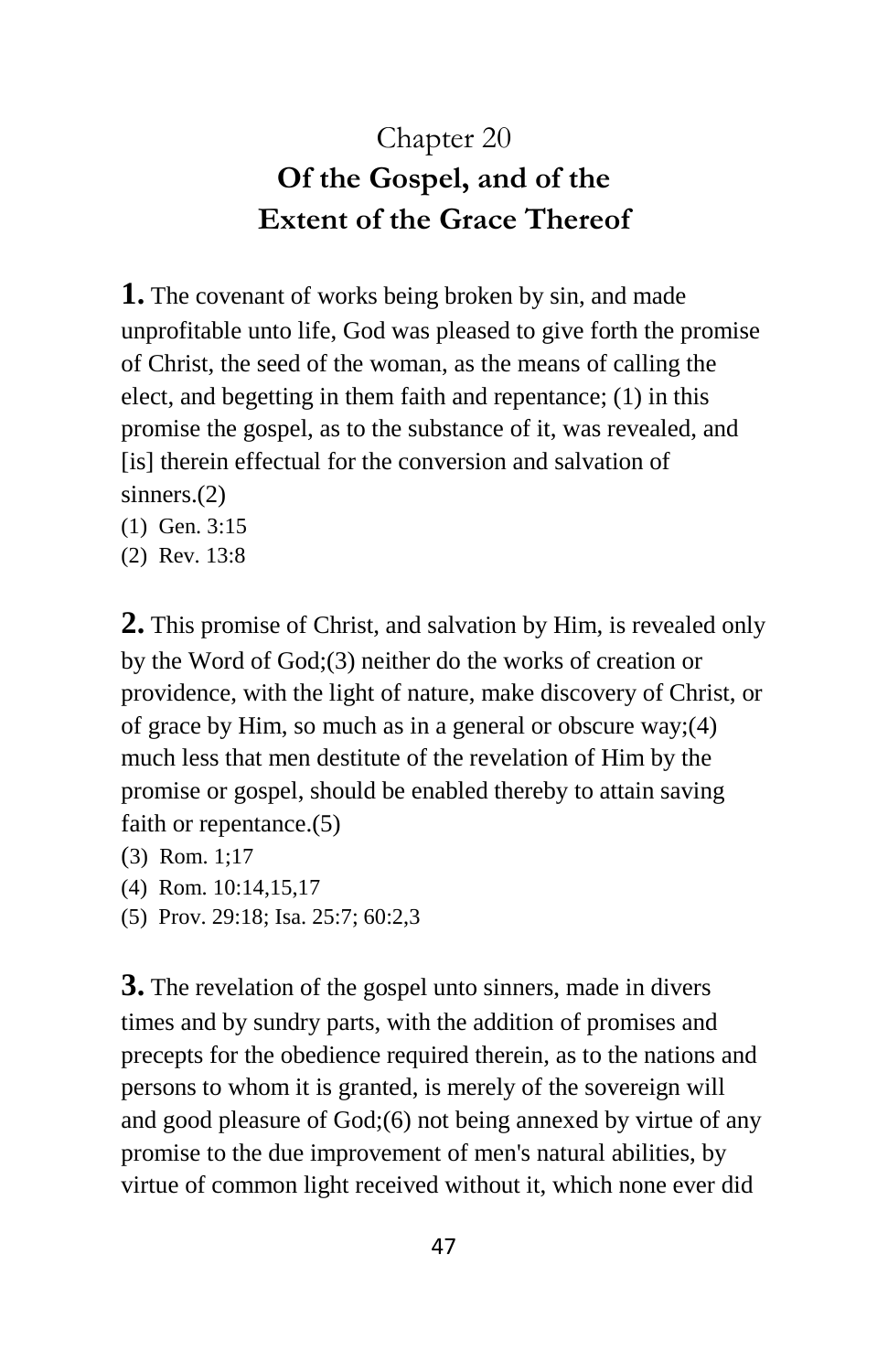make, or can do so;(7) and therefore in all ages, the preaching of the gospel has been granted unto persons and nations, as to the extent or straitening of it, in great variety, according to the counsel of the will of God.

(6) Ps. 147:20; Acts 16:7

(7) Rom. 1:18-32.

**4.** Although the gospel be the only outward means of revealing Christ and saving grace, and is, as such, abundantly sufficient thereunto; yet that men who are dead in trespasses may be born again, quickened or regenerated, there is moreover necessary an effectual insuperable work of the Holy Spirit upon the whole soul, for the producing in them a new spiritual life;(8) without which no other means will effect their conversion unto God.(9) (8) Ps. 110:3; 1 Cor. 2:14; Eph. 1:19,20 (9) John 6:44; 2 Cor. 4:4,6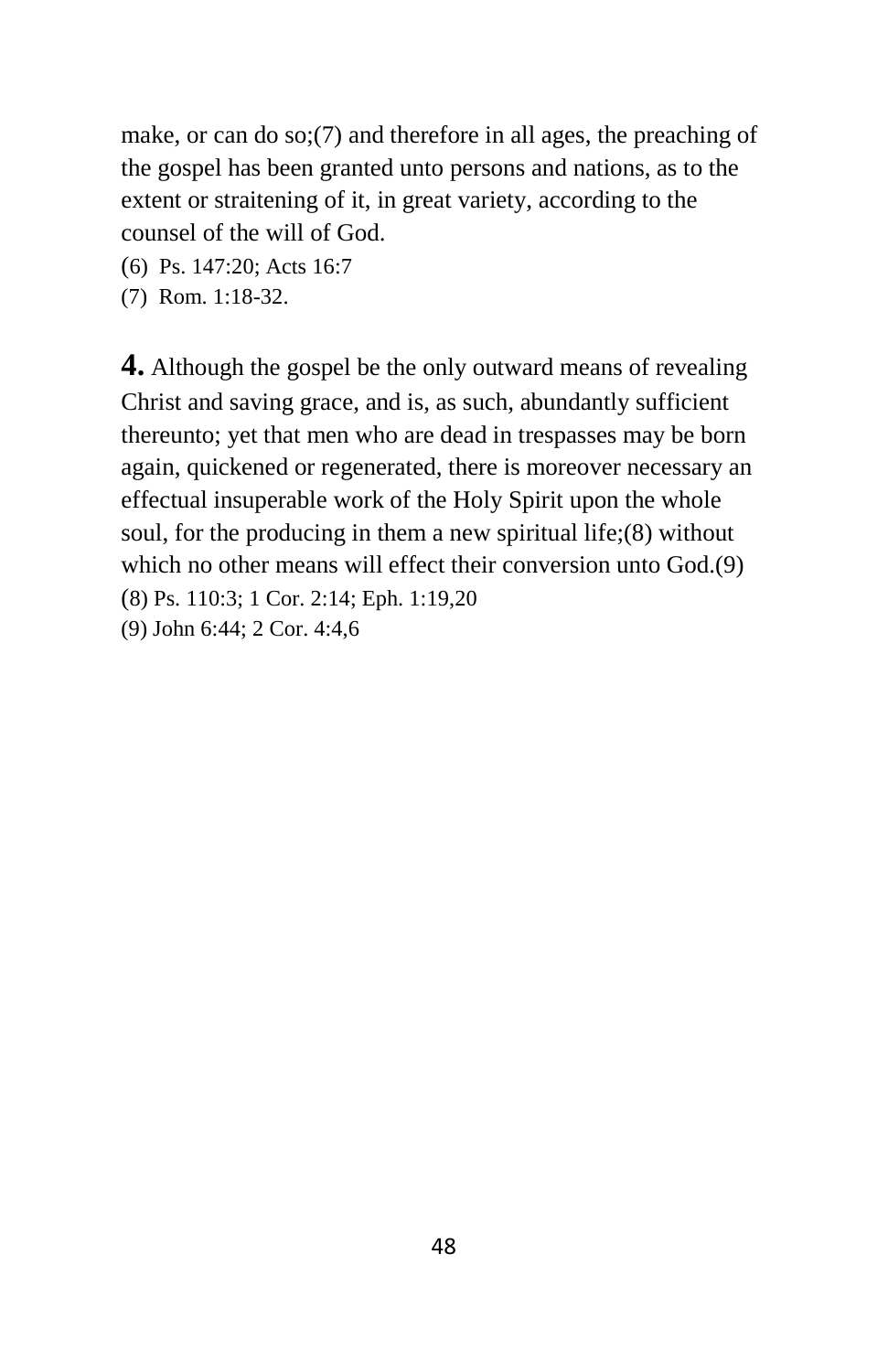#### Chapter 21

### **Of Christian Liberty and Liberty of Conscience**

**1.** The liberty which Christ hath purchased for believers under the gospel, consists in their freedom from the guilt of sin, the condemning wrath of God, the rigour and curse of the law,(1) and in their being delivered from this present evil world,(2) bondage to Satan,(3) and dominion of sin,(4) from the evil of afflictions,(5) the fear and sting of death, the victory of the grave,(6) and everlasting damnation:(7) as also in their free access to God, and their yielding obedience unto Him, not out of slavish fear,(8) but a child-like love and willing mind.(9) All which were common also to believers under the law for the substance of them,(10) but under the New Testament the liberty of Christians is further enlarged, in their freedom from the yoke of a ceremonial law, to which the Jewish church was subjected, and in greater boldness of access to the throne of grace, and in fuller communications of the free Spirit of God, than believers under the law did ordinarily partake of.(11)

- (1) Gal. 3:13
- (2) Gal. 1:4
- (3) Acts 26:18
- (4) Rom. 8:3
- (5) Rom. 8:28
- (6) 1 Cor. 15:54-57
- (7) 2 Thess. 1:10
- (8) Rom. 8:15;
- (9) Luke 1:73-75; 1 John 4:18
- (10) Gal. 3;9,14
- (11) John 7:38,39; Heb. 10:19-21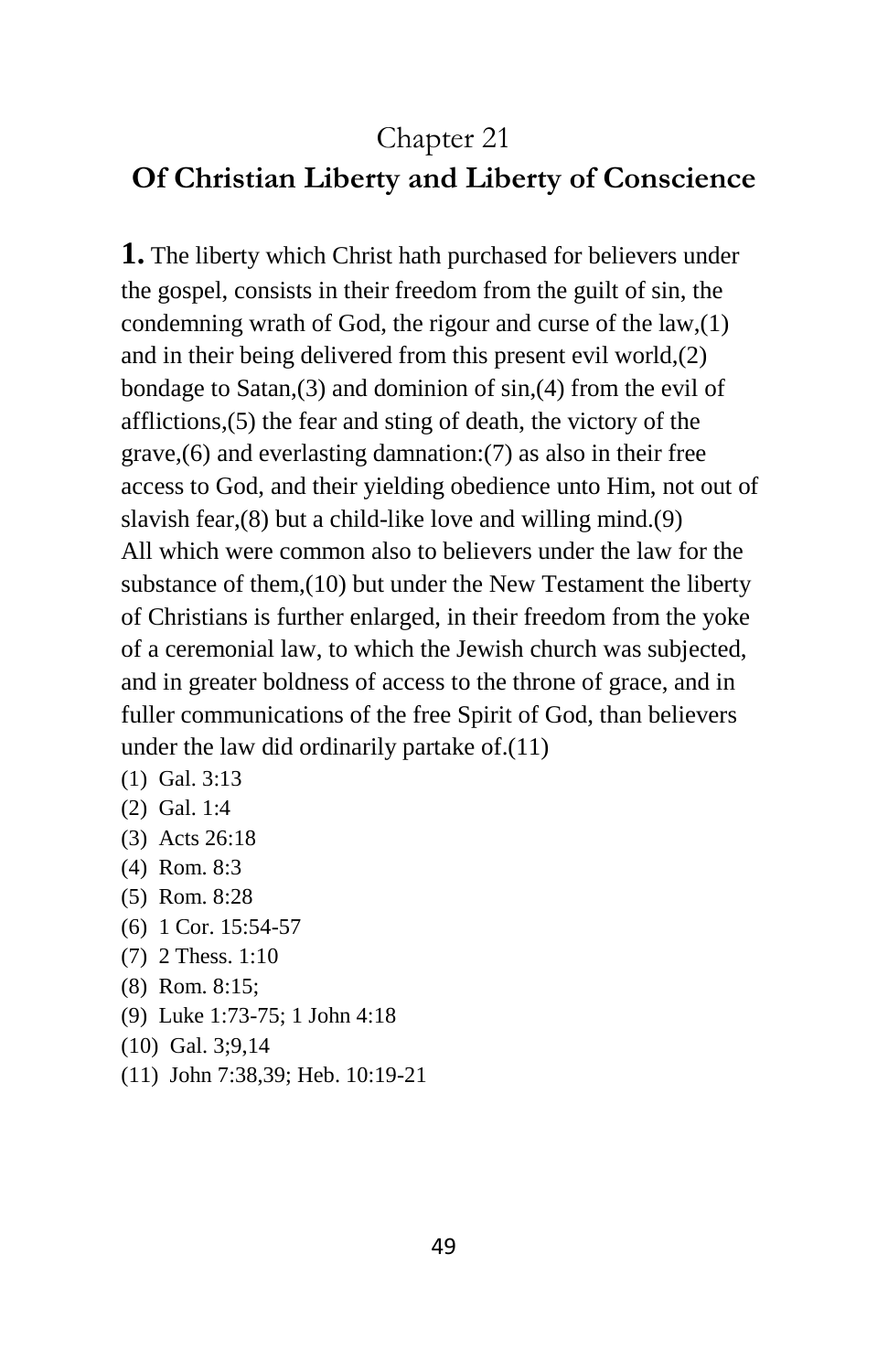**2.** God alone is Lord of the conscience,(12) and hath left it free from the doctrines and commandments of men which are in any thing contrary to His Word, or not contained in it. (13) So that to believe such doctrines, or obey such commands out of conscience, is to betray true liberty of conscience,(14) and the requiring of an implicit faith, an absolute and blind obedience, is to destroy liberty of conscience and reason also.(15)

- (12) James 4:12; Rom. 14:4
- (13) Acts 4:19,29; 1 Cor. 7:23; Matt. 15:9
- (14) Col. 2:20,22,23
- (15) 1 Cor. 3:5; 2 Cor. 1:24

**3.** They who upon pretence of Christian liberty do practice any sin, or cherish any sinful lust, as they do thereby pervert the main design of the grace of the gospel to their own destruction,(16) so they wholly destroy the end of Christian liberty, which is, that being delivered out of the hands of all our enemies, we might serve the Lord without fear, in holiness and righteousness before Him, all the days of our lives.(17)

(16) Rom. 6:1,2

(17) Gal. 5:13; 2 Pet. 2:18,21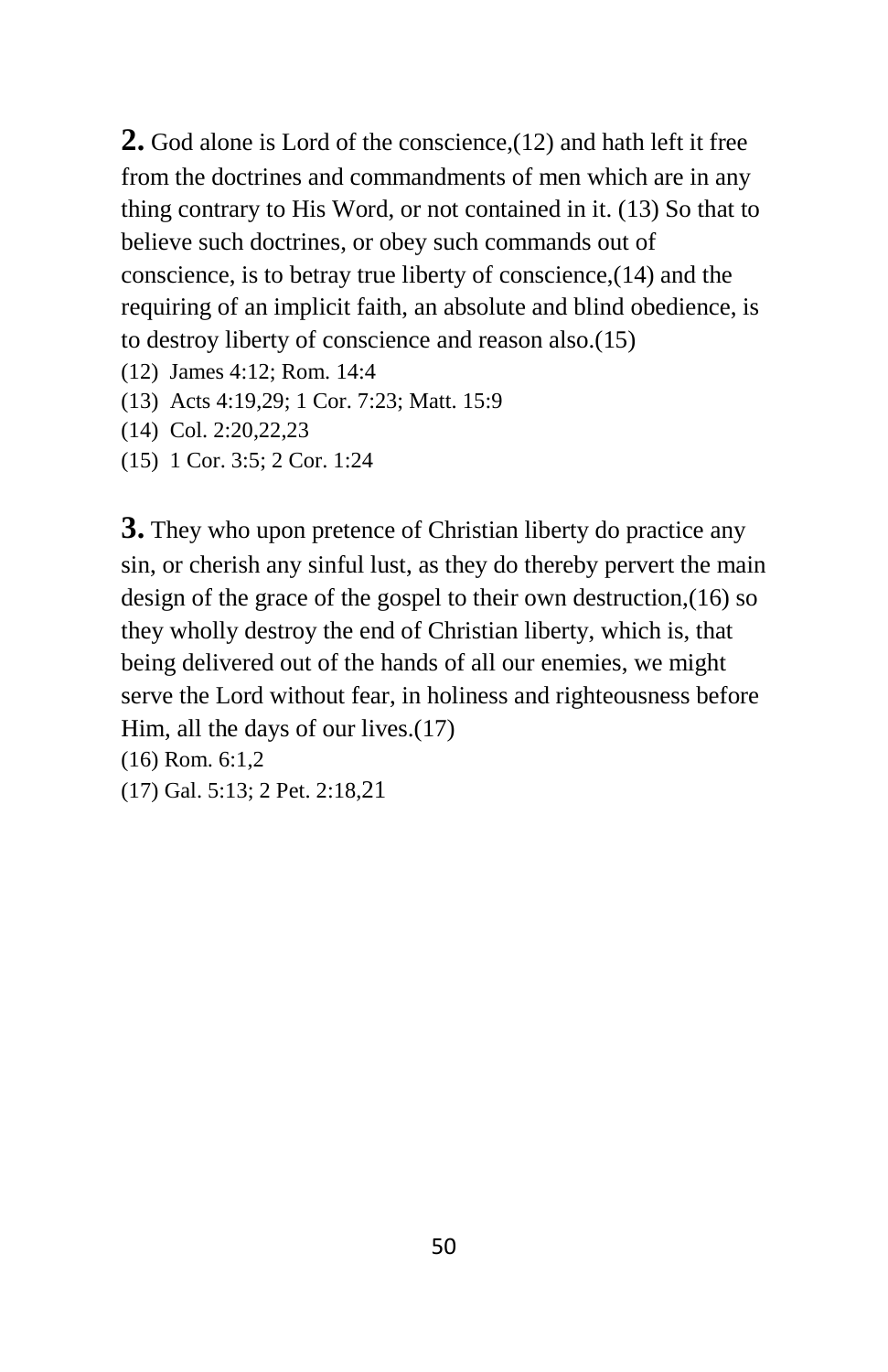# Chapter 22 **Of Religious Worship and the Sabbath Day**

**1.** The light of nature shews that there is a God, who hath lordship and sovereignty over all; is just, good and doth good unto all; and is therefore to be feared, loved, praised, called upon, trusted in, and served, with all the heart and all the soul, and with all the might.(1) But the acceptable way of worshipping the true God, is instituted by Himself,(2) and so limited by His own revealed will, that He may not be worshipped according to the imagination and devices of men, nor the suggestions of Satan, under any visible representations, or any other way not prescribed in the Holy Scriptures.(3)

- (1) Jer. 10:7; Mark 12:33
- (2) Deut. 12:32
- (3) Exod. 20:4-6

**2.** Religious worship is to be given to God the Father, Son, and Holy Spirit, and to Him alone;(4) not to angels, saints, or any other creatures;(5) and since the fall, not without a mediator,(6) nor in the mediation of any other but Christ alone.(7)

- (4) Matt. 4:9,10; John 6:23; Matt. 28:19
- (5) Rom. 1:25; Col. 2:18; Rev. 19:10
- (6) John 14:6
- (7) 1 Tim. 2:5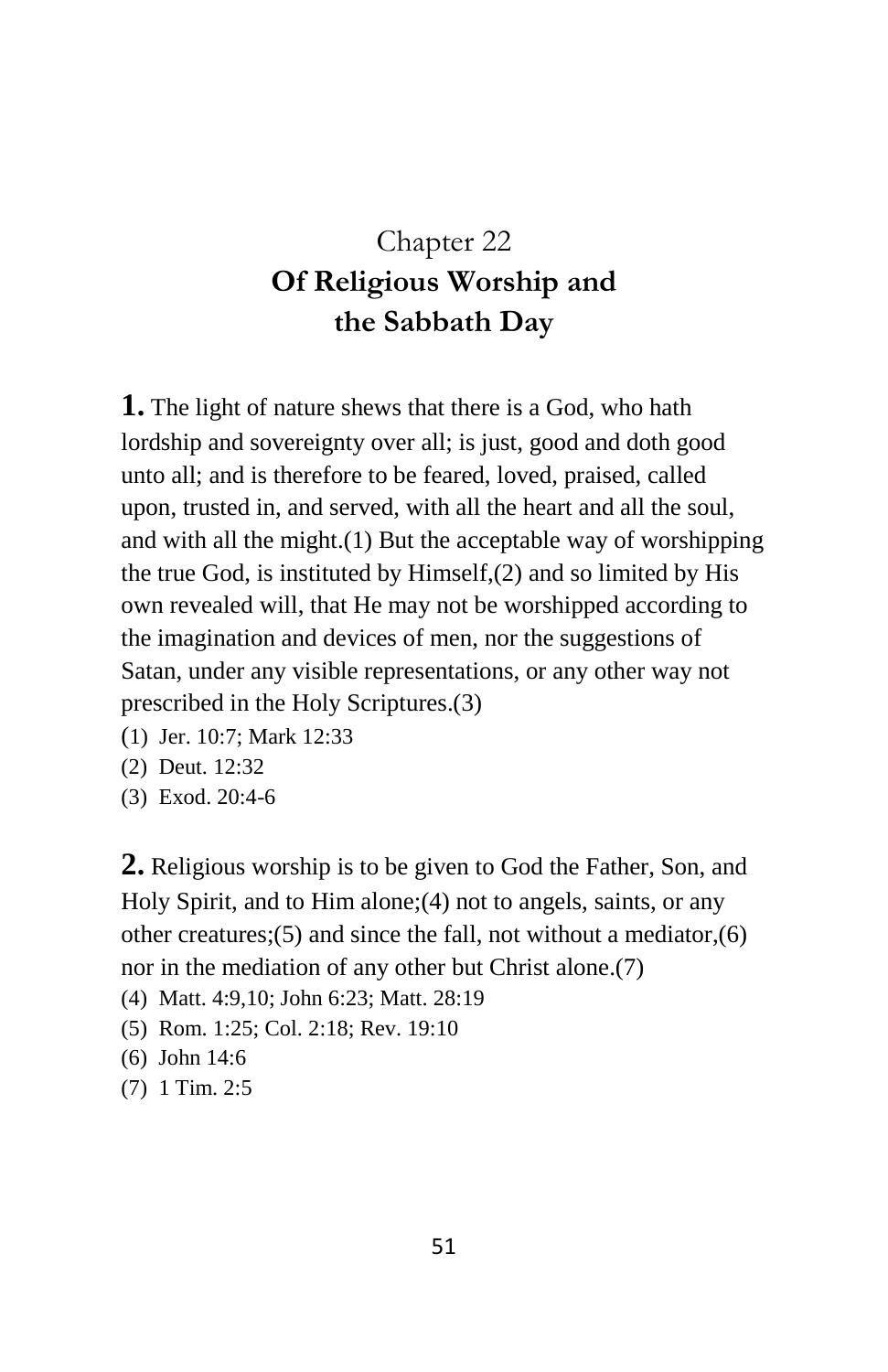**3.** Prayer, with thanksgiving, being one part of natural worship, is by God required of all men.(8) But that it may be accepted, it is to be made in the name of the Son,(9) by the help of the Spirit,(10) according to His will;(11) with understanding, reverence, humility, fervency, faith, love, and perseverance; and when with others , in a known tongue. (12)

- (8) Ps. 95:1-7, 65:2
- (9) John 14:13,14
- (10) Rom. 8:26
- (11) 1 John 5:14
- (12) 1 Cor. 14:16,17

**4.** Prayer is to be made for things lawful, and for all sorts of men living, or that shall live hereafter;(13) but not for the dead,(14) not for those of whom it may be known that they have sinned the sin unto death.(15)

- (13) 1 Tim. 2:1,2; 2 Sam. 7:29
- (14) 2 Sam. 12:21-23
- (15) 1 John 5:16

**5.** The reading of the Scriptures,(16) preaching, and hearing the Word of God,(17) teaching and admonishing one another in psalms, hymns, and spiritual songs, singing with grace in our hearts to the Lord;(18) as also the administration of baptism,(19) and the Lord's supper,(20) are all parts of religious worship of God, to be performed in obedience to Him, with understanding, faith, reverence, and godly fear; moreover, solemn humiliation, with fastings,  $(21)$  and thanksgivings, upon special occasions, ought to be used in an holy and religious manner.(22)

- (16) 1 Tim. 4:13
- (17) 2 Tim. 4:2; Luke 8:18
- (18) Col. 3:16; Eph. 5:19
- (19) Matt. 28:19,20
- (20) 1 Cor. 11:26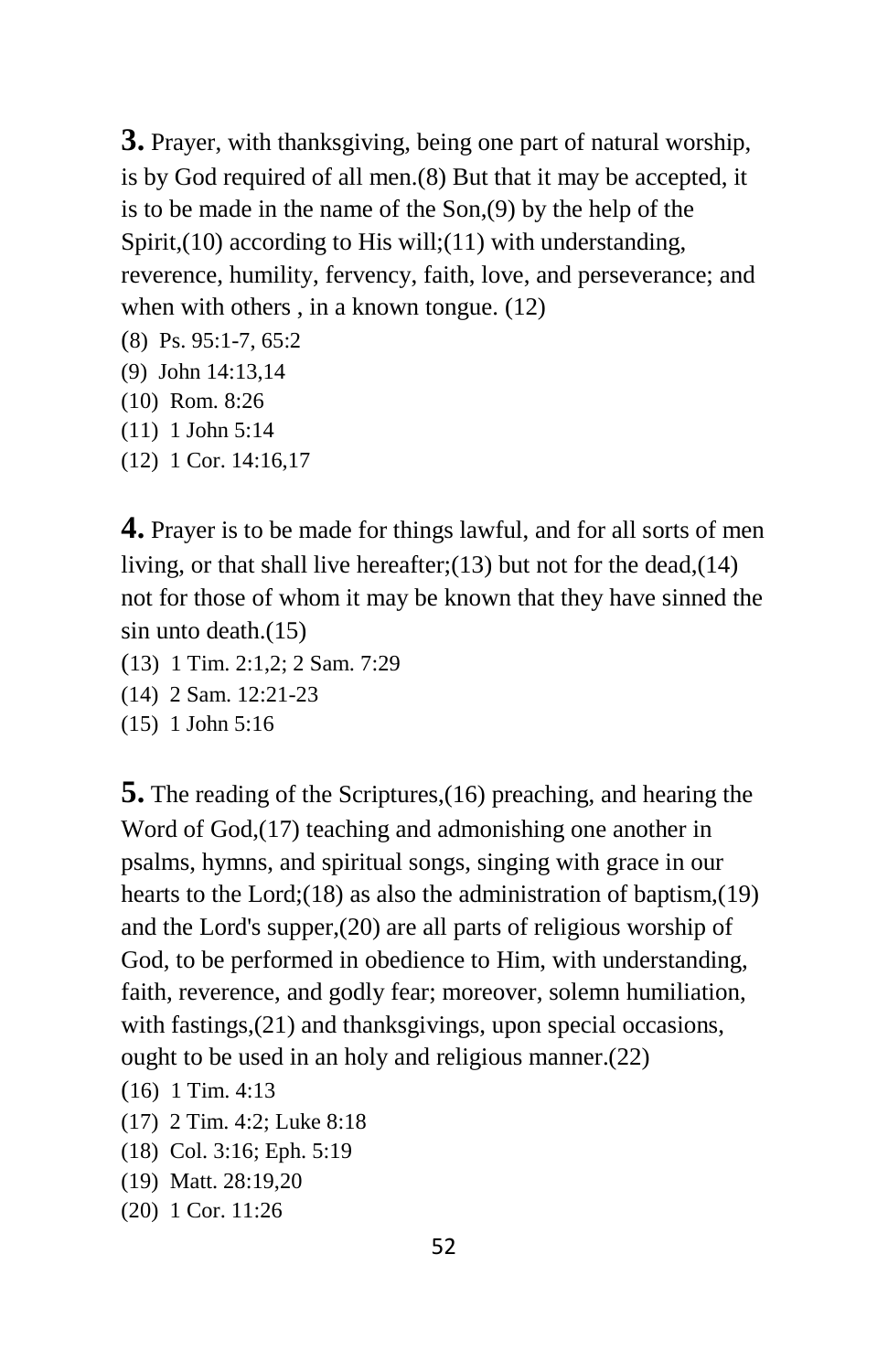(21) Esther 4:16; Joel 2:12 (22) Exod. 15:1-19, Ps. 107

**6.** Neither prayer nor any other part of religious worship, is now under the gospel, tied unto, or made more acceptable by any place in which it is performed, or towards which it is directed; but God is to be worshipped everywhere in spirit and in truth; $(23)$  as in private families $(24)$  daily, $(25)$  and in secret each one by himself;(26) so more solemnly in the public assemblies, which are not carelessly nor willfully to be neglected or forsaken, when God by His word or providence calleth thereto.(27)

- (23) John 4:21; Mal. 1:11; 1 Tim. 2:8
- (24) Acts 10:2
- (25) Matt. 6:11; Ps. 55:17
- (26) Matt. 6:6
- (27) Heb. 10:25; Acts 2:42

**7.** As it is the law of nature, that in general a proportion of time, by God's appointment, be set apart for the worship of God, so by His Word, in a positive moral, and perpetual commandment, binding all men, in all ages, He hath particularly appointed one day in seven for a Sabbath to be kept holy unto Him,(28) which from the beginning of the world to the resurrection of Christ was the last day of the week, and from the resurrection of Christ was changed into the first day of the week, which is called the Lord's Day: (29) and is to be continued to the end of the world as a Christian Sabbath, the observation of the last day of the week being abolished.

(28) Exod. 20:8

(29) 1 Cor. 16:1,2; Acts 20:7; Rev. 1:1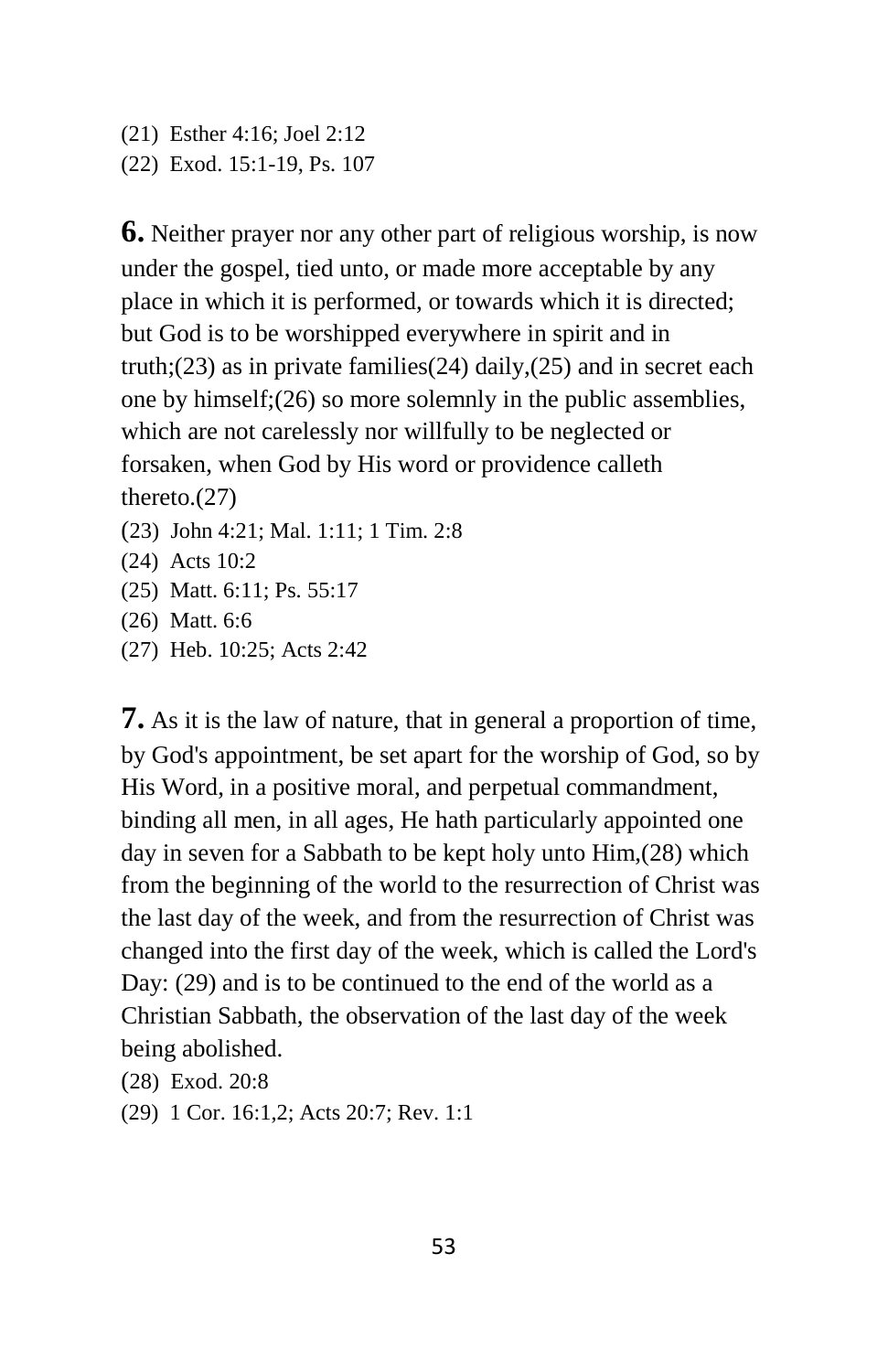**8.** The Sabbath is then kept holy unto the Lord, when men, after a due preparing of their hearts, and ordering their common affairs aforehand, do not only observe an holy rest all day, from their own works, words and thoughts, about their worldly employment and recreations,(30) but are also taken up the whole time in the public and private exercises of His worship, and in the duties of necessity and mercy. (31)

(30) Isa. 58:13; Neh. 13:15-22

(31) Matt. 12:1-13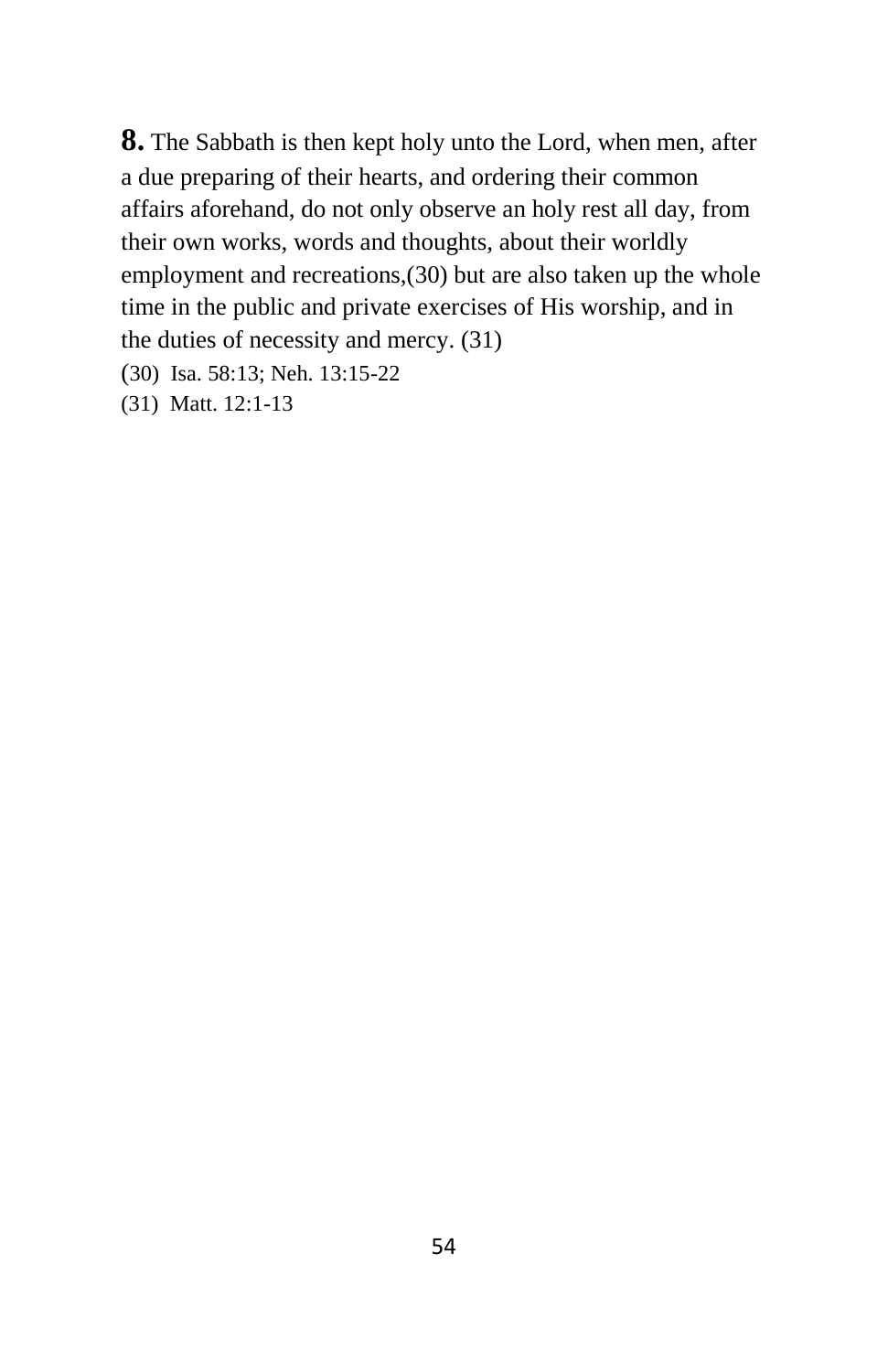## Chapter 23 **Of Lawful Oaths and Vows**

**1.** A lawful oath is a part of religious worship, wherein the person swearing in truth, righteousness, and judgment, solemnly calleth God to witness what he sweareth,(1) and to judge him according to the truth or falseness thereof (2) (1) Exod. 20:7; Deut. 10:20; Jer. 4:2 (2) 2 Chron. 6:22, 23

**2.** The name of God only is that by which men ought to swear; and therein it is to be used, with all holy fear and reverence; therefore to swear vainly or rashly by that glorious and dreadful name, or to swear at all by any other thing, is sinful, and to be abhorred;(3) yet as in matter of weight and moment, for confirmation of truth, and ending all strife, an oath is warranted by the Word of God;(4) so a lawful oath being imposed by lawful authority in such matters, ought to be taken.(5)

(3) Matt. 5:34,37; James 5:12 (4) Heb. 6:16; 2 Cor. 1:23 (5) Neh. 13:25

**3.** Whosoever taketh an oath warranted by the Word of God, ought duly to consider the weightiness of so solemn an act, and therein to avouch nothing but what he knoweth to be truth; for that by rash, false, and vain oaths, the Lord is provoked, and for them this land mourns.(6) (6) Lev. 19:12; Jer. 23:10

**4.** An oath is to be taken in the plain and common sense of the words, without equivocation or mental reservation.(7) (7) Ps. 24:4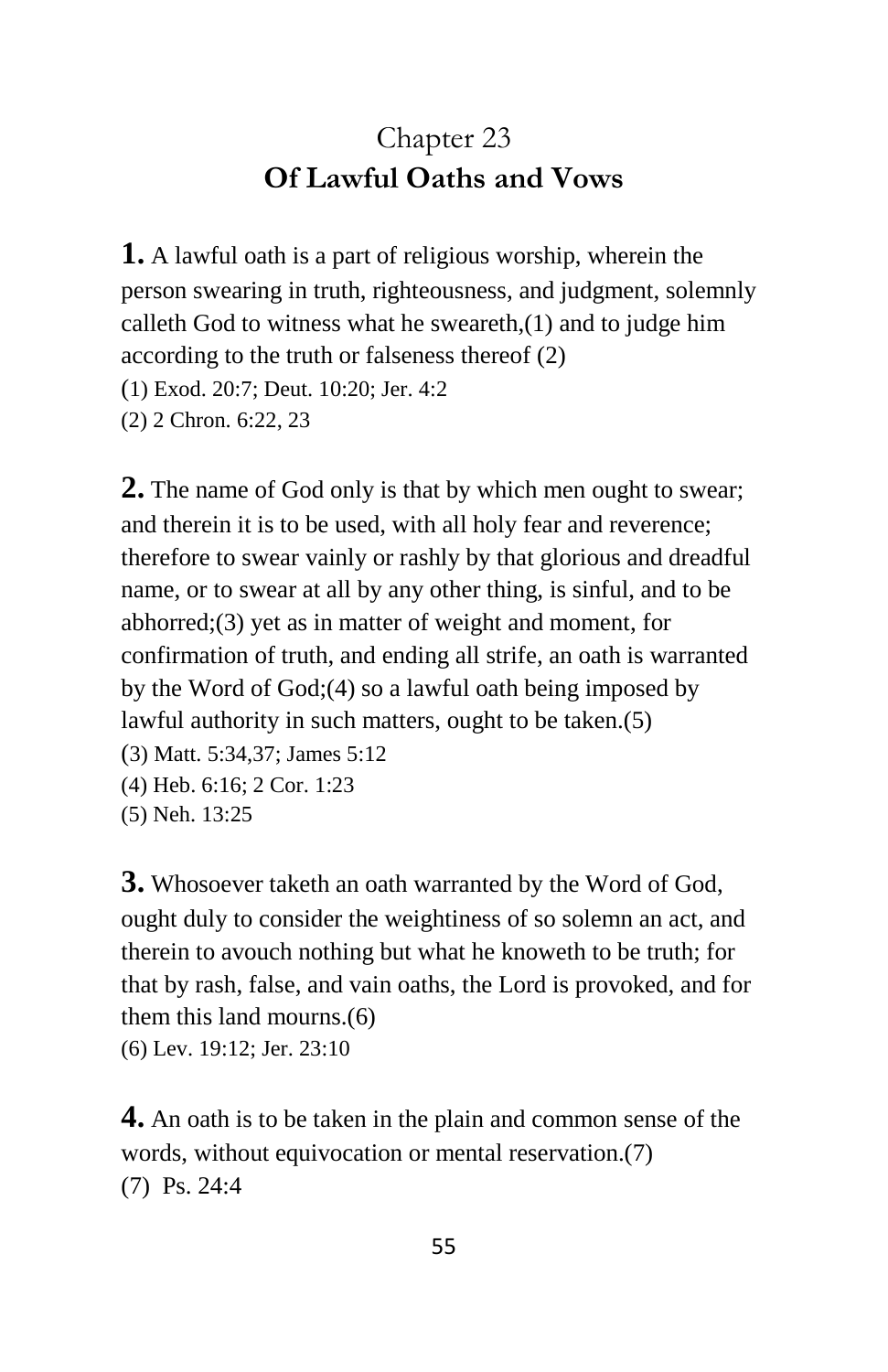**5.** A vow, which is not to be made to any creature, but to God alone, is to be made and performed with all religious care and faithfulness;(8) but popish monastical vows of perpetual single life,(9) professed poverty,(10) and regular obedience, are so far from being degrees of higher perfection, that they are superstitious and sinful snares, in which no Christian may entangle himself.(11)

- (8) Ps. 76:11; Gen. 28:20-22
- (9) 1 Cor. 7:2,9
- (10) Eph. 4:28
- (11) Matt. 19:1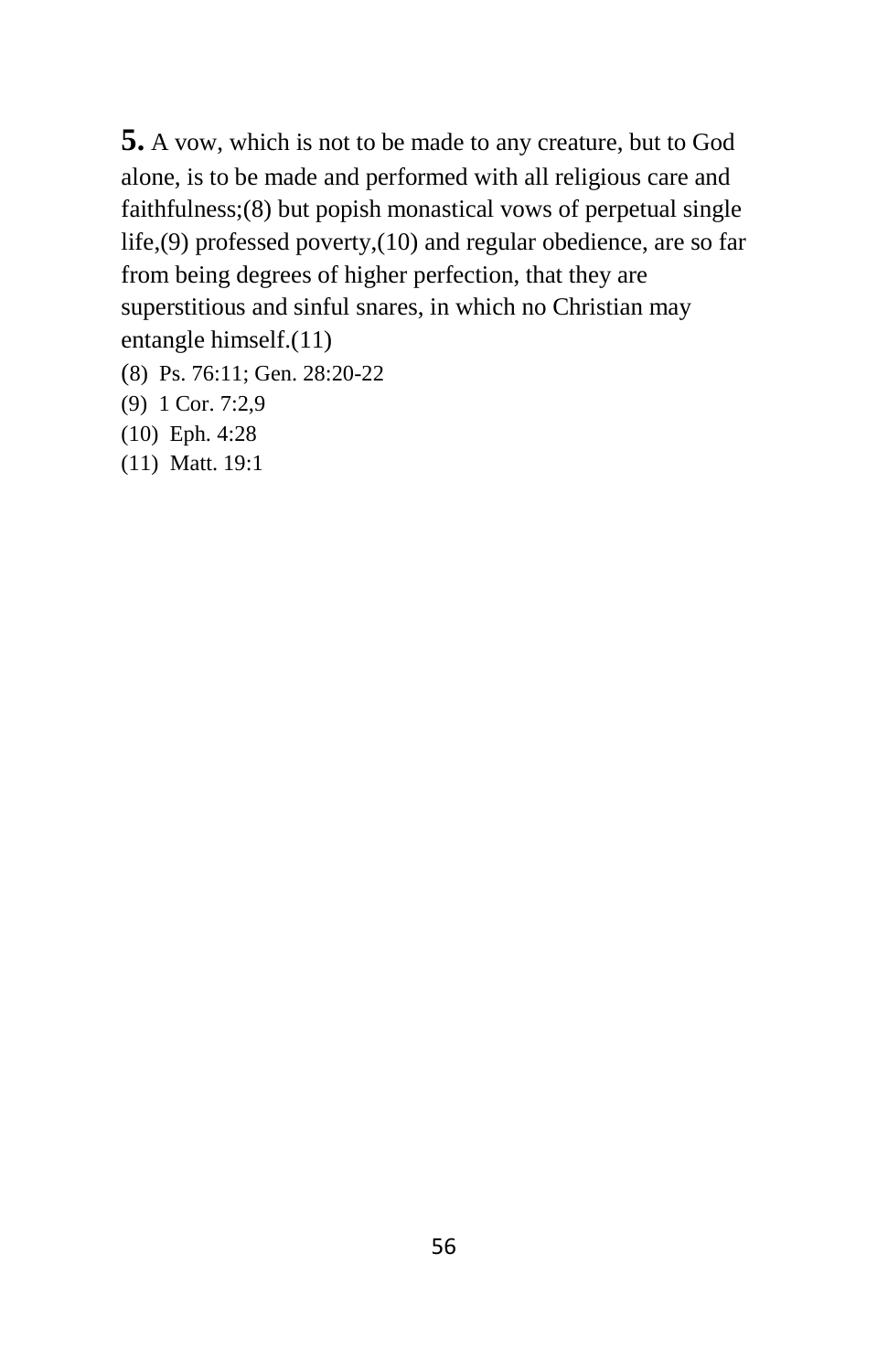## Chapter 24 **Of the Civil Magistrate**

**1.** God, the supreme Lord and King of all the world, hath ordained civil magistrates to be under Him, over the people, for His own glory and the public good; and to this end hath armed them with the power of the sword, for defense and encouragement of them that do good, and for the punishment of evil doers.(1) (1) Rom. 13:1-4

**2.** It is lawful for Christians to accept and execute the office of a magistrate when called thereunto; in the management whereof, as they ought especially to maintain justice and peace,(2) according to the wholesome laws of each kingdom and commonwealth, so for that end they may lawfully now, under the New Testament, wage war upon just and necessary occasions.(3) (2) 2 Sam. 23:3; Ps. 82:3,4 (3) Luke 3:14

**3.** Civil magistrates being set up by God for the ends aforesaid; subjection, in all lawful things commanded by them, ought to be yielded by us in the Lord, not only for wrath, but for conscience' sake;(4) and we ought to make supplications and prayers for kings and all that are in authority, that under them we may live a quiet and peaceable life, in all godliness and honesty.(5) (4) Rom. 13:5-7; 1 Pet. 2:17 (5) 1 Tim. 2:1,2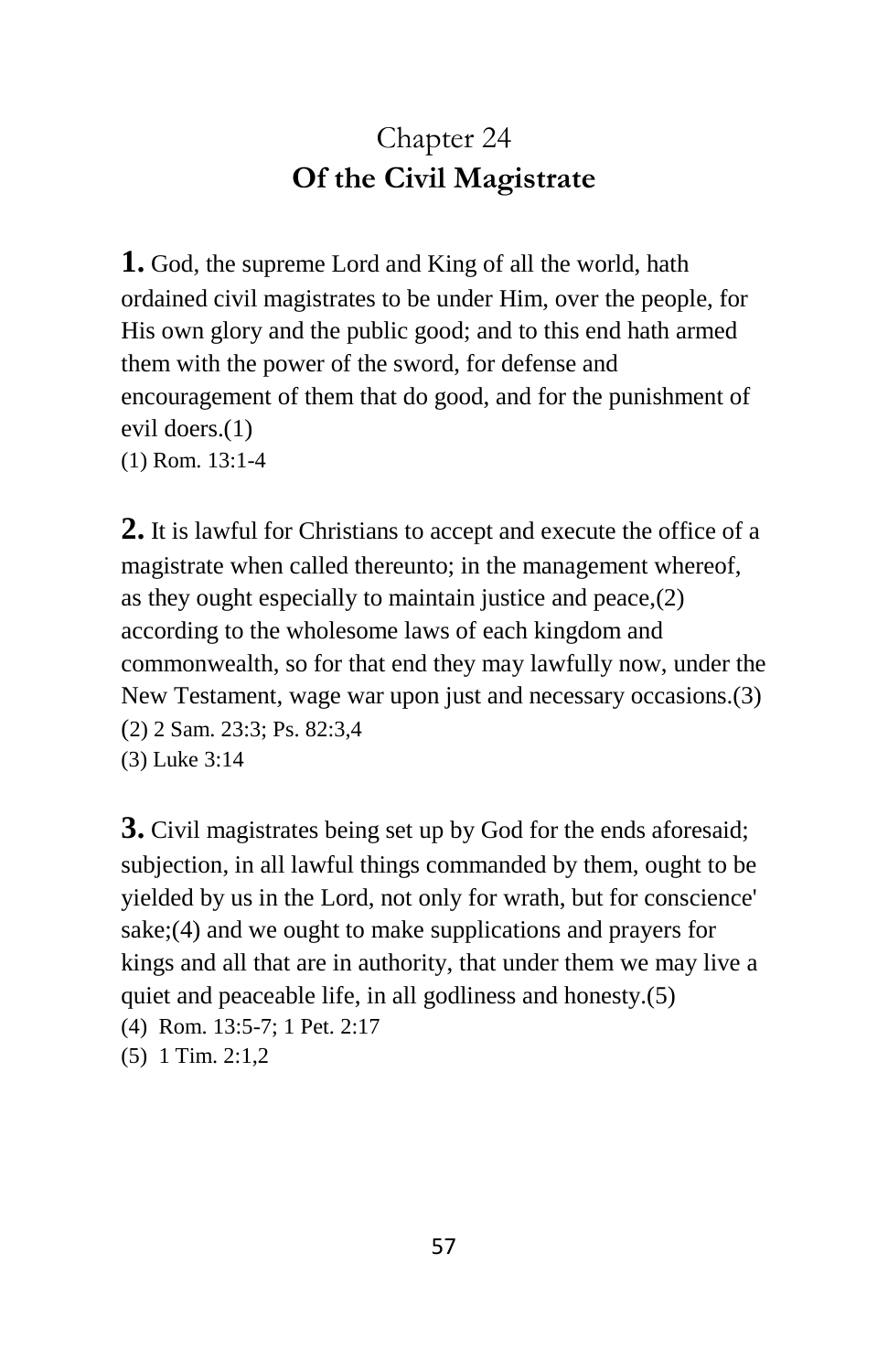# Chapter 25 **Of Marriage**

**1.** Marriage is to be between one man and one woman; neither is it lawful for any man to have more than one wife, nor for any woman to have more than one husband at the same time.(1) (1) Gen. 2:24; Mal. 2:15; Matt. 19:5,6

**2.** Marriage was ordained for the mutual help of husband and wife, (2) for the increase of mankind with a legitimate issue, (3) and the preventing uncleanness.(4)

- (2) Gen. 2:18
- (3) Gen. 1:28
- (4) 1 Cor. 7:2,9

**3.** It is lawful for all sorts of people to marry, who are able with judgment to give their consent;(5) yet it is the duty of Christians to marry in the Lord;(6) and therefore such as profess the true religion, should not marry with infidels, or idolaters; neither should such as are godly, be unequally yoked, by marrying with such as are wicked in their life, or maintain damnable heresy.(7)

- (5) Heb. 13:4; 1 Tim. 4:3
- (6) 1 Cor. 7:39
- (7) Neh. 13:25-27

**4.** Marriage ought not to be within the degrees of consanguinity or affinity, forbidden in the Word;(8) nor can such incestuous marriages ever be made lawful, by any law of man or consent of parties, so as those persons may live together as man and wife. $(9)$ 

- (8) Lev. 18
- (9) Mark 6:18; 1 Cor. 5:1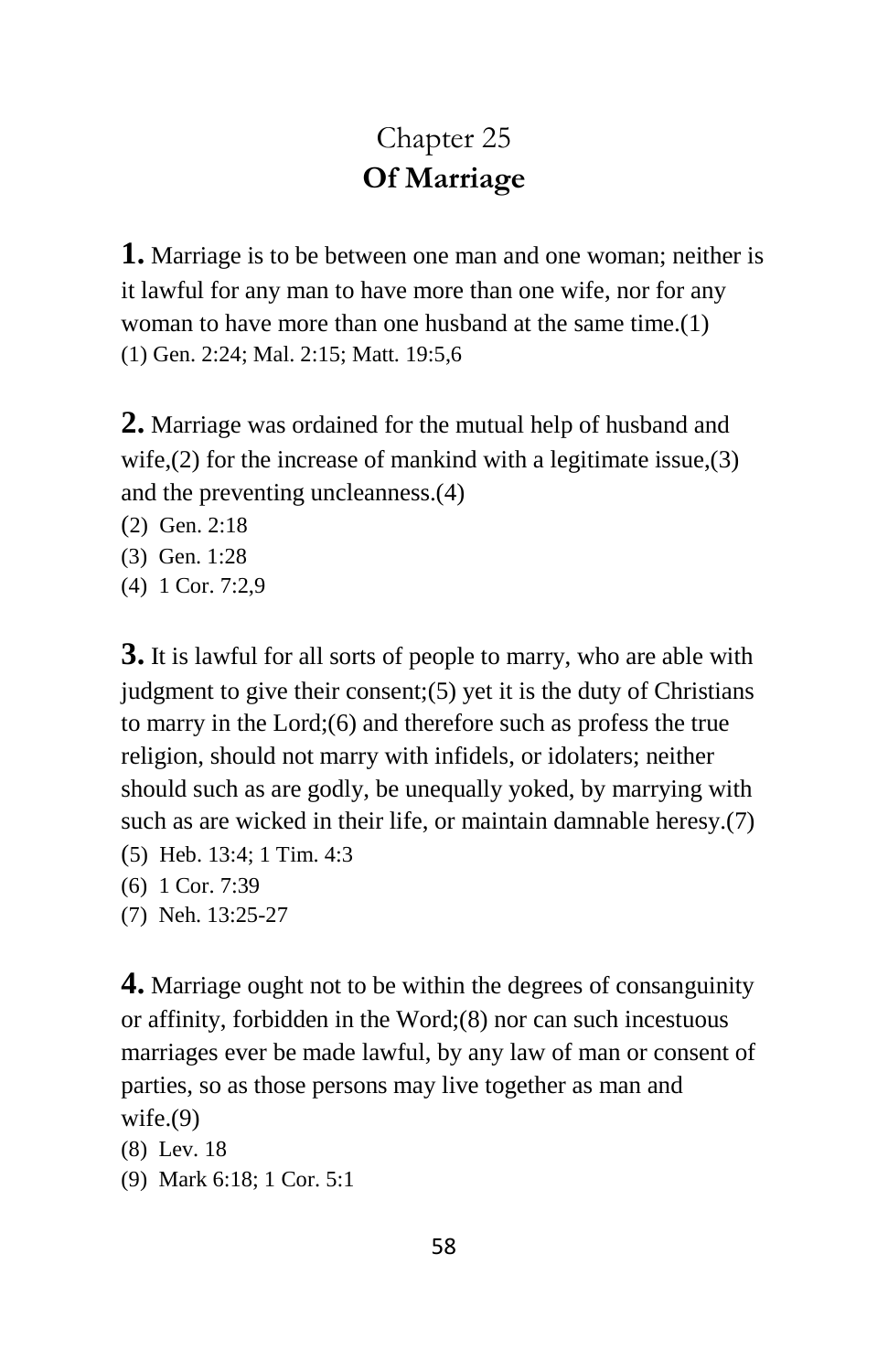## Chapter 26 **Of the Church**

**1.** The catholic or universal church, which (with respect to the internal work of the Spirit and truth of grace) may be called invisible, consists of the whole number of the elect, that have been, are, or shall be gathered into one, under Christ, the head thereof; and is the spouse, the body, the fullness of Him that filleth all in all.(1)

(1) Heb. 12:23; Col. 1:18; Eph. 1:10,22,23, 5:23,27,32.

**2.** All persons throughout the world, professing the faith of the gospel, and obedience unto God by Christ according unto it, not destroying their own profession by any errors everting the foundation, or unholiness of conversation, are and may be called visible saints;(2) and of such ought all particular congregations to be constituted.(3)

- (2) 1 Cor. 1:2; Acts 11:26
- (3) Rom. 1:7; Eph. 1:20-22

**3.** The purest churches under heaven are subject to mixture and error;(4) and some have so degenerated as to become no churches of Christ, but synagogues of Satan;(5) nevertheless Christ always hath had, and ever shall have a kingdom in this world, to the end thereof, of such as believe in Him, and make profession of His name.(6)

- (4) 1 Cor. 5; Rev. 2,3
- (5) Rev. 18:2; 2 Thess. 2:11,12
- (6) Matt. 16:18; Ps. 72:17, 102:28; Rev. 12:17

**4.** The Lord Jesus Christ is the Head of the church, in whom, by the appointment of the Father all power for the calling,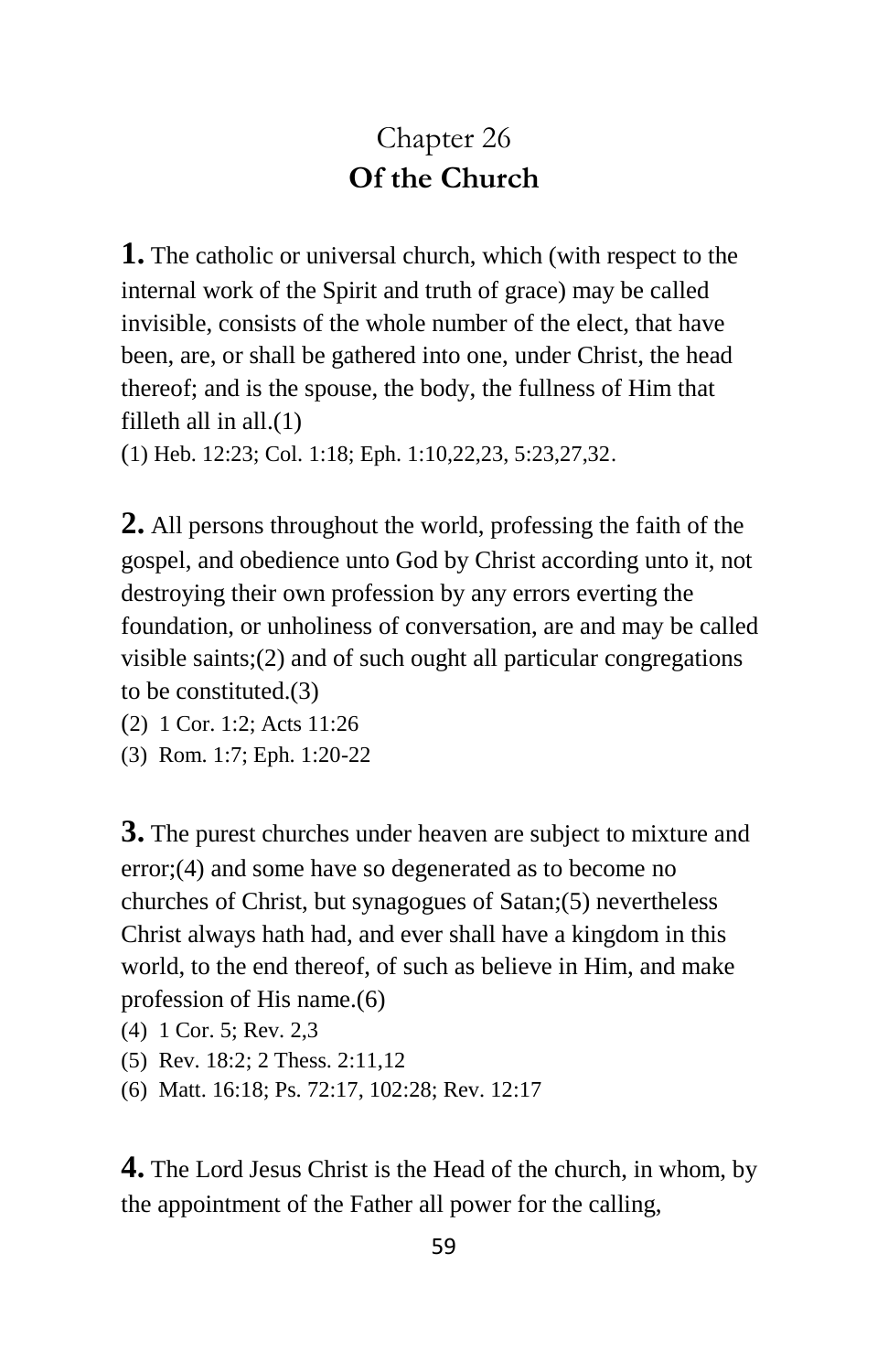institution, order, or government of the church, is invested in a supreme and sovereign manner; (7) neither can the Pope of Rome in any sense be head thereof, but is that antichrist, that man of sin, and son of perdition, that exalteth himself in the church against Christ, and all that is called God; whom the Lord shall destroy with the brightness of His coming.(8) (7) Col. 1:18; Matt. 28:18-20; Eph. 4:11,12 (8) 2 Thess. 2:2-9

**5.** In the execution of this power wherewith He is so intrusted, the Lord Jesus calleth out of the world unto Himself, through the ministry of His Word, by His Spirit, those that are given unto Him by His Father,(9) that they may walk before Him in all the ways of obedience, which He prescribeth to them in His Word.(10) Those thus called, He commandeth to walk together in particular societies, or churches, for their mutual edification, and the due performance of that public worship, which He requireth of them in the world.(11)

- (9) John 10:16; John 12:32
- (10) Matt. 28:20
- (11) Matt. 18:15-20

**6.** The members of these churches are saints by calling, visibly manifesting and evidencing (in and by their profession and walking) their obedience unto that call of Christ;(12) and do willingly consent to walk together, according to the appointment of Christ; giving up themselves to the Lord, and one to another, by the will of God, in professed subjection to the ordinances of the Gospel.(13)

- (12) Rom. 1:7; 1 Cor. 1:2
- (13) Acts 2:41,42, 5:13,14; 2 Cor. 9:13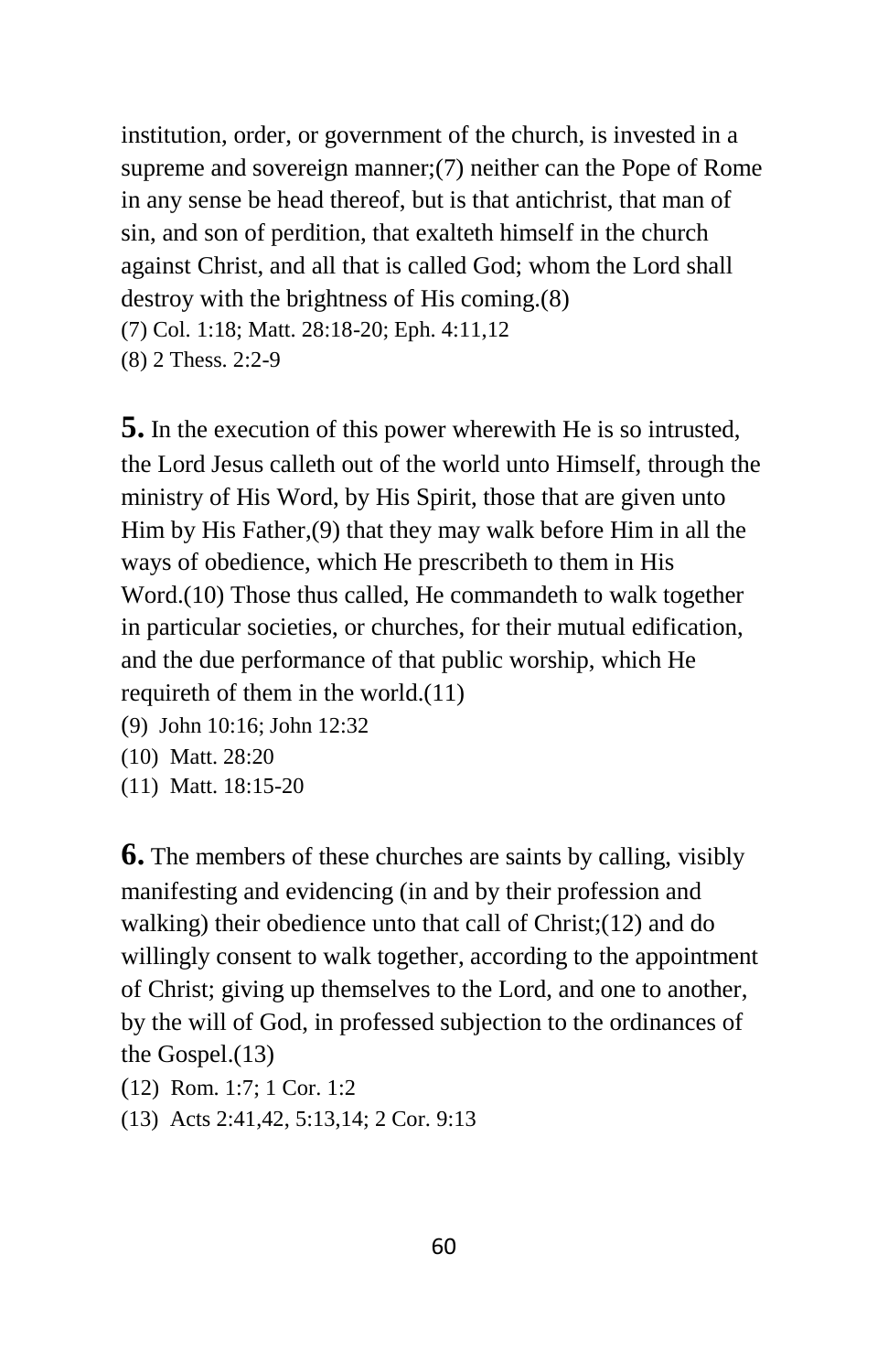**7.** To each of these churches thus gathered, according to His mind declared in His Word, He hath given all that power and authority, which is in any way needful for their carrying on that order in worship and discipline, which He hath instituted for them to observe; with commands and rules for the due and right exerting, and executing of that power.(14) (14) Matt. 18:17, 18; 1 Cor. 5:4, 5, 5:13, 2 Cor. 2:6-8

**8.** A particular church, gathered and completely organized according to the mind of Christ, consists of officers and members; and the officers appointed by Christ to be chosen and set apart by the church (so called and gathered), for the peculiar administration of ordinances, and execution of power or duty, which He entrusts them with, or calls them to, to be continued to the end of the world, are bishops or elders, and deacons.(15) (15) Acts 20:17, 28; Phil. 1:1

**9.** The way appointed by Christ for the calling of any person, fitted and gifted by the Holy Spirit, unto the office of bishop or elder in a church, is, that he be chosen thereunto by the common suffrage of the church itself; (16) and solemnly set apart by fasting and prayer, with imposition of hands of the eldership of the church, if there be any before constituted therein;(17) and of a deacon that he be chosen by the like suffrage, and set apart by prayer, and the like imposition of hands.(18)

- (16) Acts 14:23
- (17) 1 Tim. 4:14
- (18) Acts 6:3,5,6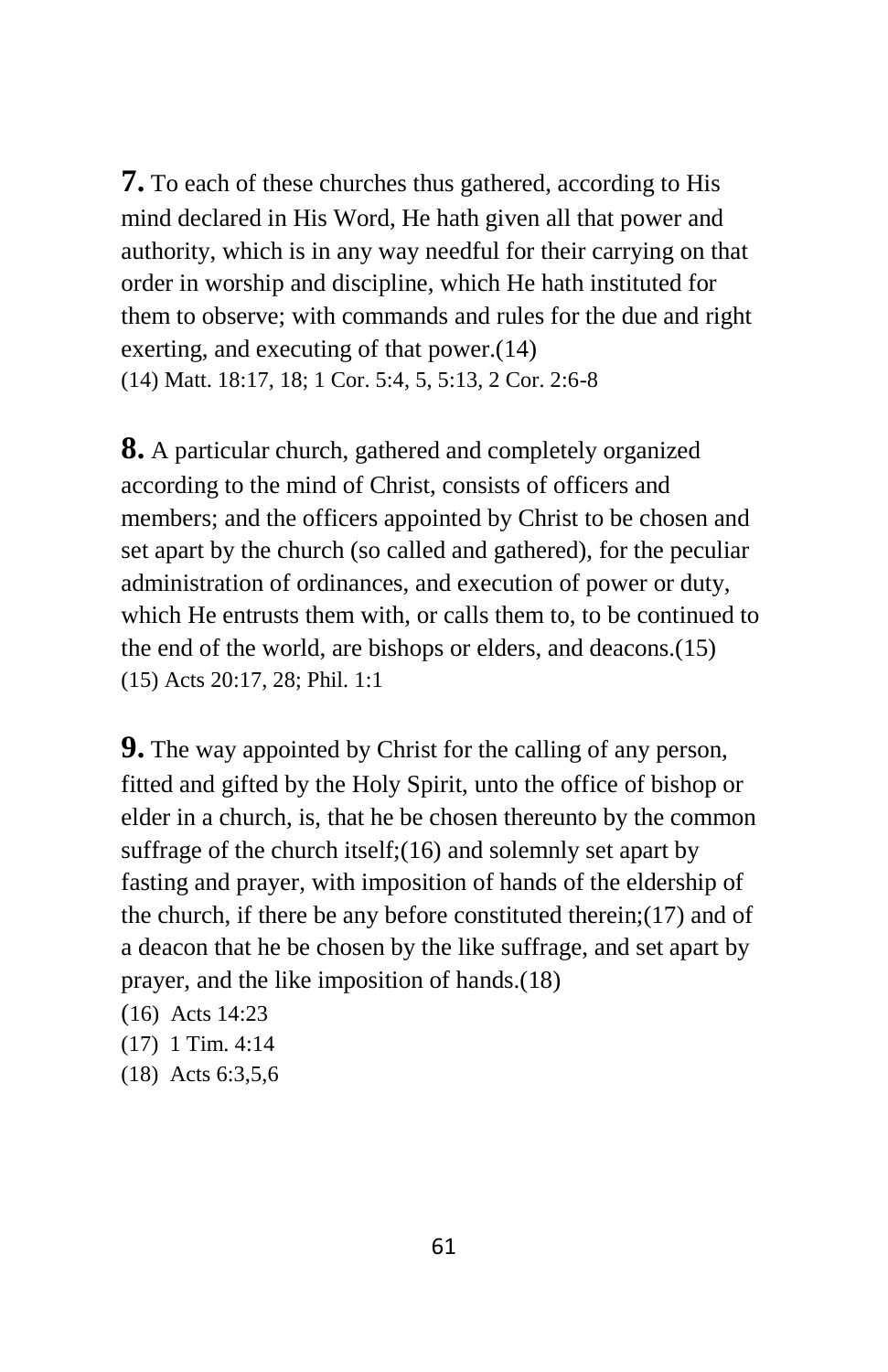**10.** The work of pastors being constantly to attend the service of Christ, in His churches, in the ministry of the Word and prayer, with watching for their souls, as they that must give an account to Him;(19) it is incumbent on the churches to whom they minister, not only to give them all due respect, but also to communicate to them of all their good things, according to their ability,(20) so as they may have a comfortable supply, without being themselves entangled in secular affairs;(21) and may also be capable of exercising hospitality towards others;(22) and this is required by the law of nature, and by the express order of our Lord Jesus, who hath ordained that they that preach the Gospel should live of the Gospel.(23)

- (19) Acts 6:4; Heb. 13:17
- (20) 1 Tim. 5:17,18; Gal. 6:6,7
- (21) 2 Tim. 2:4
- (22) 1 Tim. 3:2
- (23) 1 Cor. 9:6-14.

**11.** Although it be incumbent on the bishops or pastors of the churches, to be instant in preaching the Word, by way of office, yet the work of preaching the Word is not so peculiarly confined to them but that others also gifted and fitted by the Holy Spirit for it, and approved and called by the church, may and ought to perform it.(24)

(24) Acts 11:19-21; 1 Pet. 4:10,11

**12.** As all believers are bound to join themselves to particular churches, when and where they have opportunity so to do; so all that are admitted unto the privileges of a church, are also under the censures and government thereof, according to the rule of Christ.(25)

(25) 1 Thess. 5:14; 2 Thess. 3:6,14,15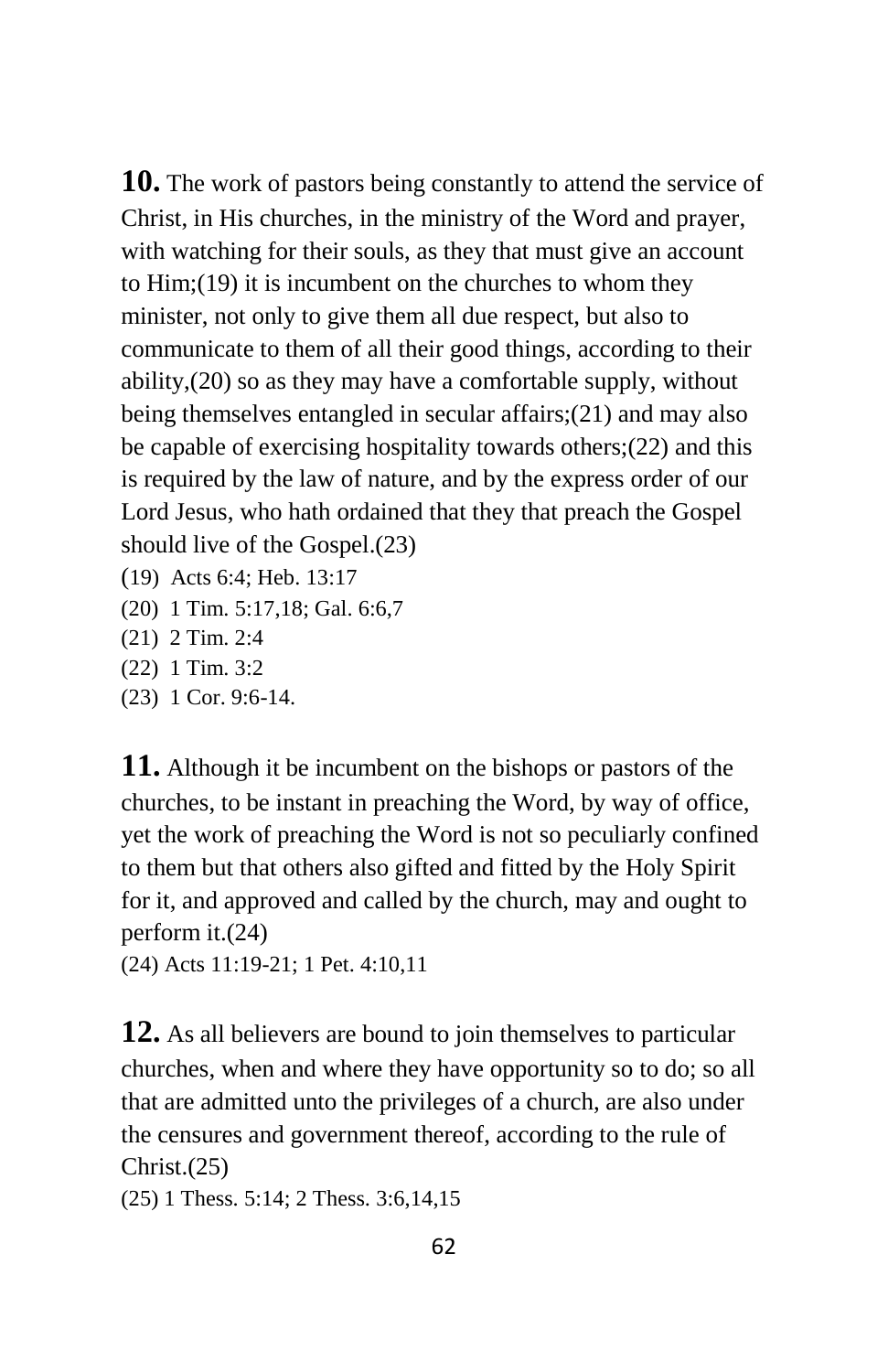**13.** No church members, upon any offence taken by them, having performed their duty required of them towards the person they are offended at, ought to disturb any church-order, or absent themselves from the assemblies of the church, or administration of any ordinances, upon the account of such offence at any of their fellow members, but to wait upon Christ, in the further proceedings of the church. (26) (26) Matt. 18:15-17; Eph. 4:2,3

**14.** As each church, and all the members of it, are bound to pray continually for the good and prosperity of all the churches of Christ,(27) in all places, and upon all occasions to further every one within the bounds of their places and callings, in the exercise of their gifts and graces, so the churches, when planted by the providence of God, so as they may enjoy opportunity and advantage for it, ought to hold communion among themselves, for their peace, increase of love, and mutual edification.(28)

- (27) Eph. 6:18; Ps. 122:6
- (28) Rom. 16:1,2; 3 John 8-10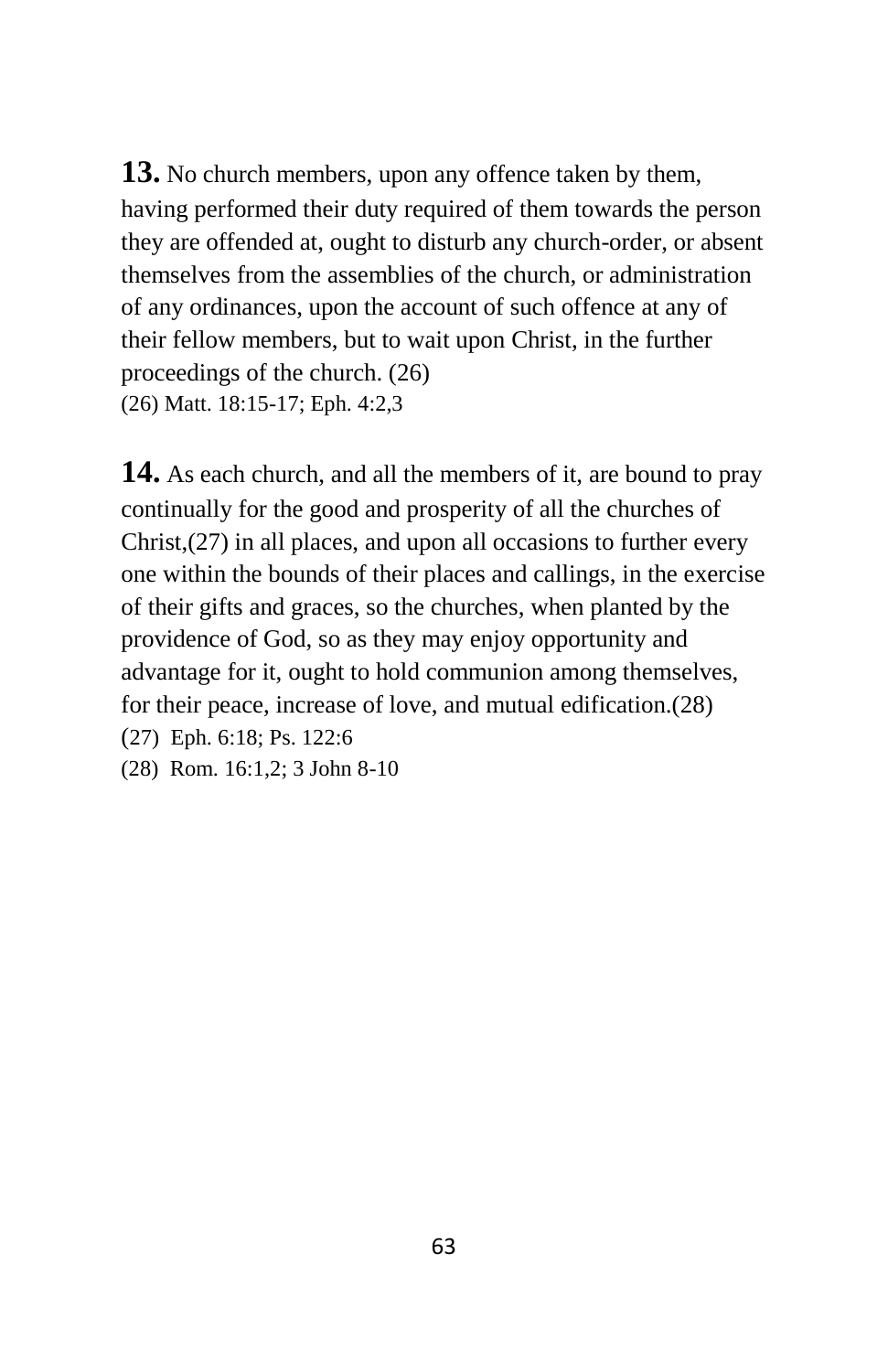**15.** In cases of difficulties or differences, either in point of doctrine or administration, wherein either the churches in general are concerned, or any one church, in their peace, union, and edification; or any member or members of any church are injured, in or by any proceedings in censures not agreeable to truth and order: it is according to the mind of Christ, that many churches holding communion together, do, by their messengers, meet to consider, and give their advice in or about that matter in difference, to be reported to all the churches concerned;(29) howbeit these messengers assembled, are not intrusted with any church-power properly so called; or with any jurisdiction over the churches themselves, to exercise any censures either over any churches or persons; or to impose their determination on the churches or officers.(30)

(29) Acts 15:2,4,6,22,23,25 (30) 2 Cor. 1:24; 1 John 4:1

64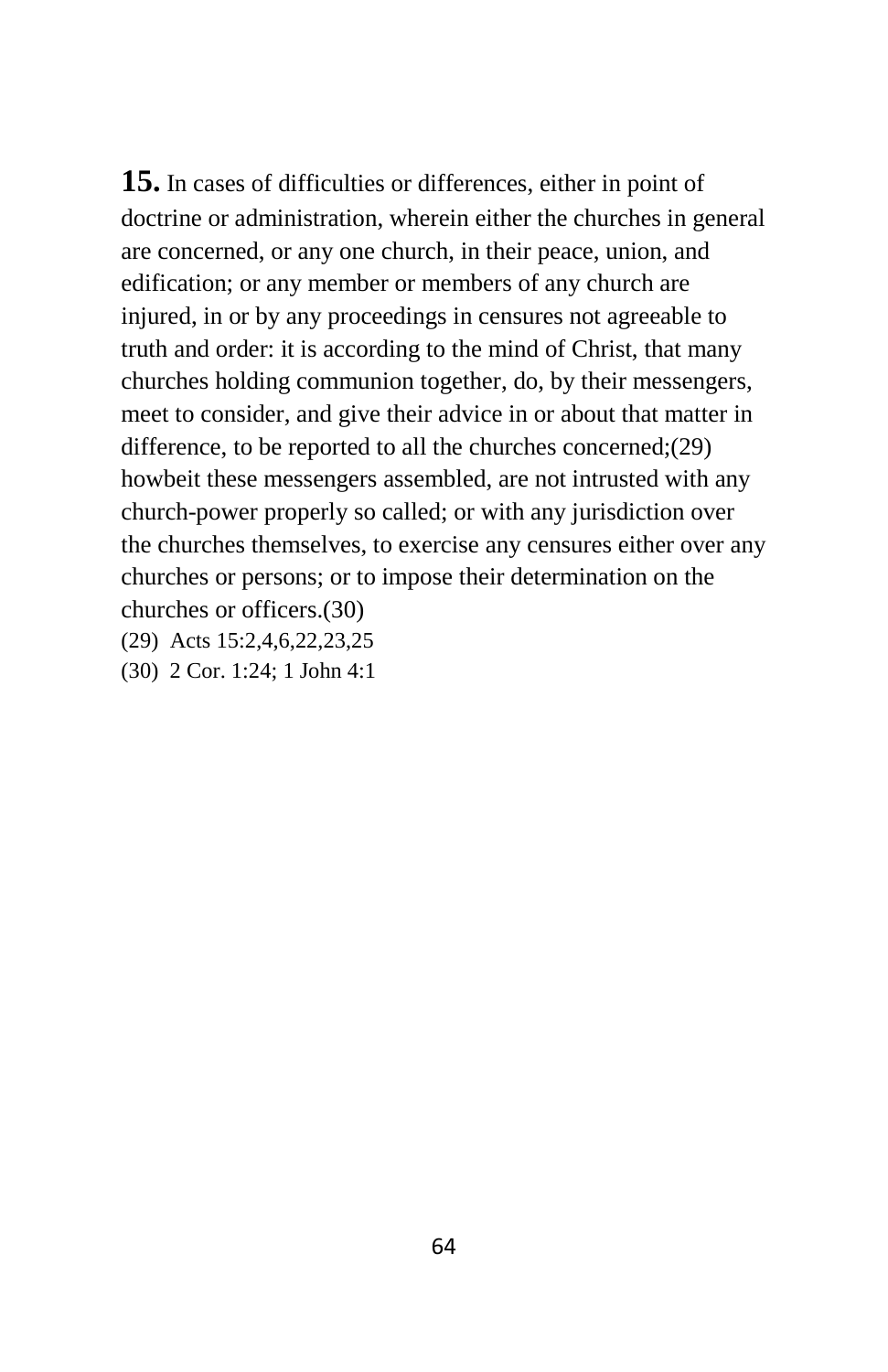### Chapter 27 **Of the Communion of Saints**

**1.** All saints that are united to Jesus Christ, their head, by His Spirit, and faith, although they are not made thereby one person with Him, have fellowship in His graces, sufferings, death, resurrection, and glory;(1) and, being united to one another in love, they have communion in each other's gifts and graces,(2) and are obliged to the performance of such duties, public and private, in an orderly way, as do conduce to their mutual good, both in the inward and outward man.(3)

(1) 1 John 1:3; John 1:16; Phil. 3:10; Rom. 6:5,6

(2) Eph. 4:15,16; 1 Cor. 12:7; 3:21-23

(3) 1 Thess. 5:11,14; Rom. 1:12; 1 John 3:17,18; Gal. 6:10

**2.** Saints by profession are bound to maintain an holy fellowship and communion in the worship of God, and in performing such other spiritual services as tend to their mutual edification;(4) as also in relieving each other in outward things according to their several abilities, and necessities;(5) which communion, according to the rule of the gospel, though especially to be exercised by them, in the relation wherein they stand, whether in families,(6) or churches,(7) yet, as God offereth opportunity, is to be extended to all the household of faith, even all those who in every place call upon the name of the Lord Jesus; nevertheless their communion one with another as saints, doth not take away or infringe the title or propriety which each man hath in his goods and possessions.(8)

- (4) Heb. 10:24,25, 3:12,13
- (5) Acts 11:29,30
- (6) Eph. 6:4
- (7) 1 Cor. 12:14-27
- (8) Acts 5:4; Eph. 4:284:28.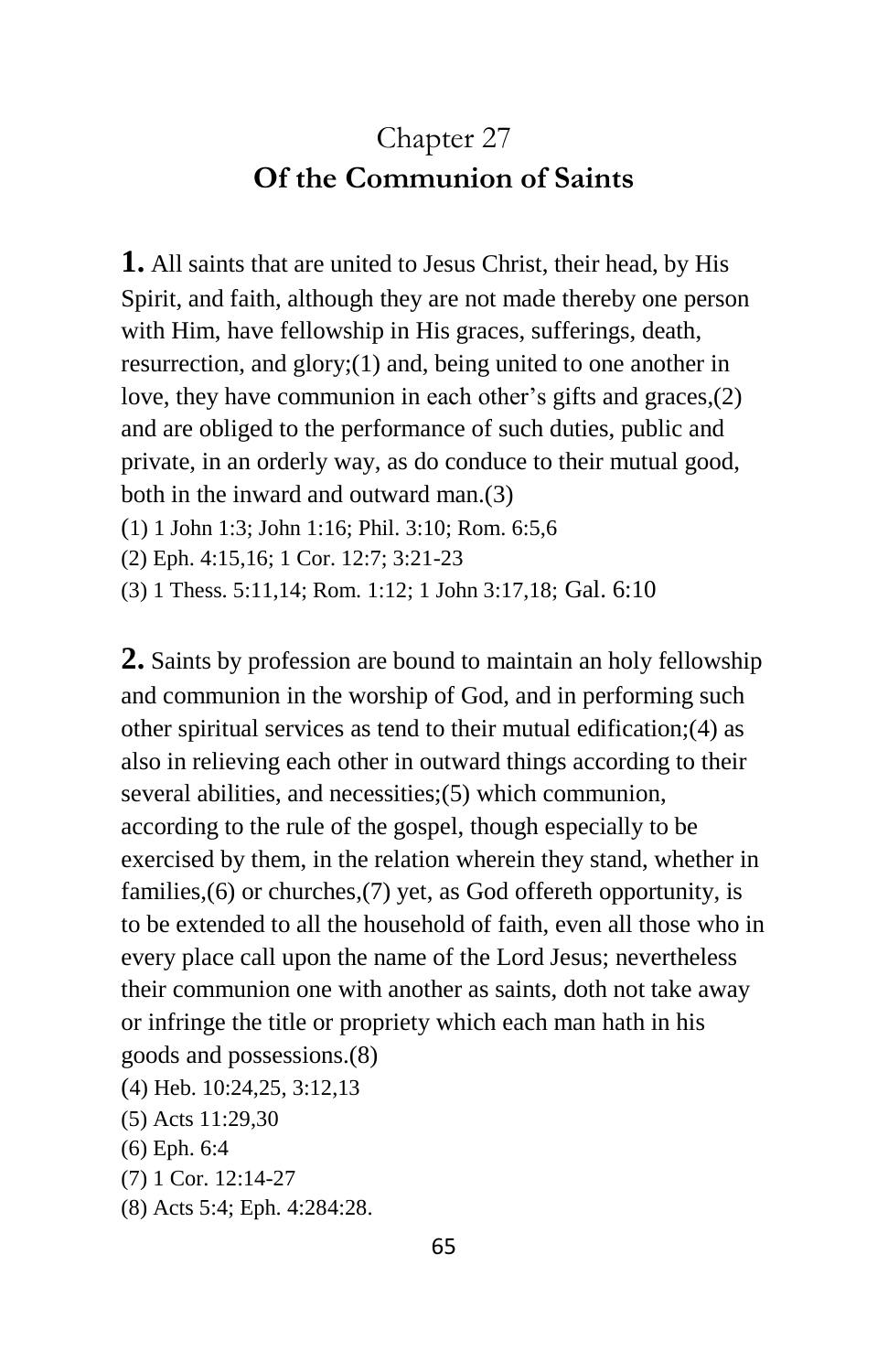## Chapter 28 **Of Baptism and the Lord's Supper**

**1.** Baptism and the Lord's Supper are ordinances of positive and sovereign institution, appointed by the Lord Jesus, the only lawgiver, to be continued in His church to the end of the world.(1) (1) Matt. 28:19,20; 1 Cor. 11:26

**2.** These holy appointments are to be administered by those only who are qualified and thereunto called, according to the commission of Christ.(2)

(2) Matt. 28:19; 1 Cor. 4:1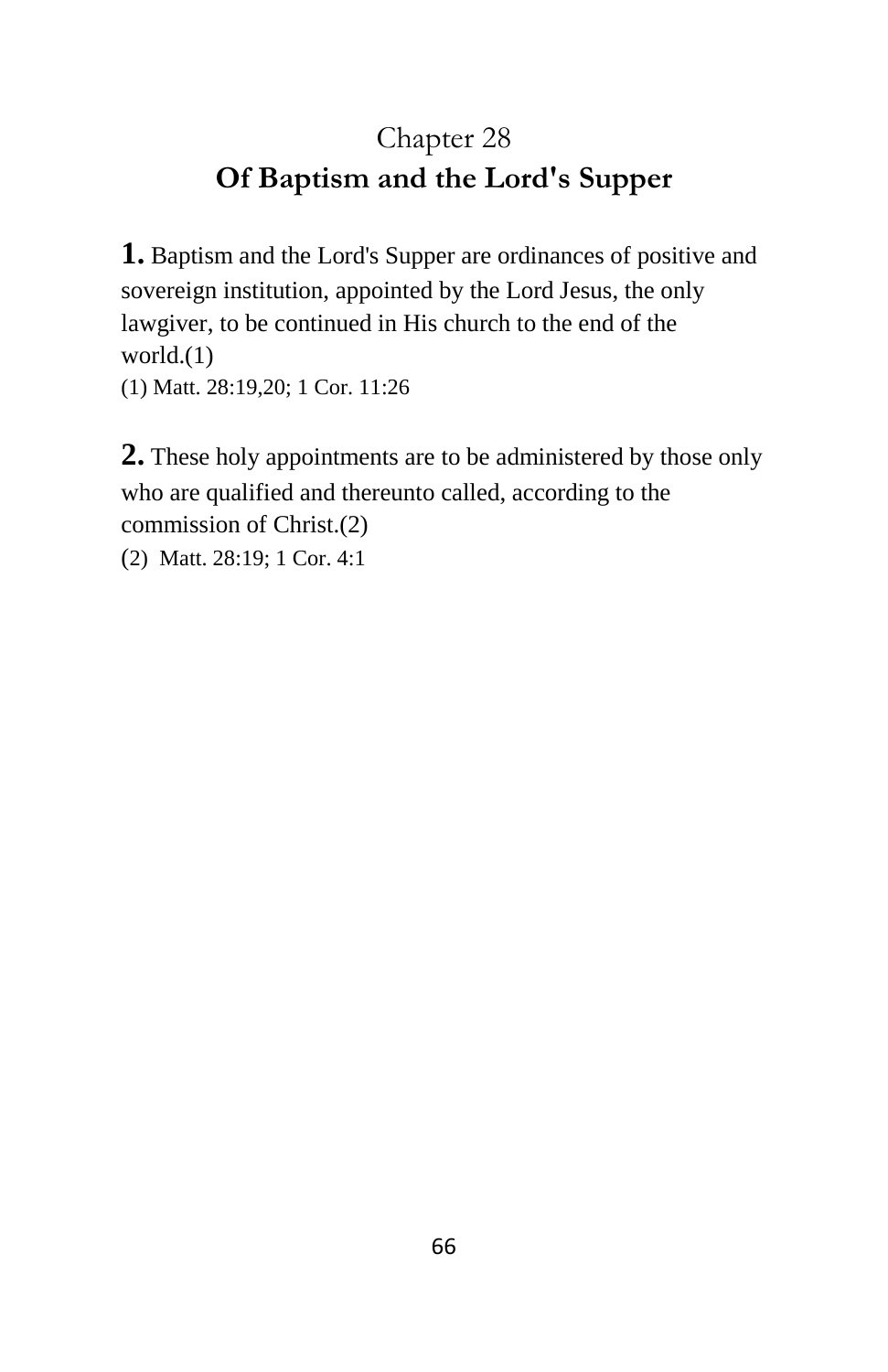## Chapter 29 **Of Baptism**

**1.** Baptism is an ordinance of the New Testament, ordained by Jesus Christ, to be unto the party baptized, a sign of his fellowship with Him, in His death and resurrection; of his being engrafted into  $\text{Him}$ ;(1) of remission of sins;(2) and of giving up into God, through Jesus Christ, to live and walk in newness of life. $(3)$ (1) Rom. 6:3-5; Col. 2:12; Gal. 3:27 (2) Mark 1:4; Acts 22:16

(3) Rom. 6:4

**2.** Those who do actually profess repentance towards God, faith in, and obedience to, our Lord Jesus Christ, are the only proper subjects of this ordinance.(4) (4) Mark 16:16; Acts 8:36,37, 2:41, 8:12, 18

**3.** The outward element to be used in this ordinance is water, wherein the party is to be baptized, in the name of the Father, and of the Son, and of the Holy Spirit.(5) (5) Matt. 28:19, 20; Acts 8:38.

**4.** Immersion, or dipping of the person in water, is necessary to the due administration of this ordinance.(6) (6) Matt. 3:16; John 3:23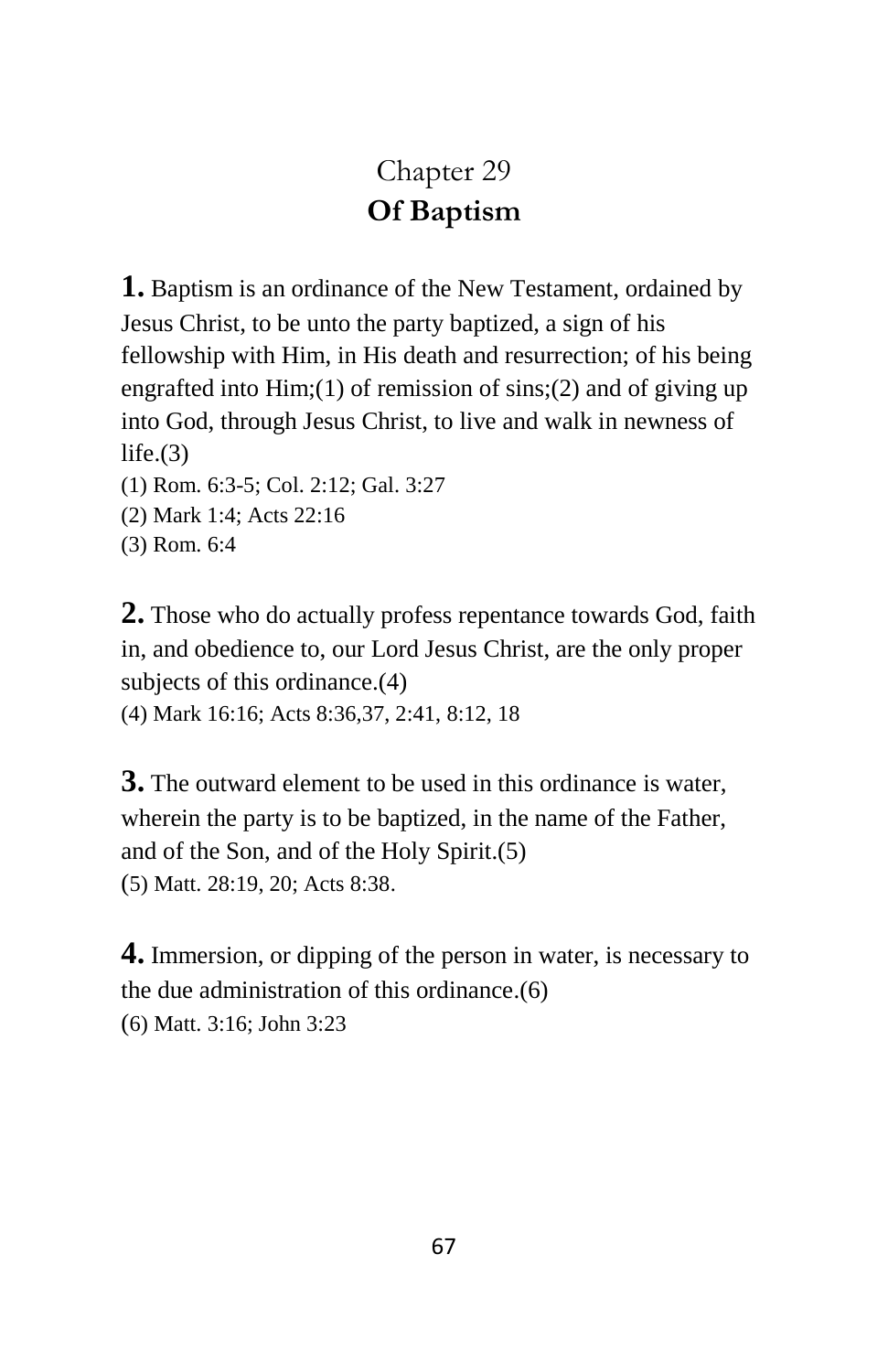## Chapter 30 **Of the Lord's Supper**

**1.** The supper of the Lord Jesus was instituted by Him the same night wherein He was betrayed, to be observed in His churches, unto the end of the world, for the perpetual remembrance, and shewing forth the sacrifice of Himself in His death,(1) confirmation of the faith of believers in all the benefits thereof, their spiritual nourishment, and growth in Him, their further engagement in, and to all duties which they owe to Him; and to be a bond and pledge of their communion with Him, and with each other.(2)

(1) 1 Cor. 11:23-26

(2) 1 Cor. 10:16,17,21

**2.** In this ordinance Christ is not offered up to His Father, nor any real sacrifice made at all for remission of sin of the quick or dead, but only a memorial of that one offering up of Himself by Himself upon the cross, once for all;(3) and a spiritual oblation of all possible praise unto God for the same.(4) So that the popish sacrifice of the mass, as they call it, is most abominable, injurious to Christ's own sacrifice the alone propitiation for all the sins of the elect.

(3) Heb. 9:25,26,28

(4) 1 Cor. 11:24; Matt. 26:26,27

**3.** The Lord Jesus hath, in this ordinance, appointed His ministers to pray, and bless the elements of bread and wine, and thereby to set them apart from a common to a holy use, and to take and break the bread; to take the cup, and, they communicating also themselves, to give both to the communicants.(5)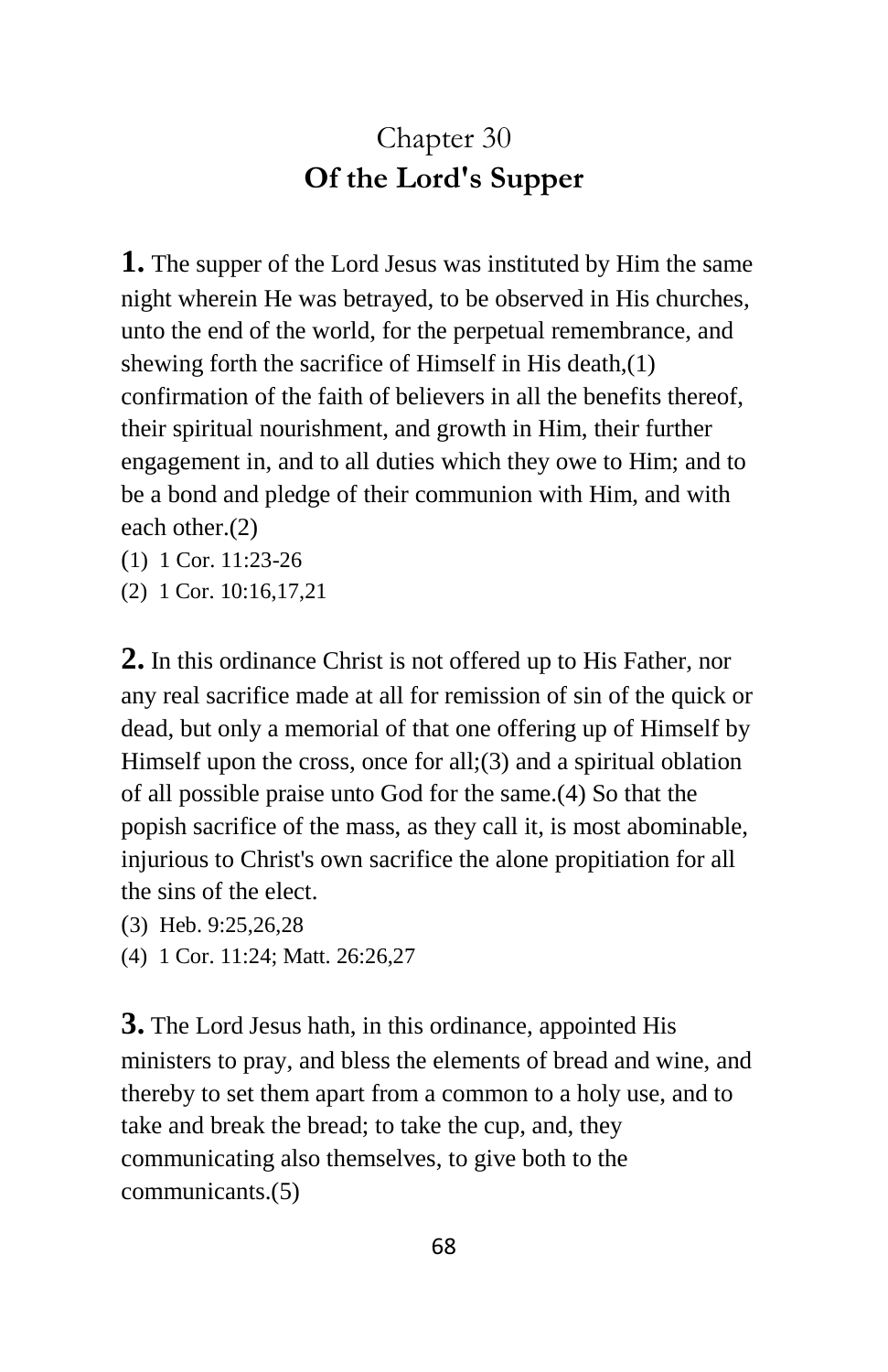(5) 1 Cor. 11:23-26, etc.

**4.** The denial of the cup to the people, worshipping the elements, the lifting them up, or carrying them about for adoration, and reserving them for any pretended religious use, are all contrary to the nature of this ordinance, and to the institution of Christ.(6) (6) Matt. 26:26-28, 15:9, Exod. 20:4,5

**5.** The outward elements in this ordinance, duly set apart to the use ordained by Christ, have such relation to Him crucified, as that truly, although in terms used figuratively, they are sometimes called by the names of the things they represent, to wit, the body and blood of Christ,(7) albeit, in substance and nature, they still remain truly and only bread and wine, as they were before.(8)

- (7) 1 Cor. 11:27
- (8) 1 Cor. 11:26-28

**6.** That doctrine which maintains a change of the substance of bread and wine, into the substance of Christ's body and blood, commonly called transubstantiation, by consecration of a priest, or by any other way, is repugnant not to Scripture alone,(9) but even to common sense and reason, overthroweth the nature of the ordinance, and hath been, and is, the cause of manifold superstitions, yea, of gross idolatries.(10) (9) Acts 3:21; Luke 14:6,39

(10) 1 Cor. 11:24,25

**7.** Worthy receivers, outwardly partaking of the visible elements in this ordinance, do them also inwardly by faith, really and indeed, yet not carnally and corporally, but spiritually receive, and feed upon Christ crucified, and all the benefits of His death; the body and blood of Christ being then not corporally or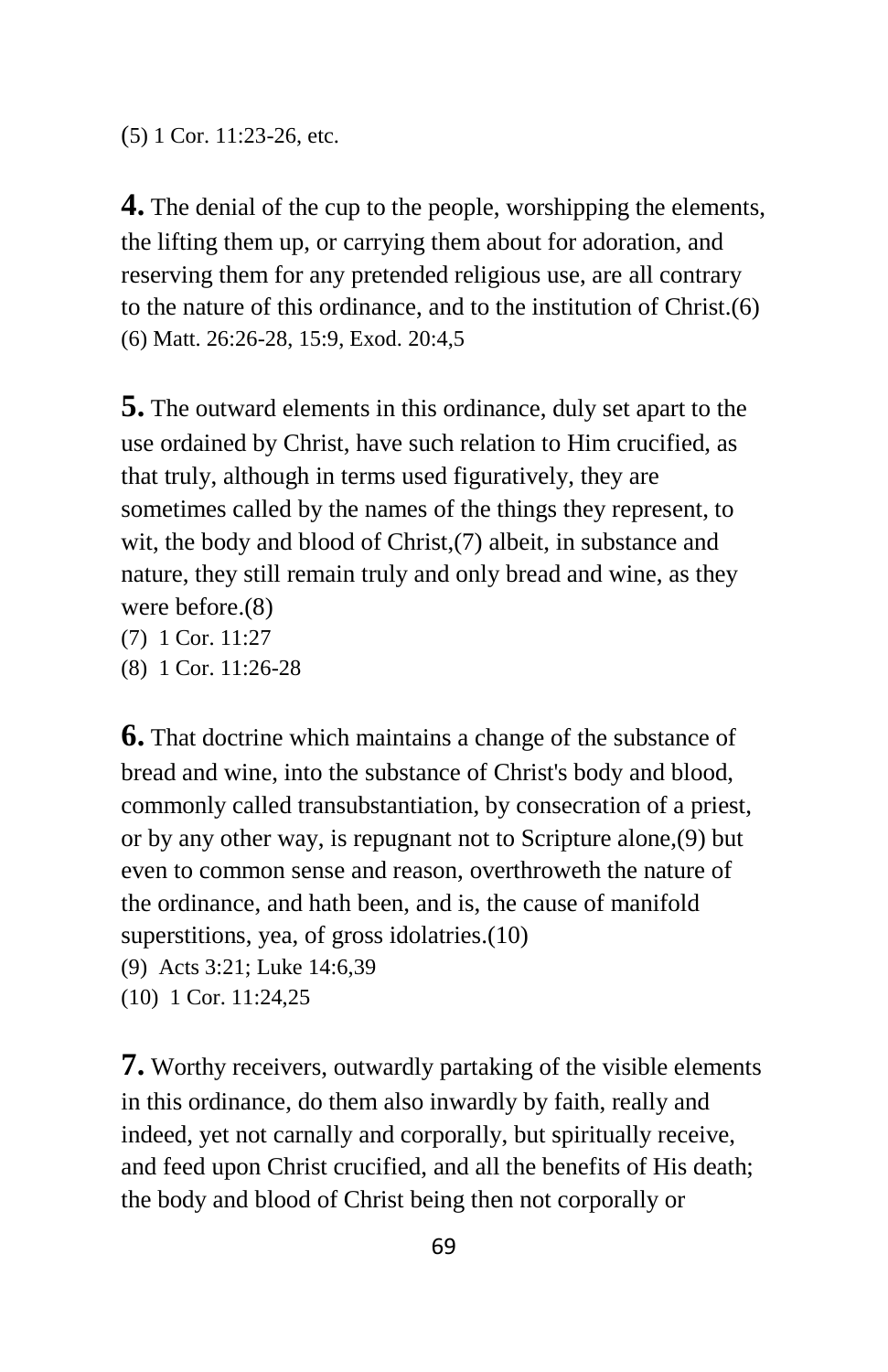carnally, but spiritually present to the faith of believers in that ordinance, as the elements themselves are to their outward senses. $(11)$ (11) 1 Cor. 10:16, 11:23-26.

**8.** All ignorant and ungodly persons, as they are unfit to enjoy communion with Christ, so are they unworthy of the Lord's table, and cannot, without great sin against Him, while they remain such, partake of these holy mysteries, or be admitted thereunto;(12) yea, whosoever shall receive unworthily, are guilty of the body and blood of the Lord, eating and drinking judgment to themselves.(13)

(12) 2 Cor. 6:14,15

(13) 1 Cor. 11:29; Matt. 7:6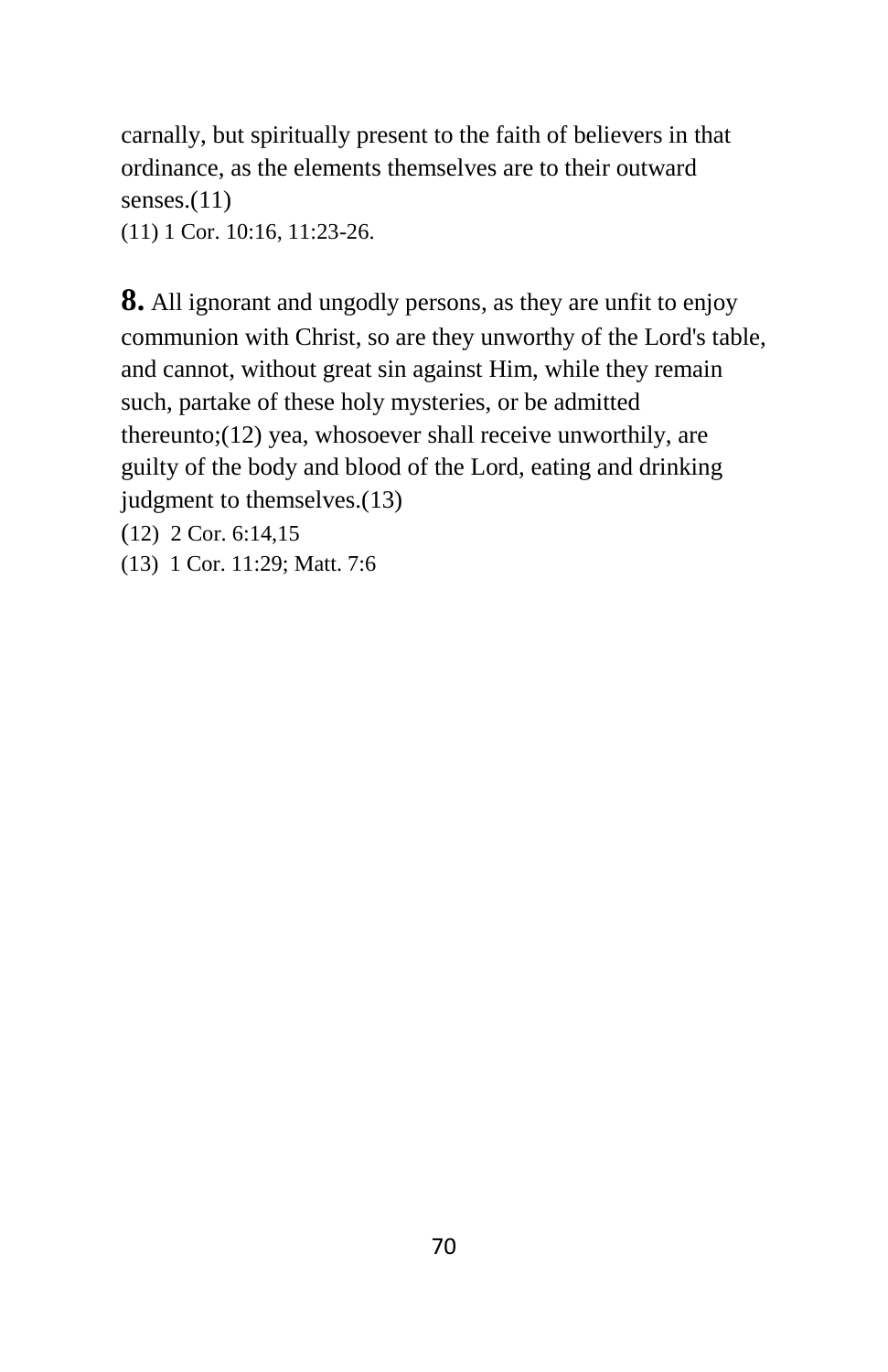#### Chapter 31

# **Of the State of Man After Death, and of the Resurrection of the Dead**

**1.** The bodies of men after death return to dust, and see corruption(1) but their souls, which neither die nor sleep, having an immortal subsistence, immediately return to God who gave them.(2) The souls of the righteous being then made perfect in holiness, are received into paradise, where they are with Christ, and behold the face of God in light and glory, waiting for the full redemption of their bodies;(3) and the souls of the wicked are cast into hell; where they remain in torment and utter darkness, reserved to the judgment of the great day;(4) besides these two places, for souls separated from their bodies, the Scripture acknowledgeth none.

- (1) Gen. 3:19; Acts 13:36
- (2) Eccles. 12:7
- (3) Luke 23:43; 2 Cor. 5:1,6,8; Phil. 1:23; Heb. 12:23
- (4) Jude 6, 7; 1 Peter 3:19; Luke 16:23,24

**2.** At the last day, such of the saints as are found alive, shall not sleep, but be changed;(5) and all the dead shall be raised up with the selfsame bodies, and none other;(6) although with different qualities, which shall be united again to their souls forever.(7)

- (5) 1 Cor. 15:51,52; 1 Thess. 4:17
- (6) Job 19:26,27
- (7) 1 Cor. 15:42,43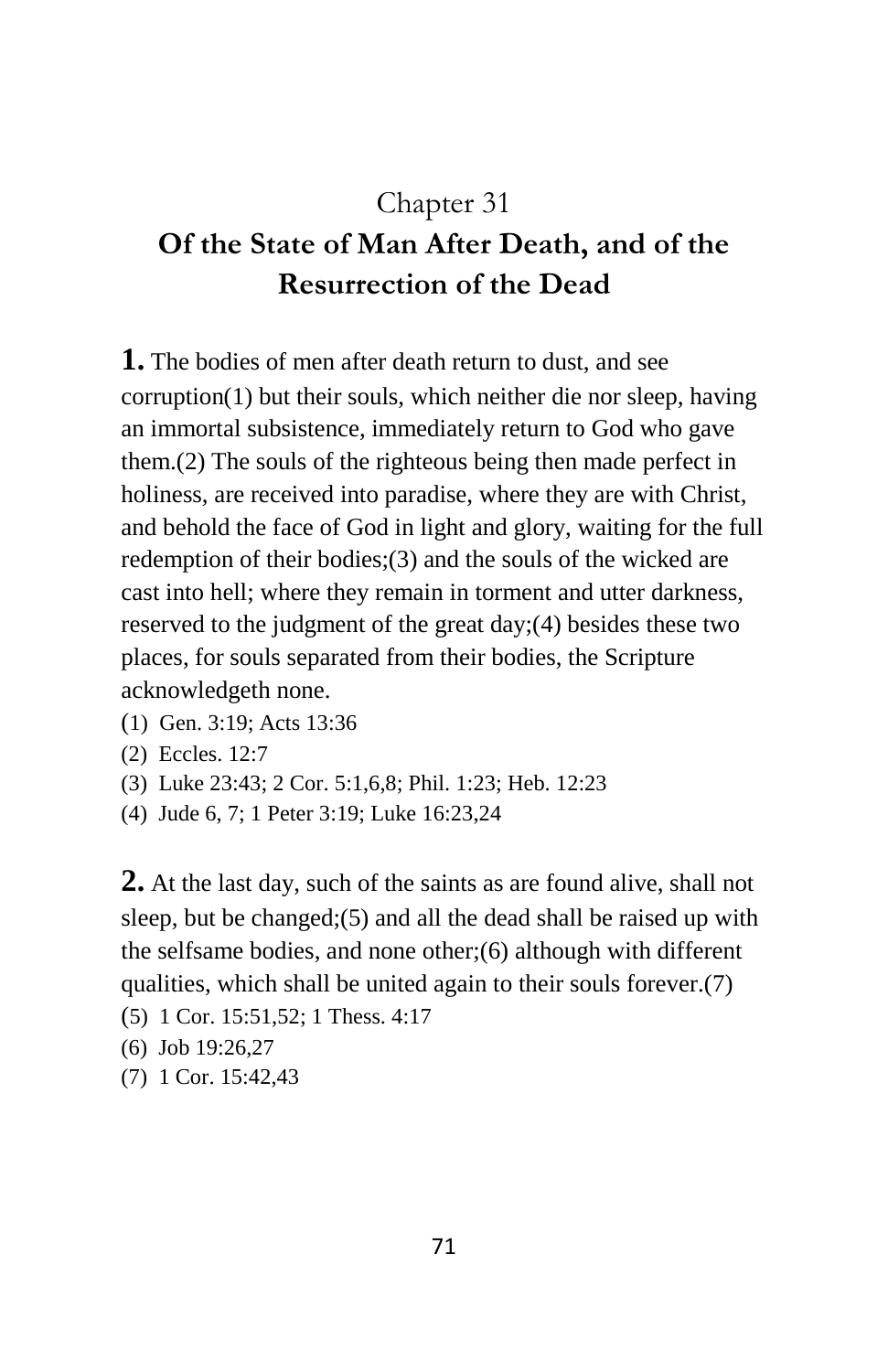**3.** The bodies of the unjust shall, by the power of Christ, be raised to dishonour; the bodies of the just, by His Spirit, unto honour, and be made conformable to His own glorious body.(8) (8) Acts 24:15; John 5:28,29; Phil. 3:21

## Chapter 32 **Of the Last Judgment**

**1.** God hath appointed a day wherein He will judge the world in righteousness, by Jesus Christ;(1) to whom all power and judgment is given of the Father; in which day, not only the apostate angels shall be judged,(2) but likewise all persons that have lived upon the earth shall appear before the tribunal of Christ, to give an account of their thoughts, words, and deeds, and to receive according to what they have done in the body, whether good or evil.(3)

(1) Acts 17:31; John 5:22,27 (2) 1 Cor. 6:3; Jude 6 (3) 2 Cor. 5:10; Eccles. 12:14; Matt. 12:36; Rom. 14:10,12; Matt. 25:32-46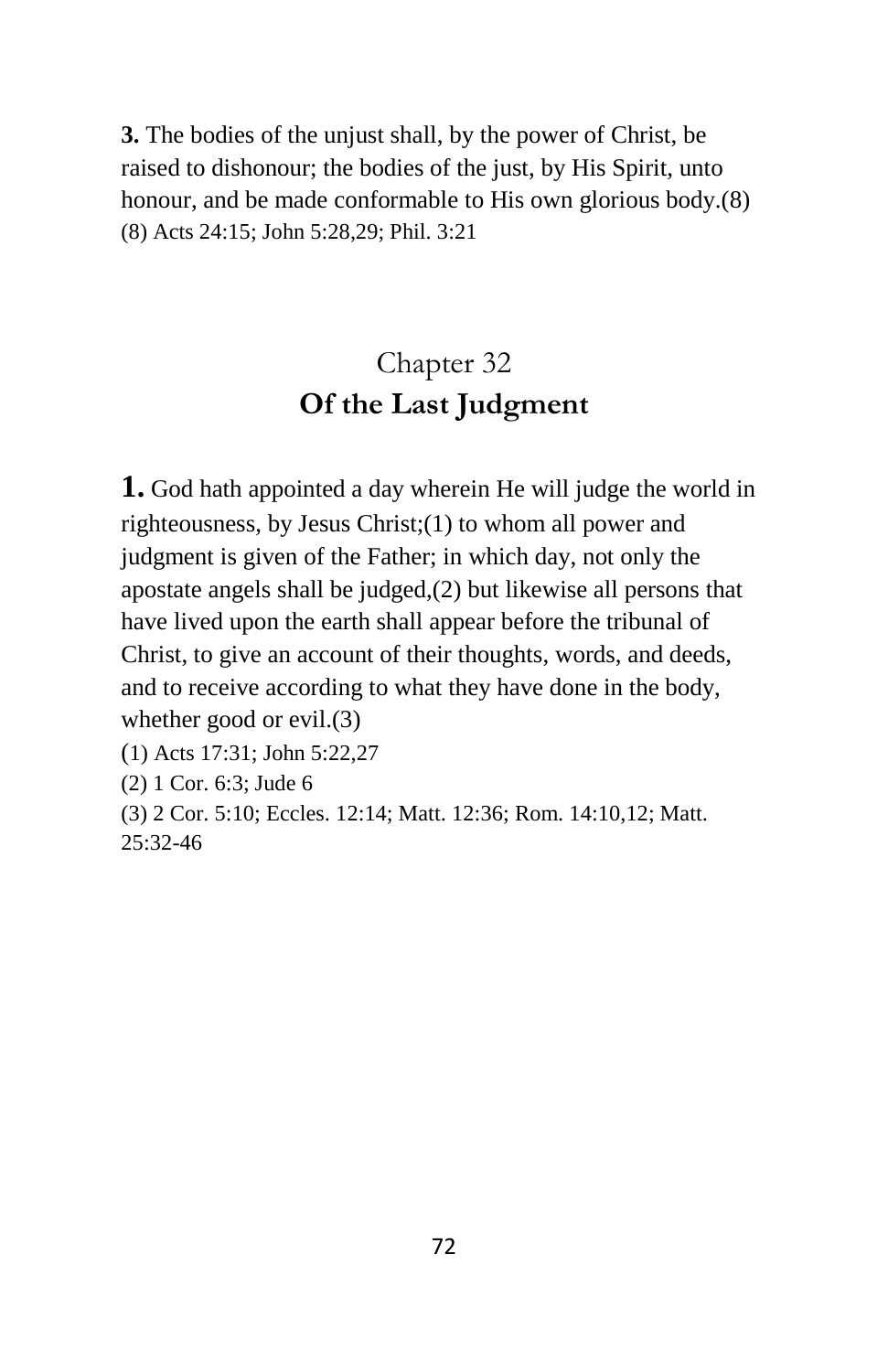**2.** The end of God's appointing this day, is for the manifestation of the glory of His mercy, in the eternal salvation of the elect; and of His justice, in the eternal damnation of the reprobate, who are wicked and disobedient:(4) for then shall the righteous go into everlasting life, and receive that fullness of joy and glory with everlasting rewards, in the presence of the Lord; but the wicked, who know not God, and obey not the gospel of Jesus Christ, shall be cast aside into everlasting torments, (5) and punished with everlasting destruction, from the presence of the Lord, and from the glory of His power.(6)

- (4) Rom. 9:22,23
- (5) Matt. 25:21,34; 2 Tim. 4:8
- (6) Matt. 25:46; Mark 9:48; 2 Thess. 1:7-10

**3.** As Christ would have us to be certainly persuaded that there shall be a day of judgment, both to deter all men from sin,(7) and for the greater consolation of the godly in their adversity,(8) so will He have the day unknown to men, that they may shake off all carnal security, and be always watchful, because they know not at what hour the Lord will come,(9) and may ever be prepared to say, "Come Lord Jesus; come quickly".(10) Amen.

- (7) 2 Cor. 5:10,11
- (8) 2 Thess. 1:5-7
- (9) Mark 13:35-37; Luke 12:35-40
- (10) Rev. 22:20

END.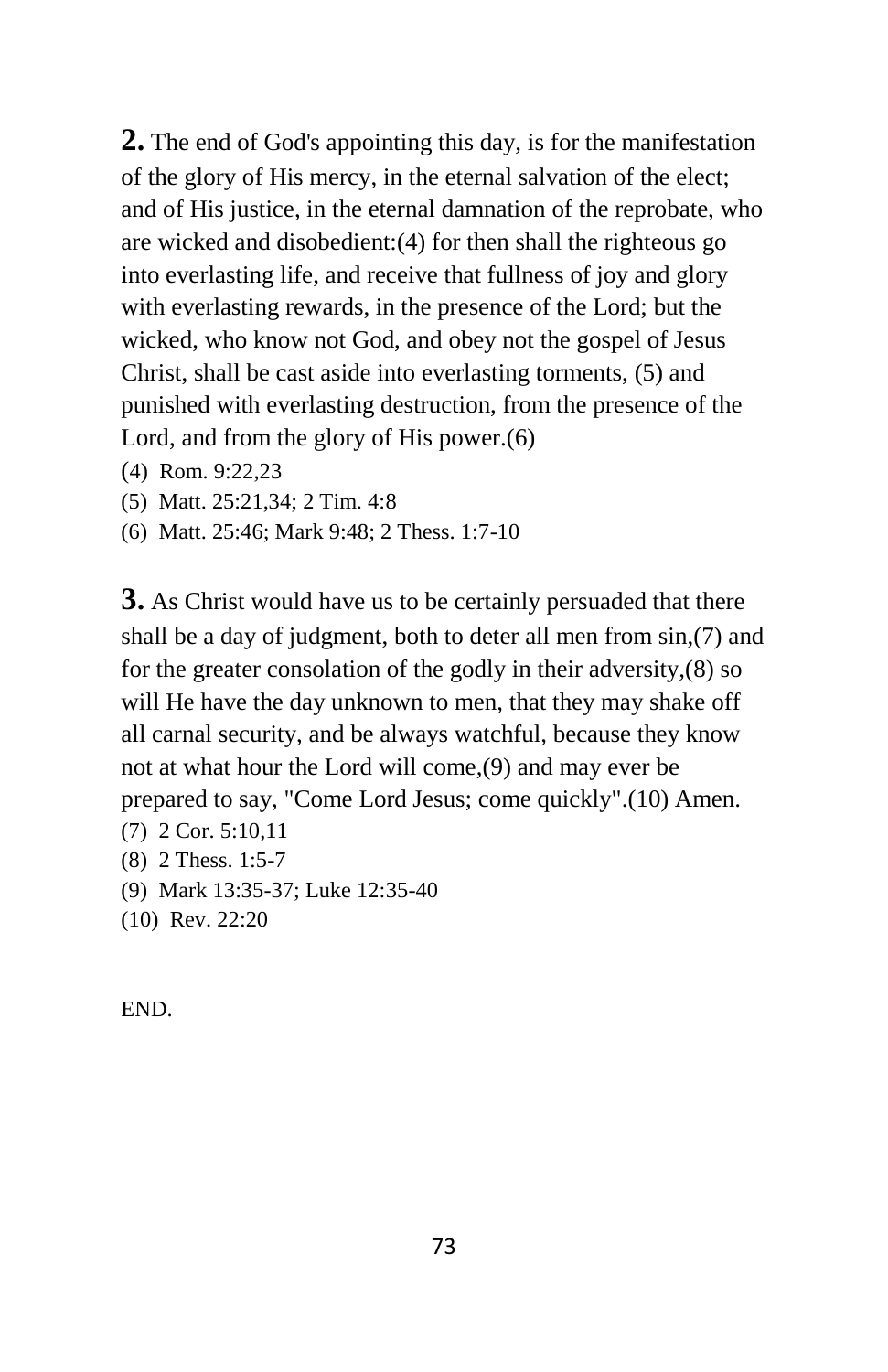### **Index to Subjects**

This index refers to the commencing pages of chapters where subjects are mainly touched upon. It is not to be understood as a complete reference index, mainly due to the repeated mention of most of the listed subjects throughout the confession.

Adoption (ch.12) p.30 Antichrist (ch.26) p.59 Assurance (ch.18) p.42 Atonement (ch.8) p.20 Attributes of God (ch.2) p.7 Authority of Scripture (ch.1) p.2 Backsliders (ch.17) p.40 Baptism (ch.28-29) p.66-67 Bondage of will (ch.9) p.25 Calvary (ch.8) p.20 Canon of Scripture (ch.1) p.2 Ceremonial law (ch.19) p.44 Chastisement of believers (ch.5) p.14 Christ the Mediator (ch.8) p.20 Christ's offices (ch.8) p.20 Christ's two natures (ch.8) p.20 Christian liberty (ch.21) p.49 Church, doctrine of, discipline, government, membership (ch.26) p.59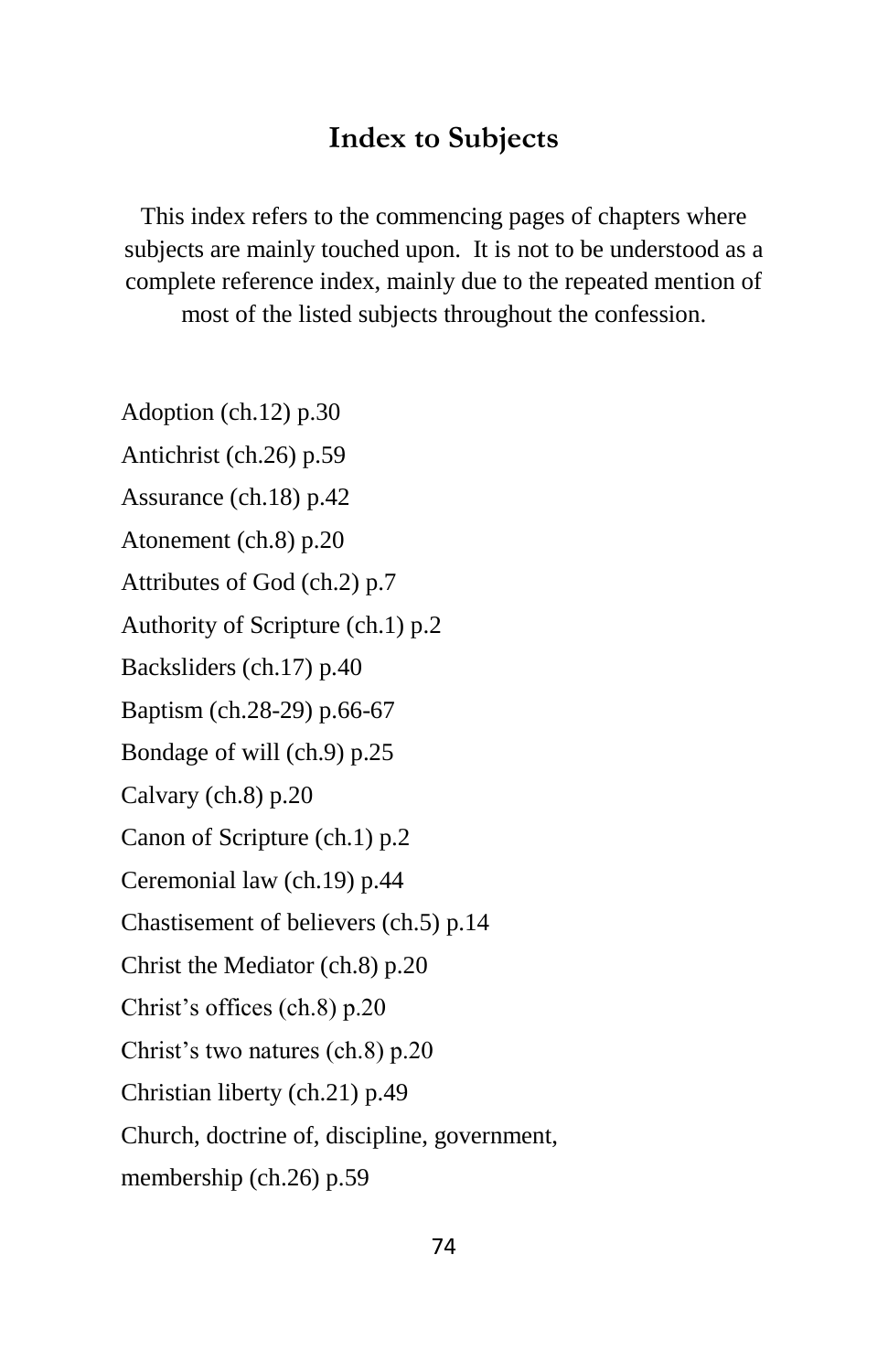Civil magistrate (ch.24) p.57 Common grace (ch.5) p.14 Communion of saints (ch.27) p.65 Conversion (ch.9-15) p.25-35 Conviction of sin (ch.9-10) p.25-26 Covenant of grace (ch.7) p.19 Creation (ch.4) p.13 Death, man's state after (ch.31) p.71 Divine providence (ch.5) p.14 Effectual calling (ch.10) p.26 Elders and deacons (ch.26) p.59 Election (ch.3,10-14) p.10, 26-33 Eternal life (ch.32) p.72 Eternal punishment (ch.32) p.72 Extent of sin (ch.6) p.17 Faith, saving (ch.11,14) p.28,33 Fall of man (ch.6) p.17 Free will (ch.9) p.25 God and the Holy Trinity (ch.2) p.7 God's decree (ch.3) p.10 Good works (ch.16) p.37 Gospel and its influence (ch.20) p.47 Government of churches (ch.26) p.59 Grace, covenant (ch.7) p.19 Heaven (ch.31-32) p.71-72 Hell (ch.31-32) p.71-72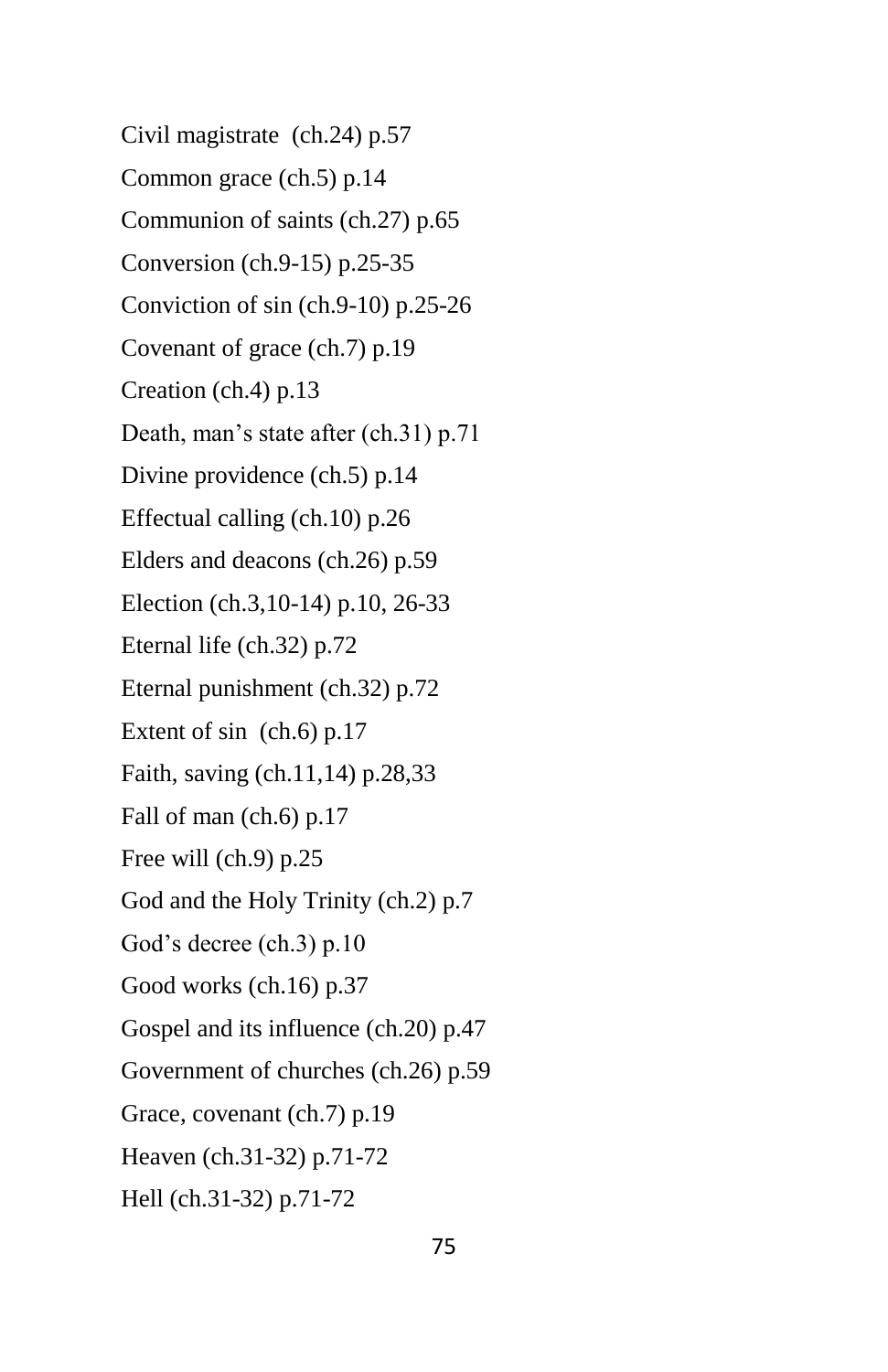Holy Scriptures (ch.1) p.2 Holy Spirit (ch.2,10,13) p.7,26,31 Immersion baptism (ch.29) p.67 Immortality of man (ch.31) p.71 Imputation of Adam's sin (ch.6) p.17 Incarnation (ch.8) p.20 Infants dying in infancy (ch.10) p.26 Inerrancy (ch.1) p.2 Inspiration (ch.1) p.2 Irresistible/Invincible grace (ch.9-10) p.26-26 Judgment (ch.32) p.72 Justification (ch.24) p.57 Law of God (ch.19) p.44 Lawful oaths and vows (ch.23) p.55 Liberty of conscience (ch.21) p.49 Limited/Particular atonement (ch.8-11) p.20-28 Lord's Day (ch.22) p.51 Lord's Supper (28,30) p.66,68 Magistrate, the civil (ch.24) p.57 Man of sin (ch.26) p.59 Marks of grace (ch.16) p.37 Marriage (ch.25) p.58 Man's fall and punishment (ch.6) p.17 Moral law (ch.19) p.44 New birth (ch.10-15) p.26-35 Original sin (ch.6) p.17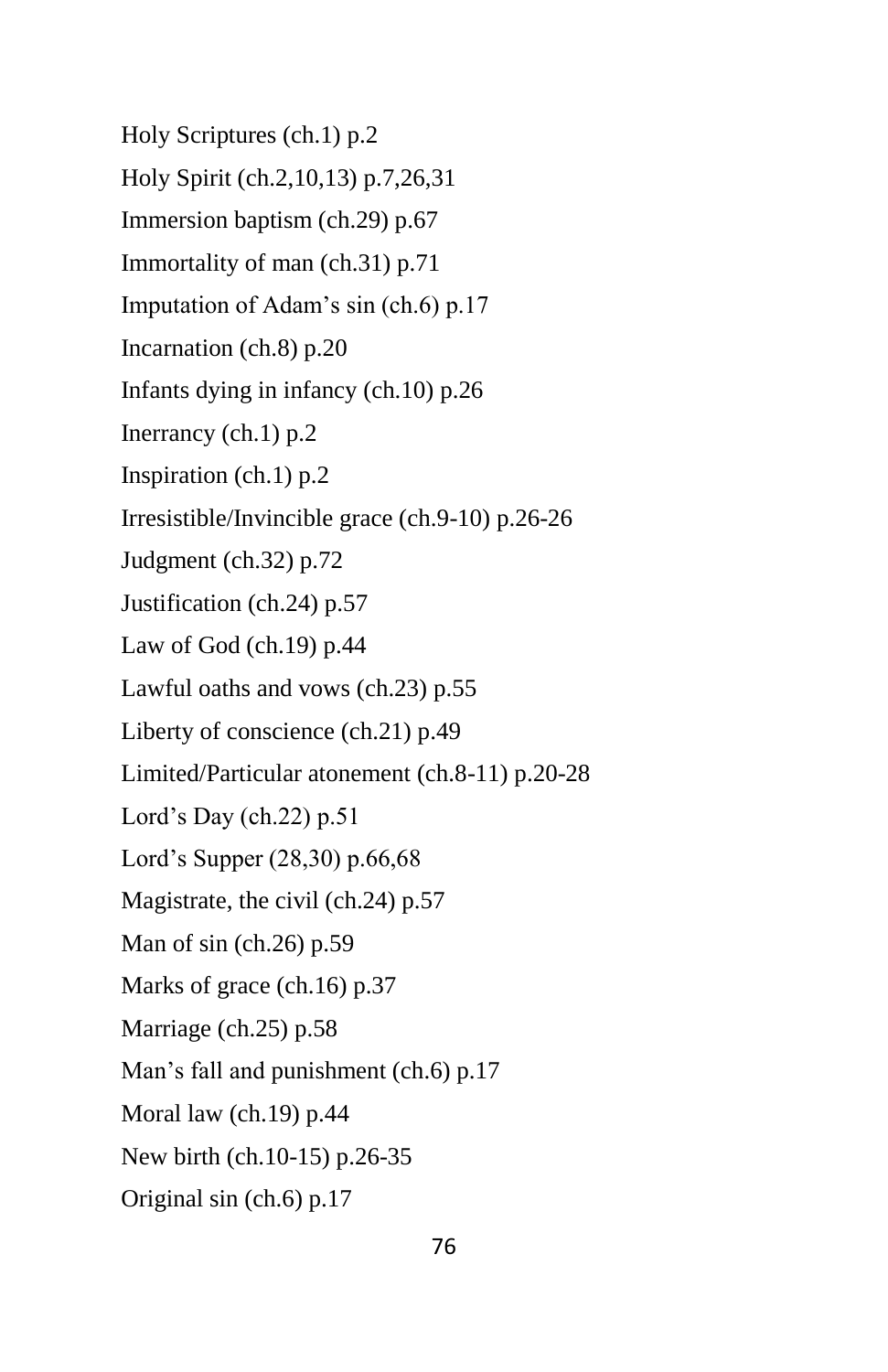Particular redemption (ch.8,11) p.19,24 Pastors (ch.26) p.59 Perseverance of the saints (ch.17) p.40 Pope (ch.26) p.59 Prayer (ch.22) p.51 Predestination (ch.3) p.10 Providence of God (ch.5) p.14 Public office and believers (ch.24) p.57 Punishment of sin (ch.6) p.17 Regeneration (ch.10-15) p.26-35 Repentance (ch.11,15) p.28,35 Resurrection (ch.31) p.71 Return of Christ (ch.26,32) p.59,72 Revelation (ch.1) p.2 Roman Catholicism (ch.23,26,30) p.55,59,68 Sabbath Day (ch.22) p.51 Salvation (ch.10-15) p.26-35 Sanctification (ch.13) p.31 Satan (ch.6,32) p.17,72 Saving faith (ch.14) p.33 Scriptures (ch.1) p.2 Sin (ch.6,13) p.17,31 Sovereignty of God (ch.3) p.10 State after death (ch.31) p.71 Sufficiency of Scripture (ch.1) p.2 Trinity (ch.2) p.7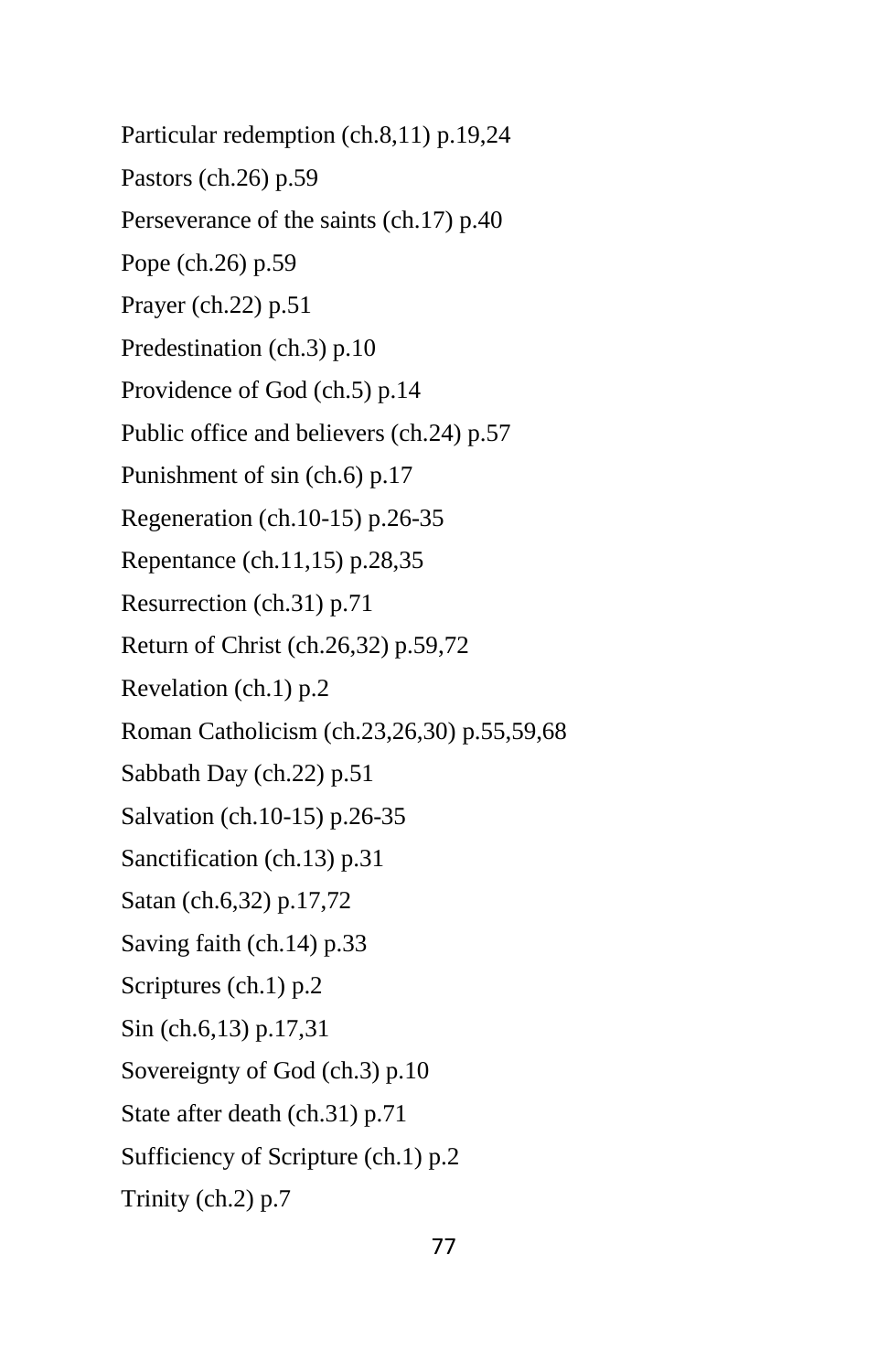Total depravity (ch.6) p.17 Unconditional election (ch.3,10-14) p.10,26-33 Vows, lawful oaths etc. (ch.23) p.55 War (ch.24) p.57 Will, free will (ch.9) p.25 Works, good works (ch.16) p.37 Works and supererogation (ch.16) p.37 Worship (ch.22) p.51 Yoking of unequal partners (ch.25) p.58